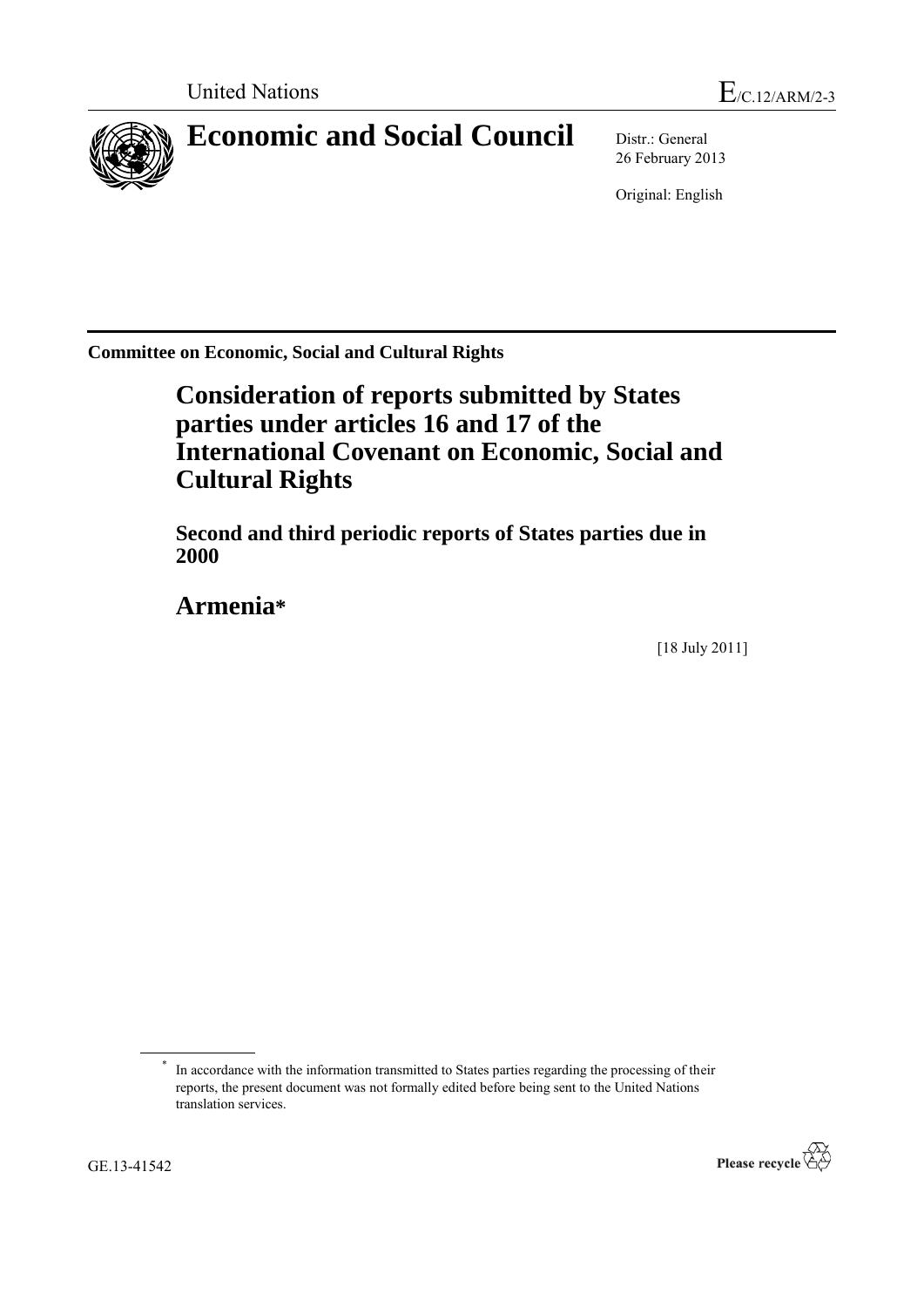## Contents

|        |                                                                                                          | Paragraphs  | Page |  |  |  |  |  |
|--------|----------------------------------------------------------------------------------------------------------|-------------|------|--|--|--|--|--|
| I.     |                                                                                                          | $1 - 12$    | 4    |  |  |  |  |  |
| П.     |                                                                                                          | $13 - 28$   | 6    |  |  |  |  |  |
|        |                                                                                                          | $13 - 18$   | 6    |  |  |  |  |  |
|        |                                                                                                          | $19 - 21$   | 7    |  |  |  |  |  |
|        |                                                                                                          | 22          | 7    |  |  |  |  |  |
|        |                                                                                                          | $23 - 28$   | 7    |  |  |  |  |  |
| III.   |                                                                                                          | $29 - 563$  | 8    |  |  |  |  |  |
|        |                                                                                                          | $29 - 50$   | 8    |  |  |  |  |  |
|        |                                                                                                          | $51 - 115$  | 12   |  |  |  |  |  |
|        |                                                                                                          | $116 - 153$ | 19   |  |  |  |  |  |
|        |                                                                                                          | 154–191     | 22   |  |  |  |  |  |
|        |                                                                                                          | $192 -$     | 26   |  |  |  |  |  |
|        |                                                                                                          | 245-297     | 32   |  |  |  |  |  |
|        |                                                                                                          | 298-338     | 39   |  |  |  |  |  |
|        |                                                                                                          | 339 - 423   | 46   |  |  |  |  |  |
|        |                                                                                                          | 424         | 60   |  |  |  |  |  |
|        |                                                                                                          | $425 - 563$ | 60   |  |  |  |  |  |
| Tables |                                                                                                          |             |      |  |  |  |  |  |
| 1.     |                                                                                                          |             | 16   |  |  |  |  |  |
| 2.     | Gender distribution of registered disabled people by causes of disability, at the end of the year,<br>16 |             |      |  |  |  |  |  |
| 3.     |                                                                                                          | 30          |      |  |  |  |  |  |
| 4.     | Distribution of increased expenditures of the consolidated budget for 2003-2006<br>41                    |             |      |  |  |  |  |  |
| 5.     | The number of students enrolled in free and fee-paying system of state and private vocational<br>48      |             |      |  |  |  |  |  |
| 6.     | 49                                                                                                       |             |      |  |  |  |  |  |
| 7.     | The number of reinstated, and failed students of higher educational institutions in 2007-2008            |             | 50   |  |  |  |  |  |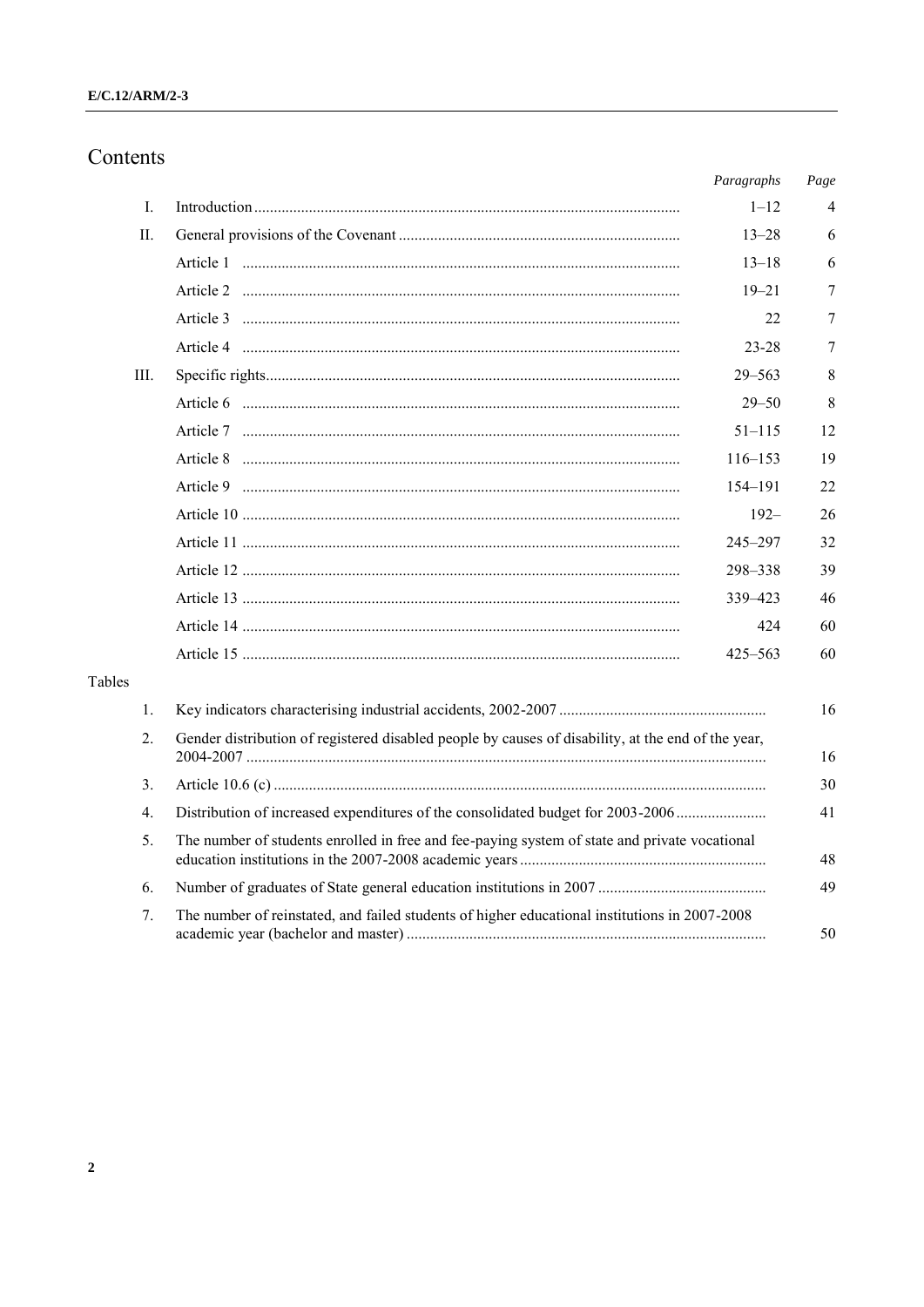| 8.        | Number of graduates of the state higher educational institutions in 2007 (compared with the  | 50                       |
|-----------|----------------------------------------------------------------------------------------------|--------------------------|
| 9.        | State-owned immovable monuments not subject to alienation                                    | 67                       |
| Figure 1. | Relative indicators of births, deaths and natural growth per 1000 people, Armenia, 1975-2007 | $\boldsymbol{\varDelta}$ |

Annexes\*\*

<sup>\*\*</sup> Annexes may be consulted in the files of the Secretariat.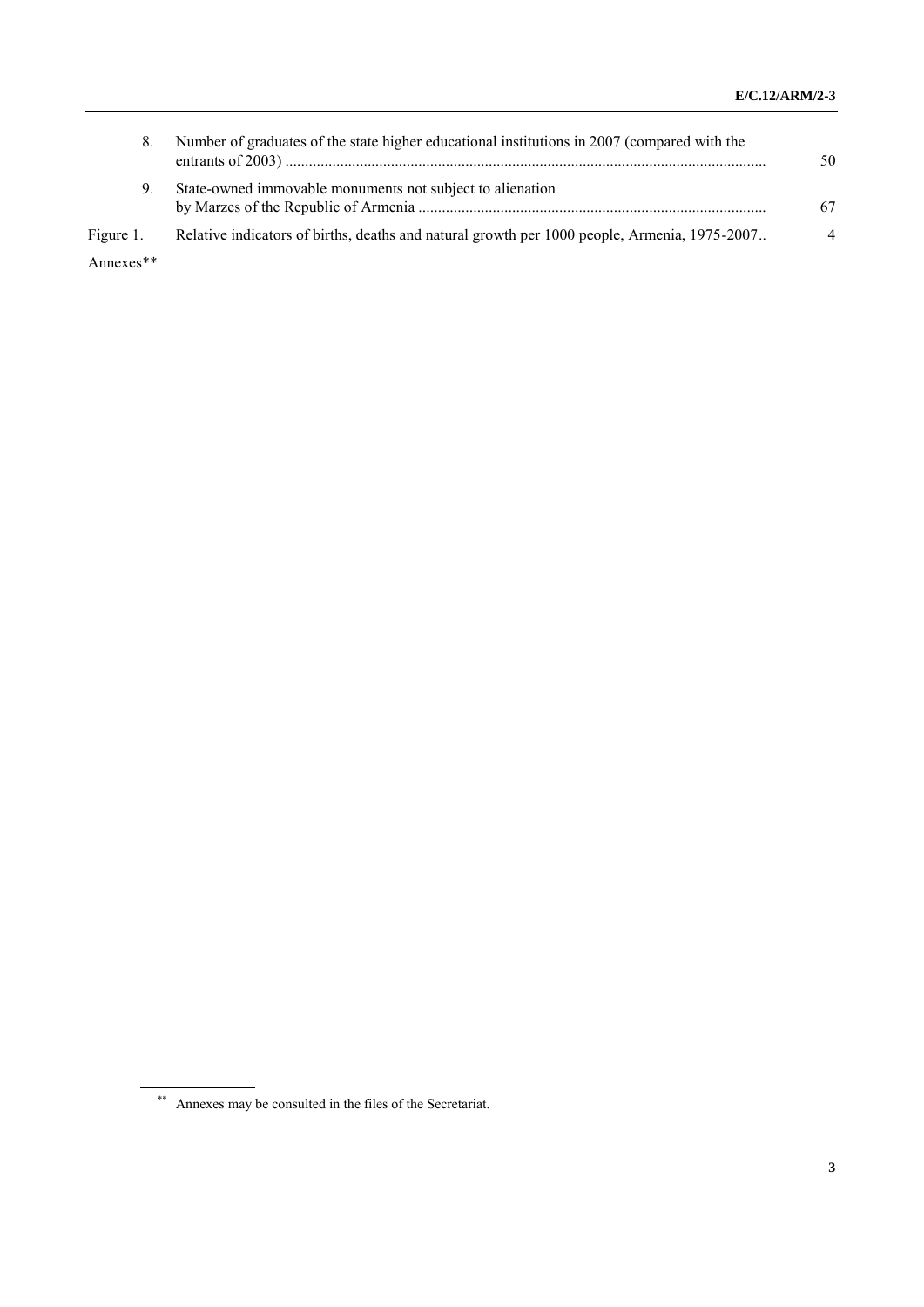### **I. Introduction**

1. This Report is submitted as second and third joint periodic report, in accordance with Articles 16 and 17 of the International Covenant on Economic, Social and Cultural Rights (hereinafter referred to as "the Covenant"). The report provides information on the measures carried out in the period extending from 1999 to 2009 in relation to the implementation of the provisions of the Covenant.

2. The Report was elaborated in accordance with the Procedure for Elaboration and Approval of National Reports of the Republic of Armenia arising from international obligations of the Republic of Armenia, approved by the Decision of the Government of the Republic of Armenia No. 1483-N of 23 November 2007.

3. In accordance with the aforementioned procedure and at the initiative of the Ministry of Foreign Affairs of the Republic of Armenia, an interagency working group was established for the purpose of preparing the Report (the composition of the group was approved by the Decision of the Prime Minister of the Republic of Armenia No. 320 A of 21 April 2009), involving representatives from the following bodies:

- (a) Ministry of Foreign Affairs of the Republic of Armenia;
- (b) Ministry of Justice of the Republic of Armenia;
- (c) Ministry of Health of the Republic of Armenia;
- (d) Ministry of Labour and Social Affairs of the Republic of Armenia;
- (e) Ministry of Education and Science of the Republic of Armenia;
- (f) Ministry of Culture of the Republic of Armenia;
- (g) Ministry of Urban Development of the Republic of Armenia;
- (h) Ministry of Agriculture of the Republic of Armenia;
- (i) National Statistical Service of the Republic of Armenia;
- (j) Ministry of Economy of the Republic of Armenia;
- (k) Court of Cassation of the Republic of Armenia.

4. Representatives from the following bodies have also participated in the elaboration of the Report:

- (a) National Assembly of the Republic of Armenia;
- (b) Ministry of Territorial Administration of the Republic of Armenia;
- (c) Trade Union Confederation of the Republic of Armenia;
- (d) Staff of the Human Rights Defender of the Republic of Armenia.

5. The working group has cooperated with non-governmental organisations in elaborating the Report. A roundtable discussion on the Report took place on 9 September 2009, where around 40 representatives from non-governmental, as well as international organisations have participated.

6. The Report has been approved by the Government of the Republic of Armenia (October 15 2009).

7. The amendments to the Constitution of the Republic of Armenia have been adopted through national referendum on 27 November 2005. Article 1 of the Constitution declares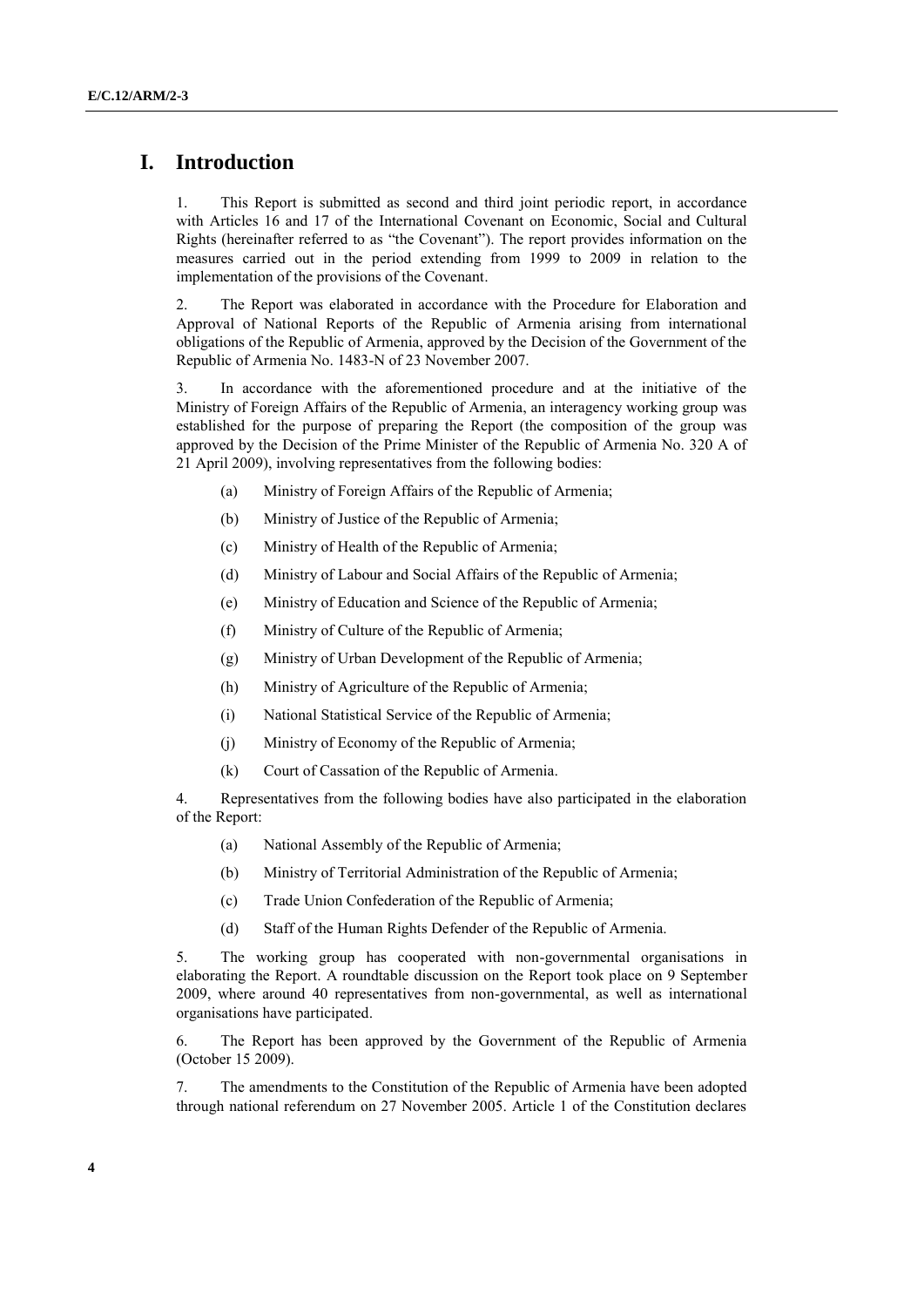that the Republic of Armenia is a sovereign, democratic, social state governed by the rule of law. The state shall ensure the protection of fundamental human and civil rights and freedoms in conformity with the principles and norms of the international law. Article 48 of the Constitution of the Republic of Armenia almost entirely defines the fundamental provisions, which are also stipulated by the Covenant. Thus, the main issues the Republic of Armenia faces in economic, social and cultural fields are the following:

(a) To protect and patronage the family, the motherhood and the childhood;

(b) To contribute to the employment for the population and to the improvement of working conditions;

(c) To foster housing construction and contribute to the improvement of housing conditions of each citizen;

(d) To implement healthcare programmes for the population and to contribute to the creation of effective and affordable conditions of health services;

(e) To contribute to the participation of the youth in political, economic and cultural life;

(f) To implement programmes on prevention and medical treatment of disabilities, to contribute to the participation of persons with disabilities in social life;

- (g) To support the development of free higher and vocational education;
- (h) To support the development of science and culture;
- (i) To ensure decent living standards for the elderly.

8. The Constitution of the Republic of Armenia has adopted an approach of direct transposition of international treaty norms into the national legislation. This implies that according to the constitutional provisions, international treaties make an integral part of the legal system of the Republic of Armenia and prevail over national laws. Therefore, according to Article 6 of the Constitution, in case there are contradictions between the norms stipulated in the ratified international treaties and those of the national laws, the provisions of the treaty shall prevail.

9. Article 4 of the Law of the Republic of Armenia "On Legal Acts" defines the types of legal acts adopted in the Republic of Armenia. According to part 4 of the aforementioned Article, treaties ratified by the National Assembly of the Republic of Armenia or approved by the President of the Republic of Armenia and entered into force in accordance with the Constitution and laws of the Republic of Armenia shall be deemed to be legal acts.

10. Article 5 of the Law "On International Treaties of the Republic of Armenia," adopted by the National Assembly of the Republic of Armenia on 22 February 2007, establishes the relationship between international treaty and the laws of the Republic of Armenia. An international treaty of the Republic of Armenia entered into force in the manner prescribed by the aforementioned law shall make an integral part of the legal system of the Republic of Armenia. The norms of the international treaty of the Republic of Armenia that entered into force shall have direct effect in the territory of the Republic of Armenia, which implies that the provisions of the Covenant, as well as of international treaties of the Republic of Armenia may be directly applicable in the courts of the Republic of Armenia.

11. Article 6 of the Constitution of the Republic of Armenia, as well as the aforementioned Article of the Law "On International Treaties of the Republic of Armenia" prescribes that in case a ratified international treaty stipulates norms other than those envisaged by the laws of the Republic of Armenia, the norms of the ratified international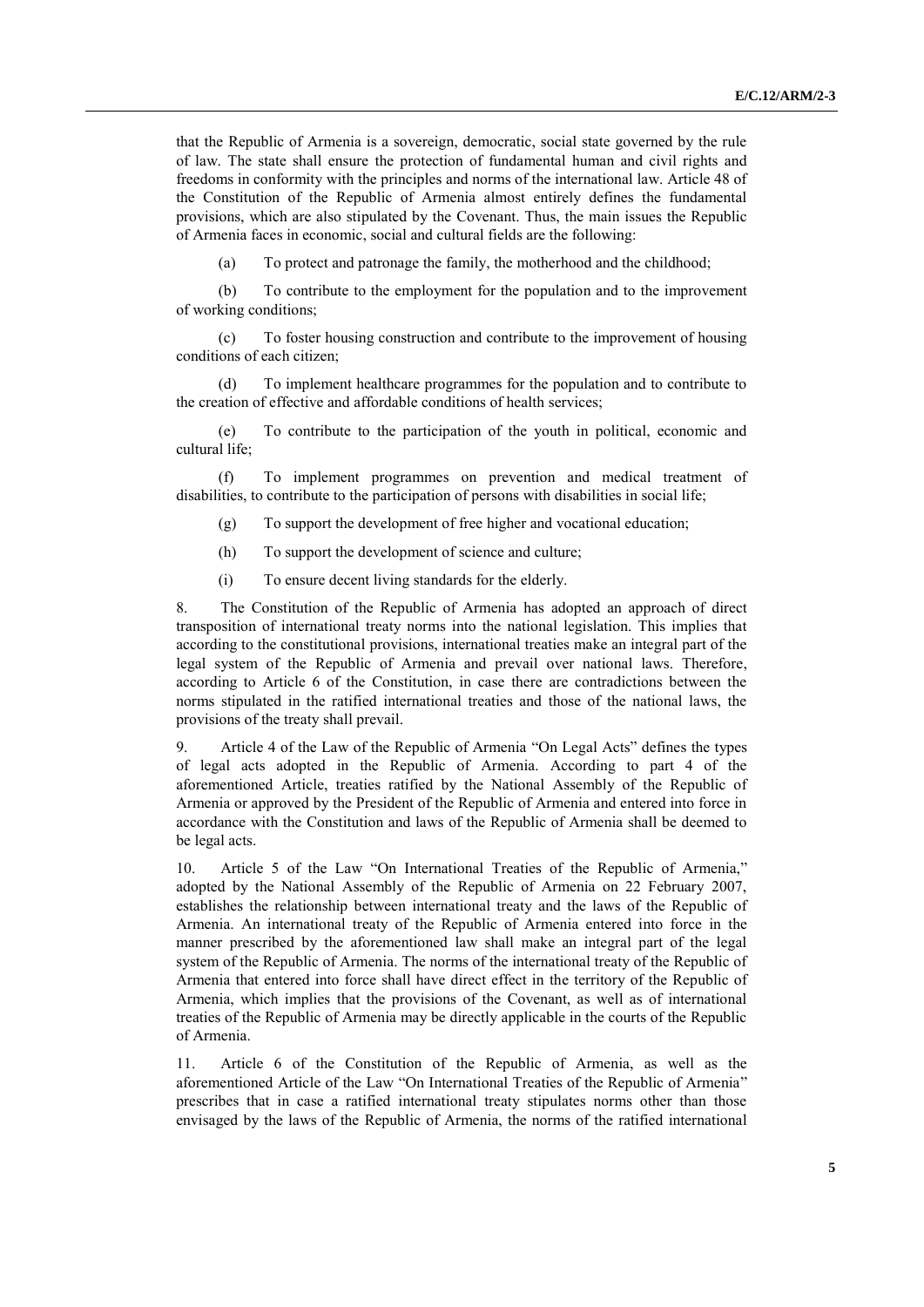treaty shall prevail. Where an international treaty of the Republic of Armenia approved in the manner prescribed by the law defines norms other than those prescribed by regulatory decrees and executive orders of the President of the Republic of Armenia, Government decisions or departmental regulatory acts, the norms of the approved international treaty shall prevail. Thus, characterising the role of the Covenant within the legislation of the Republic of Armenia, it is worth mentioning that the Covenant, as well as any other international treaty of the Republic of Armenia is a type of legal act, which prevails over the legislation of the Republic of Armenia.

12. On 10 December 2008 Armenia co-sponsored the Optional Protocol to the International Covenant on Economic, Social and Cultural Rights.

### **II. General provisions of the Covenant**

#### **Article 1**

13. Being committed to the provisions of the Charter of the United Nations, as well as relying upon the principles enshrined in the Helsinki Final Act, the Republic of Armenia regards the right of peoples to self-determination as fundamental and indispensable human right and takes consistent steps for its realisation. Armenia is guided by the fact that the principle of the right of peoples to self-determination is currently a binding and universally recognized fundamental norm of international and national law for all states with no exception, and its implementation derives from international obligations assumed by the states.

14. There is no hierarchy in international law between the principles of territorial integrity of state and the right of peoples to self-determination, and the very right to selfdetermination may not be restricted, suspended, or turned into an issue of territorial integrity of state or of maintaining existing state borders. Armenia has always expressed the position of inadmissibility of such subordination, and considers such attempts as efforts aimed at restricting, obstructing, or suppressing free expression of the will of people.

15. The right of peoples to self-determination as an imperative norm of international law should always and in all cases be recognized irrespective of when, in what circumstances, and on which basis the unification, transfer or alienation of the territory, the population of which poses the question of self-determination, took place.

16. The people of Nagorno-Karabakh, acting in full compliance with the principles of international law and provisions of the USSR laws, gained independence from Azerbaijan SSR on 10 December 1991 through referendum, and established a separate state unit called "The Nagorno Karabakh Republic" (NKR) (see the previous Report of the Republic of Armenia). Since the development of independent statehood, the people of Nagorno-Karabakh have exercised their right to self-determination through establishment of public administration bodies, holding elections, adoption of laws by the legislature and implementation of other necessary functions of state governance. The Government is responsible for the economic, social and cultural rights of the people of Nagorno-Karabakh through decisions it adopts and policies it implements. As a common principle and being committed to the objective of building a democratic society based on rule of law, the authorities of Nagorno-Karabakh have unilaterally acceded to the fundamental instruments of international law and transposed those into its own legislation.

17. The Republic of Armenia is firmly committed to the exercise of the right of the people of Nagorno-Karabakh to self-determination and renders its assistance to the promotion of economic, social and cultural rights of its people in every possible way.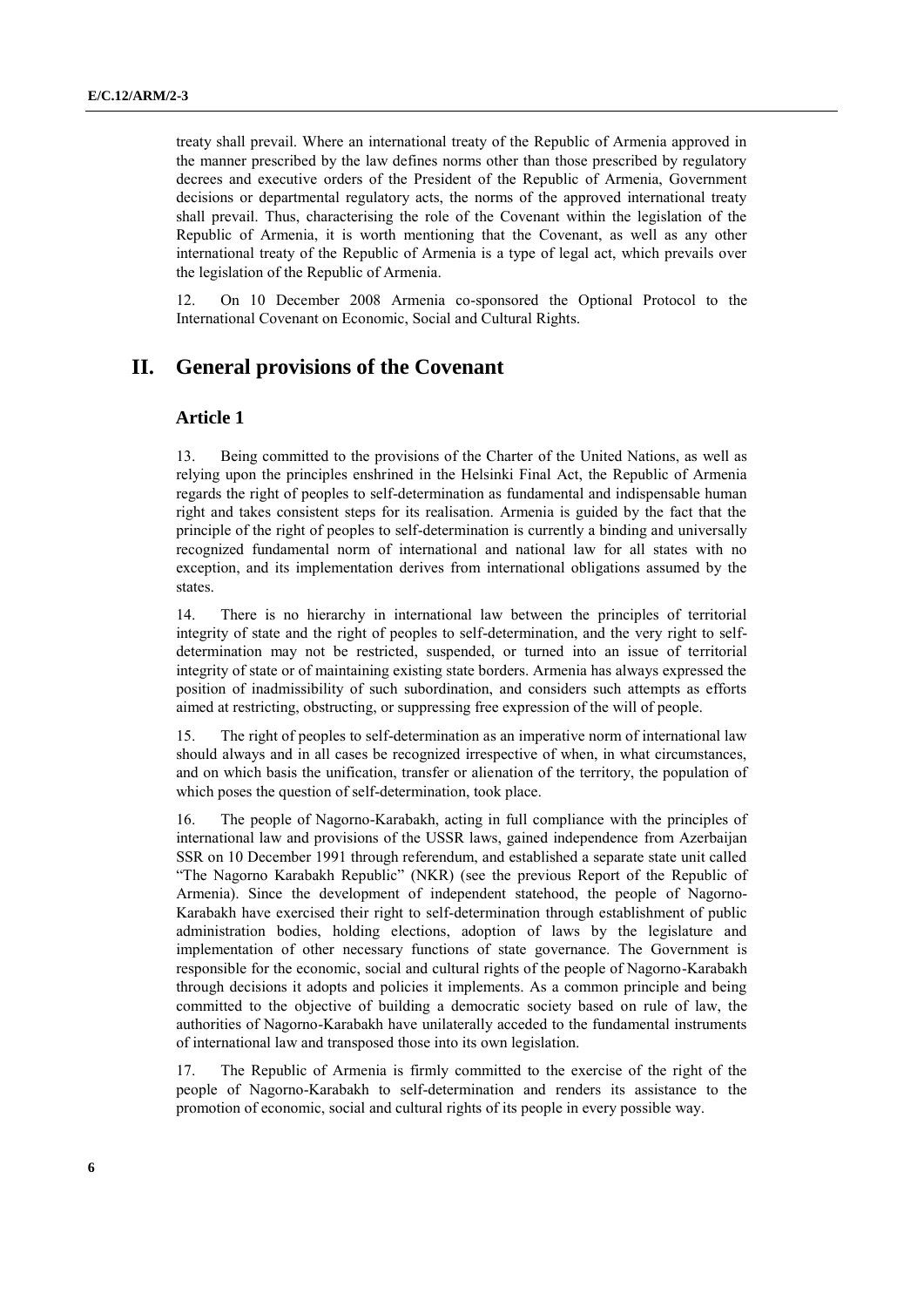18. Following its policy of forced suppression of the Nagorno Karabakh people's right to self-determination and its exercise, and as a result of the war unleashed by such policies which caused great human and material losses, Azerbaijan pursues a policy of economic blockade against Armenia and Nagorno Karabakh, which is a serious impediment to the full exercise of the right to development and many other rights, social and economic rights first and foremost.

#### **Article 2**

19. Article 14 (1) of the Constitution of the Republic of Armenia prescribes that all are equal before the law. Discrimination on the ground of gender, race, colour, ethnic or social origin, genetic features, language, religion or belief, political and other opinions, belonging to a national minority, property status, birth, disability, age or other circumstances of personal or social nature shall be prohibited.

20. Everyone shall have the freedom to choose his/her occupation. Everyone shall have the right to fair remuneration in the amount no less than the minimum set by the law, as well as the right to working conditions in compliance with the safety and hygiene requirements. Everyone shall have the right to social security during old age and in case of disability, loss of breadwinner, unemployment and other cases prescribed by the law. (Articles 32 and 37 of the Constitution of the Republic of Armenia).

21. According to Article 5(1) of the Law of the Republic of Armenia "On Foreign Nationals" adopted on 25 December 2006 by the National Assembly of the Republic of Armenia, foreign nationals in the Republic of Armenia shall have rights, freedoms and responsibilities on an equal basis with the nationals of the Republic of Armenia, unless otherwise prescribed by the Constitution, laws and international treaties of the Republic of Armenia. Article 31 of the Constitution of the Republic of Armenia prescribes that foreign nationals and stateless persons shall not enjoy the right to land ownership, except for cases prescribed by the law. .

#### **Article 3**

22. The information on ensuring the rights of women was provided in the Report of the Republic of Armenia on Implementation of the Convention on the Elimination of All Forms of Discrimination against Women (CEDAW), submitted in December 2007. The defence of the Report in the Committee took place on 23 January 2009.

#### **Article 4**

23. Article 43 of the Constitution of the Republic of Armenia stipulates that certain fundamental human and civil rights and freedoms (enshrined in Articles 23-25, 27, 28-30, 30 (1), and part 3 of Article 32) may be subject to limitations if it is necessary in a democratic society in the interest of national security, public order, crime prevention, protection of the health and morals of the public, constitutional rights and freedoms, dignity and good reputation of others. However, the same Article also stipulates that the limitations of fundamental human and civil rights and freedoms may not exceed the scope established by the international obligations of the Republic of Armenia.

24. Article 44 of the Constitution prescribes that certain fundamental human and civil rights and freedoms, except for those stipulated in Articles 15, 17-22 and 42 of the Constitution, may be temporarily limited in the manner prescribed by the law, in case of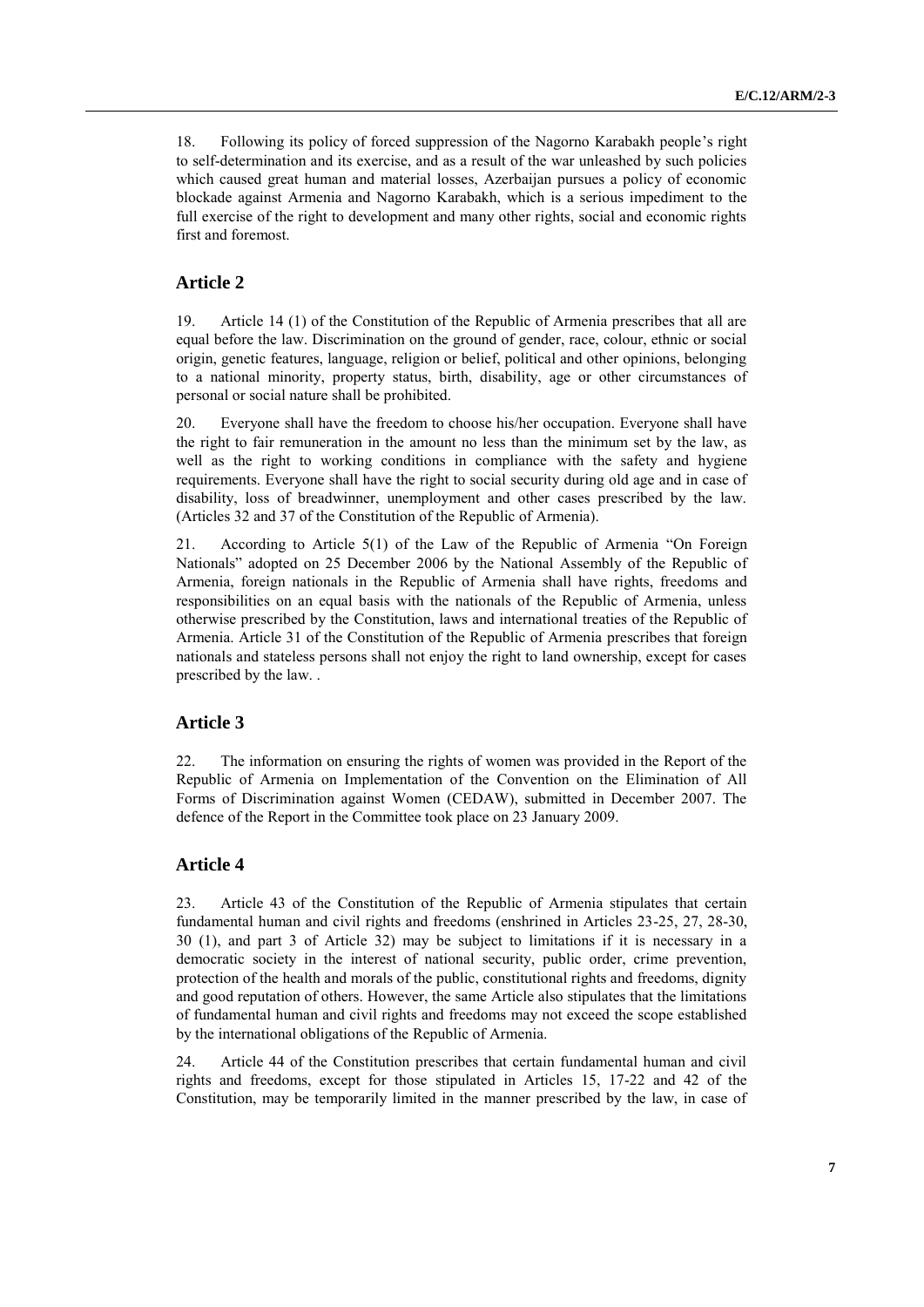martial law or state of emergency, within the scope of the assumed international commitments on derogating from commitments in cases of emergency.

25. "In order to prevent the threat of danger to the constitutional order in the Republic of Armenia and to protect the rights and legal interests of the population, guided by point 14 of Article 55 and point 6 of Article 117 of the Constitution of the Republic of Armenia," on 1 March 2008 the President of the Republic of Armenia signed a Decree on declaring a state of emergency for 20 days, according to which some freedoms were limited.

26. The Secretary-General of the United Nations (in accordance with Article 4 of the International Covenant on Civil and Political Rights), Secretary General of the Council of Europe (in accordance with Article 15 of the European Convention for the Protection of Human Rights and Fundamental Freedoms) and OSCE/ODIHR (in accordance with points 24 and 25 of the Copenhagen Document and point 28 of the Moscow Document) were informed about declaring a state of emergency in the city of Yerevan.

27. Subsequently, pursuant to the relevant decrees of the President of the Republic of Armenia of 10 March and of 13 March, the limitations imposed by the Decree of 1 March on state of emergency were partially lifted.

28. The state of emergency in the city of Yerevan was completely terminated on 20 March 2008.

#### **III. Specific rights**

#### **Article 6**

29. Labour relations in the Republic of Armenia are regulated by:

(a) The Constitution of the Republic of Armenia which lays down the main conditions for legal labour relations;

- (b) The Labour Code of the Republic of Armenia (entirely);
- (c) Other laws governing labour relations<sup>1</sup>;
- (d) Relevant decisions of the Government of the Republic of Armenia<sup>2</sup>.

30. State policy in the field of employment is aimed at creating conditions for ensuring full and efficient employment. The implementation of the policy contributes to improving the skills of the unemployed and enhancing their competitiveness in labour markets, as well as triggers the employer to maintain the existing work places, create new ones and fill the

<sup>&</sup>lt;sup>1</sup> By the laws of the Republic of Armenia "On Civil Service", "On Tax Service", "On Customs Service", "On State Service in the Administration of the National Assembly of the Republic of Armenia", "On State Service", and other laws.

<sup>&</sup>lt;sup>2</sup> "On establishing the procedure and form of calculating working hours", "On drawing up a list of employees entitled to 35 days' extended leave per annum (in special cases - up to 48 days)", "On drawing up lists of the work of special groups of employees for a 24-hour week", "On drawing up a list of seasonal work", "On drawing up a list of a special category of employees entitled to additional annual leave, their minimum duration and procedure", "On Secondments", "On establishing a procedure for registration of occupational injuries and mortality rates", "On prohibitions in involving women taking care of children under 8, as well as children under 18 in certain works", Decision of the Civil Service Council "On the approval of the procedure on conclusion of a temporary employment contract", etc.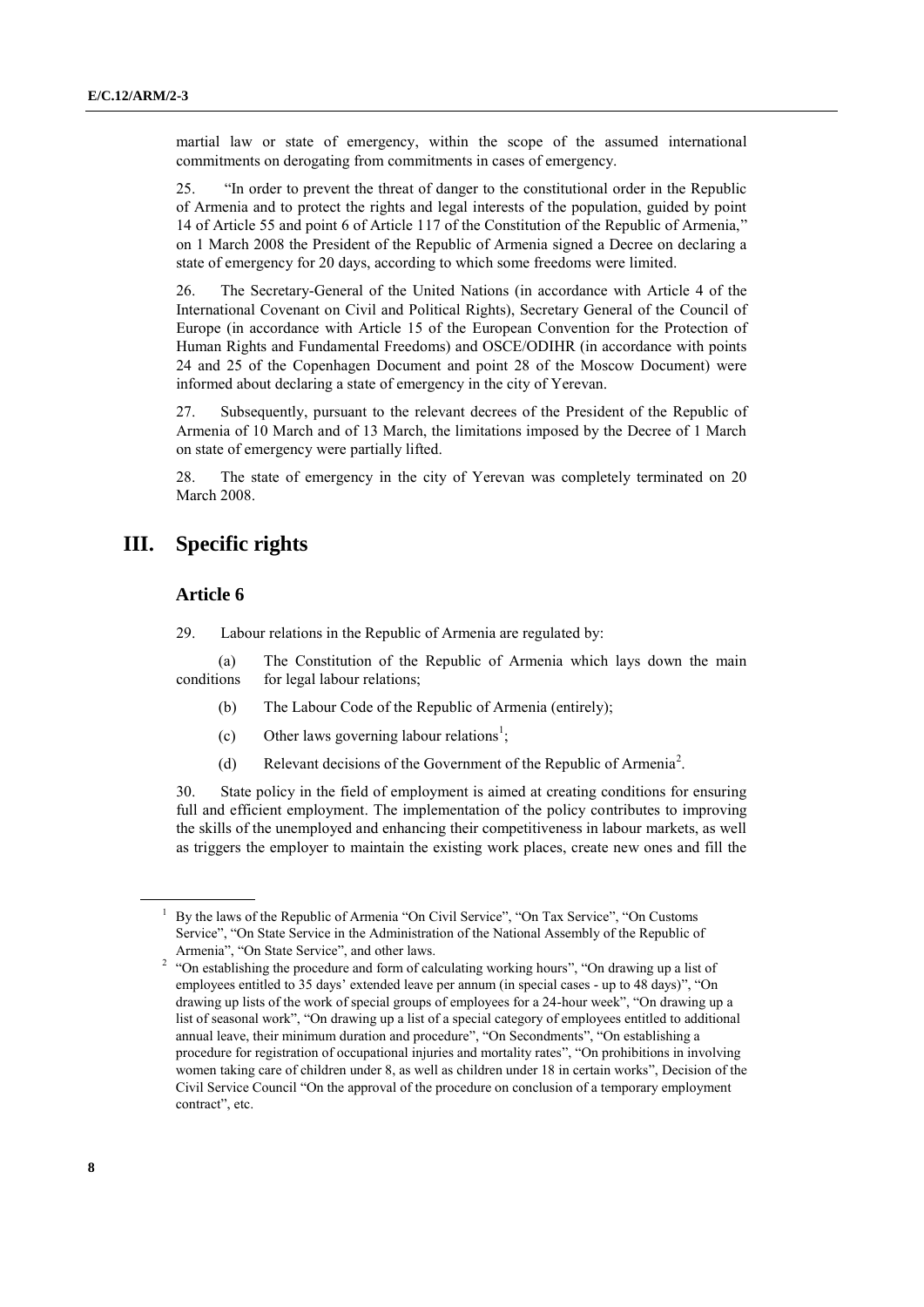vacant positions with informed, skilled specialists knowledgeable in modern sciences, including technologies.

31. On 24 October 2005, the National Assembly of the Republic of Armenia adopted the Law of the Republic of Armenia "On Employment and Social Protection in Case of Unemployment"<sup>3</sup>. The new law stipulates legal grounds for employment in the Republic of Armenia, state policy principles in the field of employment and social protection in case of unemployment, state guarantees for social protection for the unemployed and for the free choice of work and occupation.

32. With the purpose of improving the services in the field of employment, the Government of the Republic of Armenia - upon its Decision No. 379 of 15 September 1997 "On State Employment Service" – vested the Ministry of Labour and Social Affairs of the Republic of Armenia with the powers of a public administration body regulating employment in the Republic of Armenia.

33. According to Article 48 of the Constitution, contribution to the employment for the population and improvement of working conditions are among the main tasks of the state in economic, social and cultural fields.

34. Every citizen of Armenia has a right to choose his profession and work. А groundless refusal to hire a person is prohibited. Citizens of Armenia as well as representatives of other nations and stateless persons residing in the territory of the Republic of Armenia are entitled to free choice of their work and out-of-work activity. The same persons are entitled to free choice of being employed and unemployed, except for cases defined by the legislation of the Republic of Armenia (the Law of the Republic of Armenia "On Employment and Social Protection in Case of Unemployment", Article 3).

35. The objectives and principles of labour legislation are laid down in the Labour Code of the Republic of Armenia (Articles 2 and  $3)^4$ . The Labour Code of the Republic of Armenia (Article 43) prescribes that the employees have a right to receive any information on labour relations not proscribed by the law.

<sup>&</sup>lt;sup>3</sup> Upon its entry into force, this Law repeals the Law of the Republic of Armenia on Employment of 26 December 1996 regulating the respective field.

<sup>&</sup>lt;sup>4</sup> The objectives are the following:

<sup>•</sup> to define state guarantees for labour rights and freedoms of natural persons, such as the citizens of the Republic of Armenia, foreign citizens, and stateless persons (hereinafter referred to as "citizens");

<sup>•</sup> to contribute to the creation of favourable working conditions;

<sup>•</sup> to protect the rights and interests of employees and employers. The principles are the following:

<sup>•</sup> freedom of labour, including the right to work (which everyone chooses freely or to which they freely agree), right to manage their work abilities, right to choose a type of profession and life activity;

<sup>•</sup> equality of parties to labour relations, irrespective of their gender, race, national origin, language, birth, nationality, social status, religion, marital and family status, age, beliefs or viewpoints, affiliation to political parties, trade unions or non-governmental organisations, and other circumstances not associated with professional skills of an employee;

<sup>•</sup> equality of rights and opportunities of employees;

<sup>•</sup> assurance of the right for timely and just remuneration of work of every employee in the amount not less than the minimum salary prescribed by law.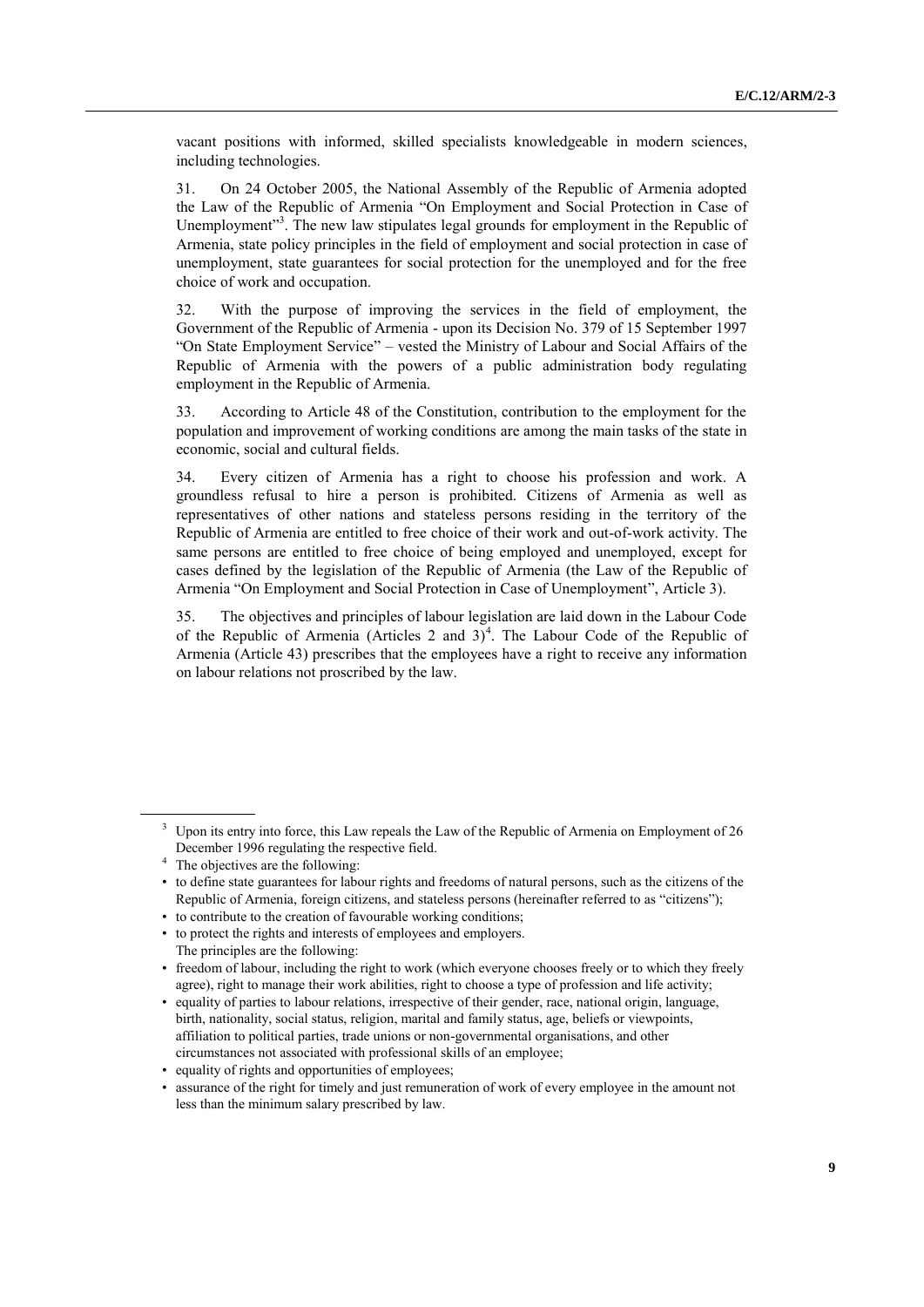36. The employer shall provide the information on labour relations to the representatives and organisations of employees<sup>5</sup>.

37. The Labour Code of the Republic of Armenia (Article 23) prescribes that the rights and interests of employees may be represented and protected in labour relations by trade unions.

38. According to the Labour Code of the Republic of Armenia, the state control and supervision over implementation by the employer of labour legislation, other regulatory legal acts containing norms of labour law and regulatory provisions of collective agreement shall be carried out by the State Labour Inspectorate (Article 34), and the non-state control shall be carried out by trade unions (Article 35).

39. The citizens of Armenia have the right to work and to pass vocational, professional development or training courses in other countries. The Labour Code of the Republic of Armenia (Article 38) prescribes that the protection of labour rights - in compliance with the jurisdiction over the cases prescribed by the Civil Procedure Code of the Republic of Armenia - shall be exercised by the court.

40. The following programmes are implemented by the "State Employment Service" of the Ministry of Labour and Social Affairs:

(a) Payment of unemployment allowance;

(b) Specialised training of the employed, specialised training of the disabled, readaptation to work, re-qualification of persons receiving long-term service pension and preferential persons who are unemployed and seeking a job;

(c) Salary reimbursement for the purpose of assisting the persons who are not competitive in the labour market in finding a job;

(d) Financial aid to the unemployed and to the disabled for the state registration necessary for being engaged in entrepreneurial activities;

(e) Reimbursement of material expenses of the unemployed in relation to the secondment to another place;

(f) Arrangement of paid public works;

(g) Payment of funeral allowance.

41. The core mission of the State Employment Service is to assist job-seekers in choosing a job and employers in providing with the labour force having required profession and qualification.

42. For the purpose of supporting the job placement of the persons who are not competitive in the labour market, including the disabled, a partial salary reimbursement plan is being implemented since 2006. For each non-competitive person hired, the employer is reimbursed in the amount of 50% of the defined salary, but not more than the minimum salary prescribed by the Law of the Republic of Armenia "On Minimum Monthly

<sup>5</sup> The information includes:

<sup>(1)</sup> Information on employer's current and future activities;

<sup>(2)</sup> Information on possible changes in employment;

<sup>(3)</sup> Information on measures to be implemented in case of possible staff reduction;

<sup>(4)</sup> Other information on labour relations, unless that information is constitutes state, official or commercial secret.

The manner and the conditions for submitting information are defined upon the agreement of the parties.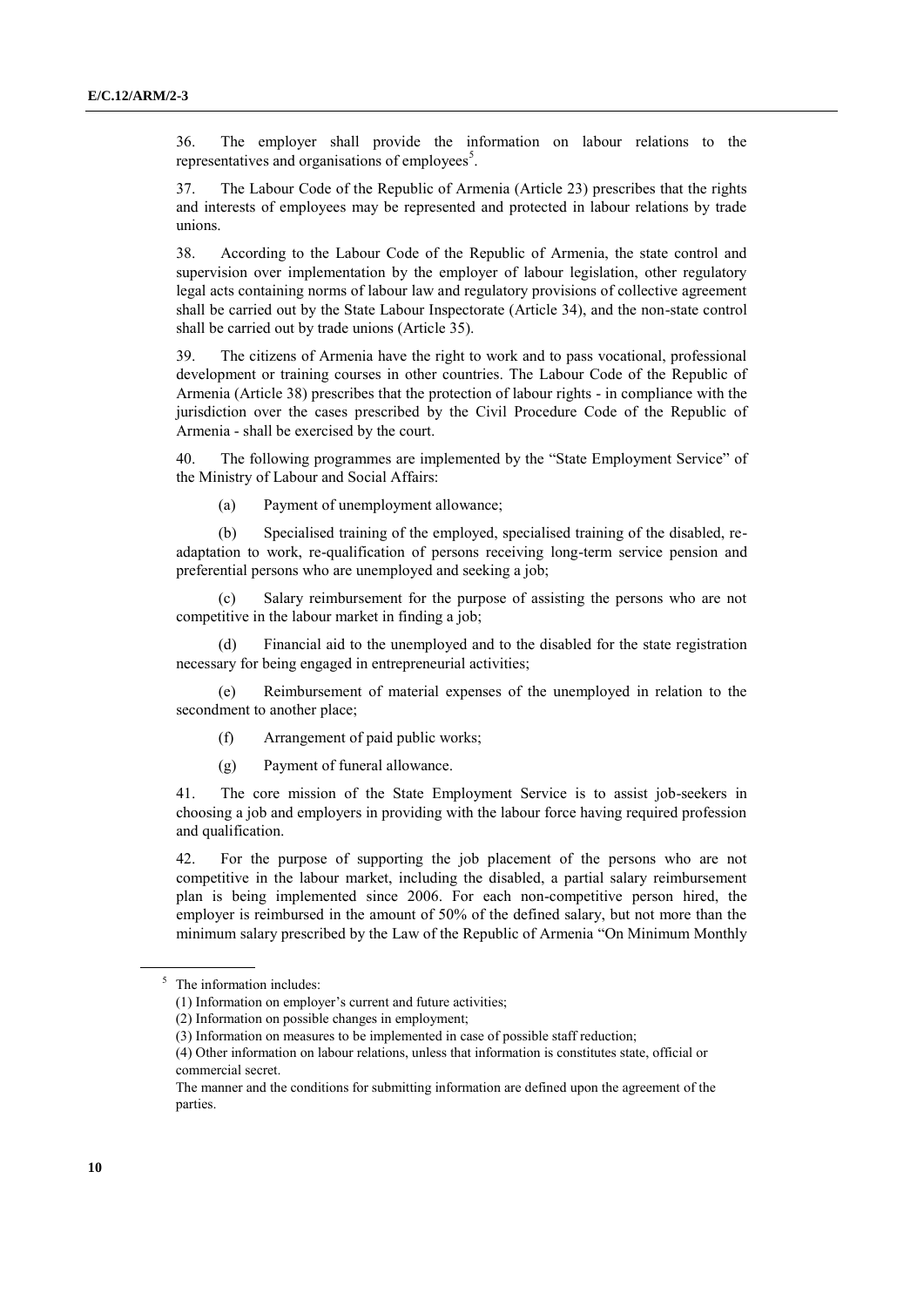Salary". Instead of 120 persons envisaged by the 2008 Plan, 167 persons were involved, of which 63 were disabled persons.

43. "Paid Public Works" is a programme which is being implemented for providing the unemployed and the job-seekers with temporary employment and generally available jobs not requiring initial vocational education, serves social purposes and is aimed at the implementation of social works in the community. According to the priority list, individuals eligible for participation are the unemployed registered at the regional or territorial centres of the "State Unemployment Service", job-seekers from families enrolled in the family poverty level assessment system, and other individuals looking for a job. The individuals involved in paid public works receive daily remuneration in the amount of 8% of the amount defined by the Law of the Republic of Armenia "On Minimum Monthly Salary", and taxes and social payments based on this amount are calculated at the account of the "Paid Public Works" expenditure programme within the State Budget of the Republic of Armenia.

44. In the recent two years vocational training courses have been conducted in Armenia for the following specialisations in demand on the labour market: assemblers and tuners of radioelectronic devices, cutters of natural and artificial stones, stone cutting and dressing machine operators, welders, steel fixers, concrete workers, elevator mechanics, car injection system specialists, plastic components recyclers, thermoplastic machine operators, turning lathe operators, production line servicepersons, computer operators, assistantadviser to the manager, computer accounting, computer design, etc. The last three of the mentioned specialisations are the most demanded among employers.

45. Following the implementation of vocational training courses for the unemployed and the disabled, 734 out of 1571 of persons who completed vocational training in 2007- 2008, or 46.7% were subsequently placed for employment.

46. For the purpose of assisting in choosing a profession complying with current requirements of the labour market, in promoting employment amongst the youth, and in raising their competitiveness in the labour market, "Youth Professional Orientation Centre" SNCO (hereinafter referred to as "the Centre") was established upon the Decision of the Government of the Republic of Armenia No. 1915 of 14 December 2006. The Centre provides professional orientation services, as well as information and career counselling to the juvenile and the youth. The Centre has elaborated and carries out a professional orientation education programme for student of 8-9th grades of selected general education schools. It enables the students to reveal their own potential, to familiarise themselves with the descriptions of professions and occupations, to obtain information and counselling on vocational education institutions; based on the aforementioned they will be able to choose the direction of education programme in the high school and the future profession in a more informed manner.

47. On the other hand, since the education system does not prepare the young people for the constantly changing requirements of the labour market, the Centre contributes to the improvement of competitiveness of the youth in the labour market and to the development of the required skills and abilities through tailor-made projects elaborated and carried out for the youth of Yerevan and the Marzes (trainings, meetings with employers/businessmen, debates, study tours, etc.). The Resource Room of the Centre is equipped with technical facilities and necessary databases and information, which enables the visiting young persons to use the information individually. If necessary, the visitor is provided with an individual counsellor, who renders psychological support as well. The Centre provides its services in the whole territory of the Republic of Armenia. Before the Centre can establish its representation offices in the Marzes (which is necessary, given the high rate of unemployment and the trends of external and internal migration among the youth of the Marzes), the Centre renders services aimed at professional orientation of local juveniles and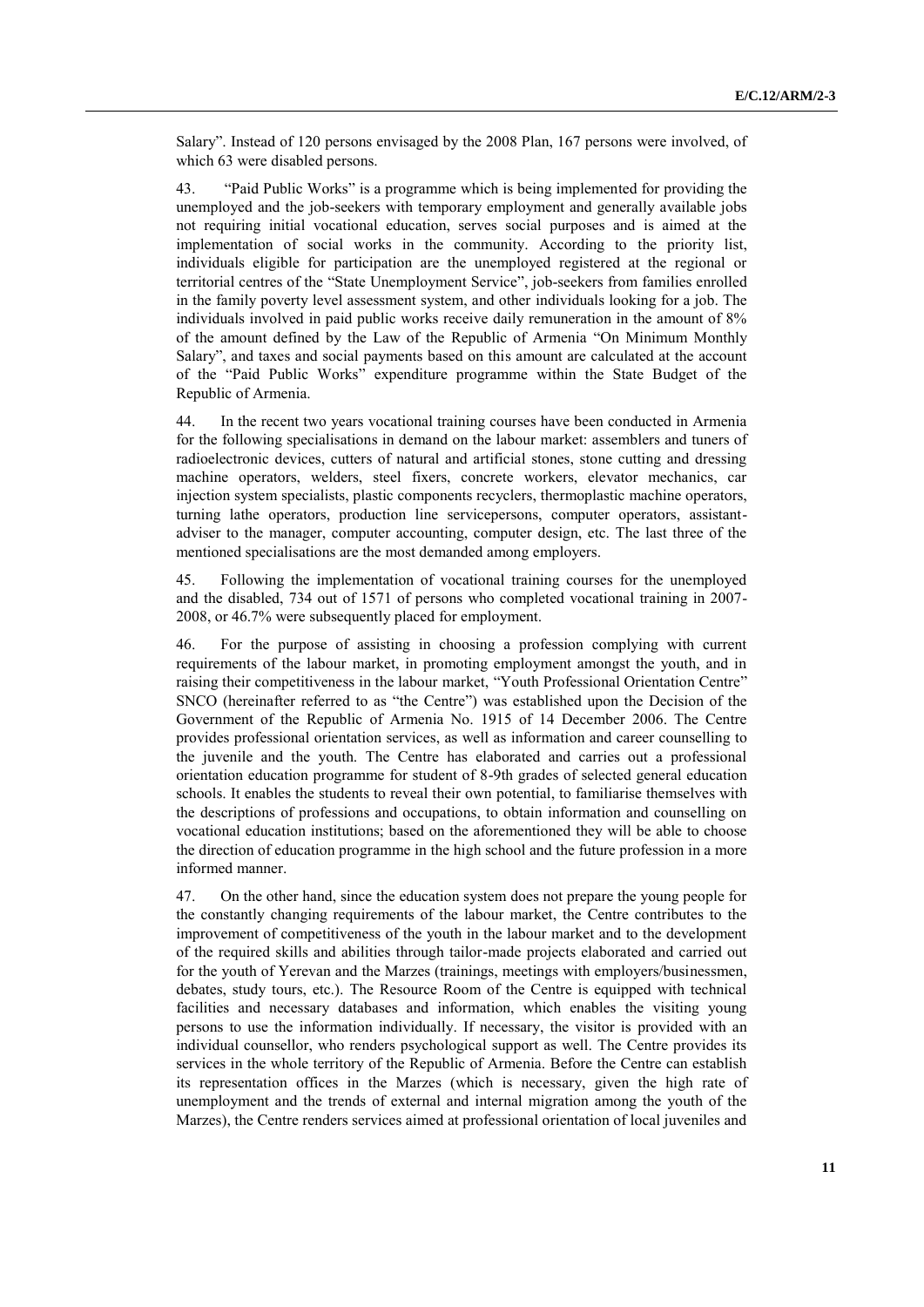promotion of youth employment through partner regional structures by elaborating and providing work methodology based upon the specifics of the labour market of each Marz, as well as the required information on educational facilities. The expected results are the introduction of professional orientation system, particularly the establishment of three regional professional orientation centres in 2010-2012, carrying out of labour market annual studies and forecasting, as well as elaboration of proposals.

48. In 2008 the Centre planned to render services to 1500 beneficiaries in the city of Yerevan and in all regions of the Republic, instead it rendered services to 1549 beneficiaries, 1179 of which are high-school students, 75 and 295 are young people from Yerevan and the Marzes, respectively. In 2009, it has been envisaged to render services to 5000 beneficiaries. A total of 3 045 beneficiaries have already been rendered with the services up to day, of which 1 994 - high school students in Yerevan and the regions, 502 during group services conducted in the Centre, 215 - through individual services, 334 – during training courses, meetings and summer schools arranged in the Marzes.

49. Statistical data on employment and unemployment is provided in annex I.

50. As to the application of the Covenant provisions in jurisprudence, no statistics of judicial acts on the grounds of enforcement by the courts of the Republic of Armenia of international agreements, including the Covenant on Economic, Social and Cultural Rights, is maintained. Meanwhile, in the settlement of disputes over economic, social and cultural issues of a person courts of general jurisdiction, as well as courts of appeal directly apply international treaties, as well as are guided by the national legislation, which is based on the main provisions of international treaties (including the Covenant) $6$ .

#### **Article 7**

51. On 9 November 2004, the Labour Code of the Republic of Armenia was adopted, Chapter 19 of which entirely covers issues related to salary and defines the payment procedure thereof.

52. Article 178 of the Labour Code of the Republic of Armenia lays down that men and women are entitled to equal remuneration for the same work or the work of equal value.

53. The salary shall be a fixed remuneration paid to the employee on a regular basis for works envisaged by the employment contract.

54. The salary shall include the basic salary and any additional remuneration paid by the employer to the employee by any means. The minimum salary shall not include bonuses, additional payments, emoluments, and other incentive payments.

55. According to Article 179 of the Labour Code of the Republic of Armenia, the minimum monthly salary and hourly wage shall be defined by the law.

56. A different rate of the minimum monthly salary (hourly wage) may be defined by the law for specific branches of economy, settlements and certain groups of employees, and the collective agreement may lay down a minimum salary rate that is higher than the defined minimum salary.

57. According to Article 5 of the Law of the Republic of Armenia "On Minimum Consumer Basket and Minimum Consumer Budget", since 2004 the content and structure of the minimum consumer basket per capita and the main socio-demographic groups are

<sup>&</sup>lt;sup>6</sup> For the period of 1999-2008, the Court of Cassation of the Republic of Armenia heard around 720 appeals on labour disputes brought before it.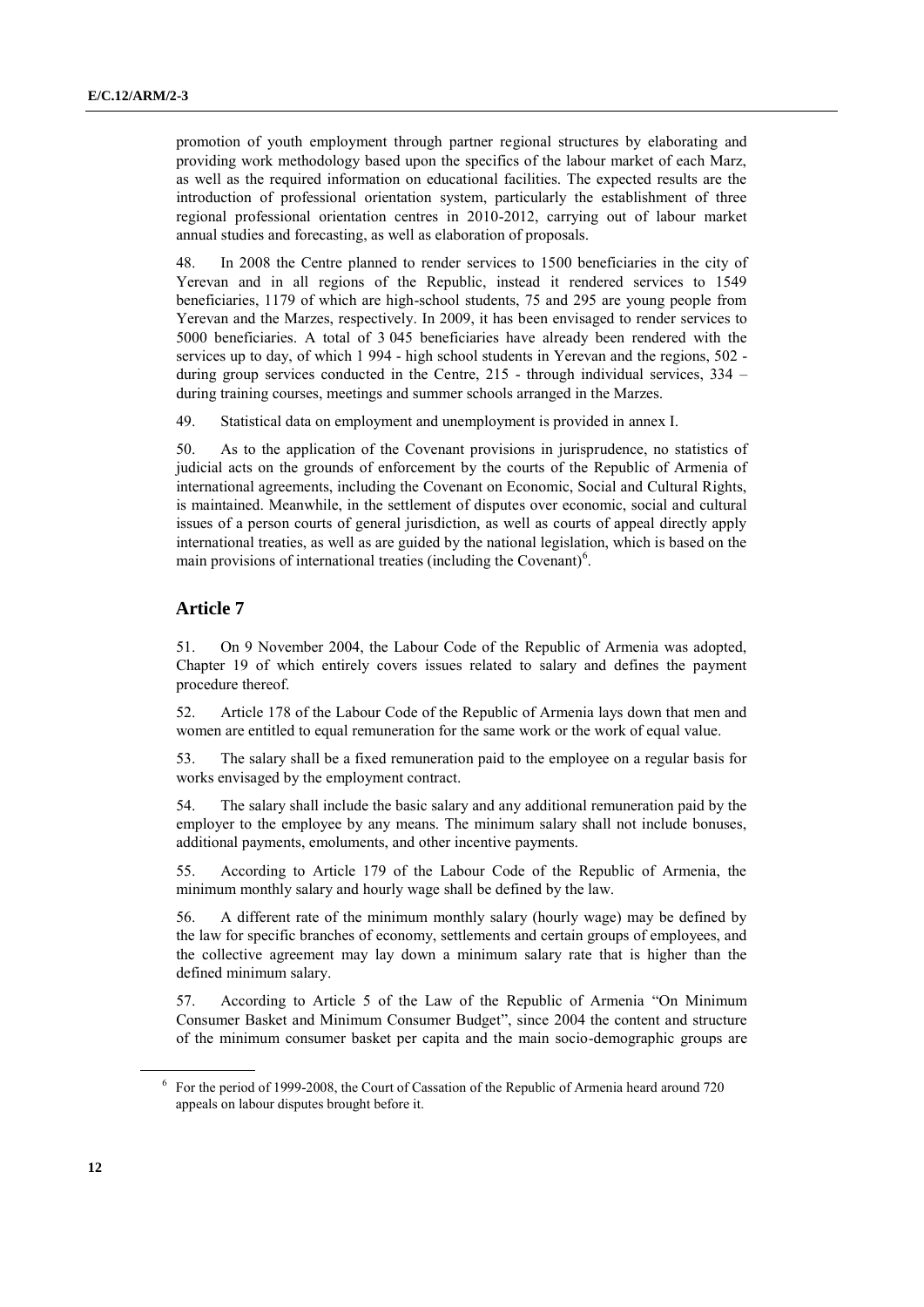calculated not less than once in three years based on the methodical instructions elaborated in the manner prescribed by the Government of the Republic of Armenia and approved by the Government of the Republic of Armenia.

58. The size of the minimum consumer basket in the Republic of Armenia serves as a basis when defining the minimum salary rate, pensions, stipends, as well as other allowances and social contributions.

59. Articles 187-189 of the Labour Code of the Republic of Armenia also define salary payment patterns under various conditions. Thus, in cases prescribed by the legislation of the Republic of Armenia as well as upon the agreement between the employer and the employee, in cases of part-time jobs (part-time working day or week), the remuneration for work shall be proportionate to the actual hours or the volume of work performed.

60. 72. Where the workload of the employee increases in comparison to the prescribed norms, he is remunerated in proportion to the volume of work performed. The conditions for remunerating part-time employees are established by the legislation of the Republic of Armenia.

61. According to the Code of the Republic of Armenia on Administrative Offences (Article 169), the assignment of a salary less than the rate prescribed by the Law of the Republic of Armenia "On Minimum Monthly Salary" (Article 1) entails imposition of a fine on the offender.

62. According to Article 180 of the Labour Code of the Republic of Armenia, the minimum terms and rate of remuneration, occupational and official, tariff and qualification requirements, labour standards, as well as tariffication of jobs and employees are defined by the legislation of the Republic of Armenia.

63. In case of applying a job qualification system, the same criteria shall apply to both men and women, and this system shall be elaborated so that any discrimination based on gender is excluded.

64. According to the Law of the Republic of Armenia "On Work Remuneration", discrimination in this sphere - based on a person's national origin, nationality, race, gender, age, language, belief, political or other views, social origin, property or other status - shall be ruled out.

65. Employers are obliged to pay the base salary and the additional payments calculated in the manner prescribed by the law irrespective of the results of their economic activity.

66. In cases of insolvency (bankruptcy) of an organisation as well as liquidation in the manner prescribed by the law, payment of the outstanding salaries is the priority.

67. In case of performing work harmful to health, an additional payment shall be made in the amount of 50% of the base pay (official rate).

68. In case of performing work severely harmful to health, an additional payment shall be made in the amount of 100% of the base pay (official rate).

69. For each hour of overtime and night work, an additional payment shall be fixed in the amount not less than one and a half times the base hourly rate. Upon the agreement of the parties, each overtime hour shall be remunerated at the rate not less than the hourly rate fixed for the employee.

70. The work performed on rest days, statutory public holidays and commemoration days - provided that it is not envisaged by the work schedule - shall be remunerated in the amount not less than the doubled hourly (daily) wage or of task rate, or the employee is granted another rest day within a month if so requested, or that day is added to the annual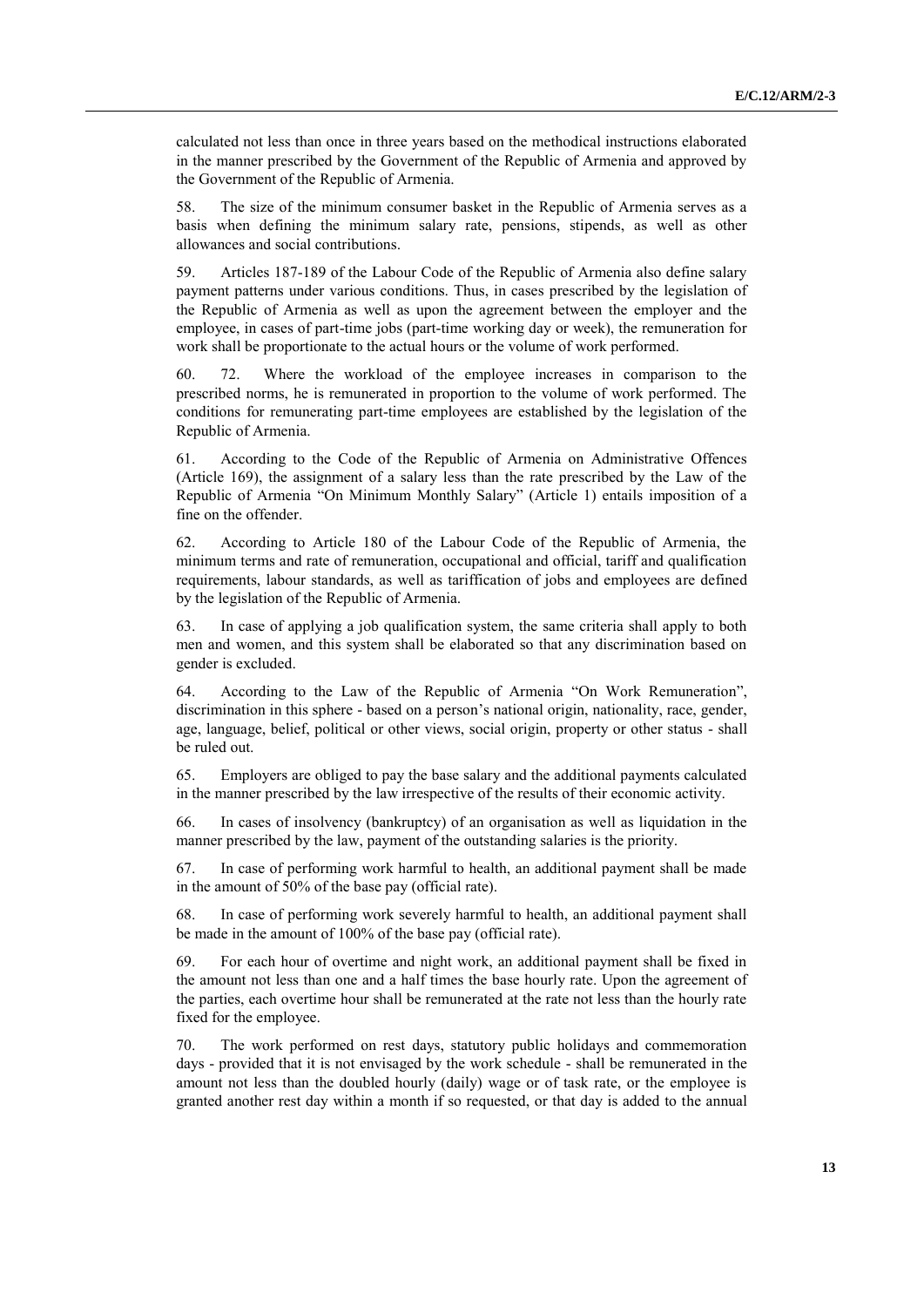vacation. The work performed during the rest day based on the work schedule shall be remunerated in the double amount of the hourly (daily) wage or of task rate.

71. In accordance with the Law of the Republic of Armenia "On Civil Service Remuneration", the salary of civil servants comprises the regular and additional salary rates defined by the said Law.

72. The regular salary rate is the official rate corresponding to the subgroup of the Civil Service position and the experience of the civil servant in that position.

73. The additional salary includes:

(a) Additional payments in case of working in special working conditions;

(b) The increment granted for the class rank higher than the class rank corresponding to the subgroup of the given Civil Service position;

(c) Annual bonus granted based on the results of official duty, as well as meritbased bonuses for quality performance of special assignments;

(d) Bonuses granted from the funds and in the manner defined by the laws of the Republic of Armenia.

74. A regular salary increase shall be established for the uninterrupted work of the civil servant occupying the same civil service position, where the work interruption in the same civil service position does not exceed six months.

75. In increasing the regular salary unit of civil servants, the results of their official activity are also being considered.

76. An accelerated salary increase is granted for the results excelling the official duties for three consecutive years through increasing by two units, though not sooner than five years after the previous accelerated increase. The procedure for granting an accelerated salary increase is defined by the Government of the Republic of Armenia.

77. For civil servants whose work experience in the position concerned is less than six months as of 1 January, the subsequent salary increase shall become effective on 1 January of the next year.

78. The Reward Fund for civil servants of the authority concerned is calculated in percentage to the annual salary fund of the authority envisaged by the state budget, which is laid down in a separate heading of the Law "On State Budget" of the subsequent year.

79. A reward granted to a civil servant from the Reward Fund is a one-off payment. The amount of the reward granted to a civil servant is calculated based on his annual regular salary rate.

80. According to Article 13 of the Labour Code of the Republic of Armenia, labour relations are the relations based on mutual agreement between an employee and an employer according to which the employee personally carries out work functions (work with certain specialisation, qualification or position) in return for certain remuneration, and the employer ensures work conditions envisaged by the labour legislation, other regulatory legal acts containing norms of labour law, collective agreements and employment contracts.

81. The terms and the amount of remuneration are included as a compulsory condition in the employment contracts concluded between an employee and an employer. An employment contract is an agreement between an employer and an employee according to which the employee is obliged to work or render services in specific profession or qualification by following to the labour discipline at the workplace, and the employer is obliged to provide the employee with the work stipulated by the employment contract, to pay the salary envisaged by the employment contract for the work performed, and to ensure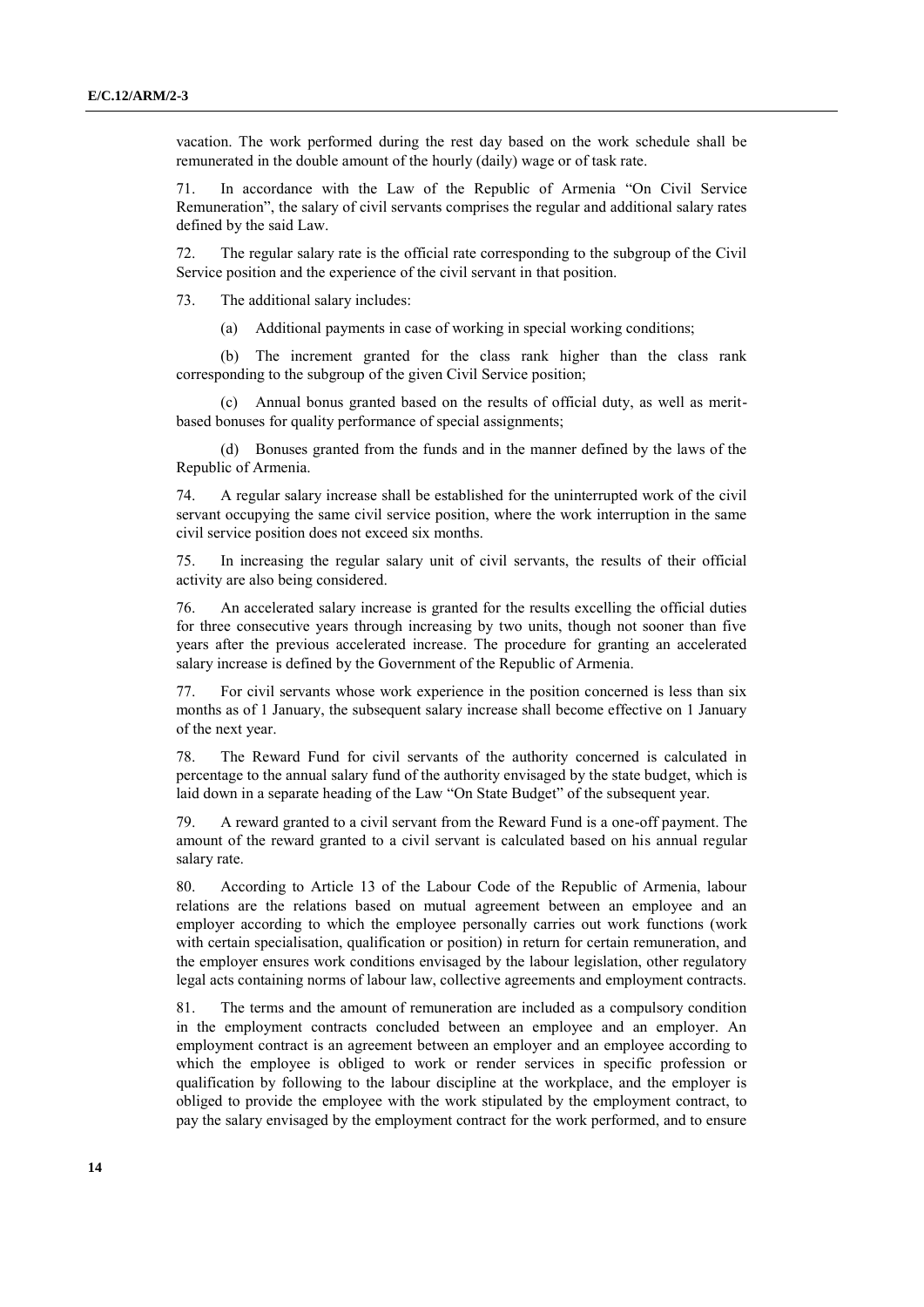work conditions envisaged by the legislation of the Republic of Armenia, other regulatory legal acts, collective agreement, and upon the agreement of parties.

82. The minimum requirements of labour protection and hygiene in workplaces are prescribed by relevant legal acts, the list of which is presented in ANNEX II. See also Article 12.

83. The following organisations operate in the spheres of labour safety and protection, hygiene and public health:

(a) National Institute for Labour and Social Research of the Ministry of Labour and Social Affairs of the Republic of Armenia;

Yerevan territorial and regional centres of the State Hygiene and Anti-Epidemiological Inspectorate of the Ministry of Health of the Republic of Armenia, Yerevan territorial and regional "Expertise Centre" State Non-Commercial organisations of the State Anti-Epidemiological Inspectorate, "Centre for Disease Control and Prevention" CJSC of the Ministry of Health of the Republic of Armenia, and Scientific-Research Institute of Hygiene and Occupational Diseases of "Kanaker-Zeytun" Medical Centre of the Yerevan municipality.

(c) "National Technical Safety Centre" of the Ministry of Economy of the Republic of Armenia, which has been founded based on the Law of the Republic of Armenia "On State Regulation of Technical Safety Assurance".

84. The object of the Centre is the analysis and the assessment of the status of labour safety and protection in branches of economy and in organisations, coordination and implementation of fundamental, scientific, and applied research of issues related to labour safety and protection, elaboration of intersectoral and sectoral norms and directives in the sphere of labour safety and protection, arrangement, methodical support and implementation of evaluation of the status of working conditions in dangerous production facilities, elaboration of expert opinion on production facilities under development and under construction with regard to their compliance with labour safety and protection requirements, education and professional development of labour experts, managers and specialists of organisations in issues of labour safety and protection.

85. Once a year, employees of organisations undergo mandatory initial (when being hired) and periodic (during employment) medical examinations, during which occupational diseases can also be detected. The procedures for medical examinations and for the approval of occupational diseases are defined by the Decision of the Government of the Republic of Armenia No. 1089-N of 15 July 2007.

86. The list of specialised medical organisations empowered to approve occupational diseases based on the workplace hygiene description provided by the authorities of State Hygiene and Anti-Epidemiological Inspectorate of the Ministry of Health of the Republic of Armenia is approved upon the Order of the Minister of Health of the Republic of Armenia No. 1180-A of 9 December 2005. The list of occupational diseases is approved upon the Decision of the Government of the Republic of Armenia No. 458-N of 23 March 2006.

87. According to Article 254 of the Labour Code of the Republic of Armenia, the employer may not require the employee to perform his/her official duties unless the latter has undergone job safety training and/or instructions. The employer must ensure that the employee seconded to his/her organisation assumes his official duties only after being informed about the potential risk factors existing in the organisation and after receiving workplace-specific safety instructions.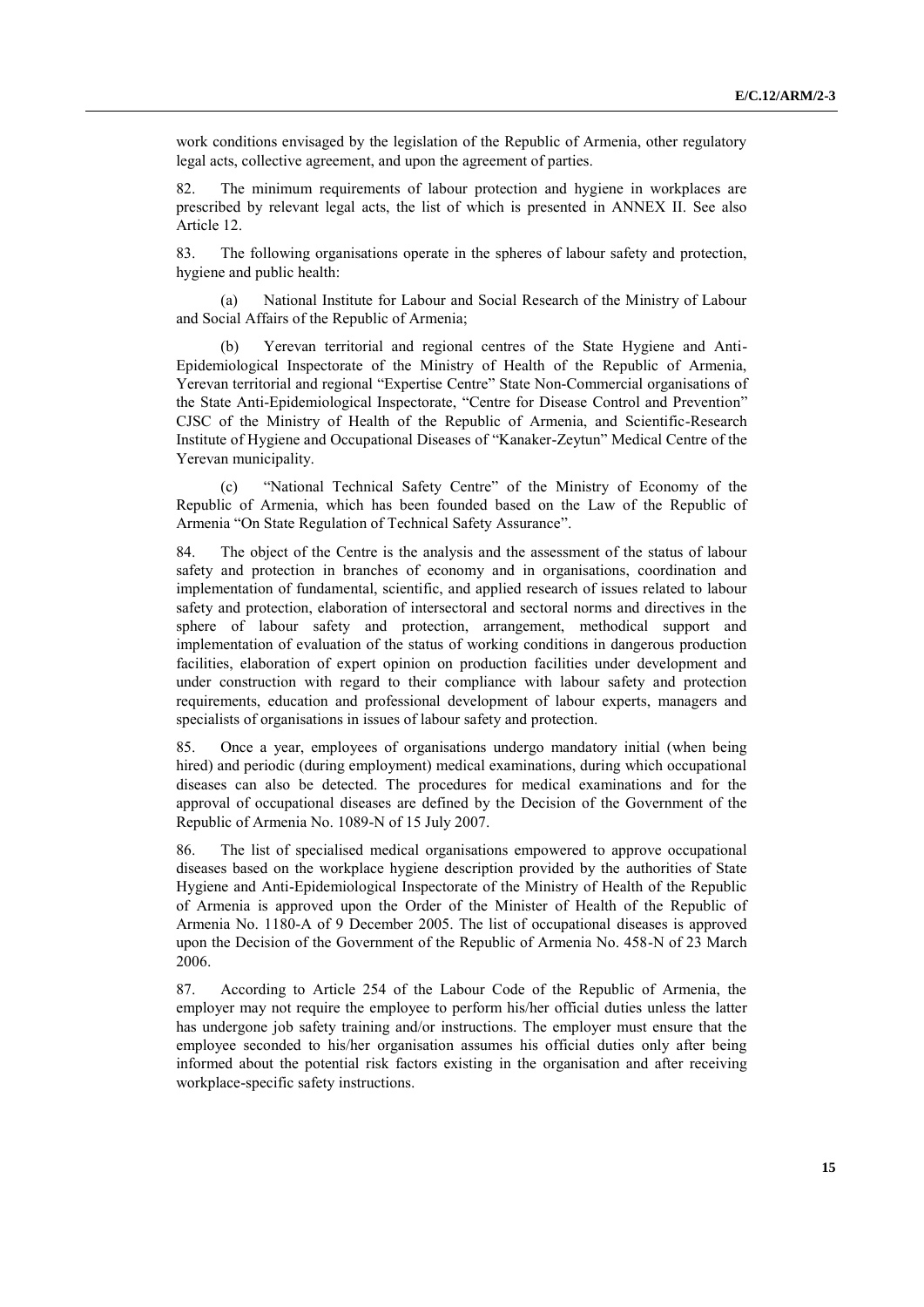88. Based on description and time period, the instructions may be: initial - when being hired; primary - with instruction of workplace-specific safe work methods with regard to the occupation of the employee concerned; repeated - once in six months, and sometimes once in three months depending on occupational hazard; off-schedule - in case of changes in technology or instructions; requested by supervisory bodies or following an accidents in case of safety rules violations by employees. A new procedure for instructing, training and testing of the knowledge of the staff is currently being elaborated.

89. The number of people working in the sphere of labour protection in the Republic amounts to 4 100.

90. In Armenia more than 2020 organisations concluded collective agreements, under which the representatives of employers and employees mutually settle the issues of the protection of employees.

Table 1

#### **Key indicators characterising industrial accidents, 2002-2007**

|                                                | 2002 | 2003 | 2004 | 2005 | 2006 | 2007 |
|------------------------------------------------|------|------|------|------|------|------|
| Number of cases of industrial accidents, units |      |      |      |      |      |      |
|                                                | 108  | 92   | 85   | 70.  | 94   | 86   |

Table 2

#### **Gender distribution of registered disabled people by causes of disability, at the end of the year, 2004-2007**

|              |      | Total |      |      |      |      |      | of which women: |  |
|--------------|------|-------|------|------|------|------|------|-----------------|--|
|              | 2004 | 2005  | 2006 | 2007 | 2004 | 2005 | 2006 | 2007            |  |
| Occupational |      |       |      |      |      |      |      |                 |  |
| disease      | 564  | 528   | 493  | 477  | 106  | 104  | 101  | 99              |  |

91. One of the main principles of the labour legislation of the Republic of Armenia, the equality of parties to employment relations irrespective of their gender, race, national origin, language, origin, nationality, social status, religion, marital status, age, beliefs or views, affiliation to political parties, trade unions or non-governmental organisations, and other circumstances not associated with the professional skills of an employee, are defined by Article 3 of the Labour Code of the Republic of Armenia. Currently there are no groups of employees deprived of equal employment opportunities, including women, in the Republic of Armenia.

92. According to Article 33 of the Constitution of the Republic of Armenia, everyone shall have the right to rest. The maximum duration of working time, rest days and the minimum period of annual paid leave shall be defined by the law.

93. According to Article 142 of the Labour Code of the Republic of Armenia, a five-day working week with a two-day rest is prescribed for employees. In organisations where the five-day working week cannot be applied due to the nature of production or other conditions, a six-day working week with a one-day rest is prescribed.

94. According to Article 154 of the Labour Code of the Republic of Armenia, the duration of daily uninterrupted rest between working days (shift) may not be less than 11 hours. The duration of daily uninterrupted rest for the employees aged 14-16 may not be less than 14 hours, and for the employees aged 16-18 years old it may not be less than 12 hours and shall include the time from 22:00 to 06:00.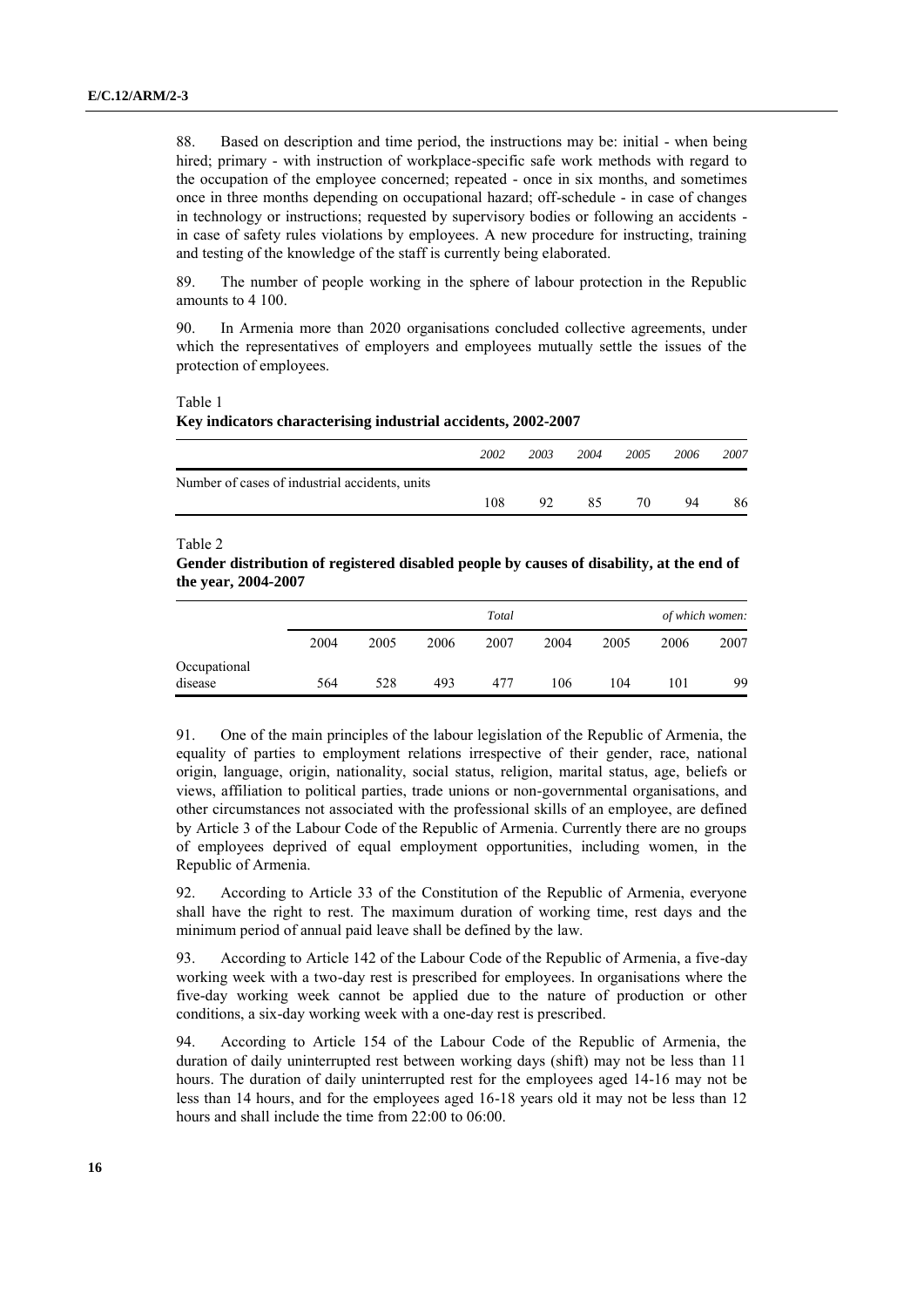95. According to the Labour Code of the Republic of Armenia (Article 155), the common weekly rest day is Sunday, and in case of a five-day working week the rest days are Saturday and Sunday.

96. On rest days or non-working days, it is prohibited to engage employees in works, except for the ones which cannot be interrupted for technical reasons or which are necessary for providing services to the population, as well as work involving urgent repair, loading or unloading.

97. On rest days or non-working days, such as statutory public holidays and commemoration days, pregnant women, women raising a child under the age of one, and employees under the age of eighteen may be engage in works only upon their consent, and employees under the age of eighteen are granted not less than two rest days a week.

98. In organisations where the work on the common rest day may not be terminated due to the need to provide services to the population (public transport, specialised organisations supplying energy, gas, and heat, theatres, museums, public catering, etc.), the rest day is defined by the Government of the Republic of Armenia.

99. In organisations where work may not be terminated due to technical conditions or to the need for uninterrupted continuous provision of service to the population, as well as in other organisations with uninterrupted work regime, the rest days are granted on other days of the week in a sequence prescribed by the work schedule of each group of employees. These schedules are prepared and approved in the manner prescribed by the Labour Code of the Republic of Armenia (Article 142). In case of summarised calculation of working time, the rest days are granted in accordance with the work schedule (working shift). Weekly uninterrupted rest should not be less than 35 hours.

100. The annual leave is a period calculated in calendar days, to which an employee is entitled to for rest and for recovering working capacity. During this time, the employee retains his work place (position) and is paid the average salary. Other than the minimum annual leave, a procedure is also defined for granting an additional annual leave.

101. According to Article 159 of the Labour Code of the Republic of Armenia, the duration of the average annual leave is 28 days. The annual leave for part-time employees is not reduced.

102. As stipulated in Article 160 of the Labour Code of the Republic of Armenia, an annual leave of up to 35 days (in exceptional cases of up to 48 days) is granted to a specific category of employees working under special working conditions, whose work is related with mental and emotional defatigation or occupational hazard.

103. According to Article 161 of the Labour Code of the Republic of Armenia, additional annual leave may be granted to:

- (a) Employees working under harmful and hazardous working conditions;
- (b) Employees with irregular working schedule;
- (c) Employees engaged in works of special nature.

104. According to Article 185 of the Labour Code of the Republic of Armenia, work performed on rest days and non-working public holidays and commemoration days provided that it is not envisaged by the work schedule - shall be remunerated in the amount not less than the doubled hourly (daily) wage or of task rate, or the employee is granted another rest day within a month if so requested, or that day is added to the annual vacation.

105. The work performed during the rest day based on the work schedule shall be remunerated in the double amount of the hourly (daily) wage or of task rate.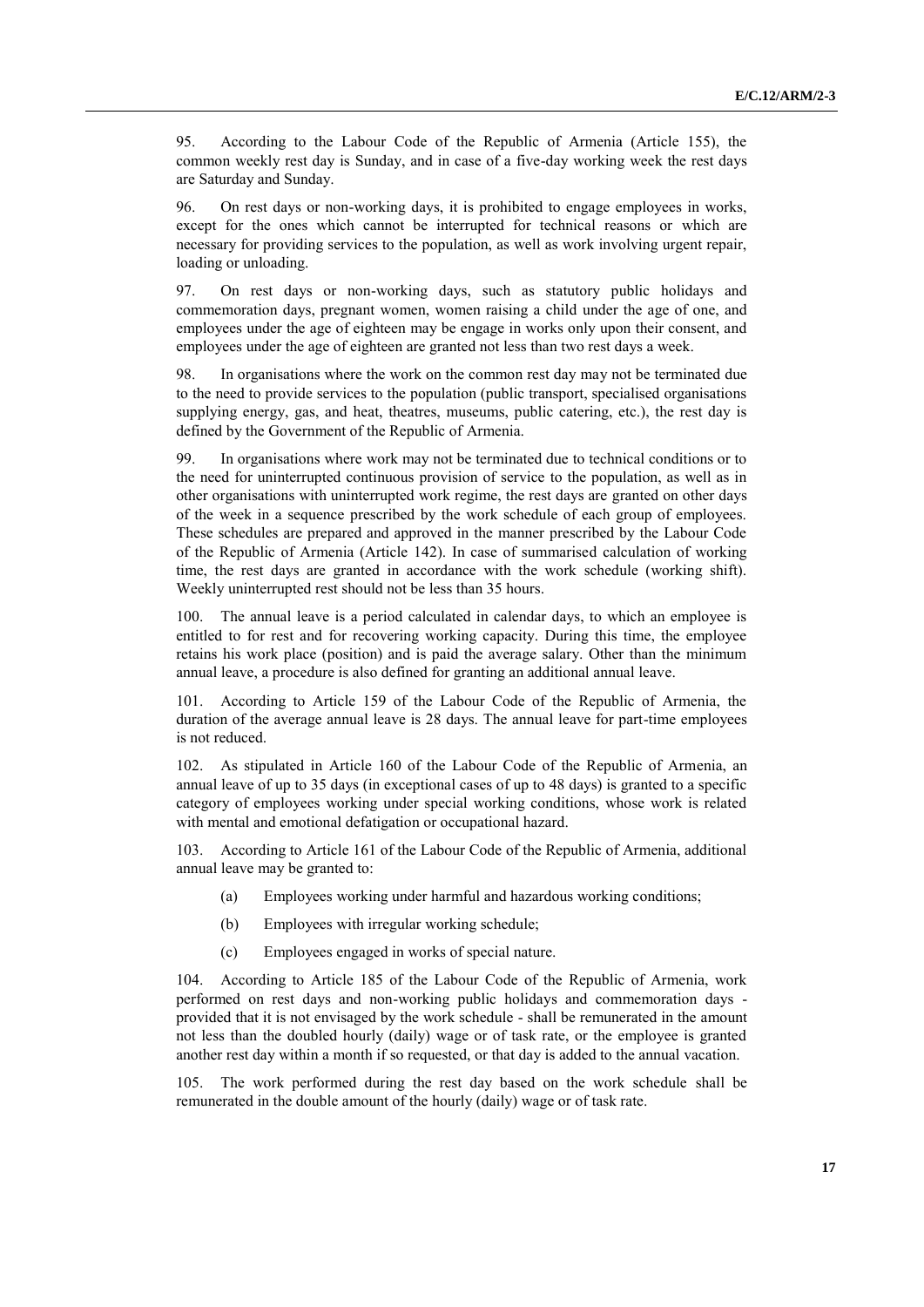106. State Labour Inspectorate of the Ministry of Labour and Social Affairs of the Republic of Armenia was established upon the Decision of the Government of the Republic of Armenia No. 1146-N of 29 July 2004, the objectives and tasks of which are the following:

(a) Exercising public control and supervision over the application of labour legislation of the Republic of Armenia and other legal acts containing norms of labour law;

(b) Arrangement of measures to prevent accidents at work and occupational diseases;

(c) Assurance of preservation and protection of labour rights and freedoms of employees, working conditions, including the right to safe working environment;

(d) Provision of information to employers, trade unions, and employees on more effective measures and methods for observing the labour legislation of the Republic of Armenia and other regulatory legal acts containing norms of labour law, as well as of information on the application of best practice.

107. The Inspectorate carries out its activities through the central administrative office and 11 regional centres. In 2008, all the subdivisions of the State Labour Inspectorate of the Republic of Armenia altogether received more than 100 citizens and telephone calls daily, and in each case individual counselling on a case-by-case basis was provided.

108. In January 2008, the schedule for organising and implementing seminarconsultations by structural and regional subdivisions of the State Labour Inspectorate of the Republic of Armenia was approved.

109. As of 31 December 2008, a total of 246 seminar-consultations on implementation of labour legislation and other regulatory legal acts containing norms of labour law were conducted for employers and trade unions.

110. The Inspectorate has elaborated and provided the State Labour inspectors with methodical guidelines on organising and conducting control. The guidelines cover all of the functions of the Inspectorate and control mechanisms on the implementation thereof.

111. Since December 2007, the State Labour Inspectorate has become a member to the International Labour Organization, and since June 2008 has participated in the sessions of the Association with an absolute right to vote.

112. The Inspectorate carries out its activities according to the database of the state register of legal persons in 68 405 economic operators registered in the Republic of Armenia as of 1 January 2009. During 2008, the State Labour Inspectorate of the Republic of Armenia received more than 615 complaints from the citizens on violations of labour legislation where, based on sufficient grounds available, control was carried out where appropriate, administrative proceedings were instituted in compliance with the requirements of the Law of the Republic of Armenia "On Fundamentals of Administrative Actions and Administrative Proceedings", administrative acts for reinstating the violated rights were adopted.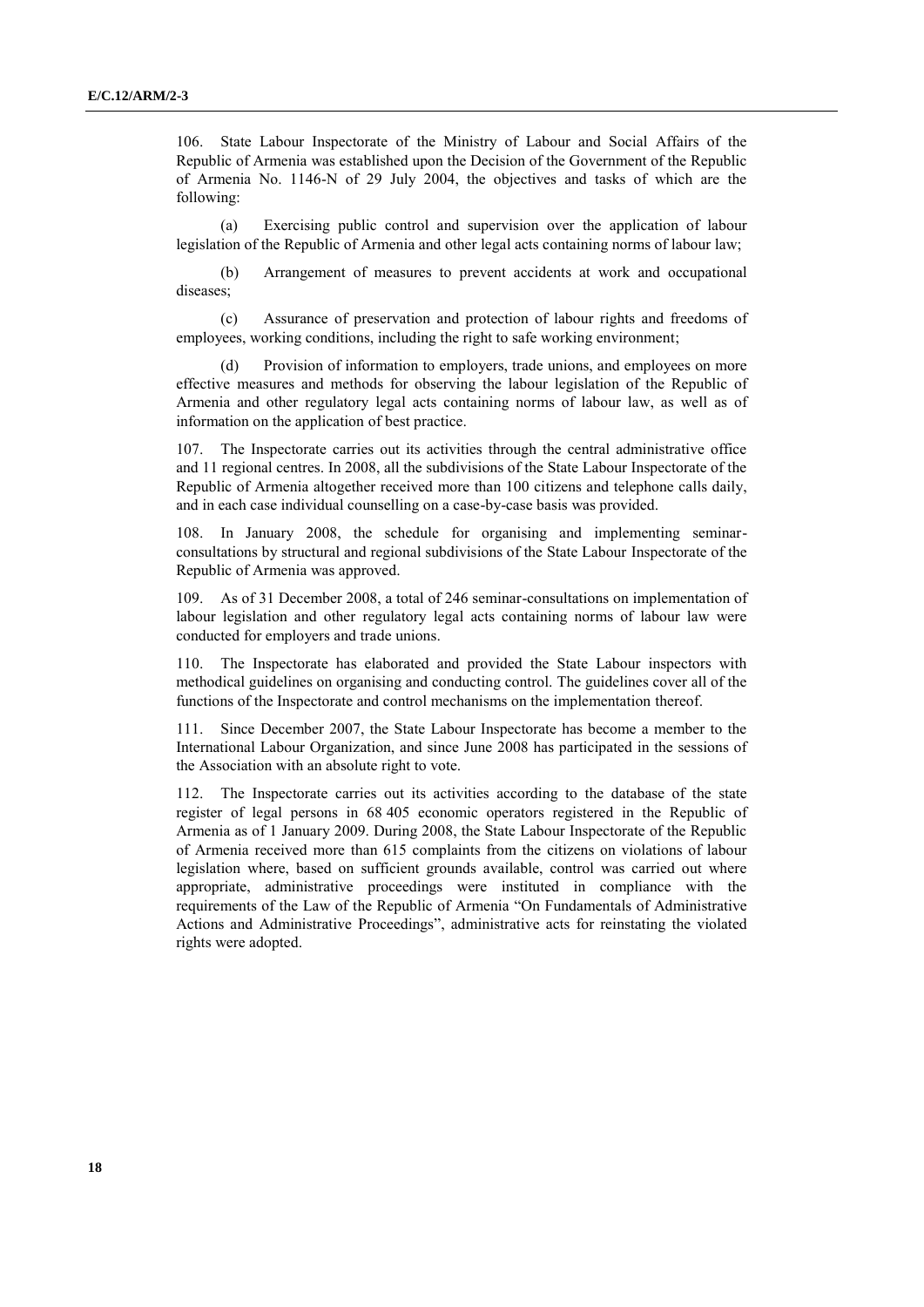113. According to the charter of the Inspectorate, the Inspectorate carries out planned or ad-hoc control. In 2008, 3 050 controls were carried out, of which 2 820 were planned, and 230 were ad-hoc<sup>7</sup>.

114. The International Labour Organization provides continuous technical and professional assistance for the elaboration of legislation in the field concerned.

115. Statistics are provided in annex II.

#### **Article 8**

116. According to Article 28 of the Constitution of the Republic of Armenia, everyone shall have the right to freedom of association with others, including the right to form and to join trade unions.

117. Every citizen shall have the right to form political parties with other citizens and to join such parties.

118. No one shall be compelled to join any political party or association.

119. The activities of associations can be suspended or prohibited only in cases provided for by the law and through judicial procedure.

120. According to Article 3 of the Labour Code of the Republic of Armenia, the principles of labour legislation are the following: insuring the right to freedom of association with others for the protection of labour rights and interests of employers and employees (including the right to form and join trade unions and employers' associations). According to Article 4 of the same Code, the labour legislation defines the rights, obligations, and liability of trade unions, employers' associations as well as their representatives, and according to Article 21 of the Code, the employers and employees may, at their will, form associations in the manner prescribed by the law with the purpose of protecting and promoting their rights and interests by forming trade unions and employers' associations.

121. The Law of the Republic of Armenia "On Trade Unions" spells out the establishment procedure of trade unions, the principles of their functioning and relationship with state authorities, local self-government authorities, legal persons and natural persons, as well as regulates the relations pertaining to the protection of rights and interests of trade unions and their members.

122. Article 3 of the aforementioned Law stipulates the main principles of a trade union.

(a) Independence from state authorities, local self-government authorities, employers, political, non-governmental and other organisations;

- (b) Voluntary participation (membership) in trade unions;
- (c) Equality of trade unions;

(d) Not allowing the limitation of rights of an employee in connection with the circumstance of his being a member of a trade union.

<sup>7</sup> As a result of controls conducted in 2008, 190 motions and legally binding orders were submitted to employers for reinstating the violated rights of employees prescribed by the labour legislation of the Republic of Armenia, and for further prevention of such violations.

As a result of inspections, more than 6,500 cases of violations of the requirements of the labour legislation and of other regulatory legal acts containing norms of labour law were recorded, with regard to 5,848 of which an administrative sanction was imposed.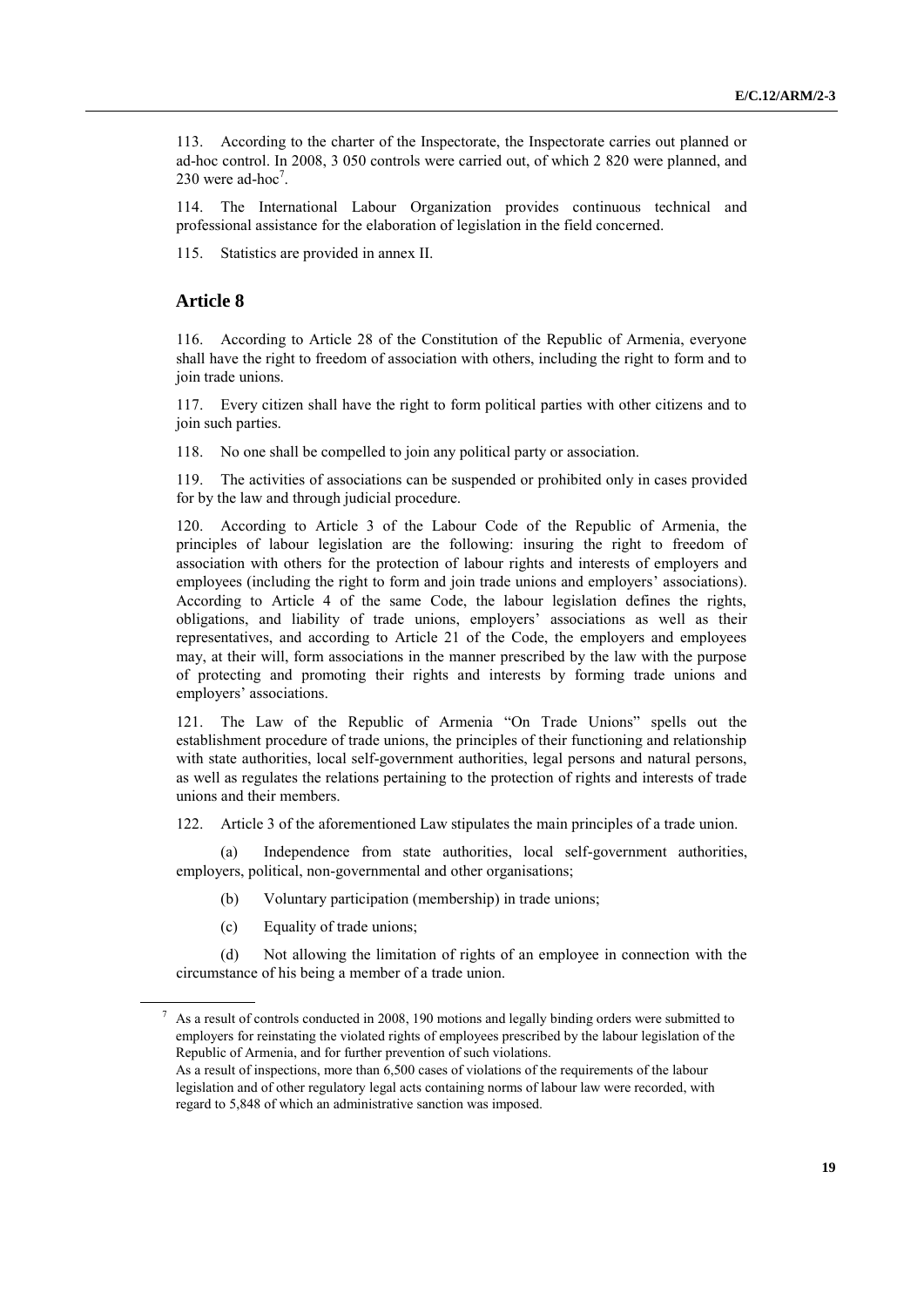123. According to Articles 4 and 5 of the same Law, a trade union organisation is founded based on the decision adopted during the founding meeting (congress, conference) convened at the initiative of its founders (minimum 3 employees). The founding meeting approves the charter of the organisation as well as elects the governing and supervising bodies.

124. As to the establishment of trade union associations, two and more trade unions and/or trade union associations - upon the decision adopted during the meeting (congress, conference) of their representatives - may establish a single trade union association by approving its charter and electing the governing and supervising bodies.

125. According to Article 6 of the said Law, employees who have concluded an employment contract with the employer concerned and who perform work within and outside the territory of the Republic of Armenia, including foreign citizens and stateless persons, may become members to a trade union organisation.

126. Employees who have concluded employment contracts with various employers in a relevant branch (related branches) of economy (production, service, occupation) may also become members to trade union organisations.

127. An employee may be a member to more than one organisation, provided this does not contradict their charters.

128. An employer may not be elected to the governing bodies of those trade union organisations to which his/her employee is a member.

129. According to Articles 10 and 11 of the Law of the Republic of Armenia "On Trade Unions", legal capacity of a trade union arises from the moment of its state registration and ceases at the moment of making an entry in the state register of legal entities on the completion of its winding up.

130. State authorities, local self-government bodies, employers, other organisations and natural persons are prohibited from hindering or intervening in the exercise of rights prescribed by the charter of a trade union (article 13).

Article 14 of the same Law prescribes that a trade union, two and more trade union organisations and (or) trade union associations in Armenia – upon the decision adopted during the meeting of their representatives - may establish a single trade union association by approving its charter and by electing its governing and supervising bodies.

132. In compliance with the legislation of the Republic and the charter of a trade union, it may cooperate with international trade unions and trade unions of other countries as well as other non-governmental organisations, and become a member to international trade unions and trade unions of other countries.

133. According to Article 161 of the Criminal Code of the Republic of Armenia, obstruction to or interference in the exercise of the right to found associations (nongovernmental associations or trade unions) or political parties or legal activities of an association or a political party shall be punishable with a fine in the amount of 100-fold to 300-fold of the minimum wage or by maximum of a one-month detention. The same act that has caused substantial violation of the rights and lawful interests of an association or a political party shall be punishable with a fine in the amount of 200-fold to 400-fold of the minimum wage or by maximum of a two-month detention.

134. According to Article 45 of the Labour Code, parties to collective employment relations and their representatives coordinate their interests and settle disputes through collective bargaining. A party willing to enter into a collective bargaining relationship is obliged to notify the other party thereon in writing. The notification indicates the objective of the collective bargaining, as well as the proposals and demands.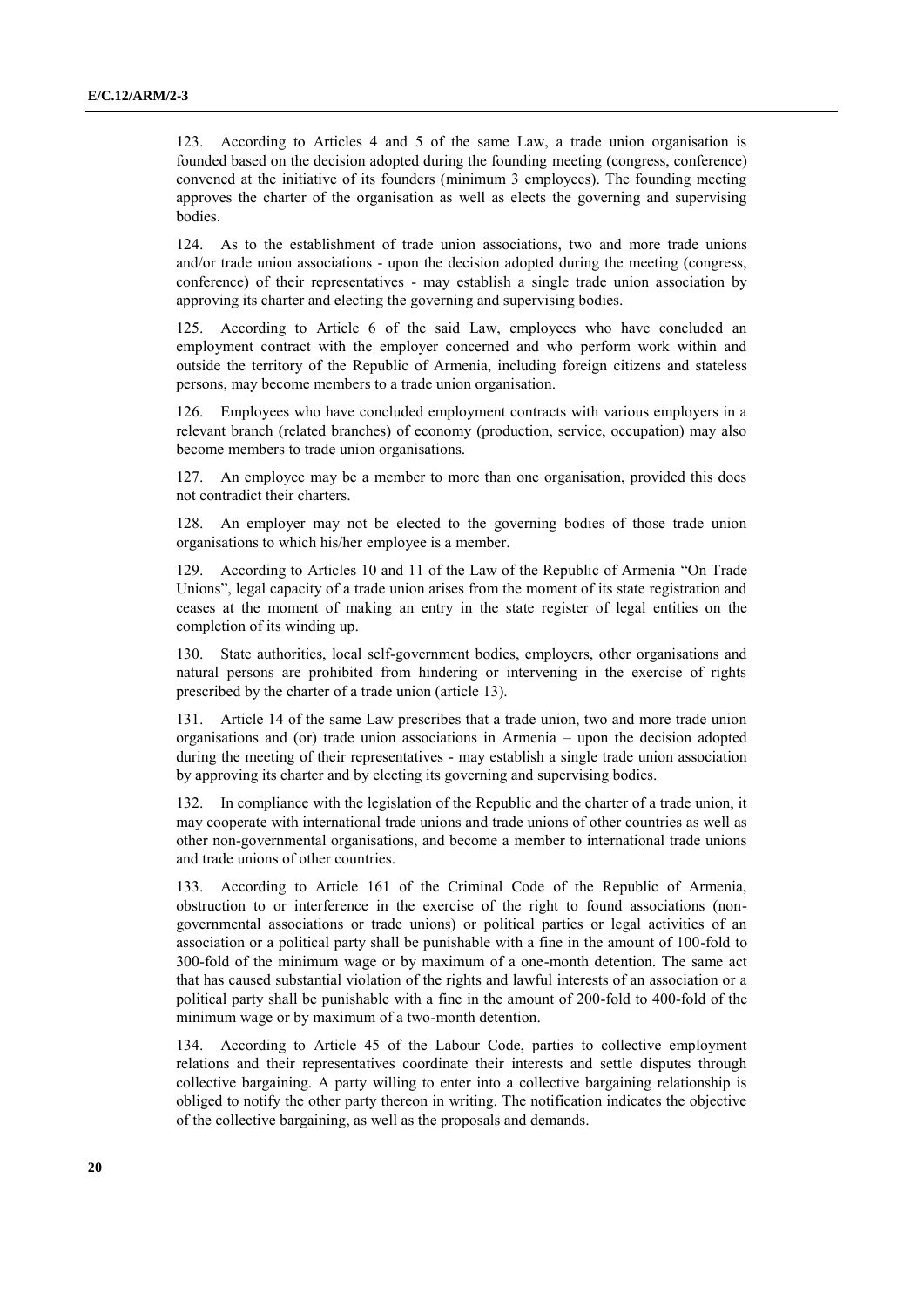135. The parties to the collective bargaining agree upon the day of starting collective bargaining and the procedure thereof.

136. Collective bargaining should be conducted in a reasonable manner and without any undue delay.

137. Parties to the collective bargaining and their representatives shall have the right to make mutual inquiries on issues relating to collective bargaining. The replies to the inquiries should be submitted not later than within fifteen days after the day of inquiry. This time limit may be changed upon additional arrangement of parties or their representatives.

138. The party providing information shall have the right to demand the other party not to disclose the received information.

139. Collective bargaining is deemed to be completed after the moment of signing a collective agreement or drawing up a protocol on areas of disagreement or communicating a written notice from one of the parties to another on withdrawal from collective bargaining.

140. Collective bargaining is deemed to have failed, if in accordance with part 2 of this Article, the notified party refuses to participate in collective bargaining.

As of 1 January 2009, there are 24 republican branch unions (member organisations), 726 trade union organisations within the Confederation of Trade Unions of Armenia. 278,949 trade union members are involved in trade union organisations.

Articles 73-82 of the Labour Code of the Republic of Armenia entirely regulate relations pertaining to declaring a strike, managing strikes and restricting strikes.

143. According to Article 73 of the Code, a strike is a temporary termination of work by workers or groups of workers of one or more organisations in case of failure to settle a collective labour dispute relating to the conclusion of a collective agreement (including failure to hold collective bargaining, refusal from discussion of an issue in a Reconciliation Committee) or failure by the Reconciliation Committee to implement a decision in the interests of workers.

144. However, for ensuring a full exercise by employees of the right to strike, the provisions prescribed by the aforementioned Article as well as by Article 75(3) of the Labour Code of the Republic of Armenia - in so far as they condition the right to strike only with the circumstance of non-settlement of a collective dispute relating to the conclusion of a collective agreement and restrict the right to strike in new circumstances, as well as in so far as they prohibit declaring a strike during the whole term of the collective agreement – have been declared as contradicting the Constitution of the Republic of Armenia and invalid in accordance with the Decision of the Constitutional Court SDO-677 of 7 February 2007, as a result of which the mentioned provisions of the Labour Code limiting the right to strike are no longer effective.

145. It should also be mentioned that a reference has been made to Article 8 of the Covenant as an argument in the mentioned decision of the Constitutional Court.

146. According to Article 74 of the same Code, the right to make a decision on declaring a strike (including a warning strike) is vested in trade unions. A strike is declared in case where the decision thereon has been approved in a secret ballot by at least two-thirds of the employees.

147. In natural disaster areas as well as regions where a martial law or emergency situation (a state of emergency) has been declared in the prescribed manner, the strikes are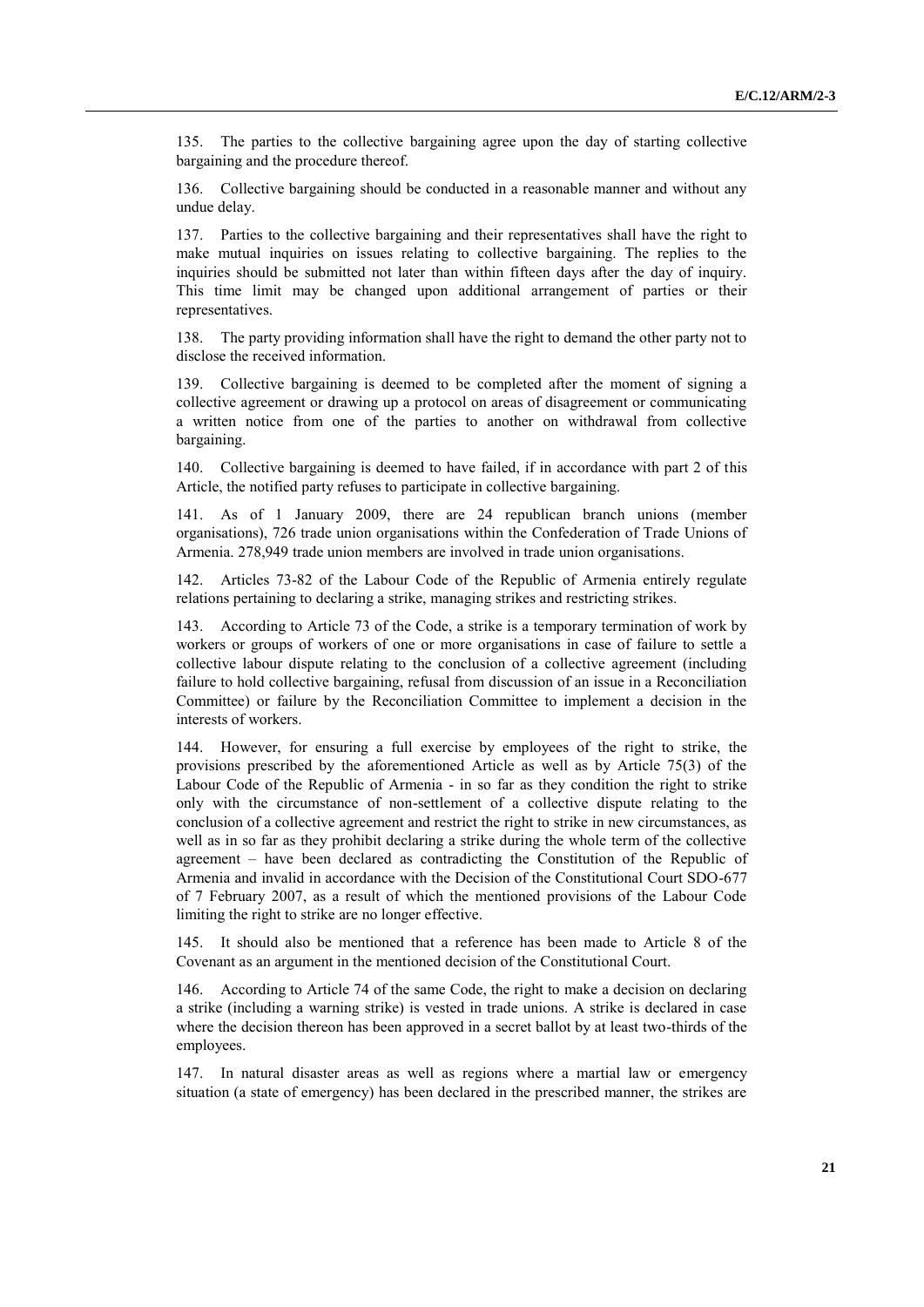prohibited before the effects of natural disaster are eliminated, or martial law or emergency situation (state of emergency) is lifted in the prescribed manner (Article 75).

148. Article 79 of the Labour Code of the Republic of Armenia establishes guarantees provided to strikers according to which the participation in a strike shall be voluntary. No one can be compelled to participate in a strike or to refuse to participate therein. Persons compelling an employee to participate in a strike or to refuse to participate therein shall be held liable in the manner prescribed by the Criminal Code of the Republic of Armenia.

149. Employees participating in a strike are released from an obligation to perform their official duties. The work place (position) of an employee participating in a strike is retained during the strike.

150. During the negotiations by parties on halting a strike, the parties may reach an agreement on payment of remuneration to strikers in full or in part, and the employees - not participating in a strike though deprived of the opportunity to fulfil their work duties due to the strike - are paid remuneration for the idleness caused not by their fault, or they may be transferred to another job upon their consent.

151. According to Article 114(1)(3) of the Labour Code of the Republic of Armenia, "Rescission of an employment contract at the employer's initiative is prohibited after the decision on declaring a strike was adopted and during the strike, provided that the employee participates in the strike in the manner prescribed by this Code<sup>78</sup>.

152. The rights to establish parties and trade unions and to join them may be restricted in the manner prescribed by the law for officers of the armed forces, the police, national security, prosecution authorities, as well as for judges and members of the Constitutional Court.

153. It is prohibited to declare strikes in the police, armed forces (in other equivalent services), security services, as well as centralised electricity supply services, heat supply, gas supply organisations, and in urgent medical aid services. Demands made by employees of such organisations and services are considered through bodies for social partnership on the national level, with the participation of the relevant trade union organisation and the employer.

#### **Article 9**

154. On 26 December 1997, the National Assembly of the Republic of Armenia adopted the Law of the Republic of Armenia "On Mandatory Social Security Contributions", which defines the concept of mandatory social security contributions in the Republic of Armenia (hereinafter also referred to as "social contributions"), the legal, financial and organisational grounds for collection, the rates, and the payment procedure.

155. The Law "On State Pensions" of 2003 ensures the pension security of the citizens of the Republic of Armenia. The Law regulates the relations pertaining to the arrangement,

<sup>8</sup> The Decision of the Cassation Court of the Republic of Armenia No. 1775 (VD) of 26 October 2006 is associated with the application of the mentioned Article. The appellant argued in the mentioned decision that the defendant issued a dismissal order during the declared strike, which is prohibited by virtue of Article 114(1)(3) of the Labour Code of the Republic of Armenia (…), whereas the Cassation Court of the Republic of Armenia found that there was no violation of Article 114(1)(3) of the Labour Code of the Republic of Armenia, because in the period when the dismissal order was made, on 20 October 2005 and 4 November 2005, there was no declared strike. The strike was declared on 7 November 2005.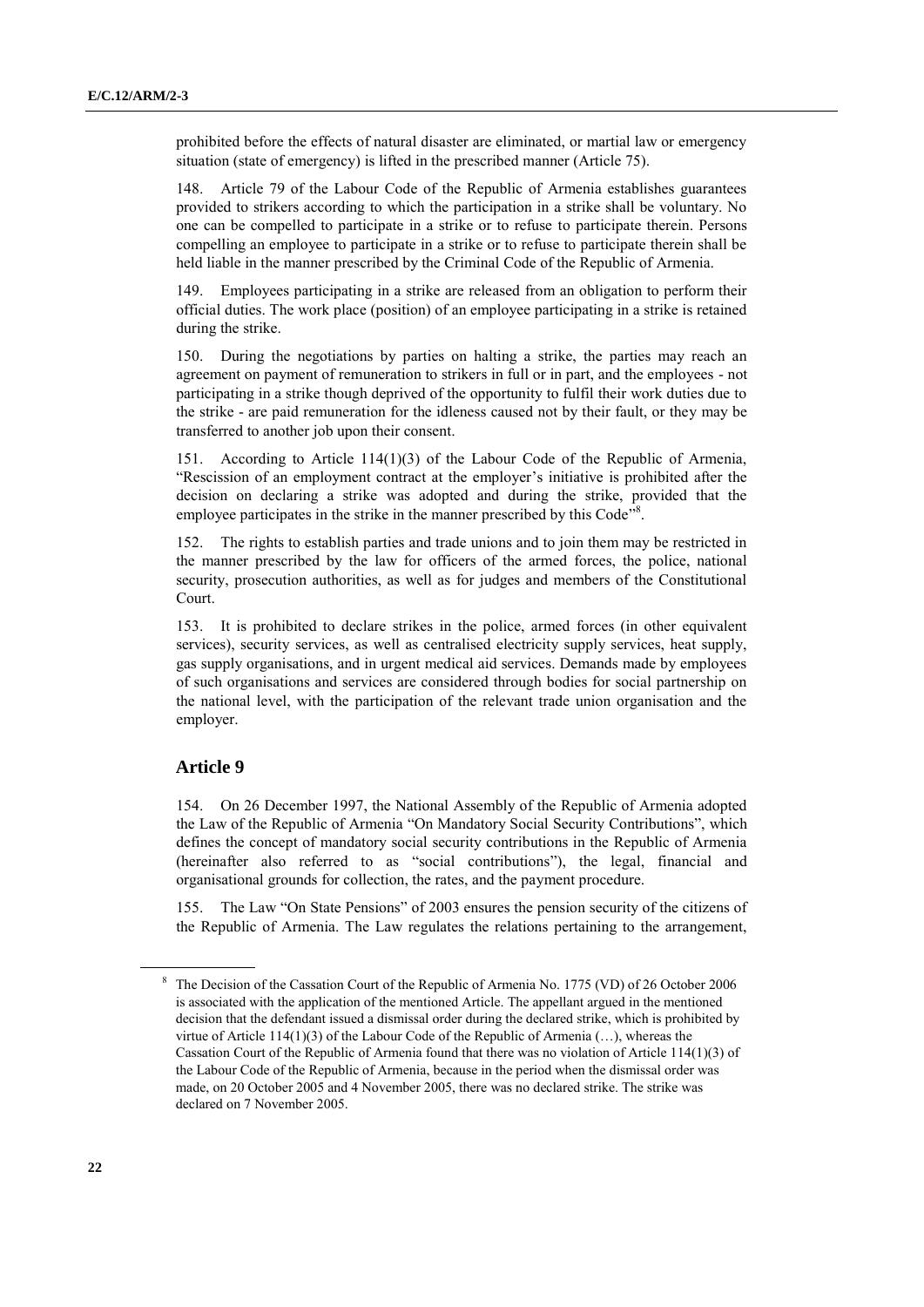administration and financing of the pension scheme. The Pension Scheme of the Republic of Armenia includes state (mandatory) pension insurance, which is financed from the state budget guaranteeing the implementation of the citizens' pension insurance, as well as the state pension security.

156. The said Law defines the following pension types:

(a) Insurance pensions: seniority age, privileged, long-term service, disability, loss of bread-winner, partial pensions.

(b) Social pensions: seniority age, disability, loss of bread-winner.

157. The social security of the citizens of the Republic of Armenia is also ensured through the Law of the Republic of Armenia of 1998 "On Social Security of Military Servants and their Family Members"<sup>9</sup>, the Law of the Republic of Armenia of 2002 "On Social Protection of Children Left without Parental Care", and the Law of the Republic of Armenia of 2005 "On Social Assistance"<sup>10</sup>.

158. According to the Law of 2005 "On Mandatory Social Insurance against cases of Temporary Incapacity for Work", the lost incomes due to temporary incapacity for work are compensated through insurance benefits. Insurance benefits are paid from the funds of the State Budget of the Republic of Armenia. If an employer is released from fulfilment of an obligation to make mandatory social security contributions in the manner prescribed by the law, the insurance benefits are paid from the funds of the employer.

159. Hired employees are paid various types of insurance benefits $11$ .

160. A hired employee is paid a sickness benefit for the whole period of sickness (injury), from the first day of losing the ability to work and until recovery or determination

The Law of the Republic of Armenia "On Social Security of Military Servants and their Family Members" regulates legal, economic and organisational issues of pension insurance and social protection of military servants of the Republic of Armenia and their family members. Military servants are granted long-term service pensions and disability pensions. A disability pension to the military servants, and a pension in case of loss of a bread-winner provided to their family members, are granted irrespective of the term of service.

<sup>&</sup>lt;sup>10</sup> According to the Law of the Republic of Armenia of 2005 "On Social Assistance", citizens of the Republic of Armenia facing a difficult situation, foreign citizens with a relevant residence status in the territory of the Republic of Armenia, stateless persons, as well as persons with refugee status in the Republic of Armenia are entitled to social assistance.

The main types of social services are the following:

<sup>(1)</sup> provision of consulting services, (2) provision of rehabilitation assistance, (3) provision of financial assistance, (4) provision of in-kind assistance, (5) provision of temporary shelter, (6) arrangement of care, (7) provision of legal assistance, (8) other types of social services not proscribed by law.

Financial assistance is provided in the form of state allowances, target financial support, and partial reimbursement of citizens' certain expenses.

Financing of social assistance is implemented through the state budget and community budget resources, through charity and donations from legal and natural persons, from paid social assistance services, as well as from other sources not proscribed by the legislation of the Republic of Armenia.

 $11$  - benefits paid in case of temporary incapacity for work due to a disease (injury);

<sup>-</sup> benefits paid in case of temporary incapacity for work due to prosthetics;

<sup>-</sup> benefits paid in case of temporary incapacity for work due to a necessity for health resort treatment;

<sup>-</sup> benefits paid in case of temporary incapacity for work due to pregnancy and child delivery;

<sup>-</sup> benefits paid in case of temporary incapacity for work when there is a need for treatment due to sickness (injury) of a family member.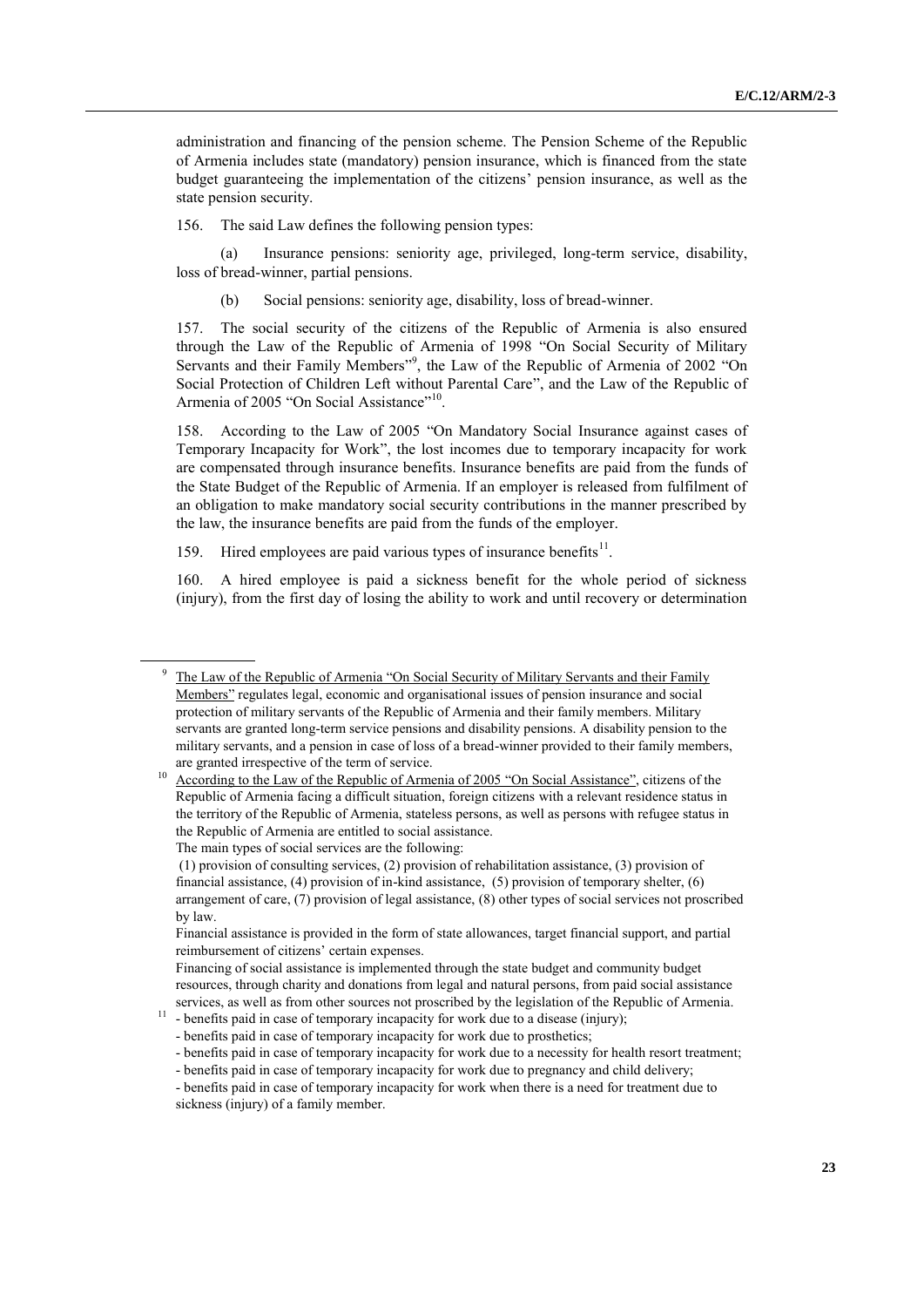of disability group or review of disability group by the state authority empowered to conduct medical and social examination.

161. The self-employed persons are provided with the following types of insurance benefits: sick leave benefit, prosthesis benefit, pregnancy and child-delivery benefits, and family member care benefit.

162. Insurance benefits are calculated based on the average monthly income of a hired employee or a self-employed person.

163. The Law of the Republic of Armenia of 2003 "On Social Security Cards" regulates the relations pertaining to distribution, as well as application of social security cards (hereinafter referred to as "social cards"), and of social security card numbers issued to the citizens of the Republic of Armenia, foreign citizens holding a residence permit and actually residing in the territory of the Republic of Armenia, stateless persons, and persons with refugee status (hereinafter referred to as "citizens"). The social card is a document provided to the citizens, enabling them to exercise their right to social security.

164. The amount of the basic pension is defined by the legislation of the Republic of Armenia. The newly defined amount of the basic pension may not be less than the previously defined one.

165. The pension amount is calculated as a sum of the basic pension and pension contributions, taking into account the personal coefficient of the pensioner.

166. From 1 January 2009, the basic pension is AMD 8000, and the annual value of pensionable service is AMD 450.

167. Pension is calculated by using the formula  $P=B+(nXV)XC$ , where:

- (a) P is the monthly amount of pension;
- (b) B is the amount of basic pension;
- (c) n is the years of pensionable service;
- (d) V is the annual value of pensionable service;
- (e) C is the pensioner's personal coefficient.

168. A person eligible for several state pension schemes is allotted one scheme upon his/her choice. The subdivision in charge of allotting pension schemes is entitled to switch between the schemes before the pensioner has attained the age eligible for the pension, upon the request of the pensioner.

169. Pensions are paid from the funds appropriated for this purpose from the State Budget of the Republic of Armenia.

170. One-off allowance is paid to the parent in relation to a child birth, irrespective of the parent's poverty (welfare) level, in the case of a relevant application.

171. Since 2009, the child-birth allowance is based on the minimum consumer basket for the given year, while its specific amount depends on the sequential number of the birth in the family. The adoption of this provision eliminates the differentiation of a one-time allowance for a child birth provided so far through family allowance system. See also Article 12.

172. A benefit for a child under the age of 2 is provided to working mothers (parent) if they are on a child care leave for taking care of their child under the age of 3. The benefit is paid until the child reaches the age of 2.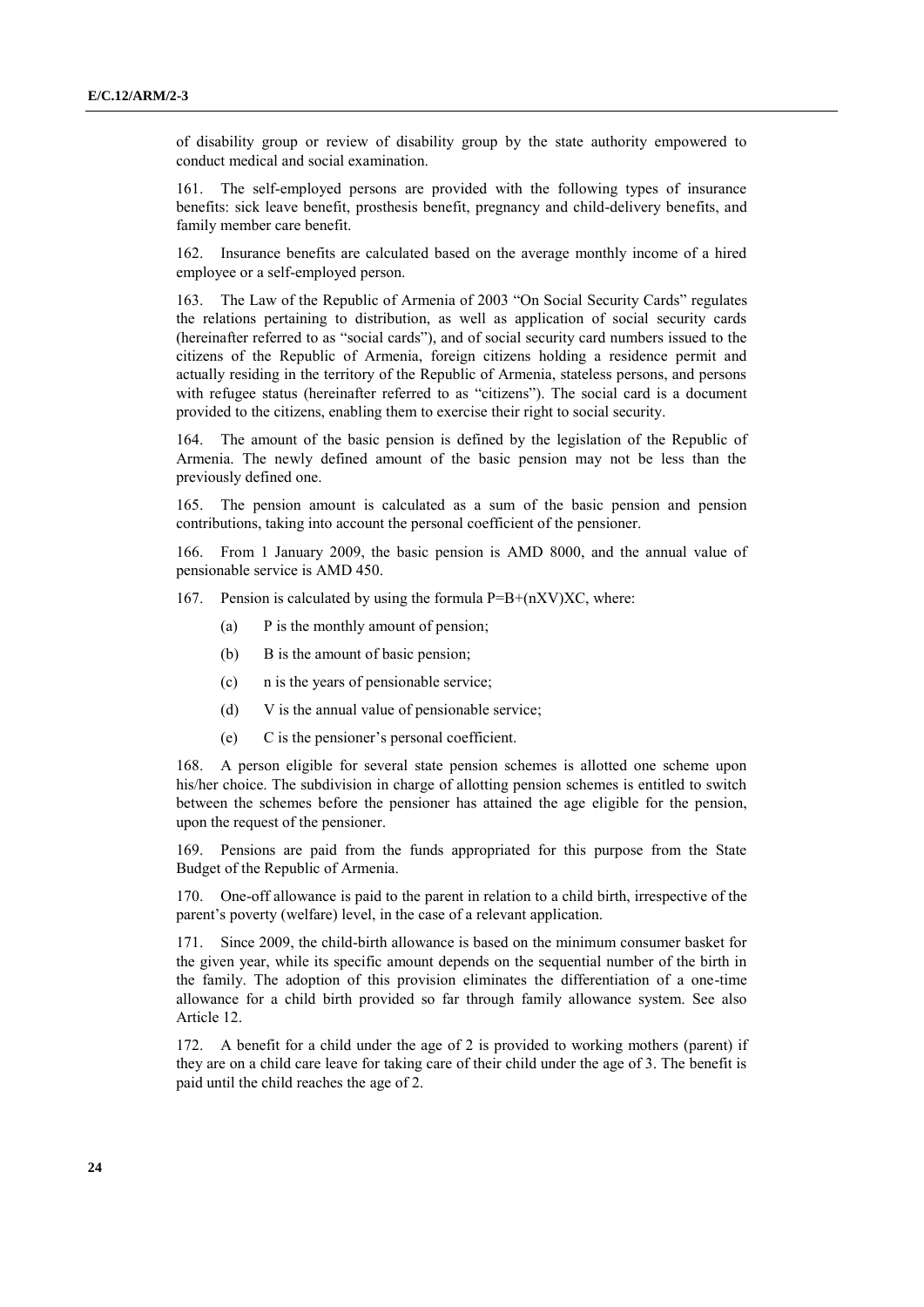173. Since 2009, the amount of the care benefit is based on the minimum wage established for the given year in the Republic.

174. According to the Law of the Republic of Armenia "On State Pensions", individuals who have reached the age of 63 are entitled to receive seniority pension if they have at least 25 years of service. A person not eligible for a seniority pension, in case of reaching the age of 65, is provided an old age social pension. A pension is provided for a life-term.

175. Disability pension is provided to individuals declared as disabled in accordance with the legislation. A disability pension is defined for the entire period of disability. A disability social pension is provided to a disabled person of the first group and a person declared as a "disabled child", to a disabled person of the second group, and to a disabled person of the third group.

176. Pension for the loss of a bread-winner is provided to the following family members:

(a) Children under the age of 18;

(b) Spouse, irrespective of age and capacity for work, provided he/she is taking care of a child under the age of 8;

(c) Parents, spouse who have reached the age eligible for seniority pension or have been declared as disabled irrespective of their age, provided that they are unemployed.

177. The pension in case of a loss of a bread-winner is granted for the entire period provided by the law.

178. The pension in case of a loss of a bread-winner in the amount of the basic pension, is paid to each family member by supplementing the calculated insurance part of the pension of a deceased bread-winner in the following amounts:

- (a) 50% to one dependant;
- (b) 90% to two dependants;
- (c) 120% to three dependants;
- (d) 150% to four and more dependants.

179. Members of families of the killed (deceased) military servants are entitled to social allowance, in case of losing the bread-winner.

180. A pension to each orphan child is granted by supplementing the calculated social insurance part of each parent to the five-fold of the basic pension in the amounts established by part one of this Article.

181. Family allowance is provided to a poor family having applied and been registered at the Family Vulnerability Evaluation System and which meets the requirements laid down in the procedure adopted by the Government of the Republic of Armenia. The Government of the Republic of Armenia reviews the requirements annually.

182. The size of family allowance is determined by adding the supplementary payments for each child in the family to the base family allowance. The amount of supplementary payments provided for children varies based on the poverty level of the family, its place of residence and the number of children.

183. Families registered at the Family Vulnerability Evaluation System, yet not entitled to receive family allowance may - when applying for allowance - be granted emergency aid for a term of three months. Their applications are reviewed by social assistance volunteer councils operating adjacent to the territorial bodies rendering social services, which also comprise representatives of non-governmental organisations.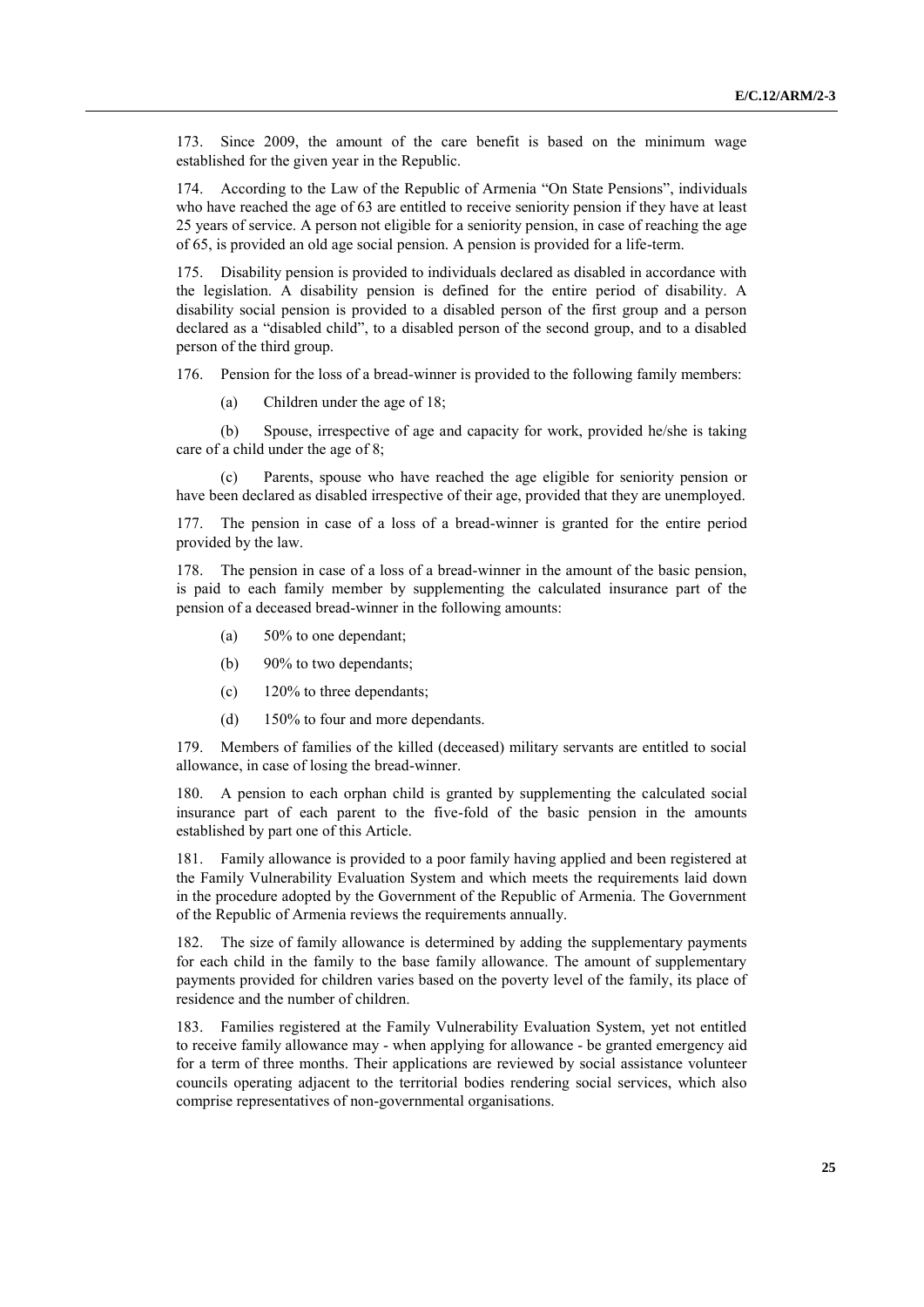184. Families entitled to family allowance may also be paid a one-off allowance, when one of the members of the family has had a child, or one of the members has passed away, or one of the children of the family has been admitted to the first grade of a public school during the given academic year. Moreover, the size of the one-off allowance granted on the occasion of child birth also varies based on the sequential number of the child born in the family.

185. The differentiation of the allocated size of the one-off allowance for child birth was effective in 2007-2008, and since 2009, it was paid based on the application of the provision differentiating the one-off child birth allowance.

186. The Decision of the Government of the Republic of Armenia No. 1207-N of 30 October 2008 "On Approving the Sustainable Development Programme" lays down that the 2008-2018 funds allocated for family allowance should make 0.8% of the GDP each year.

187. Any foreign national having a residence permit in the Republic of Armenia or any stateless person shall, upon meeting the conditions laid down by the Law of the Republic of Armenia "On State Pensions" and upon proceeding with the mandatory retirement insurance payments, be equally entitled to pension as the national of the Republic of Armenia.

188. The number of non-governmental organisations engaged in the field of social protection of the society has increased in the last decade; they participate in all the stages of implementing social policy on the basis of social partnership.

189. A dozen of non-governmental organisations operate in the field: Mission Armenia benevolent NGO, Armenian Caritas benevolent NGO, Fund for Armenian Relief (FAR), Araks NGO, etc., which render social services particularly to the elderly and the disabled. "Prkutyun", "Huysi Kamurj", "Orran", "Pyunik", "Astghik", "Astghatsolk", "Liarzhek Kyank", "Havat" (also provides hearing aids) non-governmental organisations provide social and rehabilitation services to disabled children and their families through day-care centres.

190. Since 2007, Mission Armenia benevolent NGO receives funding from the state budget for the provision of social services (care of single elders and disabled persons and social service) delegated by the state. This is a permanent programme, and the 2009 State Budget envisages support also to "Prkutyun", "Huysi Kamurj", and "Elder's House of Vanadzor" NGOs for implementing similar projects.

191. Statistics are provided in annex III.

#### **Article 10**

192. Article 35 of the Constitution of the Republic of Armenia provides the definition of the family: "Family is the natural and fundamental cell of the society".

193. According to the Family Code of the Republic of Armenia (Article 1) of the Republic of Armenia, "The family, the motherhood, fatherhood, and the childhood are under the patronage and protection of the society and the state in the Republic of Armenia". According to the Law of the Republic of Armenia "On State Allowances" adopted on 24 October 2005 (Article 8), "Within the meaning of this Law, family is a social group of citizens registered and/or actually residing in the same place of residence, the members of which dwell within a single household and share a common budget, as well as a citizen who is residing alone".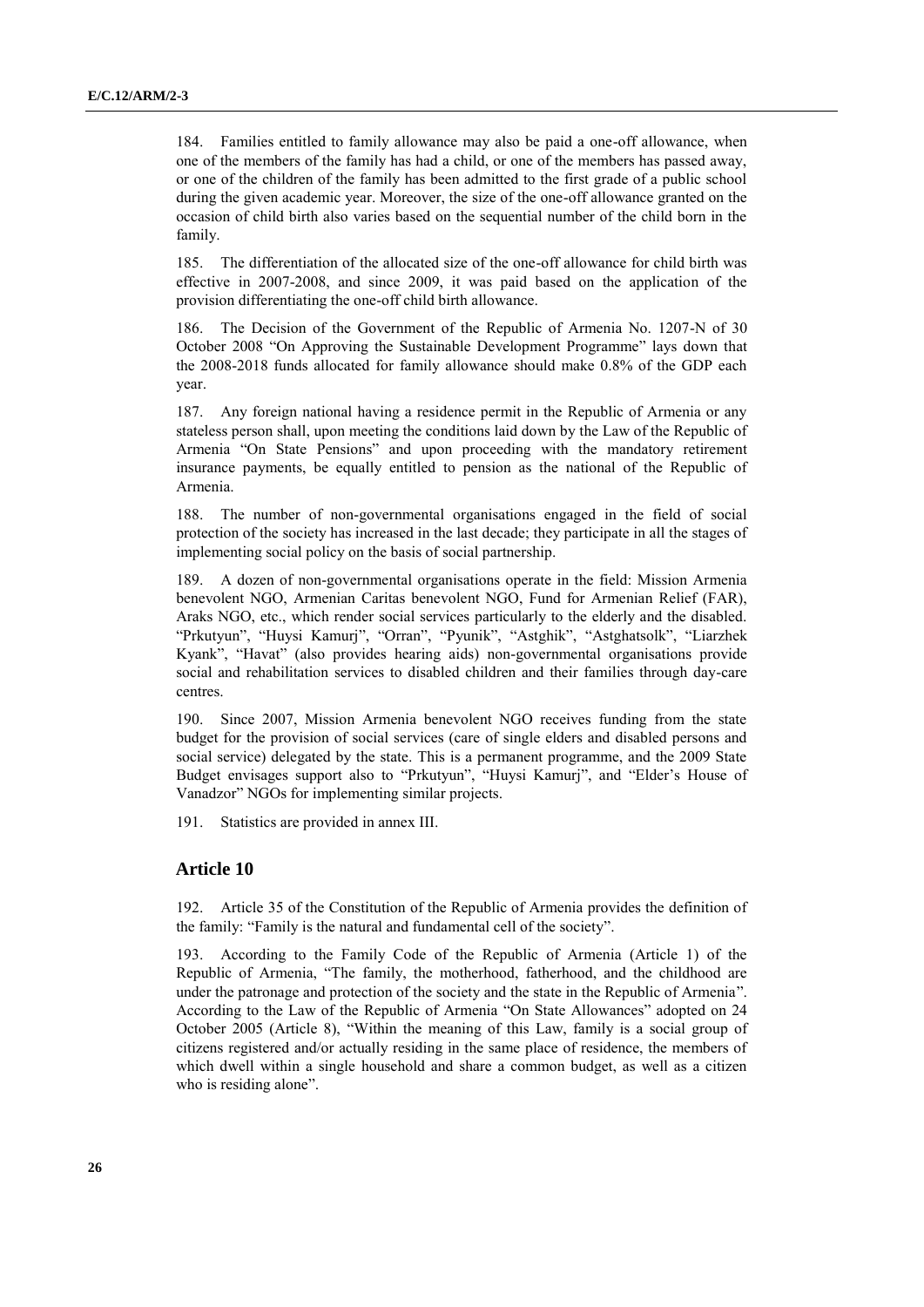194. According to Article 1 of the Law of the Republic of Armenia "On the Rights of the Child" adopted on 29 May 1996, "A child shall mean anyone not having reached the age of 18, except for cases where the person acquires legal capacity in the manner prescribed by the law or is recognised as having a legal capacity at an earlier age".

195. According to the Family Code of the Republic of Armenia having entered into force in 2005, "Women and men enjoy equal rights as to marriage, during marriage, and at its dissolution". Legal regulation of family relations is performed in accordance with the principles of voluntarism of the marital alliance between a man and a woman, equality of rights of spouses in the family, resolution of family disputes through mutual agreement, care for their prosperity, and assurance of basic protection of rights and interests of the juvenile and incapacitated members of the family.

196. The rights of the citizens while getting married and in the family may be limited only by the law and to such extent that this limitation is required for the protection of dignity and good repute of persons, health, rights to freedom and legitimate interests of other members of the family and other persons" (Article 1 of the Family Code of the Republic of Armenia). For entering into marriage, mutual voluntary consent of the man and the woman getting married, as well as attainment of the age of 17 for the woman, and that of 18 for the man shall be required. (Article 10 of the Family Code of the Republic of Armenia). All the circumstances that may hinder from entering into marriage are prescribed in Article 11 of the Family Code of the Republic of Armenia.

197. Appraising and taking into account the crucial role of the Armenian family in securing stability and progress in the society and in upbringing of new generations, key directions of state-led family policy are currently being developed based on issues such as the creation of conditions necessary for human life and development, assurance of the protection of rights and interests of family and child on the state level, and provision of strong guarantees and social support to families. Special importance is attached to affordability of housing for young families and state support in the field.

198. With regard to the provision of housing to young families, the Ministry of Sport and Youth Affairs has elaborated and submitted to the consideration of the interested state agencies a draft concept paper on "Affordable Housing for Youth".

199. One of the most important functions of the state is the consistent implementation of state-led family policy. In Armenia, social protection of population is regulated by the state, including through assistance programmes targeted at families with minors. See also the "Benefits" section of article 9.

200. Since its first years of independence, the Republic of Armenia attached great importance to the issues of protecting the motherhood and the childhood.

201. The legislation of the Republic of Armenia stresses the importance of the fact that a child shall grow up in a family environment, in an atmosphere of happiness, love and understanding. This is the reason why the Constitution of the Republic of Armenia lays down that family, as a natural environment for its members and, particularly, for the growth and prosperity of children, shall be under the attention of the state and society, and the state and society shall equally care for the family. See also Article 12.

202. Every employed woman shall have the right to paid pre- and post-natal leave, and the right to parental leave following the birth or adoption of a child.

203. In the Republic of Armenia, issues of motherhood and childhood protection are reflected in the Labour Code of the Republic of Armenia; in particular, Article 117 thereof lays down the guarantees of pregnant and child-parenting employees. Employed women are provided with pre- and post-natal leave: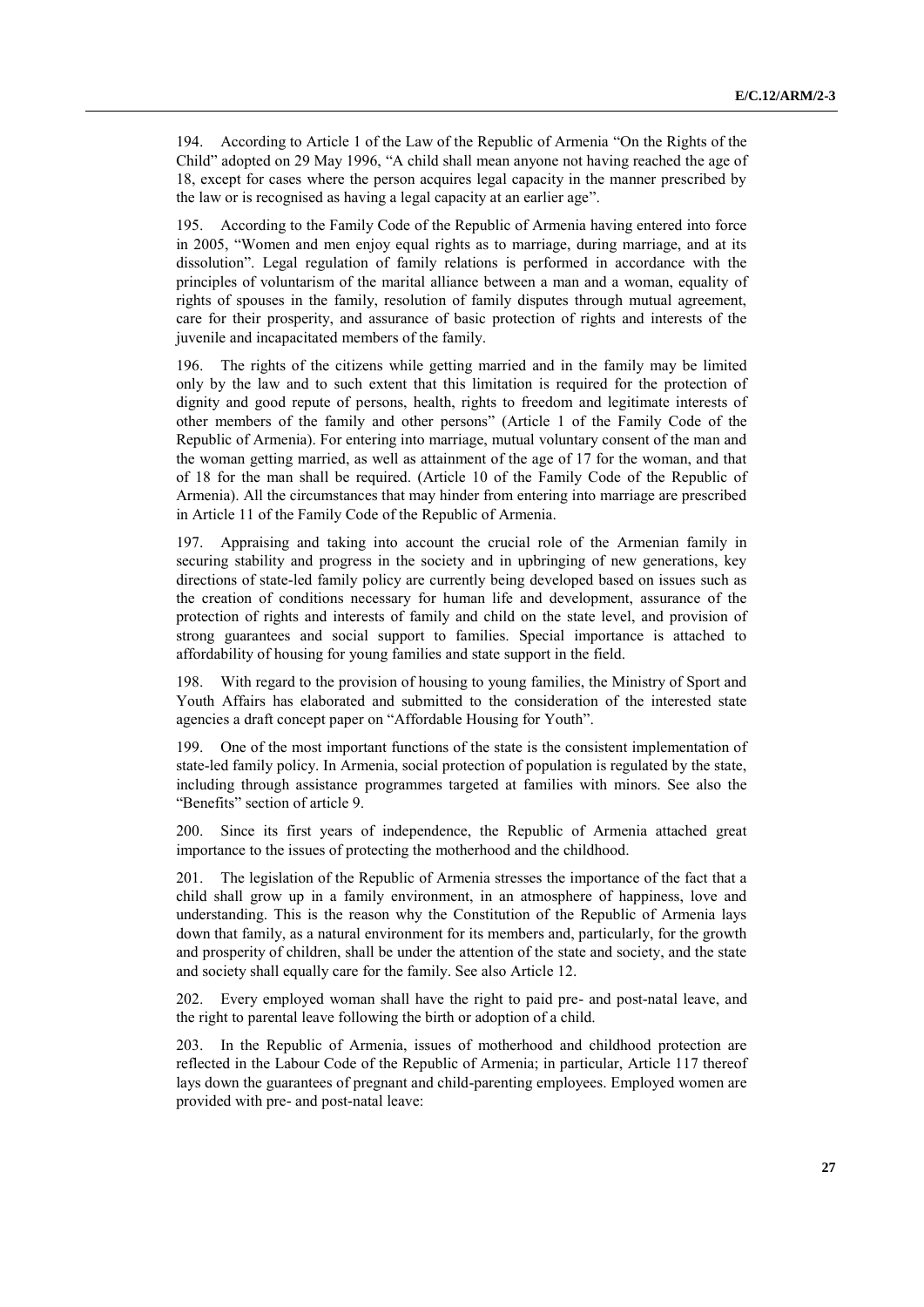(a) 140 days (70 days for pre-natal leave, 70 days for post-natal leave);

(b) 155 days (70 days for pre-natal leave, 85 days for post-natal leave) in case of difficult delivery;

(c) 180 days (70 days for pre-natal leave, 110 days for post-natal leave) in case of delivery of more than one child.

204. These types of leave are calculated in total and granted to the woman in full length.

205. In case of early delivery, days of pre-natal leave are added to the days of post-natal leave.

206. An employee adopting an infant or appointed a guardian of an infant shall be granted a leave for a period from the day of adoption or of being appointed as guardian up to when the infant attains an age of 70 days (in case of adoption or being appointed a guardian of two or more infants – up to when the infant reaches 110 days).

207. Employment contract with a pregnant woman may not be rescinded for the whole period of pregnancy (in case of necessity, upon presentation of a medical opinion), child birth leave and for the subsequent month, as well as in case of a contract with an employee bringing up a child under one year of age, except for cases of liquidation of the organisation (termination of activity of a private entrepreneur) and of a court judgment having entered into legal force on declaration of the employer as bankrupt.

208. According to Article 156 of the Criminal Code of the Republic of Armenia, unjustified refusal to hire or dismissal from work of a woman because of pregnancy or of a person for having a child below the age of three is a punishable act, and shall be sanctioned by a fine in the amount of 200-fold to 500-fold of the minimum salary or by detention for a maximum term of one month.

209. In the procedure of providing an annual leave laid down in the Code, the right to choose the time of leave following the continuous six months of work in the first year of employment was laid down for pregnant women and employees bringing up a child below 14 years of age.

210. Before the expiry of continuous six months of employment, upon the request of the employee, the annual leave shall be granted before or after the maternity leave; annual leave shall be granted to men, at their will, during the term of maternity leave of the spouse.

211. The Code lays down special leaves, such as maternity leave and leave granted for bringing up a child below three years of age.

212. Awareness-raising campaign is arranged throughout the Republic, via mass media, on the rights, guarantees, and benefits of pregnant women.

213. All women may avail themselves of state guarantees of protection of the motherhood and childhood. See also Article 12.

214. Armenia is a State party to International Labour Organization's (ILO) Minimum Age Convention (No. 138). The provisions of the Convention are reflected in the national legislation:

- (a) Constitution of the Republic of Armenia (2005);
- (b) Labour Code of the Republic of Armenia (2004);
- (c) Law of the Republic of Armenia "On the Rights of the Child" (1996);
- (d) Civil Code of the Republic of Armenia (1998);
- (e) Law of the Republic of Armenia "On Education" (1999);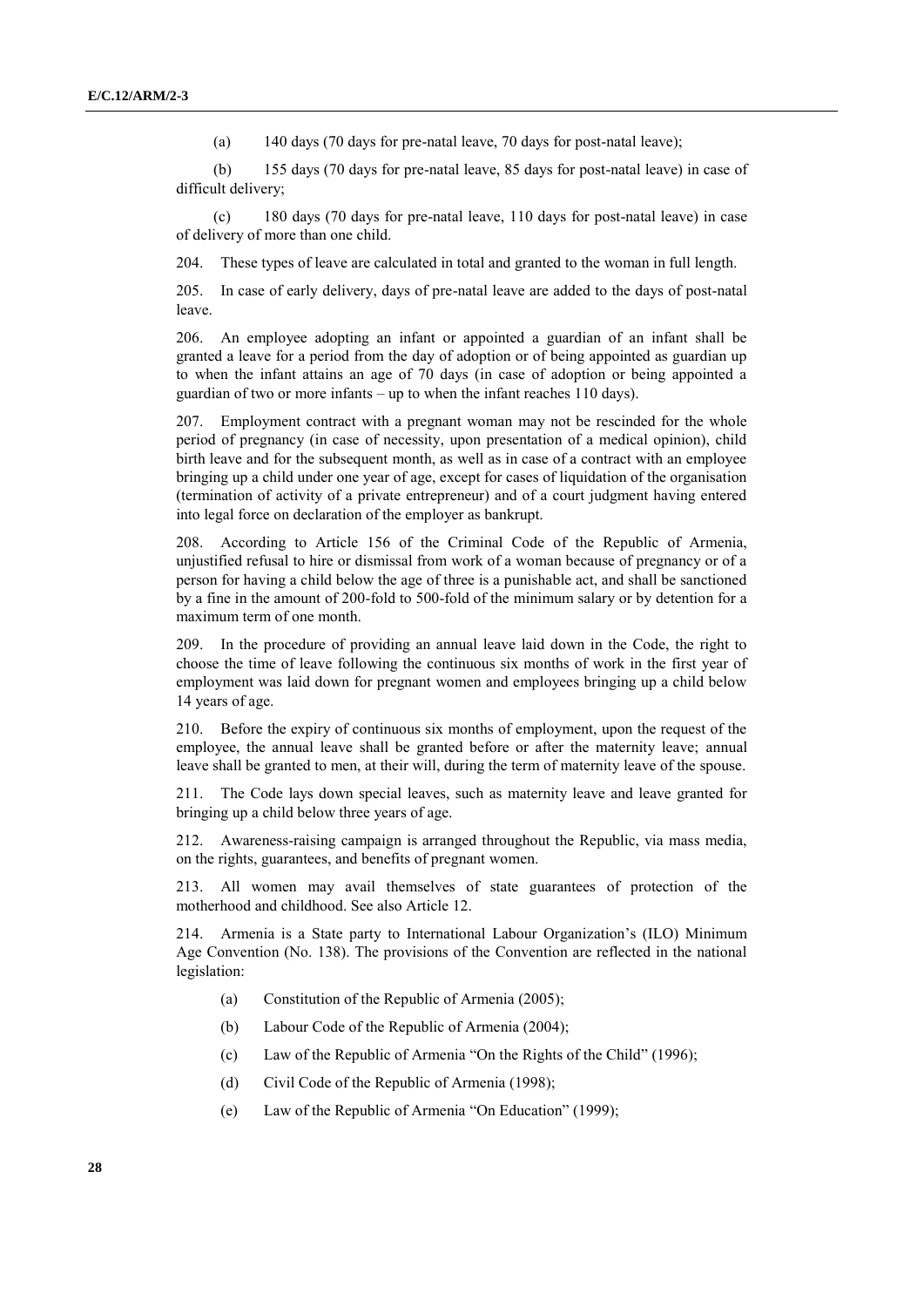(f) Decision of the Government of the Republic of Armenia "On approving the list of jobs for persons below the age of 18, pregnant women and those bringing up a child under one year of age, and of hazardous jobs (2005);

(g) Other laws and legal acts.

215. The issue of child protection is one of the major obligations of the Republic of Armenia.

216. The Law of the Republic of Armenia "On the Rights of the Child" lays down the rights of a child, obligations of the state and of the relevant authorities and citizens, as well as the planning principles of public policy implementation in the field of protection of the rights of a child, and regulates relations connected thereto. According to Article 4 of the Law, children shall have equal rights irrespective of their nationality and that of their parents or other legal representatives (adoptive parents, guardians or custodians), race, gender, language, religion, social origin, property or other status, education, place of residence, fact of child birth, health or other condition. The Law also guarantees both the right of every child to protection and improvement of health, and the right to receiving education and choosing an educational institution, as well as to adequate living conditions. Each child shall be entitled to living conditions adequate for the child's physical, mental, and spiritual development.

217. The main responsibility for providing the child with the necessary living conditions is incumbent upon the parents or other legal representatives, and in the event of incapacity or inability of the parents or other legal representatives to provide the child with the adequate living conditions, the state renders relevant assistance.

218. Secondary education in public educational institutions shall be free. Every child shall be entitled to receive free higher and other vocational education on competitive basis at a public educational institution (see particulars in Article 13).

219. Article 19 of the Law "On the Rights of the Child" lays down the right of a child to labour, according to which each child shall be entitled to receive education in accordance with his/her maturity, development peculiarities and abilities, and to engage in employment which is not prohibited by the law.

220. According to Article 32 of the Constitution of the Republic of Armenia, children under the age of 16 shall not be allowed to work full time.

221. A labour contract may be concluded with a child upon his attainment of the age of 16, and in cases prescribed by the law – upon his attainment of the age of 15.

222. Children under 16 years of age may be admitted to temporary employment upon the written consent of one of the parents (adoptive parents) or the guardian (custodian) and the authority for guardianship and custody, where it does not interfere with their academic activity.

223. According to Article 15(2) of the Labour Code of the Republic of Armenia, the labour capacity of a citizen, his capacity to obtain and exercise labour rights, to create labour responsibilities and to fulfil those (labour legal capacity) shall arise in full scale from the moment of attainment of the age of 16, except for cases prescribed by the Labour Code and other laws.

224. Article 17(3) of the Labour Code of the Republic of Armenia prohibits conclusion of a contract with citizens under the age of 14 or admission thereof to work; as regards children aged 14 to 16 years, they may, according to Article 89(5) of the said Code, be admitted to work upon the written consent of one of the parents, adoptive parent or guardian.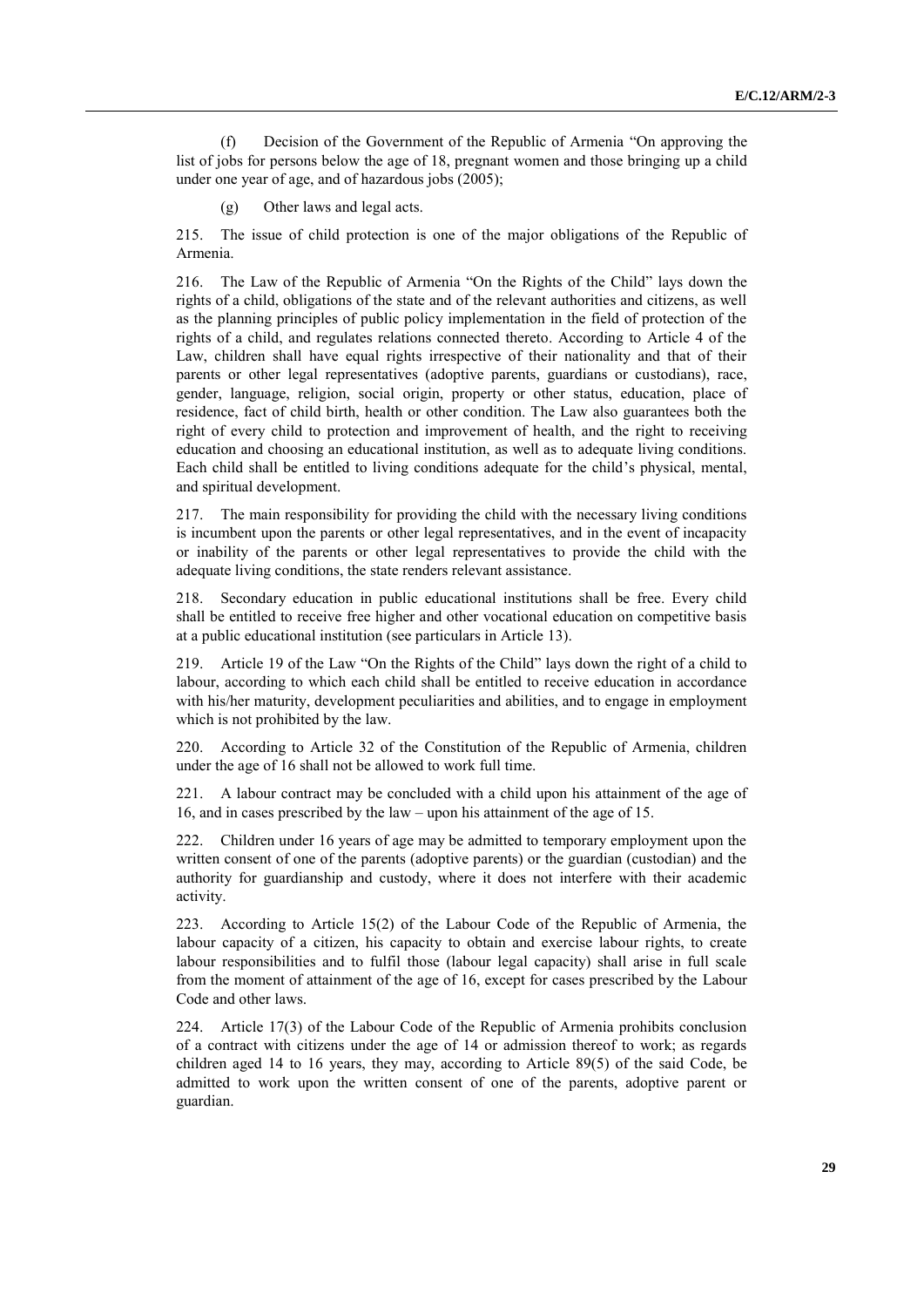225. According to Article 19 of the Law of the Republic of Armenia "On the Rights of the Child", the sale of alcoholic beverages, drugs and psychotropic substances, cigarettes, literature and videotapes containing erotic and horror scenes, involvement of a child into production or use thereof, as well as into an employment which may harm their health, physical or mental development, or interfere with their schooling shall be prohibited.

226. National legislation stipulates the protection of children from physical or mental harm and from lack of care, including sexual abuse or exploitation, as well as that of at work. The legislation protects children from neglect, violence, or exploitation and guarantees:

- (a) Prohibition of forced labour;
- (b) Prohibition of employment of children under 15 years of age;
- (c) Special conditions of work for children aged 15 to 18;
- (d) Protection from sexual and mental abuse, as well as other rights.

227. In March 2008, the Republic of Armenia has ratified the Council of Europe Convention on Action against Trafficking in Human Beings.

228. According to the Criminal Code of the Republic of Armenia, trafficking in and violence against children are deemed as aggravating circumstances and entail severe punishment (Articles 262(3)(1), 132 and 1321).

#### Table 3 **Article 10.6 (c)**

|      |                              | Employed minors below 16<br>years of age, in thousands |                        |
|------|------------------------------|--------------------------------------------------------|------------------------|
|      | Employed, total in thousands |                                                        | As % to total employed |
| 1997 | 1372.2                       | 1.4                                                    | 0.1                    |
| 1998 | 1337.3                       | 7.0                                                    | 0.5                    |
| 1999 | 1298.2                       | 6.5                                                    | 0.5                    |
| 2000 | 1277.7                       | 6.1                                                    | 0.5                    |
| 2001 | 1264.9                       | 5.8                                                    | 0.5                    |
| 2002 | 1106.4                       | 5.2                                                    | 0.5                    |
| 2003 | 1107.6                       | 4.0                                                    | 0.4                    |
| 2004 | 1081.7                       | 3.0                                                    | 0.3                    |
| 2005 | 1097.8                       | 2.5                                                    | 0.2                    |
| 2006 | 1092.4                       | 1.5                                                    | 0.1                    |
| 2007 | 1101.5                       | 1.8                                                    | 0.2                    |

*\*) "Labour Market in the Republic of Armenia" statistical digest for 2006-2007.*

229. All the children of the Republic of Armenia enjoy human and civil rights and freedoms.

230. Children deprived of parental care due to different motives form the most vulnerable group of the society and are under special protection and care of the state.

231. State policy in this field is implemented according to the laws of the Republic of Armenia "On the Rights of the Child", "On social protection of children deprived of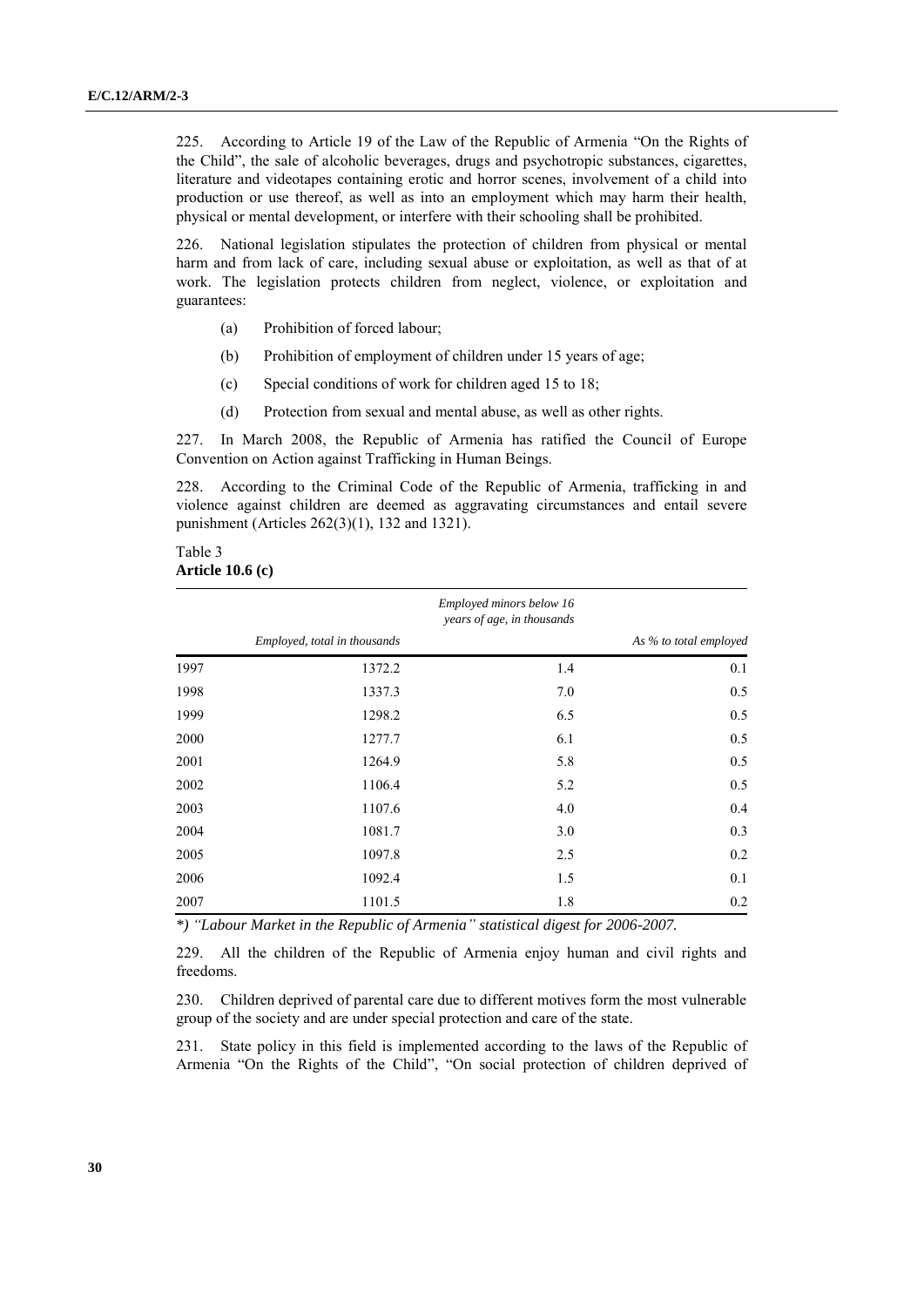parental care"<sup>12</sup>, and according to the "National Programme of the Republic of Armenia on the protection of children's rights for 2004-2015" approved upon the Decision of the Government of the Republic of Armenia No. 1745-N of 18 December 2003.

232. The Reform Strategy Paper "On social protection of children in difficult life situations for 2006-2010" adopted upon the Decision of the Government of the Republic of Armenia of 2006 addresses the reforms carried out in and the goals set for the field of social protection of children in difficult life situations.

233. Priority issues of public policy aimed at children deprived of parental care are the following:

- (a) Ensuring full socialisation of children;
- (b) Social and psychological rehabilitation;
- (c) Adaptation to social life;
- (d) Protection of the rights and lawful interests of children.

234. Main principles of state social policy for children deprived of parental care are: priority of children's interests, exclusion of discrimination and provision of equal opportunities, provision of an atmosphere close to that of family, involvement of communities in solving issues regarding children, cooperation, integrated and uniform approach.

235. Eight (8) state-run and four (4) charity children's homes are established and operate in the Republic for children deprived of parental care aged between 0-18, including two specialised homes for children with physical and mental defects and for disabled children.

236. As of 1 January 2009, the number of children deprived of parental care under the patronage of the state and maintained at children's homes equals to 853, including 369 disabled children in specialised child care institutions and 250 in charity children's homes.

237. Seven (7) centres for child care and protection operate in five Marzes of the Republic of Armenia for children of needy families, where some 600 children are cared for; two (2) state-run social care centres supporting families with children in difficult life

<sup>&</sup>lt;sup>12</sup> The Law of the Republic of Armenia "On the protection of children deprived of parental care" lays down the legal, economic and organisational bases, goals, principles and forms of social protection of children deprived of family environment. According to Article 8 of the mentioned Law, children deprived of parental care shall be accorded state-provided free medical aid. Children deprived of parental care having received elementary or secondary (full) general education shall be admitted to and shall study in preparatory courses of state institutions of vocational secondary or higher education free of charge. Children may be referred to treatment in sports and health camps, rest houses, and in case of relevant medical instructions – to sanatoriums, with funding from the relevant state and community budgets and other sources not prohibited by law. Children deprived of parental care shall, during the whole period of being or residing in health, child care or social protection institutions, irrespective of the legal form thereof, as well as periods of schooling at vocational secondary or higher educational institution, of service at armed forces of the Republic or of being placed in imprisonment facilities, be entitled to uphold their right of ownership or use of their residential space. Children under 18 years of age and deprived of parental care, having no property rights or right of use over residential premises and have not, for a period of the recent five years, alienated residential premises owned by them, shall be entitled to receive residential premises meeting the minimum social criteria. As to children deprived of parental care and having no residential premises, they shall be granted with residential premises on extraordinary basis by a state administration body authorised by the Government of the Republic of Armenia. The above-mentioned Law also provides for the protection of rights and lawful interests of children deprived of parental care in the field of employment.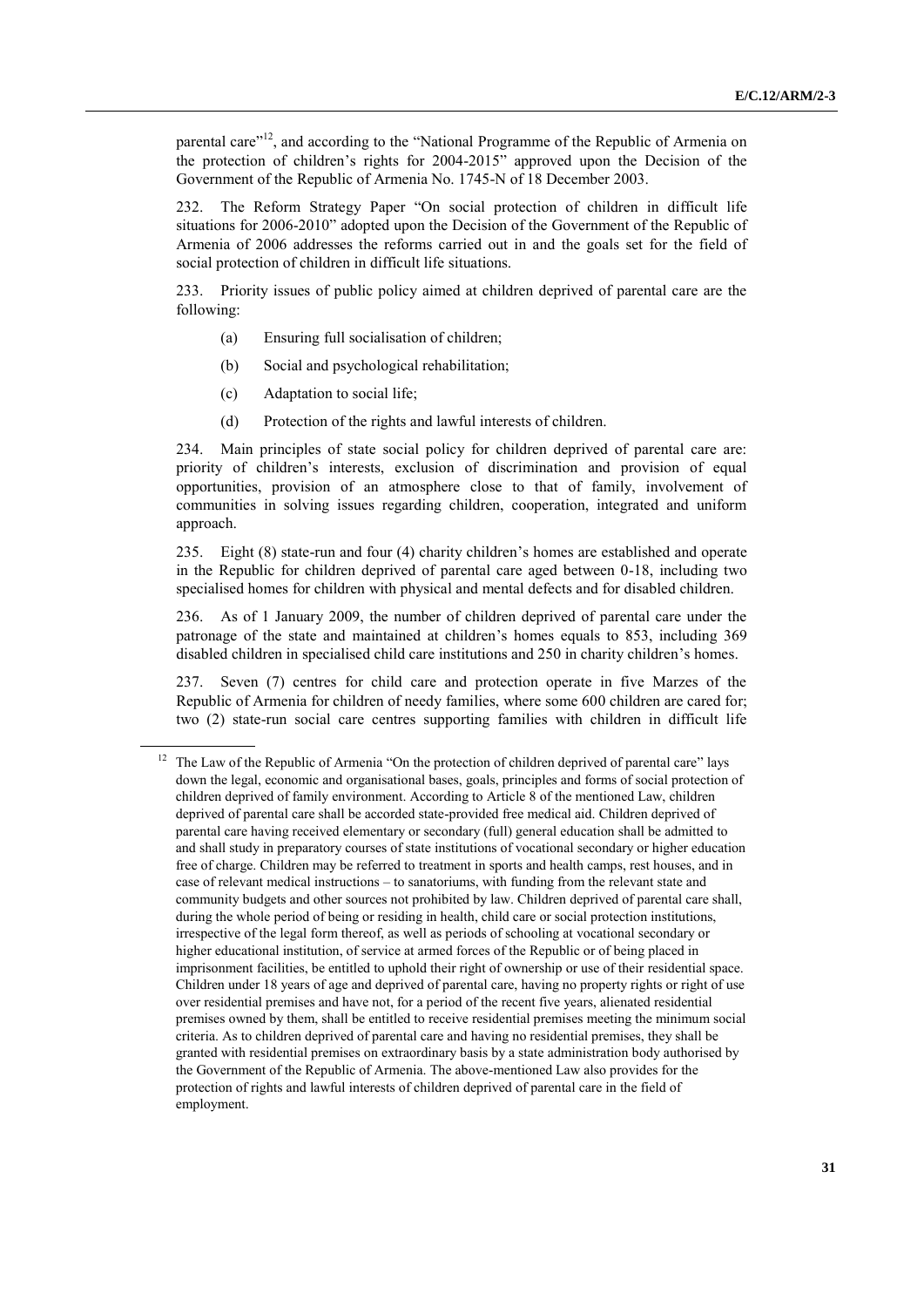situations operate in Gyumri and Yerevan cities, where some 200 children are cared for; there are also four (4) centres operating in the framework of cooperation of state bodies and non-governmental organisations for children with different physical and mental defects, with overall 600 children.

238. These centres aid the families having children in a difficult moral and psychological condition, as well as disabled children, through providing assistance in child care, education and guidance, thus preventing them from being placed in children's homes.

239. Rights and social guarantees of children deprived of parental care are attached special legal importance.

240. In this context, the Decision of the Government of the Republic of Armenia No. 1419-N "On state assistance to graduates of child care institutions of the Republic of Armenia" of 30 October 2003 should be mentioned, which is aimed at arranging the future life of the graduates. Since 2003, financial assistance has been provided from the state budget to the "Armenian People's Forum" non-governmental organisation for project implementation, and since 2006, again with the state budget funding, this project is implemented through the "Armenian Relief Society" benevolent non-governmental organisation. Within the framework of the project, the graduates are provided with dwelling premises, professional orientation, education, training, incomes necessary for covering basic needs, as well as with in-kind, medical care and legal aid.

241. State policy for disabled children has adhered to the values accepted by the international society: all children are equal with their human nature and acquire equal rights from the moment of birth, as laid down in the Law of the Republic of Armenia "On social protection of the disabled in the Republic of Armenia" (1993).

242. Centralised registration of children deprived of parental care living in child care institutions, with relatives or foster families is conducted since 2004 by the Ministry of Social Affairs of the Republic of Armenia, the number of which equals to 1664, as well as of children with housing needs, the number of which is 74.

243. All the children deprived of parental care and maintained at children's homes are informed about their rights, are familiar with the main provisions of the Convention on the Rights of the Child and the Law of the Republic of Armenia "On the Rights of the Child", they are also informed about the planned and the existing state social guarantees.

244. This process is managed by the directorates of children's homes and certain nongovernmental organisations dealing with children's issues, and is permanently supervised by the Ministry of Labour and Social Affairs of the Republic of Armenia that coordinates the activities of these institutions.

#### **Article 11**

245. Article 34 of the Constitution of the Republic of Armenia lays down that everyone shall be entitled to adequate standard of living for himself/herself and for his/her family, including housing and improvement of living conditions.

246. The Government of the Republic of Armenia has undertaken a number of measures, adopted decisions and drafted relevant programmes for the improvement of the living standard and conditions and for the assurance of the right to adequate food of the population within the Republic.

247. Thus, the "Food safety policy of the Republic of Armenia" was adopted in 2005, and the "Strategy for sustainable agricultural development of the Republic of Armenia" was adopted in 2006.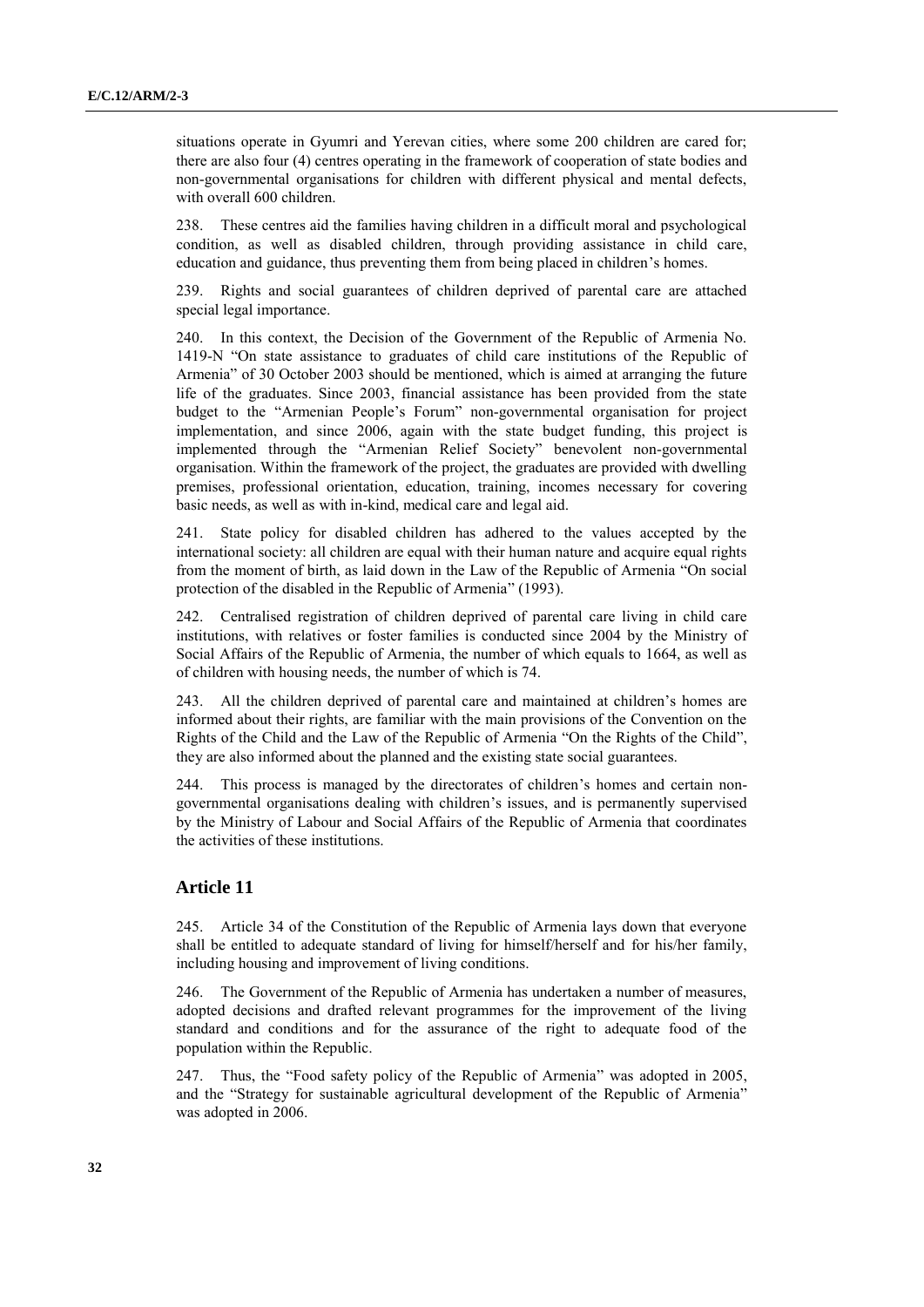248. For the purpose of improving the family allowance system in the Republic of Armenia and raising the efficiency of targeted social assistance to needy families, on 3 July 2000, the Government of the Republic of Armenia adopted a Decision No. 350 "On the procedure for granting and paying the family poverty allowance and the one-off financial aid".

249. And in order to effectively arrange the elaboration works of the "Poverty Reduction Strategic Program", a Steering Committee was set up upon the Decision of the Government of the Republic of Armenia No. 267 of 15 May 2000.

250. The "Interim Poverty Reduction Strategic Programme" and the "Poverty Reduction Strategic Programme", which in 2008 was reviewed and renamed into "Sustainable Development Programme", were developed by the said committee and approved by the Government of the Republic of Armenia in 2001 and 2003 respectively. The "Sustainable Development Programme" envisages, inter alia, an introduction of evaluation and monitoring system, as well as measures to ensure reporting, transparency, and public awareness raising.

251. The National Statistical Service (NSS) of the Republic of Armenia carries out integrated research of the living standards of households, that is, the poverty analysis. Annual research reports of the NSS are posted at the [www.armstat.am](http://www.armstat.am/) website.

252. A number of support programmes for vulnerable groups of population are operating in the Republic (see the details in Article 9).

253. Some 55 regional bodies rendering social services are engaged in granting and payment of family allowances in the sphere of social aid, their services covering the whole territory of the Republic. The issue of enhanced effectiveness of administrative mechanisms is under attention since late 2008, for the purpose of identifying the "new poors" having emerged due to the economic crisis.

254. Support to the vulnerable groups of the society is rendered by communities, donors, entrepreneurs, and NGOs.

255. Agriculture is one of the leading sectors of the Republic of Armenia, the share of which comprises in average 18.6% of the country's Gross Domestic Product (GDP) according to the data of the last five years, and respectively 23.1% calculated together with the agricultural product (raw material) processing industry. In the Republic of Armenia 866 communities out of 925 are rural, and the number of people engaged in agricultural activities forms 46% of the employed, with more than one third of the country's population living in rural communities.

256. As a result of the implemented agrarian policy, the gross agricultural output increases yearly, the consumption structure is being improved, there is apparent augmentation of rural economies, increase of marketability of the latter (54.6% according to the 2008 data), and gradual decrease of rural poverty (25.5% according to the 2007 data).

257. Along with the said, agriculture in the country remains quite vulnerable, which is due to small sizes and fragmentation of rural economies. Factors adding to the vulnerability of the sector are comparative lack of lands, aridity, poor infrastructures and their incompatibility with the conditions of market economy, poor access to loans, high probability of occurrence of natural disasters (draught, hail, flood, frost, landslides, heavy showers, storms, etc.).

258. High risk of agricultural works and vulnerability of the sector do not allow for ensuring expanded reproduction in numerous agricultural economies and for increasing the attractiveness and competitiveness of agricultural products. Due to riskiness of the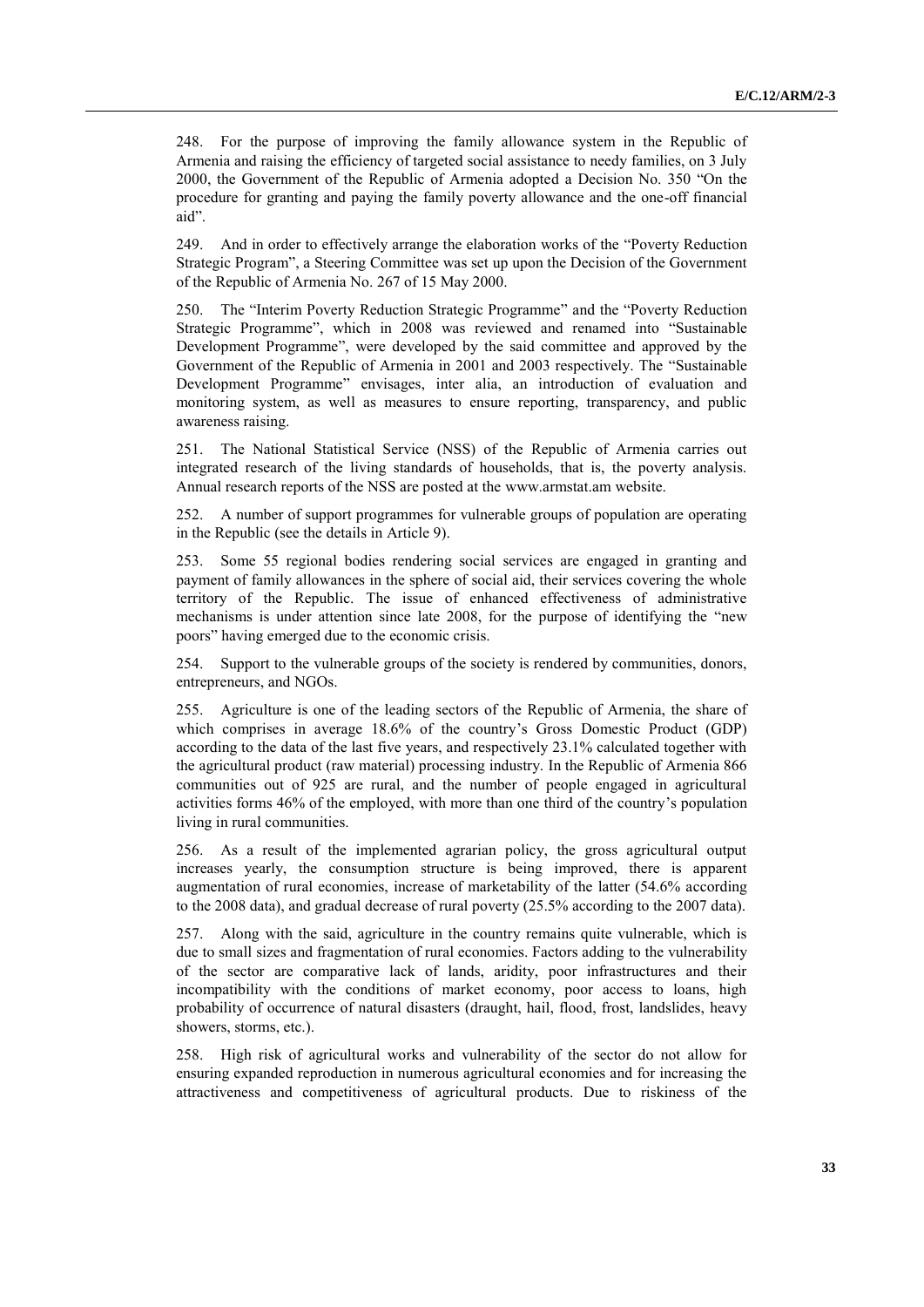agricultural sector, the operators of the sector continue to receive a very low number of loans from commercial banks.

259. Armenia is a full member of the Word Trade Organization (WTO) since 2003. In line with the commitments undertaken within the WTO membership, actions were carried out for the improvement of the legislation of the Republic of Armenia and for the adoption of necessary legal acts aimed at clarifying tax legislation, improving access to domestic market, ruling out discrimination in international trade, directions providing subsidies, as well as for implementing the provisions of the WTO agreements "On Agriculture", "On Application of Sanitary and Phytosanitary Measures", "On Technical Barriers to Trade", and a number of other agreements<sup>13</sup>.

260. The said legal acts specially emphasise the enhancement of public control over the enforcement of legislation, harmonisation of national legislation to internationally accepted standards, effective cooperation between private and public sectors and non-governmental organisations.

261. Policy and agrarian reforms carried out in the recent decade are aimed at improving the quality of life of the rural population, gradual solution of food safety issues of the country, proportional development of rural communities bearing in mind progressive development of mountainous, alpine, frontier and scarcely populated territories, assurance of the "right to food", complete nutrition, propaganda and enrooting of healthy lifestyle, and ensuring rule of law in the mentioned spheres.

262. The following benchmark strategic programmes for the perspective development in the agricultural field are highlighted:

- (a) National Security Strategy of the Republic of Armenia;
- (b) Sustainable Development Programme (Section 7);

(c) Reviewed version of the Sustainable Agricultural Development Strategy of the Republic of Armenia;

(d) 2008-2012 Action Plan of the Government of the Republic of Armenia;

- Order of the Minister of Agriculture of the Republic of Armenia "On approving the list of plant quarantine and regulated non-quarantine pests" No. 188-N of 23 August 2007.

 $13$  The Law of the Republic of Armenia "On Veterinary Medicine";

<sup>-</sup> The Law of the Republic of Armenia "On Food Safety";

<sup>-</sup> The Law of the Republic of Armenia "On Cattle-Breeding";

<sup>-</sup> The Law of the Republic of Armenia "On Exploitation of Agricultural Equipment";

<sup>-</sup> The Law of the Republic of Armenia "On Agrarian Inspectorates";

<sup>-</sup> The Law of the Republic of Armenia "On Organising and Conducting Control in the Republic of Armenia";

<sup>-</sup> The Law of the Republic of Armenia "On the Protection of Consumer Rights";

<sup>-</sup> The Law of the Republic of Armenia "On Seeds";

<sup>-</sup> The Law of the Republic of Armenia "On Plant Quarantine and Plant Protection";

<sup>-</sup> The Decision of the Government of the Republic of Armenia "On approving the statute and structure of the state inspectorate of food safety and sanitary medicine of the ministry of agriculture of the republic of Armenia" (No 1915-N of 21 November 2002); - Order of the Minister of Health of the Republic of Armenia "On approving the shelf-life expiry dates and conditions, sanitary rules and hygienic norms n2-III-4.4-1 particularly for perishable food products" No. 961-N of 28 December 2001;

<sup>-</sup> Order of the Minister of Health of the Republic of Armenia "On approving hygiene requirements, sanitary rules and hygienic norms n2-III-4.1-01-2003 for production of milk and dairy products" No. 108-N of 18 February 2003;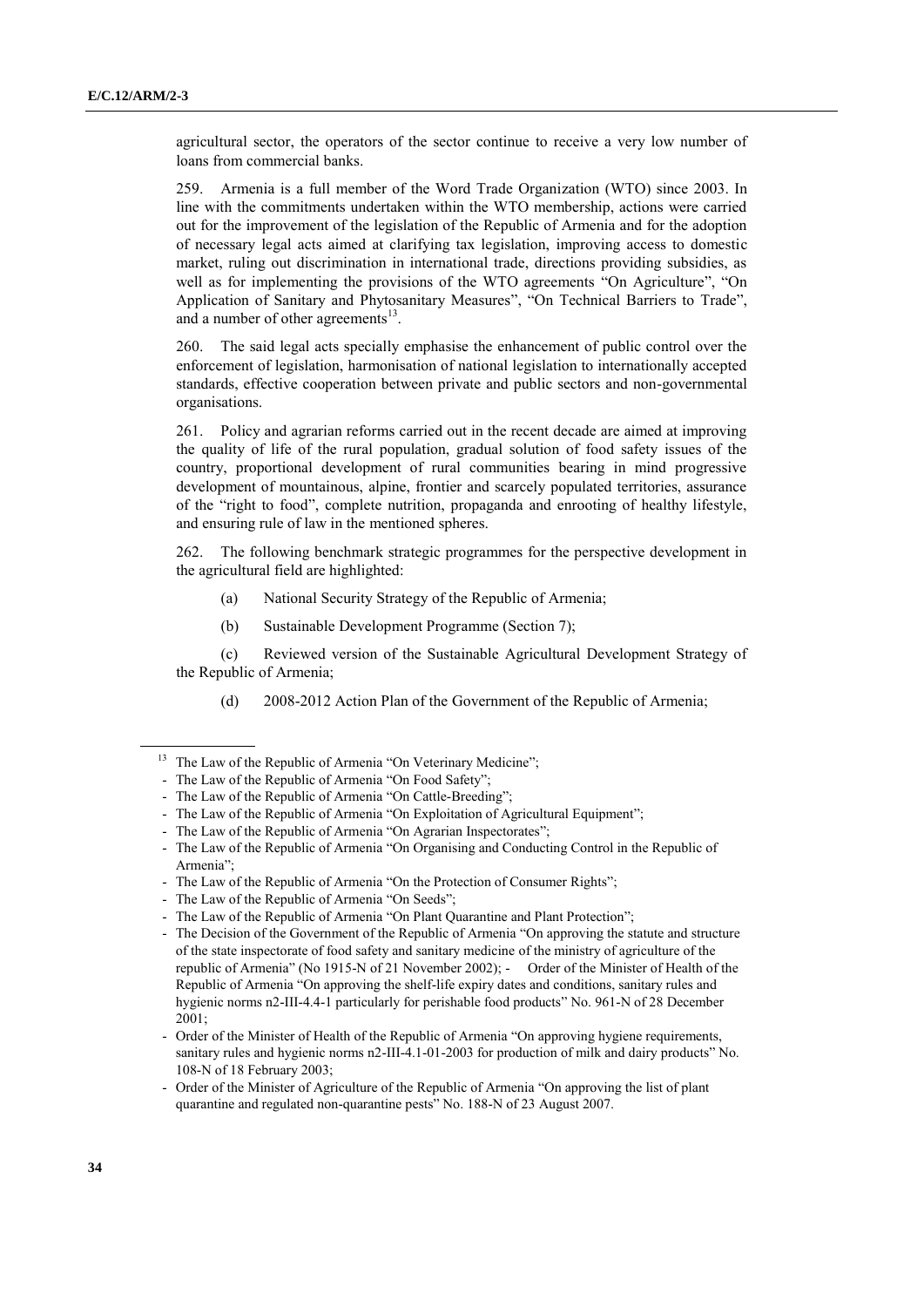(e) Medium Term Expenditures Framework;

(f) Executive Order of the President of the Republic of Armenia No. NK-68-A of 6 May 2009 "On approving the 2009-2011 list of measures assuring the implementation of the Republic of Armenia–European Union Action Plan of European Neighbourhood Policy".

263. Ongoing reforms and adopted legal acts in the agricultural sphere may be found in detail at [www.minagro.am](http://www.minagro.am/) website.

#### **Housing**

264. The legislation of the Republic of Armenia, particularly the Constitution of the Republic of Armenia, the Civil Code of the Republic of Armenia, the Land Code of the Republic of Armenia and other relevant legal acts fully entitle the citizens to:

(a) Purchase and lease apartments (residential houses);

(b) Receive apartments with the right of ownership (donation, inheritance, exchange, rent, etc.);

(c) Privatise in the manner prescribed by the law the leased state-owned apartments;

(d) Build apartments and purchase or lease tracts of land for this purpose;

(e) Receive mortgage loans for purchasing or building apartments and secure those through pledging the apartment that is purchased or built;

(f) Transform the non-residential premises belonging to them into residential premises in the manner prescribed by the legislation of the Republic of Armenia;

(g) Maintain and manage apartments (residential houses) belonging to them by the right of ownership.

265. Article 31 of the Constitution lays down that everyone shall have the right to freely own, use, dispose of and bequeath his/her property at own discretion.

266. Part 4 of the Civil Code of the Republic of Armenia is fully dedicated to the regulation of relations arising from the right of ownership and other rights in rem. In particular, Article 163 of the Civil Code of the Republic of Armenia lays down that the owner shall have the right to undertake at its discretion any actions in connection with the property belonging to him that do not contradict a law and do not violate the rights and interests of other persons protected by the law, as well as to alienate its property to the ownership of other persons, transfer to them the rights of use, possession and disposition of the property, as well as to pledge the property or to dispose of it in another manner. The right of ownership to new property made or created by a person for itself subject to the requirements of law and other legal acts shall be acquired by this person. The right of ownership over newly created immovable property shall arise from the moment of its state registration in accordance with the provision of the Law of the Republic of Armenia "On State Registration of Rights over Property". According to Article 166(4) of the Civil Code of the Republic of Armenia, the rights of all owners shall be protected in an equal manner.

267. No one may be deprived of property except for through judicial procedure in cases envisaged by the law.

268. According to Article 31 of the Constitution of the Republic of Armenia, alienation of private property for public and state needs may be carried out only in special cases, i.e. for prevailing public interests, in the manner prescribed by the law, and with prior equivalent compensation. In 2006 the National Assembly of the Republic of Armenia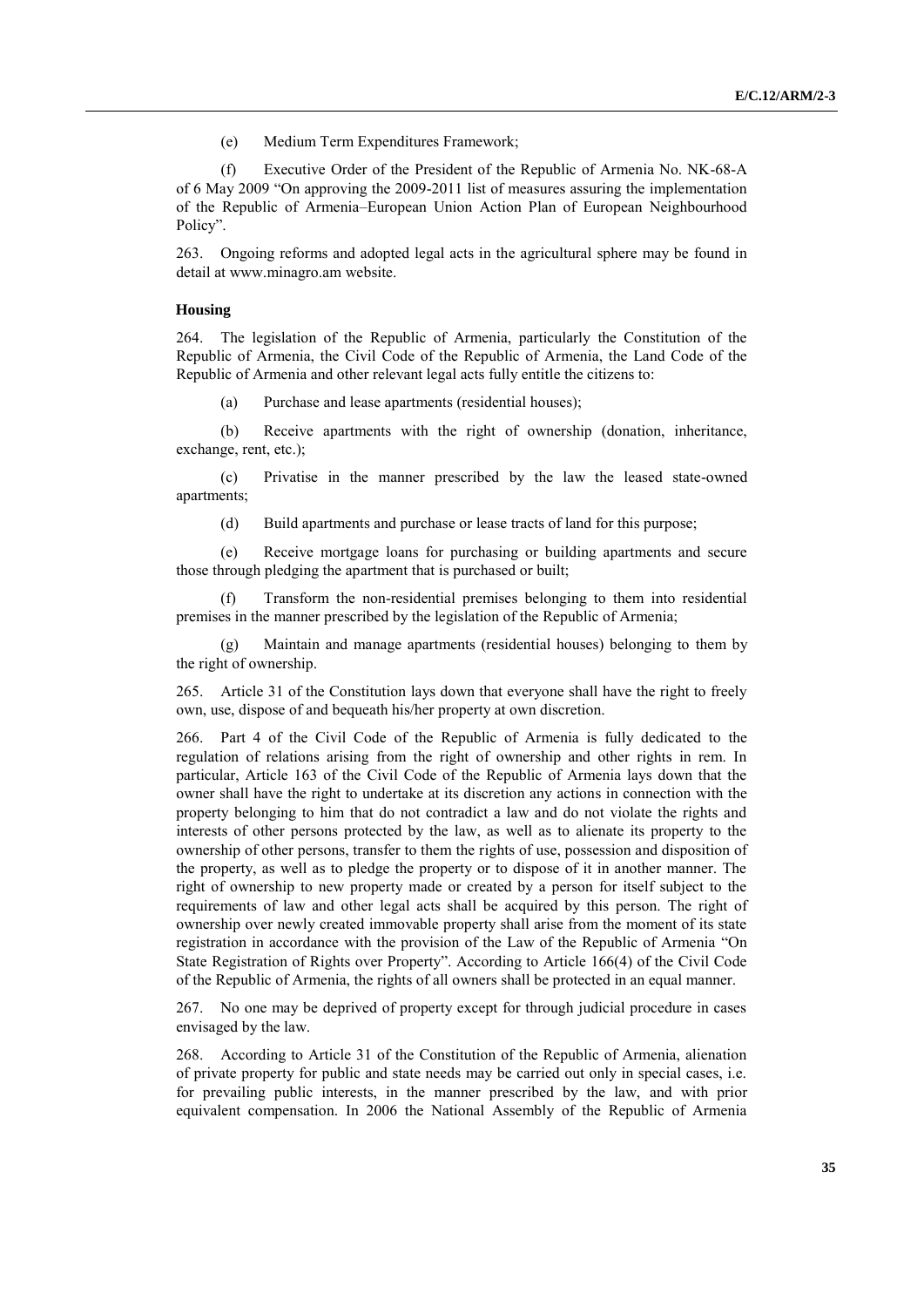adopted the Law of the Republic of Armenia "On Alienation of Property for Supreme Public and State Needs", which lays down the grounds for alienation of property for public and state needs, its procedure, manner of compensation for alienated property, the concept of exclusive supreme public interest and the manner for its determination.

269. The Law of the Republic of Armenia adopted in 2002 "On allocating to refugees with the right to ownership the apartments built for refugees exiled from the Republic of Azerbaijan in 1988-1992" regulates the relations pertaining to the allocation to refugees with the right to ownership of the apartments in residential buildings and the cottage-type houses (hereinafter referred to as "apartments") constructed in the territory of the Republic of Armenia through the funding received from the state budget of the Republic of Armenia, as well as from foreign countries and international organisations for the refugees exiled from the Republic of Azerbaijan in 1988-1992, including for those of them having received citizenship of the Republic of Armenia (hereinafter referred to as "refugees"). According to the mentioned Law, the apartments are allocated to the refugees free of charge.

270. Upon its Decision No. 747-N of 20 May 2004, the Government of the Republic of Armenia approved the priority programme of housing for refugees exiled from Azerbaijan in 1988-1992. According to the criteria approved for the selection of programme beneficiaries, contending beneficiaries of the programme are those refugee families that live in temporary dwellings (dormitories, schools, kindergartens, resort houses, hotels, public administrative premises), as well as those families that live in trailers allocated to them near homestead lands. Within the framework of the programme, refugees were provided with housing through issuing to them of state-provided housing purchase certificates, and provision of housing through construction was carried out through funding of international donor organizations, such as the UNHCR and the Norwegian Refugee Council.

271. As to the certificate value, it depends on the size and place of residence of the family. The amount in the certificate is calculated based on the data produced in the recent quarter, provided by the State Committee of the Real Estate Cadastre of the Republic of Armenia on the average market price of block-buildings in the place of residence of refugees. Moreover, quite flexible mechanism is applied in this respect: refugees can add up their own funds to the amount in the certificate and acquire an apartment of their choice, as well as the opposite, i.e. purchase an apartment of a lesser value than the amount in the certificate and use the margin between the value of the certificate and the price of the apartment for their own needs.

272. In recent years, the programme was implemented in the Marzes of the Republic, yet not all the refugees that obtained housing purchase certificates (HPC) were able to purchase apartments or a residential house; the programme did not yet launch in Yerevan, where the number of beneficiary families equals to 1100. According to forecasts, an estimate of AMD 15-16 billion will be required for solving the housing problem of beneficiary refugee families in Marzes having obtained HPCs but not purchased an apartment, as well as of those in Yerevan city. However, only AMD 815 million is being annually allocated for this purpose from the State Budget of the Republic of Armenia.

273. In addition to this, another 3.5-4 thousand refugee families do not have permanent shelter according to the preliminary assessment, and live in the apartments of their relatives or friends, in wrecking structures, as well as in rented premises; unfortunately there is no programme underway for these families in the Republic.

274. Today, Armenia having not completely resolved the issue of the exiled Armenians from Azerbaijan, the state authorities and international organisations face new challenges. That is the new wave of refugees and asylum-seekers from Iraq (943 persons), Iran, Georgia (117 persons), as well as of Turkish Kurds and citizens of other countries, totalling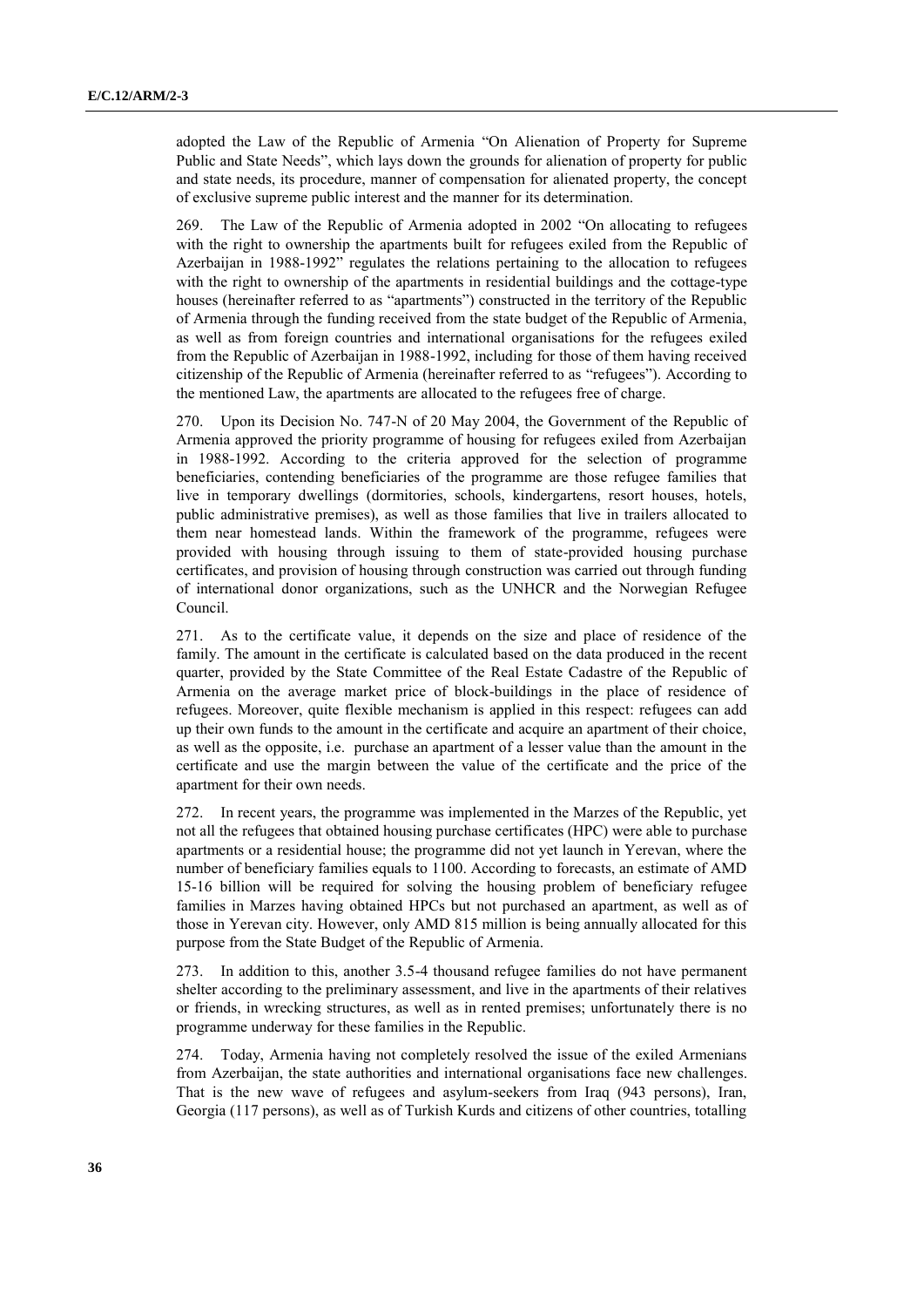to 1588. And in contrast to the case with the 1988-1992 refugees, the state is incapable of providing all the new refugees with temporary housing. However, with the direct support of the Government of the Republic of Armenia and the UNHCR funding, the capacities of "Special housing" SNCO - which deals with the issues of asylum-seekers - were enhanced, and additional 27 rooms for 45 asylum seekers were repaired and furnished for this purpose.

275. The building of the former agricultural college of Darbnik village of Ararat Marz of the Republic of Armenia was reconstructed for asylum-seekers from Iraq – hosting 47 furnished rooms. Another 22 furnished rooms on the third floor of the dormitory situated at the address 70/1 Moldovakan Street were reconstructed to serve the same purpose.

276. According to the Law of the Republic of Armenia "On supplementing the Law of the Republic of Armenia on State Duties," the asylum-seekers are exempt from payment of the state duty for filing an appeal to the court in cases of rejection of their asylum applications, which creates favourable conditions for contesting in court the decisions regarding their asylum status.

277. Housing conditions of population, i.e. possibility to have safe and accessible housing space are considered a major element in improving the provision of its biological needs.

278. The Soviet-era housing policy was targeted at centralised allocation of state funds envisaged for housing construction and gratuitous provision of apartments to the families on waiting lists needing improved housing.

279. After the declaration of independence of Armenia, housing problems of the population, which gained special importance in the light of a number of natural disasters the earthquake, landslides, also as a consequence of military actions and the large inflow of the exiled refugees, continued to be addressed through direct financing of the housing construction. Yet due to the subsequent shortage in budgetary funding, the construction pace decreased considerably and in 2000 a mere 62 thousand square metres of housing space was put into place as against 849 thousand square meters of 1991.

280. The Nagorno Karabakh war, the economic blockade, ensuing sharp economic decline and migration processes had their impact on the housing market, and brought out the need to come up with new approaches on using the state funds targeted at resolving housing issues.

281. Targeted programmatic approach of state aid, aimed at resolving housing issues of families left without shelter as a result of man-made and natural disasters, was elaborated by the state. As a result, a number of programmes were adopted since 2000, with a particular stress by the Government on housing issues of families left without shelter due to Spitak earthquake. Actions implemented in 2000-2007 within the frames of the adopted programmes rendered support to some 16 thousand families out of 32 thousand in need of state assistance in improving their housing conditions.

282. Current state programmes are based on shifting from direct financing of construction to targeted financial assistance, for it proves inexpedient for the state to engage in direct funding of housing construction in the situation where 1 square meter of constructed space is three times more expensive than the supply price of the same space on the housing market.

283. Programme implementation results indicate that currently it is more effective to meet the obligation of providing housing through granting free financial aid in the form of housing purchase certificates for purchasing an apartment (residential house) on the market, which promoted the development of housing market and the establishment of housing construction business.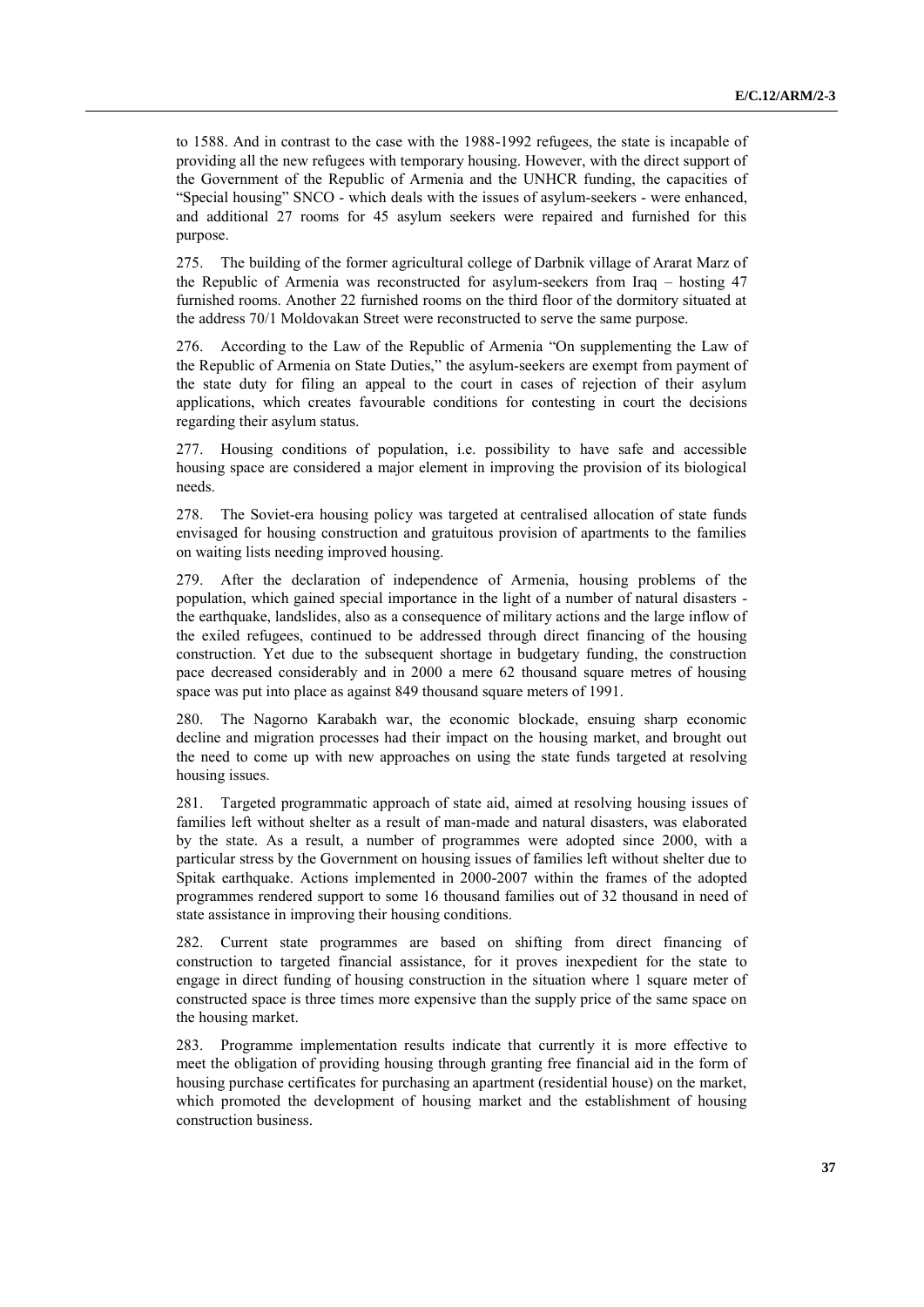284. The volumes of direct state funding of housing construction are conditioned by the impact of housing certificates on the market.

285. A drastic increase in the pace of housing construction through private investments was registered in the recent years. With the purpose of creating favourable conditions for boosting the volumes of the housing construction funding, one of the priorities of the state is the enhancement of mortgage system, which aims at increasing the affordability of housing.

286. At first glance, there is no pressing need for housing in the Republic of Armenia: the residential space per capita indicator equalled to 23.6sq.m as of 1 January 2007, including 21.0sq.m for urban areas and 28.3sq.m for rural settlements. These indicators are comparable to those of a number of Eastern European countries. Bearing this in mind, however, there are still a number of issues which condition the high demand in housing.

287. These issues include the following:

(a) Improvement of housing for approximately 22 thousand families, including refugees and families left without shelter (disaster zone, wrecking structures, etc.) as a result of manmade and natural disasters and for those living in temporary housing, shacks, other public premises, which are included in state aid programmes adopted in previous years and currently underway;

(b) Provision of housing to families left without shelter which are included in family vulnerability system beyond the frames of the adopted state aid programmes.

288. In 2008, 21.7 thousand or 13% out of 167 thousand families registered in the family vulnerability system needed housing.

289. According to data of the 2001 census of the Republic of Armenia, there are around 33 thousand families living in overpopulated apartments (four and more persons in one room) and another 2 thousand families living in shared apartments, which need improvement of housing conditions.

290. Thus, there are in total around 76 thousand families in need for better housing conditions in the Republic, 30 thousand of which (or, respectively 9,6% and 3,8% of the Republic's permanent population) are without shelter and live in trailers, public premises, etc.

291. In the light of current market relations, the need to solve issues pertaining to the improvement of population's housing conditions required considerable changes in the housing policy.

292. As a result of examining this issue, the Government of the Republic of Armenia approved upon its Decision No. 380-A of 28 April 2008 the Concept Paper "On Solving Housing Issues of Families of Disaster Zone Settlements Left without Shelter as a Result of the Earthquake", which aims to resolve the housing issues of people without shelter by 2013. One of the directions proposed in the Concept Paper is the solution of housing issues through the state aid alternative, where the issues are settled not only through financial aid, but also through application of new mechanisms for financing the housing construction, that is by providing state-guaranteed mortgage loans to private developers.

293. Since 2009, a pilot project of complex development of residential blocks in the town of Gyumri is underway, which envisages to complete the construction of 3000 housing units by 2013, as well as development of common amenities and social-cultural infrastructures. The project will create grounds for integration of the private sector in the housing programmes, as well as for setting up platform for cooperation of public and private sectors in attracting large-scale capital investments of the private sector in housing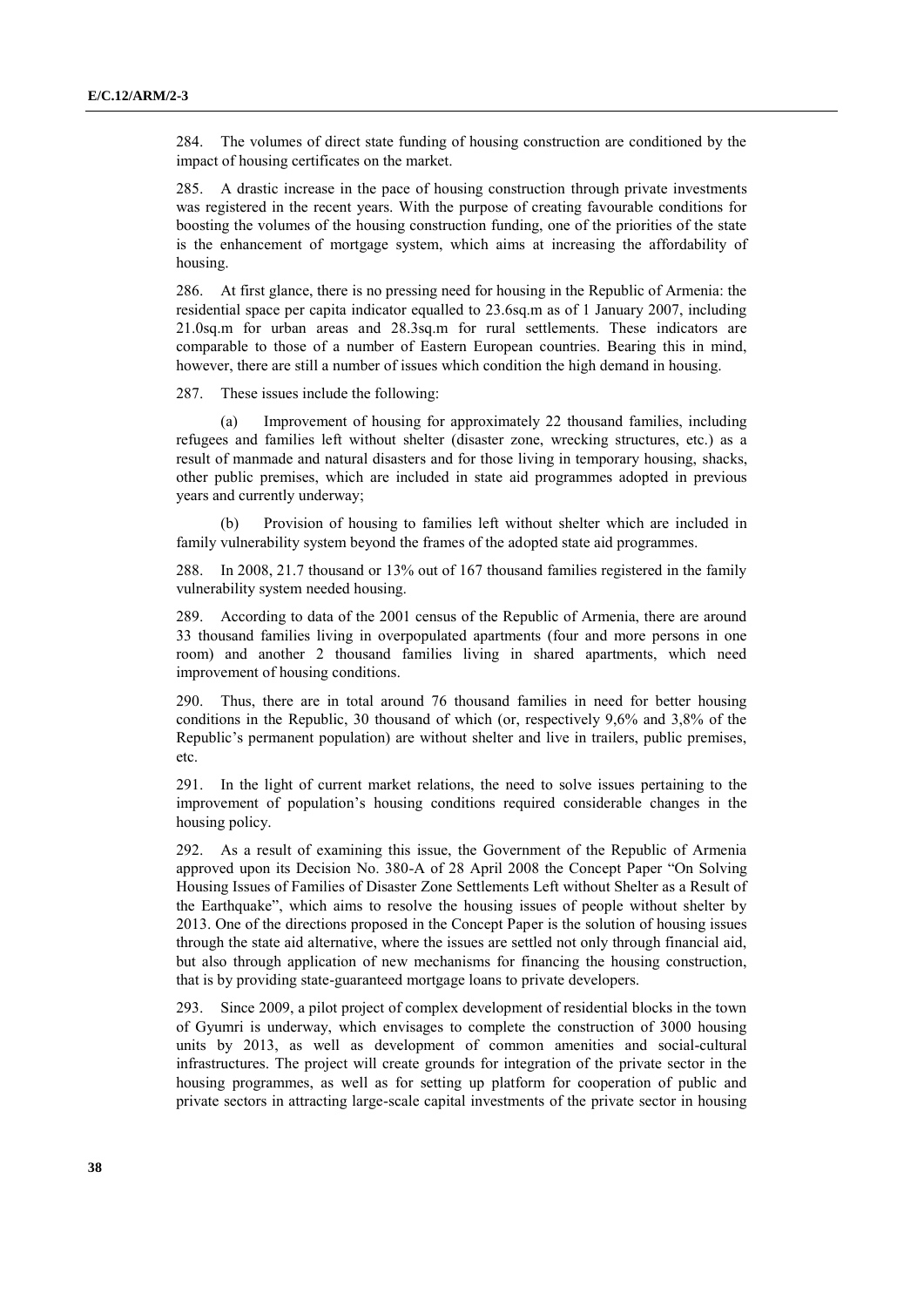construction. Partnership of public and private sectors may accelerate market activities, and create a potential for employment growth and poverty reduction.

294. In this context, an innovative project named "Social Housing in Supportive Environment" was implemented in 2005-2008 by the Armenian office of Swiss Agency for Development and Cooperation in Goris town of Syunik Marz of the Republic of Armenia. The goal of the project was to test the model project of the "Social Housing in Supportive Environment", promoting elaboration and development of the policy aimed at improving housing conditions of vulnerable families left without shelter. In the result of the project, 23 refugees and locals were selected as beneficiaries of the project from among refugee and vulnerable local families comprised of one or two persons that are considered shelterless and a family with many children (comprised of six persons) living in a trailer was selected as a "supporting" family. The buildings were constructed on a site allocated by the municipality of Goris - meeting all the requirements for development, and based on designs of residential houses selected from among design catalogues of the houses included in housing programmes carried out through state aid in the settlements of the Republic of Armenia. In this respect, it should be mentioned that the residents will have to pay only fees set for public utilities (water, electricity, natural gas, etc.) supplied, whereas maintenance costs of the building will be borne by the Goris municipality. Within the framework of the same project, it is envisaged to implement Goris-2 project.

295. In 2008 a similar project was implemented in Kanaker-Zeytun administrative district of Yerevan, where a Social house for 30 families was put into operation, hosting refugee and local needy families.

296. 314. In February 2009 an Agreement of Cooperation was concluded between the Ministry of Urban Development of the Republic of Armenia and Habitat for Humanity Armenia Foundation, according to which the parties will, by bringing together their resources and capacities, aim at contributing to the improvement of the housing conditions of people living within the Republic of Armenia that do not correspond to the requirements laid down by the legislation of the Republic of Armenia for permanent residence. Within the framework of this cooperation, the issue of improving housing conditions of residents living in residential houses damaged as a result of missile bombardment in frontier villages of Tavush Marz of the Republic of Armenia is in the process of discussions.

297. Statistics are presented in annex IV.

### **Article 12**

298. Annual reports on the health of population of the Republic of Armenia are submitted to the World Health Organization (WHO) and are available in the "Health for All" and a number of other databases and the following websites: http://www.who.int/research/en/, "Health for All" [http://data.euro.who.int/hfadb/,](http://data.euro.who.int/hfadb/) and [http://www.euro.who.int/hfadb,](http://www.euro.who.int/hfadb)  [http://data.euro.who.int/CISID/.](http://data.euro.who.int/CISID/)

299. Since 1999 reforms are being carried out within the structure of the Ministry of Health of the Republic of Armenia geared at the creation of conditions for medical aid and medical care for all in the event of sickness, which were mainly tailor-made for the development of primary health care sector and creating favourable conditions for introduction of family medicine as a more effective structural and appropriate model, as well as for assurance for the population of access to and quality of such level of health care.

Strategy on primary health care of the population of the Republic of Armenia for 2008-2013 was adopted, which reflects the policy of the Government of the Republic of Armenia in this field. It pinpoints the continuation of processes aimed at the development of primary health care field as approved by the Decision of the Government of the Republic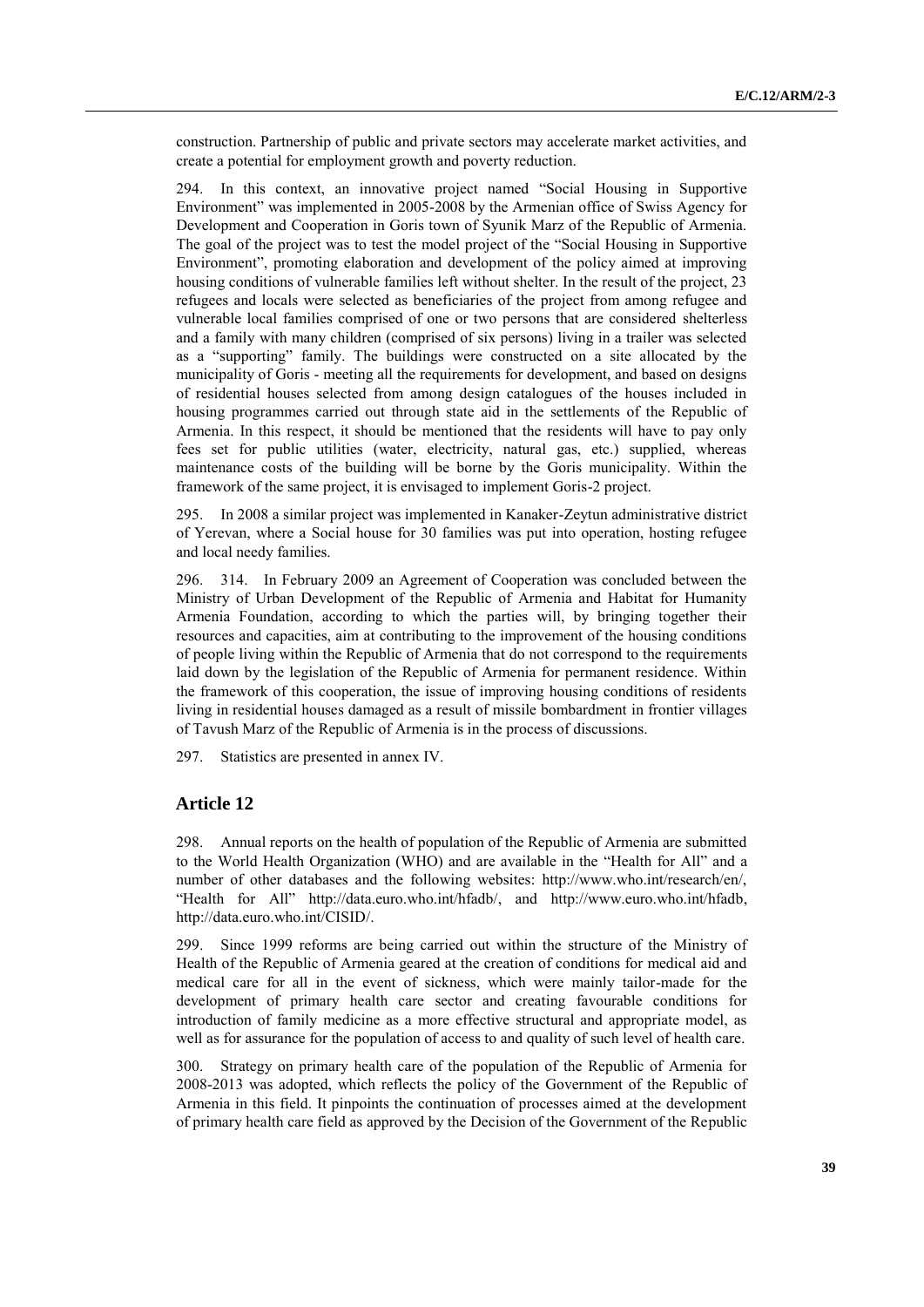of Armenia No. 1533-N "On Approving the 2003-2008 Pilot Project of Primary Health Care of the Population of the Republic of Armenia and the 2003-2005 Pilot Project on Organisation and Elaboration of New Methods of Funding of Primary Health Care of the Population of the Republic of Armenia", and is one of the directions for implementing the Poverty Reduction Strategy Paper of the Government of the Republic of Armenia of 8 August 2003. According to the Sustainable Development Programme adopted upon the Decision of the Government of the Republic of Armenia No. 1207-N of 30 October 2008, increased access to health care services and increased level of their affordability and continuous improvement of their quality will remain a public policy priority, with a particular consideration of increased access to the key services for all the territories and of differences in frequency of use of health care services by different social groups of population. In elaboration and implementation of policy conducted in the field of health care, the demographic situation of the country and the current trends will also be considered, with a particular stress on issues of organisation of health care services for children, mothers and elderly population and on enhanced access thereto.

301. Within the frames of the World Bank loan on health care and in partnership with the USAID, around 266 rural outpatient clinics and obstetric units were repaired and reconstructed by 2009. Repair and reconstruction works of some 14 rural outpatient clinics and health care centres will be completed by 2009. All the mentioned health care centres were furnished with medical tools, equipment, and accessories.

302. Professional training of family physicians, family nurses and obstetric midwives were held, as a result of which some 960 family physicians and 988 family nurses currently work in the primary health care system, 60% of which are from the rural settlements of Marzes of the Republic of Armenia. Currently some 226 family physicians and 162 nurses are passing specialisation trainings.

303. Since primary health care continues to remain a priority in the field of health care, the whole population is involved in the process since 2006 irrespective of age and social status (with the exception of professional dental services which is free only for representatives of vulnerable groups, including for children aged under 8 and 12 and persons aged 65 and over), as a result of which the annual average number of visits per capita to outpatient polyclinic institutions has significantly increased, equalling to 2.8 in 2006 and to 3 in 2007, as compared to 2 in 2003.

304. Development of the primary health care allowed to improve and assure access to medical aid, and, conditioned by that, the principles of social justice and equality.

305. Further development of primary health care will remain a target for public activities undertaken in this field for at least an intermediate term. At the same time, modernisation of in-patient system of Marzes is especially essential for increasing the level of access to and quality of primary health care services in all the territories. The bulk of measures and services aimed at assuring and improving public health will particularly include prevention and control over infectious and non-infectious diseases, assurance of conditions favourable for life, protection of public health from negative impact of various risks and dangerous factors, as well as raising awareness on such and propaganda of healthy behaviour and lifestyle among population.

306. "Guidelines for early detection of breast cancer", "Standard for early detection of malignant growths"14, "Guidelines for arrangement of preventive visits by primary medical care physicians", "Guidelines for detection of glaucoma for family physicians", "Guidelines for treatment of pancreatic diabetes for family physician and family nurse" and

 $14$  The latter was introduced in the practice of family doctors.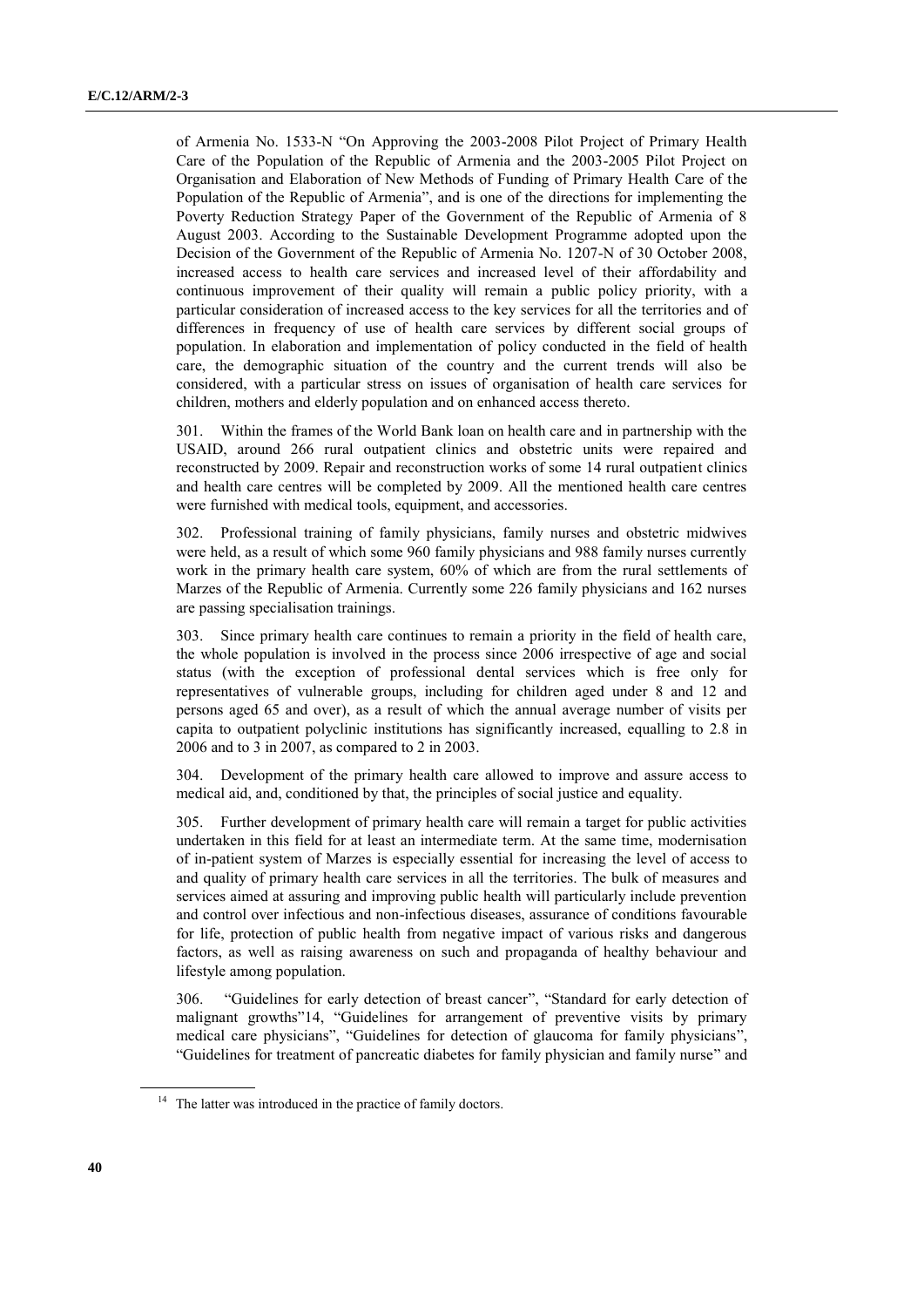"Guidelines for treatment of patients with chest pains for physicians of primary medical care" were elaborated.

307. Also a programme on "Prevention, early detection and treatment of common noninfectious diseases" was elaborated.

308. According to the Action Plan of the Government of the Republic of Armenia for 2009 as approved by the Decision of the Government of the Republic of Armenia No. 40-N of 15 January 2009 "On Approving the Action Plan and Priority Issues for 2009", currently the elaboration of the "Concept Paper on Prevention, Early Detection and Treatment of Common Non-Infectious Diseases" is underway. It will be directed at disclosure of causes of cardio-vascular diseases, malignant growths and pancreatic diabetes and will be suggesting strategies for reducing such.

309. Since 1997 budgetary allocations are made within the framework of annual state target programmes, laying down the scope of state-provided medical aid and service. Medical assistance, which is not government-sponsored, is provided on a paid basis.

329. The government-provided basic medical services package elaborated within the framework of financial administration reforms is geared at accessibility of medical aid for children and women, with a special stress on annual target projects aimed at maternal and child health care.

310. The Government of the Republic of Armenia attaches importance to the improvement of health sector funding and to its social nature. Funding from the State Budget of the Republic of Armenia continues to rise. Actual expenditures on health care in 2003 equalled to 1.2% of the country's GDP, and to 1.54% in 2007. Subsidies for primary health care are increasing correspondingly: for the same period, they rose by 2.57 times and are higher than the funds allocated by the state to in-patient clinics.

| <i>Indicators</i>    | 2003 | 2004 | 2005                                    | 2006                           | Total<br><i>Increase</i> |
|----------------------|------|------|-----------------------------------------|--------------------------------|--------------------------|
|                      |      |      |                                         | AMD billion, in current prices |                          |
| General expenditures | 52.5 | 30.9 | 95.3                                    | 78.3                           | 257.0                    |
| Social sector        | 21.9 | 29.8 | 39.9                                    | 41.0                           | 132.6                    |
| of which             |      |      |                                         |                                |                          |
| Health care          | 3.6  | 5.1  | 6.4                                     | 8.4                            | 23.5                     |
|                      |      |      | % to the increase of total expenditures |                                |                          |
| Social sector, total | 41.7 | 96.6 | 41.9                                    | 52.3                           | 51.6                     |
| Health care          | 6.9  | 16.5 | 6.7                                     | 10.7                           | 9.1                      |

# **Distribution of increased expenditures of the consolidated budget for 2003-2006**

Table 4

311. According to the official data published by the National Statistical Service (NSS), the number of births registered in the Republic in 2007 increased by 6.6% as compared to 2006, reaching 40,105 (as against 37,639 in 2006). Yet overall natural growth per 1000 people in 1990-2001 decreased 6.5 times (16.3 times in 1990, 2.5 times in 2001), and the total birth rate decreased by more than 2 times (22.5 times in 1990, 10.0 times in 2001). Despite these negative trends, positive balance of natural growth in Armenia persisted in harsh years of crisis, and the indicator displayed sustainable growth in the last 5 years (2.5) times in 2001, and 4.1 times in 2007).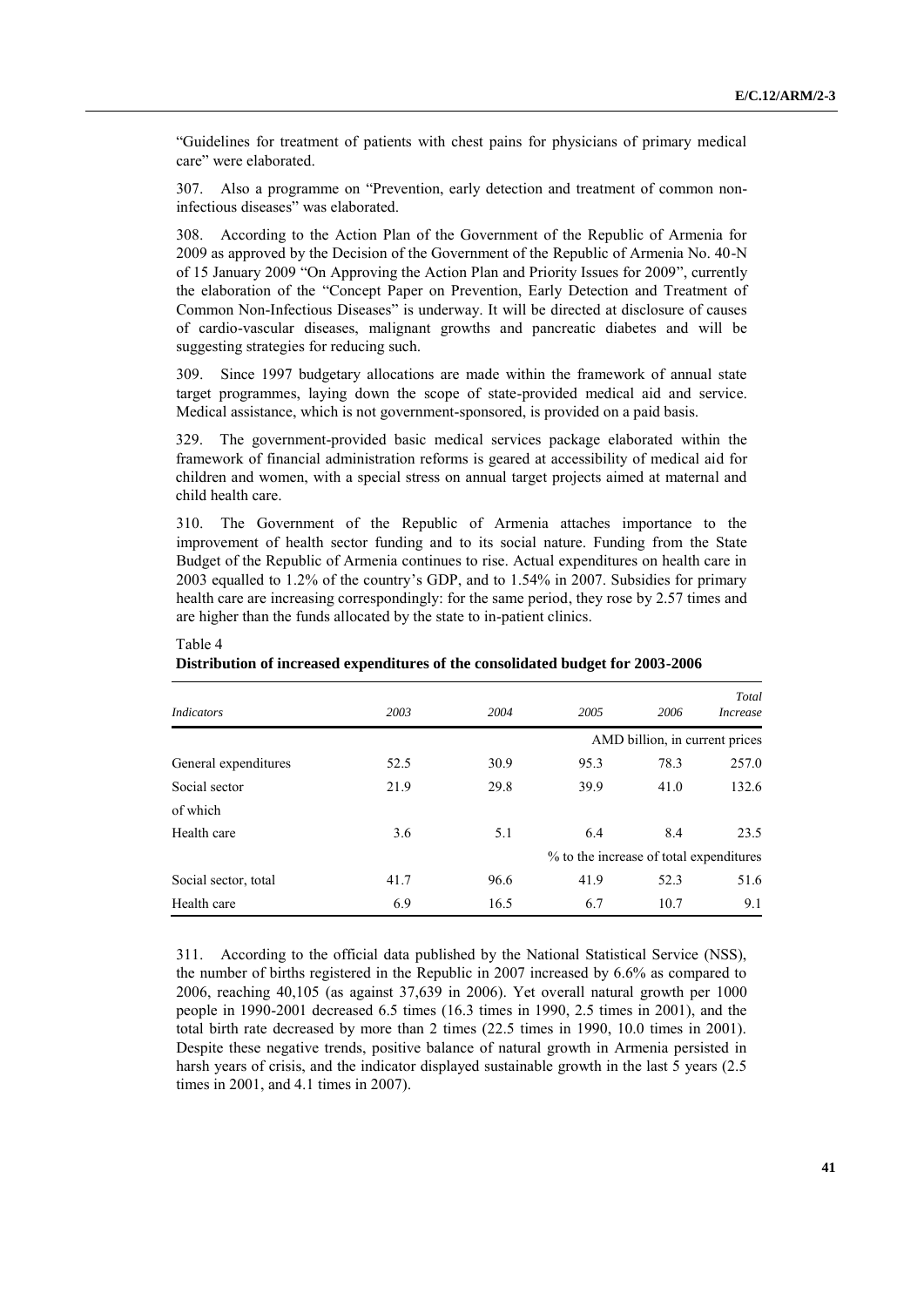#### Figure 1





312. Data on child vaccinations are provided on the <http://data.euro.who.int/CISID/> website.

313. Pre-natal care in the Republic of Armenia is carried out by obstetriciangynaecologists, family physicians, obstetricians and nurses. Around 93% of women in Armenia receive professional aid and care in pre-natal period. Such services are slightly more accessible in urban areas (96%), than in rural settlements (89%).

314. Almost all the women (97%) in Armenia give birth in medical institutions, 93% under the supervision of a physician, and around 4% under the supervision of a nurse or an obstetrician. Only 2% of women give birth at home, as compared to the 9% in 2000. Obstetrical state certificate project has been introduced in the health care system since 1 July 2008, which aims at providing the population with more affordable and actually free obstetrical services.

315. Medical aid and service related to pregnancy and delivery is carried out free of charge within the framework of state-provided target public health programmes15.

316. Obstetrical state certificate is filled in and issued to pregnant women by the medical institutions (women's consultation, health centres) where the woman is registered and where her pre-natal follow-up is carried out.

<sup>&</sup>lt;sup>15</sup> State-provided services include:

<sup>•</sup> pre-natal surveillance of pregnancy;

<sup>•</sup> medical assistance in pathological pregnancies;

<sup>•</sup> child delivery and post-natal care;

<sup>•</sup> child delivery through Caesarean section. State-provided free clinical obstetric aid includes the full scope of measures required for child delivery:

<sup>•</sup> provision of medicines and medical accessories;

<sup>•</sup> necessary laboratory, equipment-based and diagnostic examinations;

<sup>•</sup> consultations of narrow specialists;

<sup>•</sup> medical interference as required;

<sup>•</sup> provision of wards to parturient women;

<sup>•</sup> treatment and care of the woman and child by a physician, mid-level and junior medical practitioners.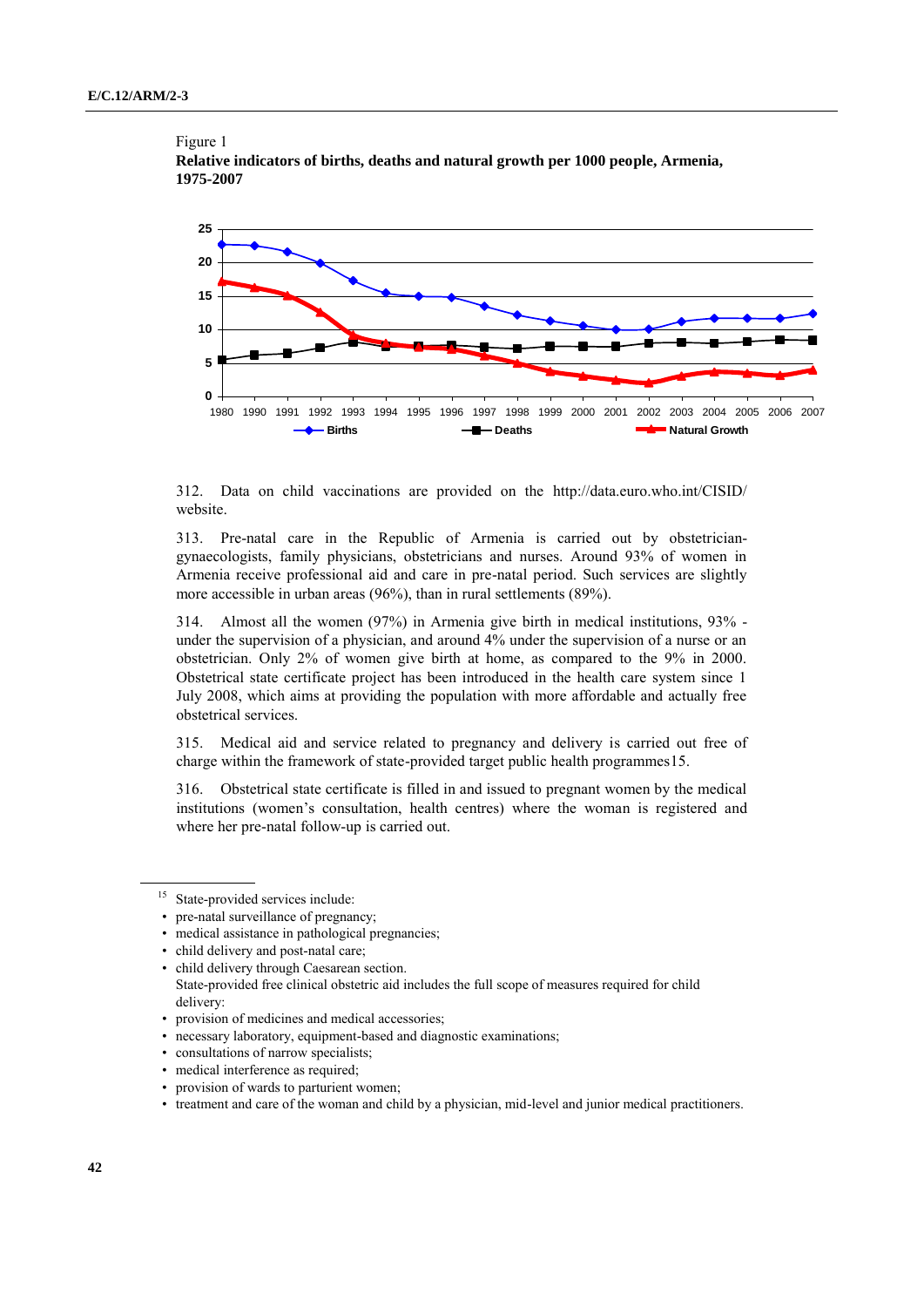317. The Certificate is submitted to the medical institution where the delivery is planned. It grants a woman the right to state-provided free medical care and serves as the basis for financial compensation to the given medical institution by state for the given medical service.

318. The State guarantees free medical aid and services based on the principle of combination of medical and social indications<sup>16</sup>. The list of persons included in socially vulnerable and separate (special) groups was approved by the Decision of the Government of the Republic of Armenia No. 318-N of 4 March  $2004<sup>17</sup>$ .

319. The right of children and juveniles to health care is guaranteed by the Constitution and laws of the Republic of Armenia, as well as by a number of international instruments.

320. Article 48 of the Constitution of the Republic of Armenia prioritises the protection and patronage of family, the motherhood and the childhood among major issues of state's concern in the economic, social and cultural fields. Issues of children's and juveniles' health and development are reflected in a number of laws, strategies, and programmes (see Annex V).

4. Persons having participated in the World War II and persons of equal status to them

- 18. Persons included in the poverty (family) allowance scheme, with 36,0 and more points
- 19. Residents of children's and nursing homes
- 20. Children undergoing regular medical check-ups (under the age of 18)
- 21. Persons aged 65 or older (dental aid)

<sup>&</sup>lt;sup>16</sup> Based on this, the State guarantees free medical aid and services:

<sup>-</sup> in case of diseases of particular social importance and situations requiring resuscitation and urgent medical aid - for all population, irrespective of age and social status, with the exception of Yerevan city, where the state-provided free in-patient medical aid and service is rendered only to persons included in socially vulnerable and separate (special) groups of the population and to pensioners, whereas for other groups of population the principle of shared medical costs is applied. - with regard to basic diseases and medical aid – for persons included in socially vulnerable and separate (special) groups; this includes in-patient examination and treatment irrespective of the

diagnosis, with the exception of services included in the "Criterion for medical services rendered through most innovative and expensive technologies" approved by the Order of the Minister of Health of the Republic of Armenia No. 1814-A of 10 December 2008.

 $17 \t 1.$  Disabled persons of the first group

<sup>2.</sup> Disabled persons of the second group

<sup>3.</sup> Disabled persons of the third group

<sup>5.</sup> Single parent children (under 18 years of age)

<sup>6.</sup> Children left without parental care (under 18 years of age) and persons having equal status to them

<sup>(18</sup> to 23 years of age)

<sup>7.</sup> Disabled children (under 18 years of age)

<sup>8.</sup> Children of families with many children (with four or more minors aged under 18)

<sup>9.</sup> Family members of military servicemen killed (deceased) while defending the Republic of Armenia, as well as while fulfilling his official duties

<sup>10.</sup> Participants of works for elimination of effects of Chernobyl accident

<sup>11.</sup> Repressed persons

<sup>12.</sup> Persons undergoing additional medical examinations based on the appointment card issued by the public body authorised to conduct medical-and-social examination

<sup>13.</sup> Children of families comprised of disabled persons (under 18 years of age)

<sup>14.</sup> Children under 7 years of age

<sup>15.</sup> Persons of pre-conscription and conscription age (in-patient and out-patient medical aid, and

in case of persons of conscription age, also in-patient examination)

<sup>16.</sup> Military servicemen and their family members

<sup>17.</sup> Arrested persons and persons sentenced to imprisonment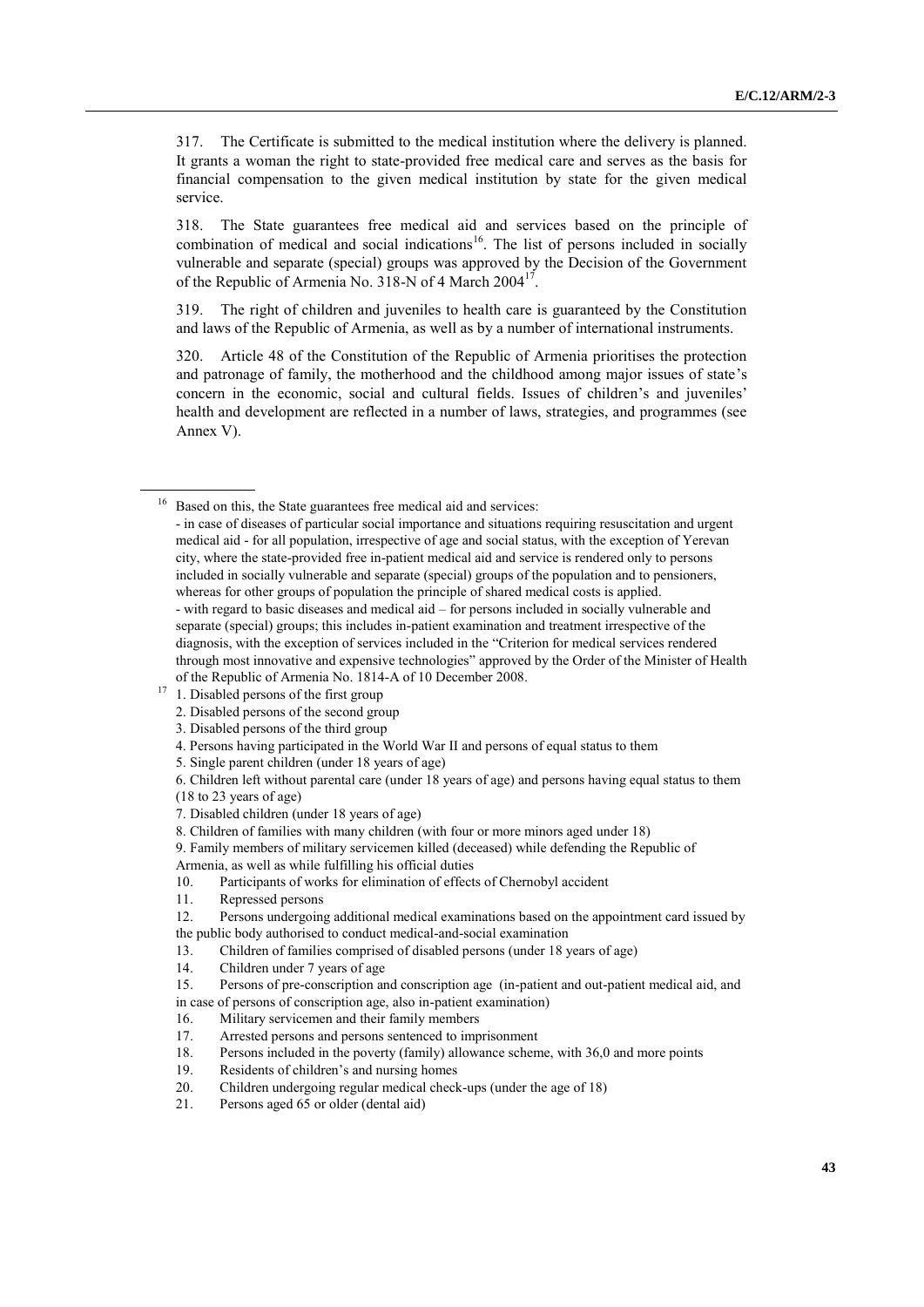321. Currently maternal and infant health care in Armenia is carried out through primary health care and in-patient facilities.

322. Primary health care sector includes 467 medical facilities rendering out-patient polyclinic services and 638 medical obstetric units in rural communities, which operate in Armenia. District paediatrician engaged in medical activities (family physician) carries out the surveillance of a healthy child: assessment of growth and development of the child, examination of minors of pre-conscription age, arrangement of laboratory and equipmentbased diagnostic examinations, and in case of necessity – treatment, assessment of physical development and puberty of girls aged 15 to 18, arrangement of child referral to treatment in other specialised institutions, and other functions. Medical aid and services for juveniles (15 to 18 years of age) are also carried out through district paediatrician attached to the child or through family physician or through adolescent doctor, including provision of "Juvenile-friendly" medical services.

323. Out-patient secondary medical services are provided by relevant specialists at currently functioning polyclinics, or, in certain cases, by physicians of in-patient clinics. Inpatient secondary medical services are provided in community in-patient clinics (former central regional hospitals), as well as in those of Yerevan, Gyumri and Vanadzor. Tertiary medical services are centralised in Yerevan's in-patient clinics.

324. Professional aid is rendered to children and juveniles also by a number of services: psychiatric, anti-tuberculosis, republican centre of HIV/AIDS prevention, etc.

325. The network of dispensary services for chronic patients is being developed in recent years. These are centralised mainly in in-patient clinics of Yerevan and include treatment of such diseases as chronic ailment, rheumatologic, neurological, gastroenteric, urological diseases, etc. Chronic patient and disabled children have a chance to continue their treatment in paediatric rehabilitation centres and health resorts.

326. National Programme for Reproductive Health Improvement (2007) approved the development concept for population's reproductive health sector for 2007-2015, as well as relevant strategies, schedule of activities and timeframes of their implementation. Strategies of the programme include:

(a) The goal of improving contraceptive services: to extend the accessibility of quality contraceptive services for all strata of population;

(b) The goal of fight against cancer of organs of reproductive system: to decrease the indicator and spread of new cases of cancer of reproductive system organs.

327. Currently Armenia has a favourable institutional and legislative framework for introduction and promotion of family planning programmes. In 2002 the National Assembly of the Republic of Armenia adopted the Law "On Human Reproductive Health and Reproductive Rights". According to this Law, use of contraceptive methods is legal in Armenia.

328. Since 1996, with the support of international organisations, particularly of United Nations Population Fund and World Health Organization, family planning centres have been established in Armenia. Currently the number of family planning centres reaches 75, where obstetrician gynaecologists or family physicians have competence to provide family planning consultation services to visitors.

329. In 2005 a Clinical and Epidemiological Study on Prevalence of Cervical Cancer and Sexually Transmitted Diseases was conducted with the support of the United Nations Population Fund. Based on the findings of the study and WHO recommendations, the Ministry of Health of the Republic of Armenia approved in 2005 the National Programme on Early Diagnosis, Treatment and Prevention of Cervical Cancer for 2005-2015.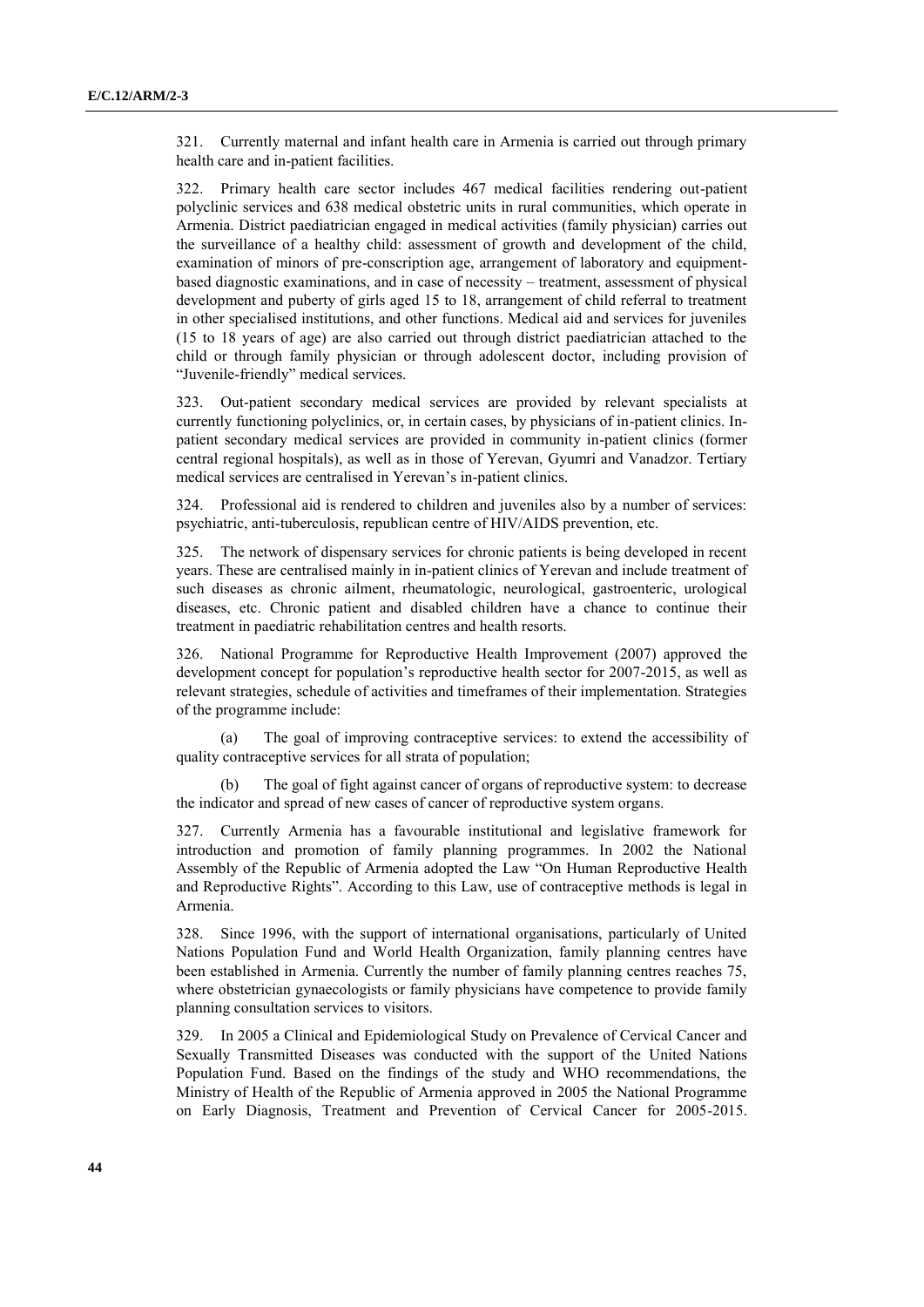Guidelines and training handbooks based on modern methods of clinical screening were elaborated and approved in Armenia. WHO has organised trainings for 15 gynaecologists and 18 cytologists for assuring continuous training of specialists of the sphere.

330. Extensive work is conducted in Armenia aimed at improving all aspects of environmental and industrial hygiene (see also Annex 7). State guarantees which exclude the impact of hazardous and dangerous factors of environment on human organism and ensure favourable conditions for sustainability of population and of future generations are laid down in the Law of the Republic of Armenia "On Ensuring Sanitary-Epidemiological Safety of the Population of the Republic of Armenia". For excluding the impact of hazardous and dangerous factors of the environment on human organism, sanitaryepidemiological criteria are being laid down, sanitary and epidemiological rules and norms, as well as hygiene regulations are being elaborated. Adherence to them is mandatory for all in the territory of the Republic of Armenia, and supervision is carried out over adherence to the requirements. All legal acts are published in official and legal bulletins in the prescribed manner (Irtek, [www.arlis.am\)](http://www.arlis.am/). Requirements on working environment factors (among other factors of environment surrounding humans), occupational safety and health conditions are laid down by the sanitary legislation of the Republic of Armenia, i.e., sanitary rules, norms and hygiene regulations, which lay down the hygiene criteria for maximum allowable levels of occupational hazards at workplace and for occupational workload and stress. Control over fulfilment of the mentioned requirements is carried out by the Hygiene and Anti-Epidemiological Inspectorate under the Ministry of Health of the Republic of Armenia.

331. In recent years these issues are regulated by many legal acts. Sanitary legislation regulating occupational hygiene was significantly updated and developed (the list of the legal acts is presented in Annex II (point 7.3)).

332. Serious works are in progress directed at prevention, treatment and control of epidemic, endemic, occupational and other diseases, through developing, enhancing and modernising epidemiological control systems of infectious and non-infectious diseases, and bringing those in line with international requirements. Draft Law of the Republic of Armenia "On Ensuring Public Health Safety" was elaborated and submitted to the Government of the Republic of Armenia, which lays down a number of fundamental provisions for the sphere, particularly measures for prevention of infectious diseases through immunisation, containment (quarantine) and sanitary-quarantine preventive measures and mechanisms of their implementation, as well as measures applied against contagious patients, mandatory medical examination, and delivery of hygiene education. Armenia undertook the process of introduction of WHO International Health Regulations (IHR 2005); the timetable of measures ensuring the introduction has been elaborated and will be submitted for the approval by the Government. In the recent decade significant achievements in fighting controllable infectious diseases have been recorded in the Republic of Armenia. Since 1996 such diseases as poliomyelitis and diphtheria have not been recorded in the country.

333. Since 2002 Armenia has been certified as a "poliomyelitis free" zone. For sustaining achievements in the fight against poliomyelitis in the country, additional immunisation against the disease together with scheduled preventive measures were undertaken in 2008 (scheduled vaccinations, immediate laboratory examinations of suspicious cases).

334. For elimination of local cases of measles and rubella, as well as control of mumps and congenital rubella syndrome, the "National Programme for Elimination of Measles and Rubella, Control of Mumps and Prevention of Congenital Rubella Syndrome (CRS) in the Republic of Armenia" was adopted upon the Decision of the Government of the Republic of Armenia No. 25 of 28 June 2007; as a result of additional vaccinations against measles and rubella conducted in the framework of this Programme in October 2007, a significant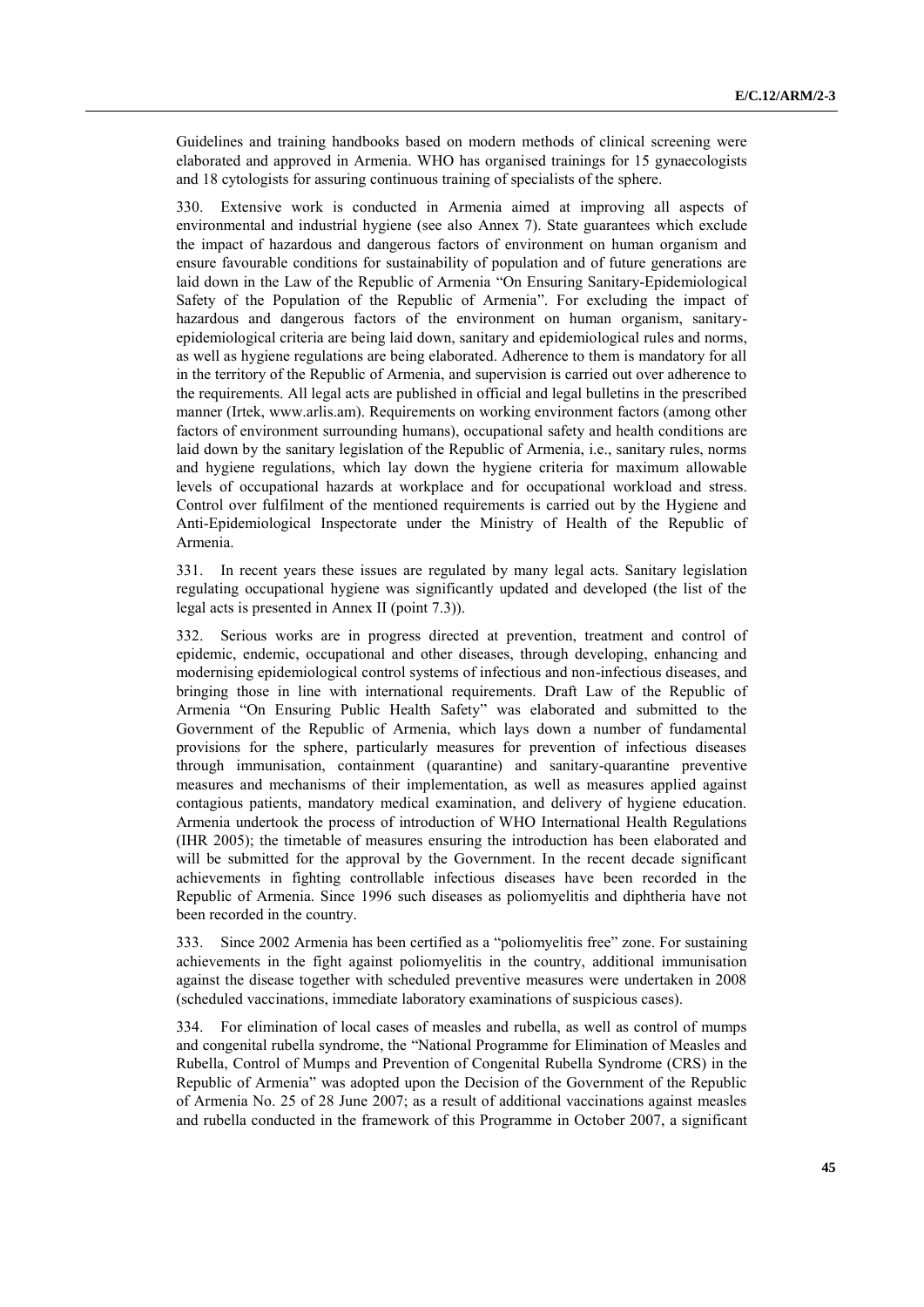decrease in the cases of infections with measles and rubella was recorded. Particularly, following vaccinations against measles and rubella in 2007, no measles infections were recorded in 2008, and rubella infections dropped by 99%.

335. For improvement of quality of medical aid, the bulletin on "Clinical Standards of Treatment of Most Common Child Diseases", "Criteria of Integrated Treatment of Child Diseases", "Arrangement of In-Patient Medical Aid for Children", recognised as quality criteria for arrangement of medical aid for children, was elaborated and distributed to medical institutions of Yerevan and Marzes of the Republic of Armenia for practical application by them.

336. For prevention of avian influenza's (bird flu) incursion and spread in the Republic, as well as for avoiding further epidemic problems, preventive and anti-epidemiological measures have been and continue to be undertaken in Armenia.

337. Another public health priority issue is malaria. Thanks to continued complex measures against the disease, numerous cases of malaria recorded in the country in 1994- 2005 have been localised and eliminated (highest number of infections (1156) were recorded in 1998), and no local cases of malaria have been recorded in the territory of the Republic since 2006.

338. Statistics are provided in annex VI.

# **Article 13**

339. Article 39 of the Constitution of the Republic of Armenia lays down the right of everyone to education. In the Republic of Armenia fundamental general education shall be compulsory, except for cases prescribed by the law. The law may establish higher levels of compulsory education.

340. Secondary education at public educational institutions shall be free. There is also an option for free education on competitive basis at technical and vocational secondary education institutions, as well as at higher educational institutions.

341. For the purpose of implementing the provisions prescribed by the Constitution in the education field, the Law of the Republic of Armenia "On Education" was adopted in 1999, according to which the Republic of Armenia assures the right to education for all irrespective of their nationality, race, gender, language, religion, political or other beliefs. Limitations of the right to vocational education are provided for by the law. The said Law also stipulates the equality of women and men. In 2001, the State Programme on Development of Education for 2001-2005 was adopted, the goal of which is to assure progressive development of education system as a factor for strengthening the statehood and social-economic progress of the society.

342. The laws of the Republic of Armenia "On Higher and Post-Graduate Vocational Education" and "On Technical and Vocational Secondary Education" were adopted in 2004 and 2005, respectively, with a view of regulating the field of vocational education.

343. Moreover, the laws of the Republic of Armenia "On Elementary Education" and "On Public Education" were adopted by the National Assembly of the Republic of Armenia in 2005 and 2009, respectively.

344. Currently, the educational field development policy in Armenia attempts to conform with the United Nations Economic Commission for Europe (UNECE) Strategy for Education for Sustainable Development, and aims to tailor the results of the reforms so as to have significant influence on the economic growth, poverty reduction, easing of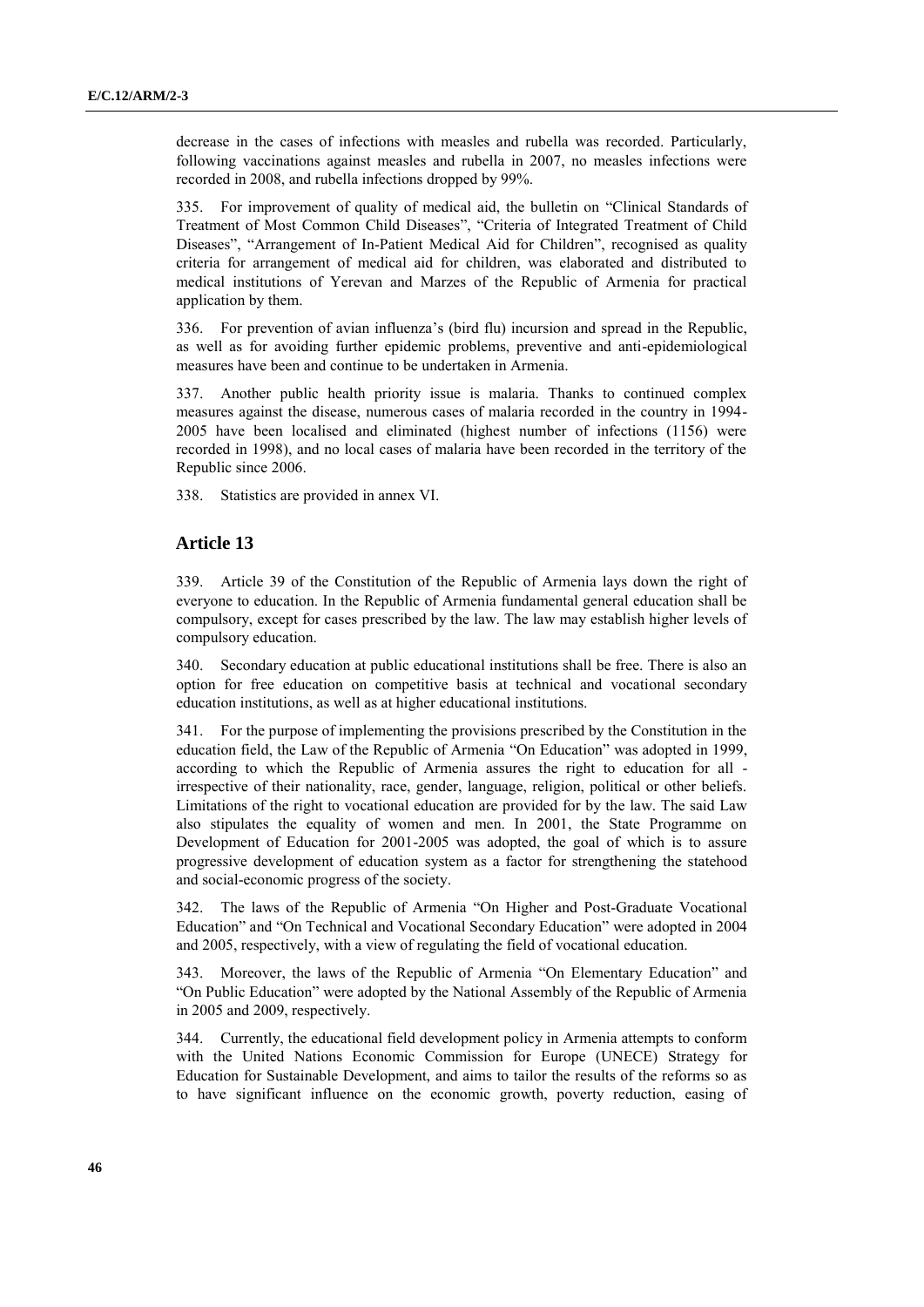inequality, maintenance of ecological security and human development processes both in short-term and long-term perspectives.

345. The education sector is prioritised in other state strategy programmes as well. Particularly, one of the priorities of the 2004-2006 Poverty Reduction Strategy Paper approved by the Government of the Republic of Armenia in 2003 is to ensure quality of the education and its equal accessibility at all levels, which is considered as one of the most important factors for economic growth, poverty and inequality alleviation in the medium and long run. The education sector is also prioritised in the Second Poverty Reduction Strategy Paper, which is called "Sustainable Development Programme". It was approved on 30 October 2008, upon the Decision of the Government of the Republic of Armenia No. 1207-N.

346. Initial vocational (technical) education is provided in the initial vocational education institutions, i.e. technical colleges, penitentiary institutions, as well as secondary vocational education institutions, i.e. colleges and educational complexes. The objective of this education is to prepare specialists requiring initial vocational qualification on the basis of basic or general secondary (complete) education. The initial vocational education is free in the state education institutions, since the students, in addition to achievement of profession, obtain also a certificate for general secondary education, which is important for continuity of education. The Government of the Republic of Armenia approves the number of statefunded places in initial vocational education sector for each year, based on the demand for each type of occupation. Fee-paying education is provided as well, where students seeking training in medical occupations are mainly enrolled.

347. The secondary vocational education is also provided on the basis of general basic and general secondary (complete) education in state secondary vocational education institutions, as well as higher educational institutions through special educational programmes. Private secondary vocational education institutions are functioning as well, where the education is mainly fee-paying. The Government of the Republic of Armenia approves the number of state-funded places in secondary vocational education sector for each year, and under the Constitution, nationals of the Republic of Armenia may, on a competitive basis, acquire a right to free education. Education institutions provide also feepaying education.

348. The right of nationals of the Republic of Armenia to free higher education in Armenia on a competitive basis is also enshrined in the Constitution of the Republic of Armenia. Currently the enrolment level in the higher education system in Armenia makes 28% of the age group concerned. In the forthcoming years a number of activities are planned to be implemented to enhance the enrolment of all groups of the population in the higher education system. These activities include:

(a) Increasing the number of state scholarships by 5% per annum;

(b) Expanding the target admission of students from Marzes;

(c) Enhancing distance learning opportunities for a greater number of professions.

(d) Providing for facilitated transit from secondary vocational to higher education.

(e) Developing and introducing a student loan system.

349. The admission in the postgraduate education system is also carried out on a competitive basis, based on the academic performance in the previous level of education.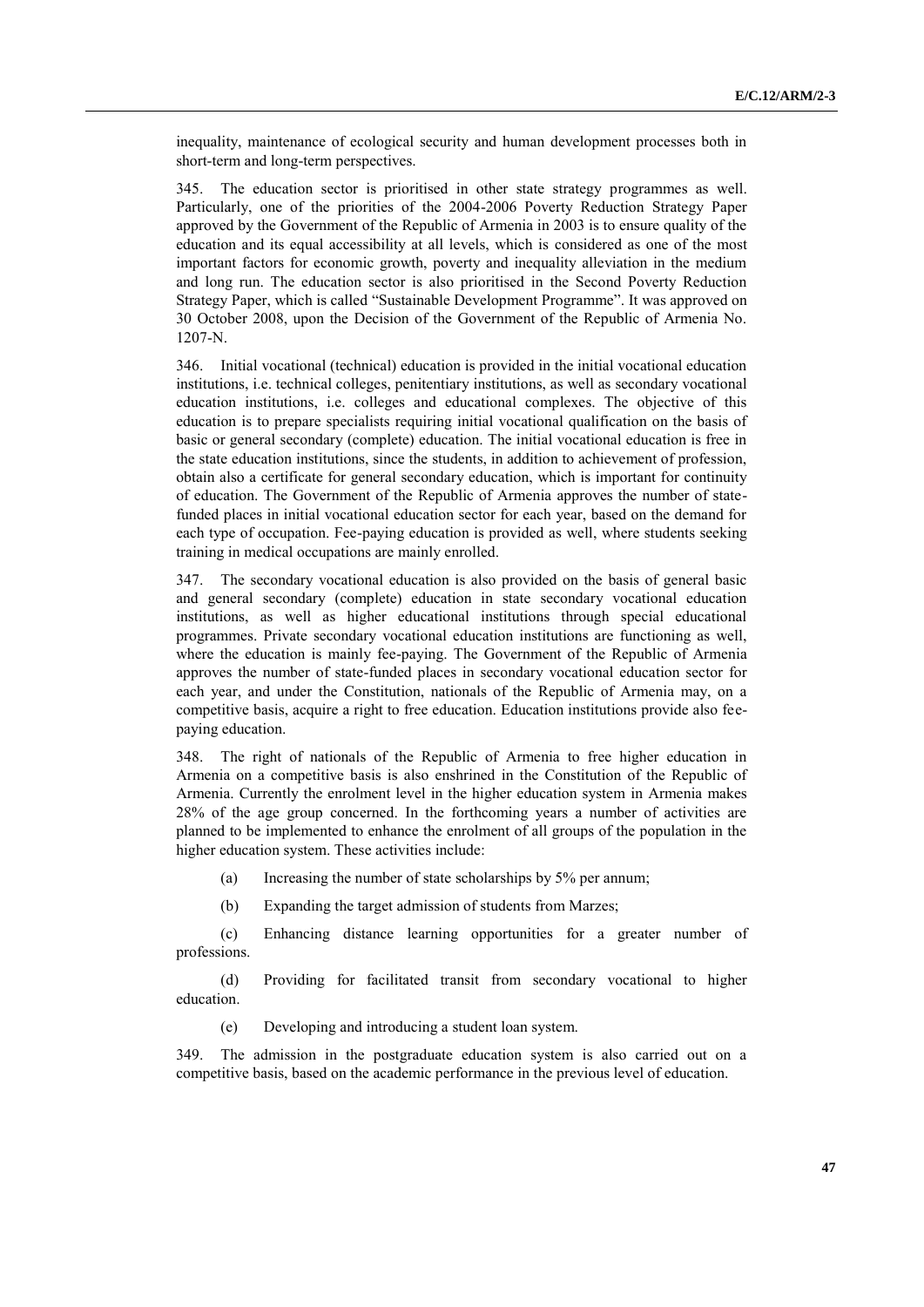### Table 5

# **The number of students enrolled in free and fee-paying system of state and private vocational education institutions in the 2007-2008 academic years**

# **Initial (technical) education**

| <b>State Institutions</b> | Number of<br><b>Students</b> | of which   | $\%$ | Tuition fee amount<br>(thousand AMD) | Scholarship<br>amount<br>(thousand<br>AMD) |
|---------------------------|------------------------------|------------|------|--------------------------------------|--------------------------------------------|
| 28                        |                              | Free       |      |                                      |                                            |
|                           |                              | 4130       | 97.3 | $\theta$                             | $3-4$                                      |
|                           | 4244                         | Fee-paying | 2.7  | 50-200                               | $\overline{0}$                             |

### **Secondary vocational education**

| <b>State</b><br><i>Institutions</i> | Number of<br><b>Students</b> | of which   | $\%$ | Tuition fee amount<br>(thousand AMD) | Scholarship amount<br>(thousand AMD) |
|-------------------------------------|------------------------------|------------|------|--------------------------------------|--------------------------------------|
| 82                                  |                              | Free       |      |                                      |                                      |
|                                     |                              | 7508       | 26   |                                      | $3-4$                                |
|                                     | 28898                        | Fee-paying | 74   | 50-200                               | $\theta$                             |

# **Higher Education**

| <b>State Higher</b><br>educational<br><i>Institutions</i> | Number of<br><b>Students</b> | of which   | $\%$     | Tuition fee amount<br>(thousand AMD) | Scholarship amount<br>(thousand AMD) |
|-----------------------------------------------------------|------------------------------|------------|----------|--------------------------------------|--------------------------------------|
| 23                                                        |                              | Free       |          |                                      |                                      |
|                                                           |                              | 19986      | 23.1     | $\theta$                             | $5 - 6$                              |
|                                                           |                              | Fee-paying |          | 100-800                              |                                      |
|                                                           | 86693                        | 66707      | 76.9     |                                      | $\boldsymbol{0}$                     |
| Private Higher<br>educational<br>Institutions             |                              |            |          |                                      |                                      |
| 62                                                        |                              | Free       |          |                                      |                                      |
|                                                           |                              | $\theta$   | $\theta$ | $\theta$                             | $\mathbf{0}$                         |
|                                                           | 25551                        | Fee-paying | 100      | 150-401                              | $\theta$                             |

# **Postgraduate (Master's and Doctorate Studies) Education**

| State Higher<br>educational<br><i>Institutions</i> | Number of<br><b>Students</b> | of which    | $\%$     | Tuition fee amount<br>(thousand AMD) | Scholarship<br>amount<br>(thousand AMD) |
|----------------------------------------------------|------------------------------|-------------|----------|--------------------------------------|-----------------------------------------|
| Master's<br>Programme                              |                              | Free<br>376 | $15.7\%$ | $\theta$                             | $5-6$                                   |
|                                                    |                              | Fee-paying  |          |                                      |                                         |
|                                                    | 2392                         | 2016        | 84.3%    | 100-800                              | $\theta$                                |
| Doctorate Studies                                  | 371                          | Free        | 83.3%    | 0                                    | $5-6$                                   |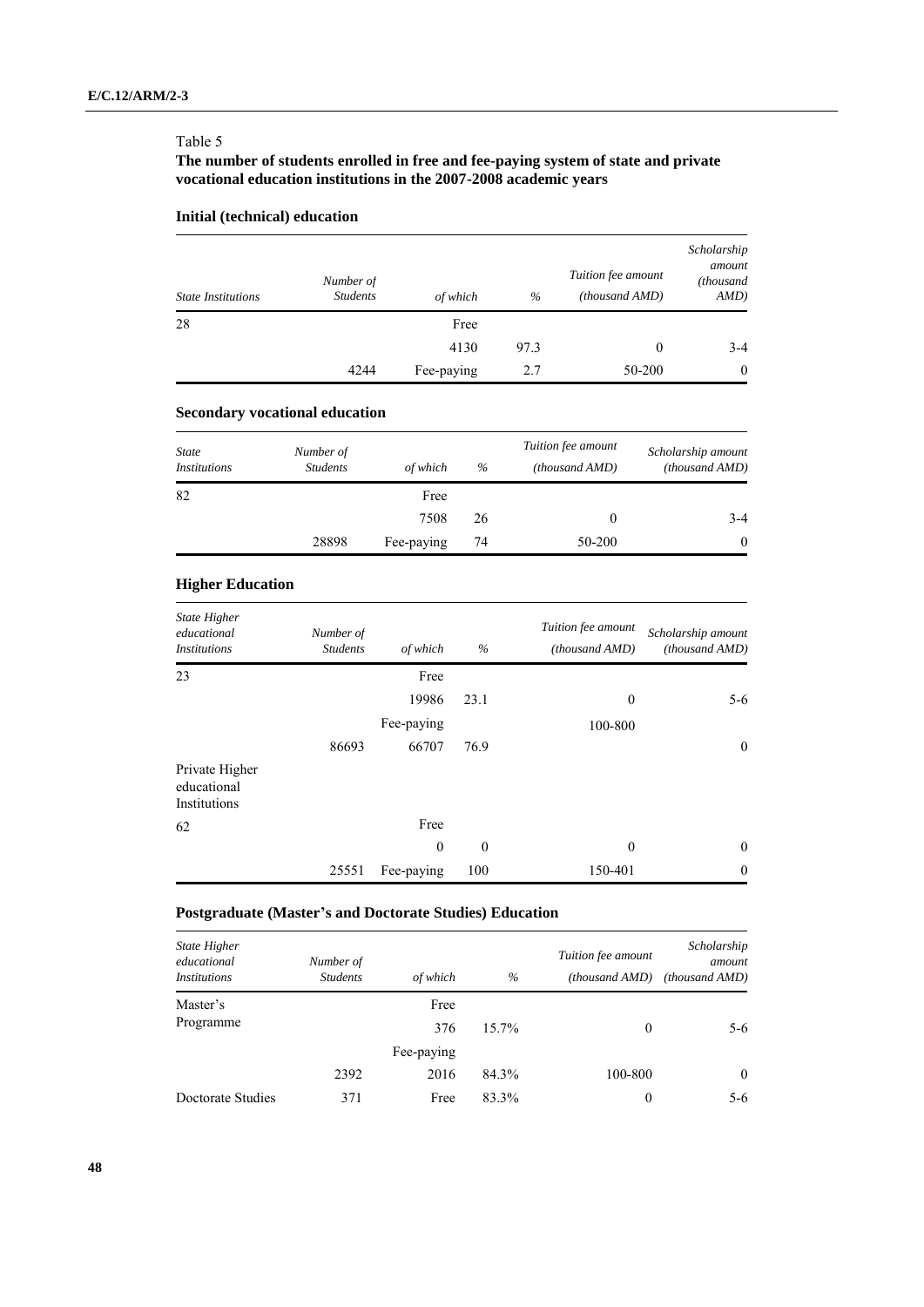| State Higher<br>educational<br><i>Institutions</i> | Number of<br><b>Students</b> | of which   | $\%$  | Tuition fee amount<br>(thousand AMD) | Scholarship<br>amount<br>(thousand AMD) |
|----------------------------------------------------|------------------------------|------------|-------|--------------------------------------|-----------------------------------------|
|                                                    |                              | 309        |       |                                      |                                         |
|                                                    |                              | Fee-paying | 16.7% | 100-800                              | $\theta$                                |

350. In Armenia there is no problem with primary education, and the enrolment rate in primary school is considerably high. This is supported with the fact that the literacy rate in Armenia is high at 99.5%.

351. The gross enrolment in the general secondary education is also quite high and makes about 90%, although there are differences by the secondary education levels.

352. For example, while recent years displayed apparent dynamics in urban communities (in urban communities it made 91% in 2001, and 99.9% in 2006), in rural communities it fluctuates from 90 to 99%, which is mainly conditioned with the specifics of rural communities (it made 96% in 2006).

353. By the academic year of 2007-2008, the gross enrolment in primary school /1-4 grades/ made 93.2%, in basic school /5-9 grades/ - 92.6%, and this ensures the achievement of the minimum compulsory education level.

354. Both gross and net high school enrolment indicators, compared with those of basic school, have shown decline in recent years.

355. For example, while it made about 80% for 2005-2006 academic year, for 2007-2008 academic year it made 70%. However, the high school enrolment indicators distort the picture due to uncertainty of upper and lower age thresholds, as well as due to continuation of education by the basic school graduates in initial and secondary vocational education institutions. The problem is that the national statistics records the gross enrolment in the general education system, rather than doing it by age groups, which impedes the recording of the indicator of net age enrolment.

#### Table 6

|  | Number of graduates of State general education institutions in 2007 |  |  |
|--|---------------------------------------------------------------------|--|--|
|  |                                                                     |  |  |

years

*Basic General Education*

of which With honour

| Those who<br>have been<br>awarded with<br>completion<br>certificates.<br>of which | With<br>honour     | Those who have Have been<br>not completed the admitted to other Remained<br>basic school, of<br>which | education | institutions                     | at the 8th<br>grade | Have not<br>completed<br>their<br>education                 | Dismissed<br>from school      |
|-----------------------------------------------------------------------------------|--------------------|-------------------------------------------------------------------------------------------------------|-----------|----------------------------------|---------------------|-------------------------------------------------------------|-------------------------------|
| 50126<br>$(97.4\%)$                                                               | 6177<br>$(12.3\%)$ | 4859                                                                                                  | 3402      |                                  | 382                 | 859                                                         | 216                           |
|                                                                                   |                    | Secondary (complete) general education                                                                |           |                                  |                     |                                                             |                               |
| Those who<br>have been<br>awarded with<br>completion<br>certificates.             |                    | Attendees of the<br>complete course complete course,<br>during the<br>previous academic received a    |           | Attendees of the<br>who have not |                     | Those who have not<br>completed their<br>education and have | been dismissed from Dismissed |

certificate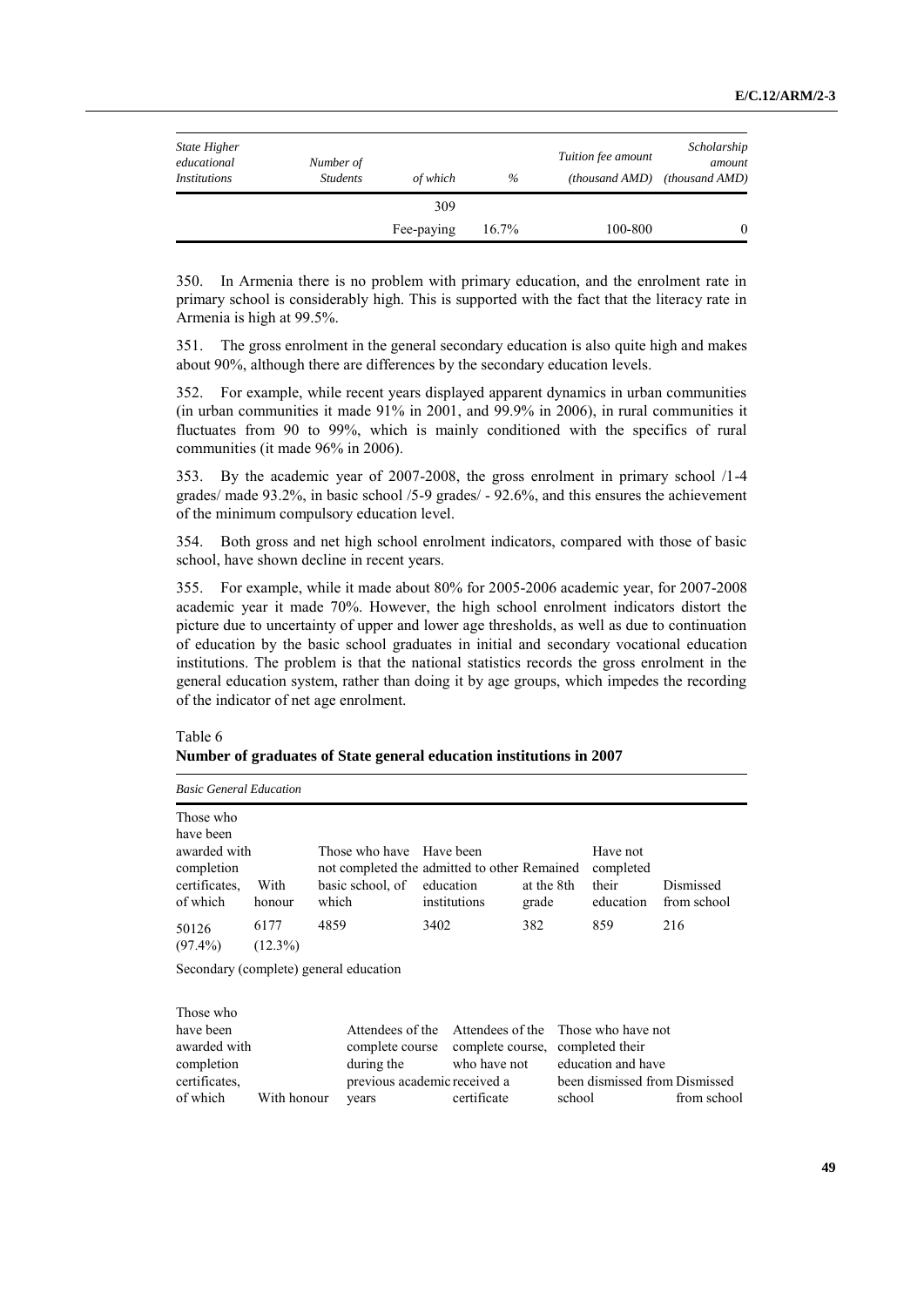| <b>Basic General Education</b> |                    |      |     |    |    |  |  |  |
|--------------------------------|--------------------|------|-----|----|----|--|--|--|
| 47548<br>$(95.7\%)$            | 1993.<br>$(4.1\%)$ | 8764 | 673 | 25 | 37 |  |  |  |

356. In 2007 the graduates of initial vocational education institutions made 74.6% of the graduate students of the year. It is difficult to provide the number of graduates of secondary vocational education institutions, since the duration of education in these institutions is from one and half year up to four-five years. However, the number of graduates of the secondary vocational education system is also high.

357. The percentage of the 2007 graduates of the higher education system, particularly bachelor's graduates, was also high - 98%. 18.5% of graduates of 2007 were admitted to Master's programme.

Table 7

**The number of reinstated, and failed students of higher educational institutions in 2007-2008 academic year (bachelor and master)**

| State Higher educational Institutions   |             |                                                                            |                                                                                                                                                                     |                                             |  |  |  |  |
|-----------------------------------------|-------------|----------------------------------------------------------------------------|---------------------------------------------------------------------------------------------------------------------------------------------------------------------|---------------------------------------------|--|--|--|--|
| Total number of Reinstated<br>students  |             |                                                                            | Those who have not completed their<br>education due to physical disability and<br>financial need, or due to lack of academic<br>performance                         |                                             |  |  |  |  |
| 86693                                   | which       | 2467 persons, of 2368 persons in the fee-4290 persons, of<br>paying system | which                                                                                                                                                               | 3890 persons in<br>the fee-paying<br>system |  |  |  |  |
| Private higher educational institutions |             |                                                                            |                                                                                                                                                                     |                                             |  |  |  |  |
| Total number of Reinstated<br>students  |             |                                                                            | Those who have not completed their<br>education due to physical disability and<br>financial need, or due to lack of academic<br>performance, or due to conscription |                                             |  |  |  |  |
| 25551                                   | 774 persons |                                                                            | 1080 persons, of<br>which                                                                                                                                           | 361 persons were<br>conscripted             |  |  |  |  |

#### Table 8

**Number of graduates of the state higher educational institutions in 2007 (compared with the entrants of 2003)**

| Number of students<br>admitted in 2003-<br>2004 academic<br>year | Number of reinstated<br>students in the $1st-4th$ students in 2003-courses in 2006-2007 Number of graduates<br>courses in 2003-2006 | Dismissed<br>2006 | Number of students<br>in the $1st-4th$ | academic year after 4 years in 2007 |
|------------------------------------------------------------------|-------------------------------------------------------------------------------------------------------------------------------------|-------------------|----------------------------------------|-------------------------------------|
| 14768                                                            | 1896                                                                                                                                | 3535              | 13129                                  | 12910 or 98%                        |

358. The ratio of Master and PhD graduates is also high. Particularly, in 2007, 1743 students graduated from 1929 admitted to Master's programme in 2005 (the duration of study is two years), and 343 students graduated from 488 admitted to doctorial studies in 2004 (duration of study is three years). Consequently, the percentage of graduates amounts to 90% and 70% respectively.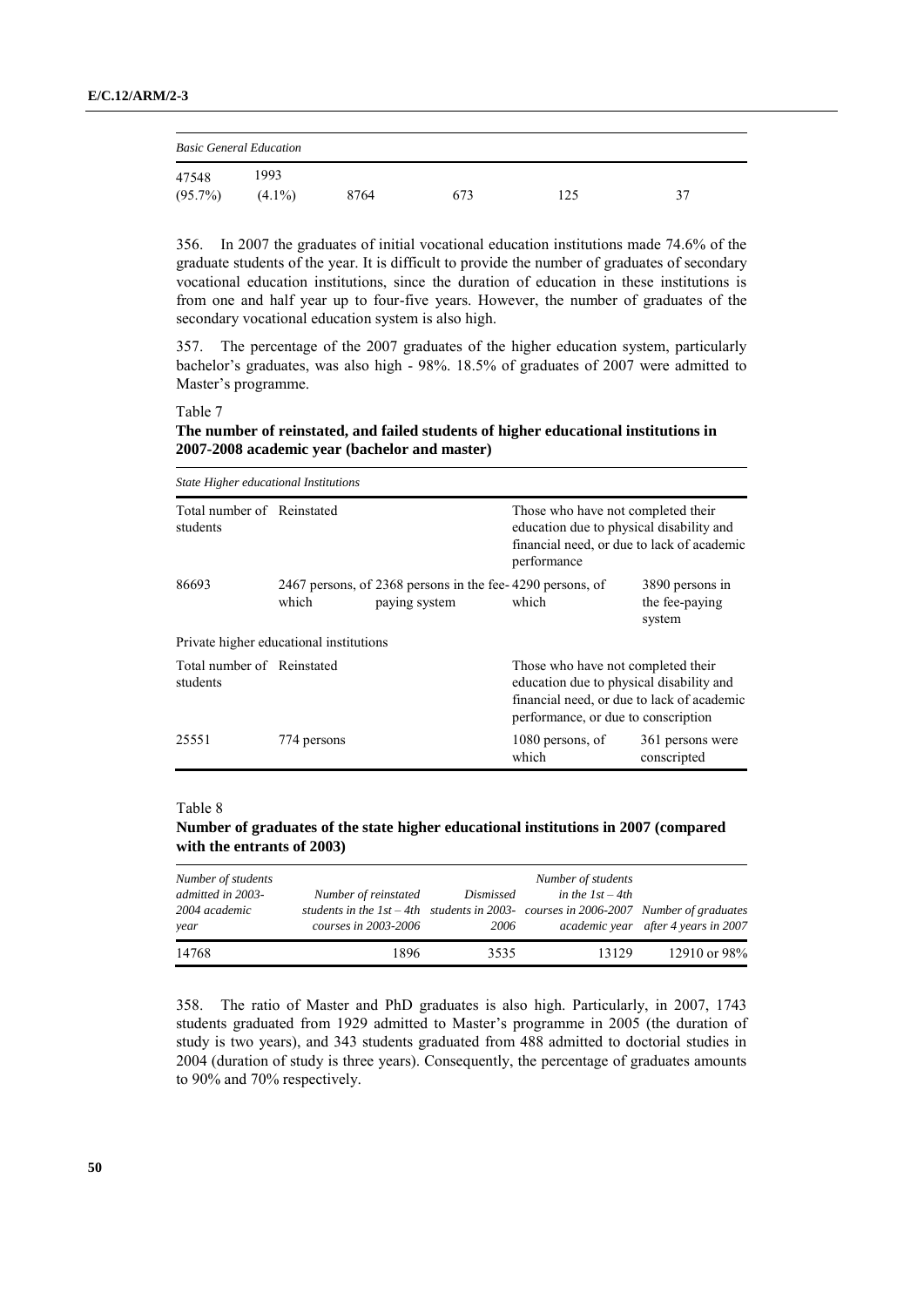359. The priority of education reforms being implemented in the recent decade is to increase the quality of education by ensuring the efficient functioning of the system, and to ensure equal opportunities for citizens to obtain education relevant to their aspirations and competences.

360. The policy in the preschool education sector in the recent decade is aimed at enhancing preschool education, improving school readiness of children, increasing state assistance to the sector concerned, developing preschool education criteria, enlarging cooperation with different international organisations.

361. For the purpose of sector development, pursuant to the Law of the Republic of Armenia "On Local Self-Governance", preschool establishments were transferred to the jurisdiction of communities. To ensure the accessibility of preschool education, as well as to prepare children for the school, short classes were arranged in all Marzes of the Republic for children of six years old not enrolled in the preschool establishments during 1997-2004. In 2005, the Law of the Republic of Armenia "On Preschool Education" was adopted, as well as the "Early Childhood Development and Preschool Education Reforms Strategy and its Pilot Project" was elaborated. "State Criteria for Preschool Education" for children of five-six years old were approved, based on which a complex preschool education programme was developed. The salary of the teaching staff in the preschool establishments was increased (the days of the annual leave were extended (48 days)). There is an increase in the number of private organisations providing preschool education.

362. The reforms in the general education sector in the last decade were implemented in two stages:

(a) Radical structural reforms and establishment of grounds for conceptual reforms (1998-2002);

(b) Conceptual reforms and continuation of structural reforms (ongoing since 2003).

363. Structural reforms in general education were aimed at decentralisation of general education management and autonomy of education institutions, as a result of which all schools in the Republic were restructured into state non-commercial organisations, and a new management system through the school council was introduced; principals, and members of the councils underwent training.

364. The school funding scheme was reviewed, which shifted to lump sum financing based on the number of students. It strengthens the independence of the financial and economic activities of schools. Student councils were established in schools for the purpose of enhancing student autonomy.

365. In the first stage of reforms, curricula were reviewed, textbooks were published, and the students were fully provided with textbooks; "Textbook Revolving Fund" was established. Due to the implemented measures, the issue of providing each student with textbooks has mainly been resolved; the Textbook Revolving Fund introduced a continuous mechanism of publishing textbooks, textbook acquisition expenses were reduced, and 10% of students – children of socially vulnerable families and students of primary school receive textbooks free of charge.

366. The reforms of the second stage in the general education sector are implemented in four directions:

(a) Development of general education curriculum framework, subject syllabi, and a new grading system for the general education;

(b) Introduction of information communication technologies;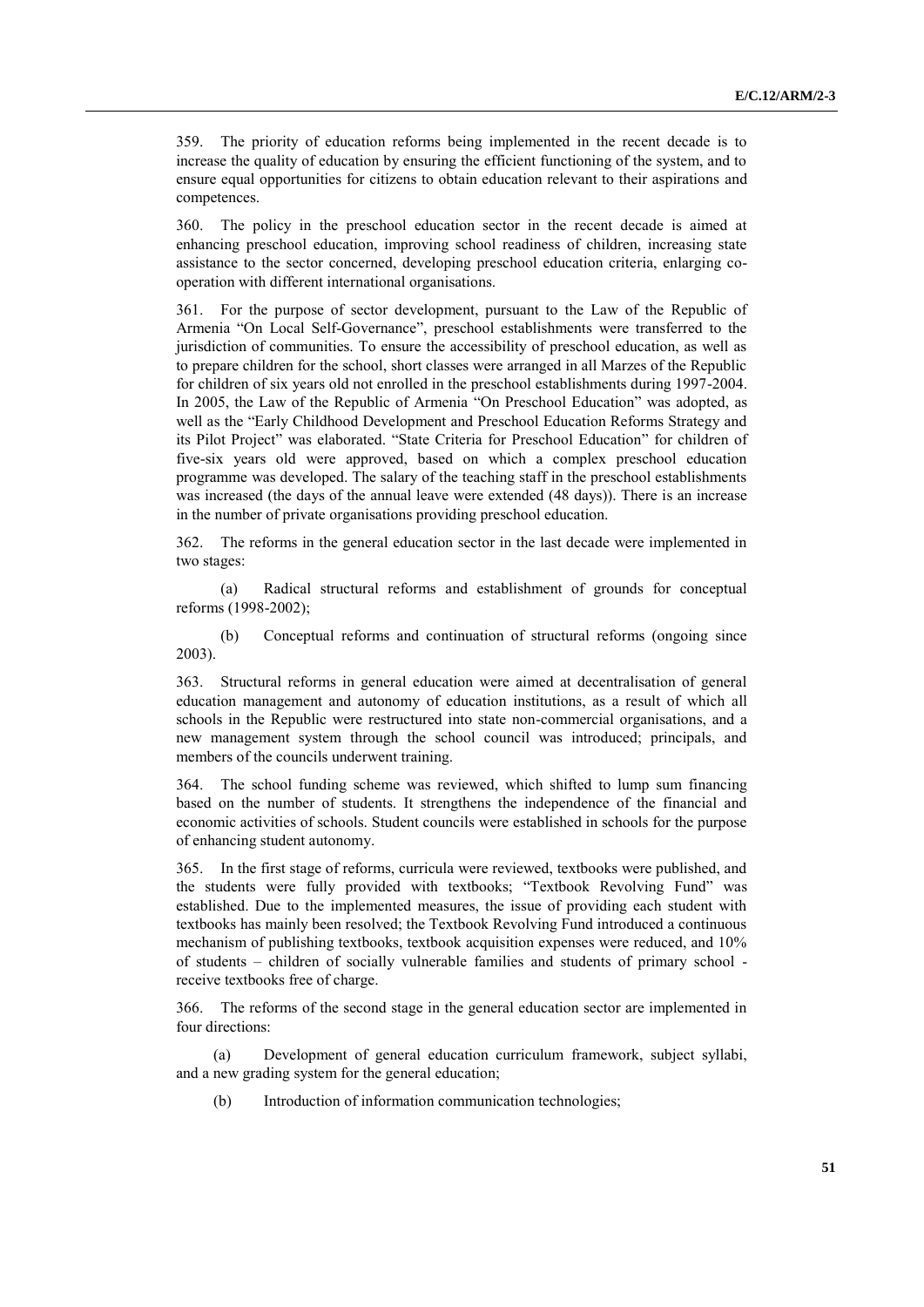(c) Professional development of teachers;

(d) Improvement of administration of the general education system, and increasing its effectiveness.

367. Within the framework of the reforms, in 2004 the general education national curriculum framework, a new criterion for secondary education and a full complex of syllabi were approved, which provided for transition into 12-year secondary education. For the purpose of introducing a new system of education quality assessment and control, the "Concept for Evaluation of Students" was developed.

368. In 2004, the Assessment and Testing Centre was established. For the purpose of increasing the accessibility of admission to higher educational institutions, a system of unified school final and entrance examinations to higher educational institutions was introduced in 2007. For the purpose of increasing the effectiveness of the high school, improving education quality, and enhancing enrolment, "Strategy Paper for Introduction of High School System" was approved in 2008. A pilot project for introduction of a separately operating high school system has commenced since 2008.

369. For the purpose of integrating information communication technologies into the general education sector, a "National Centre for Education Technologies" was established, the activities of which include introducing information and communication technologies (ICT) in general education schools, and ensuring its continuity.

370. The salary of pedagogues has been increased annually since 2004. In 2008 it increased by 21% and amounted to AMD 90.6 thousand.

371. To meet the demand for pedagogues in Marzes and the border villages of the Republic, the Government of Armenia is implementing the programme of target admission to pedagogical higher educational institutions since 2004, and since 2003 pedagogues with relevant qualification are seconded to villages according to the requests filed by Marzes.

372. During the recent years numerous activities were implemented in the sector of school construction as well. Particularly, with the support of the Social Investment Fund (established with the World Bank financing) and financing of the Lincy Foundation, many schools were constructed and renovated. Activities were carried out to install local heating systems in schools, which enable the classes in winter time to continue without forced holidays.

373. Out-of-school education is also of great importance in the context of transformation of the content of education and extracurricular and out-of-school activities. The objective of out-of-school education is to create conditions - through arrangement of leisure time of the students - for the development of their interests, ensure their spiritual, aesthetic, physical development, and gaining of environmental and applied knowledge. After the independence of Armenia, lack of funding for extracurricular and out-of-school activities, the operation of institutions providing additional education mainly on paid basis resulted in sharp decline of accessibility of out-of-school education and reduction in the services rendered. However, upbringing programme, concepts of education and military and patriotic activities were developed during recent years for the purpose of ensuring the development of the upbringing function of education institutions and of education system in general. Activities are carried out to ensure both the general education and vocational cultural education.

374. Particularly, general music school after Tchaikovsky operates in Yerevan, where an advanced music education is conducted in parallel with the general education; there is also one special school for children with special education needs. There are about nine cultural colleges in vocational education sector, where the education is provided on the basis of basic and secondary education. There are also cultural higher educational institutions.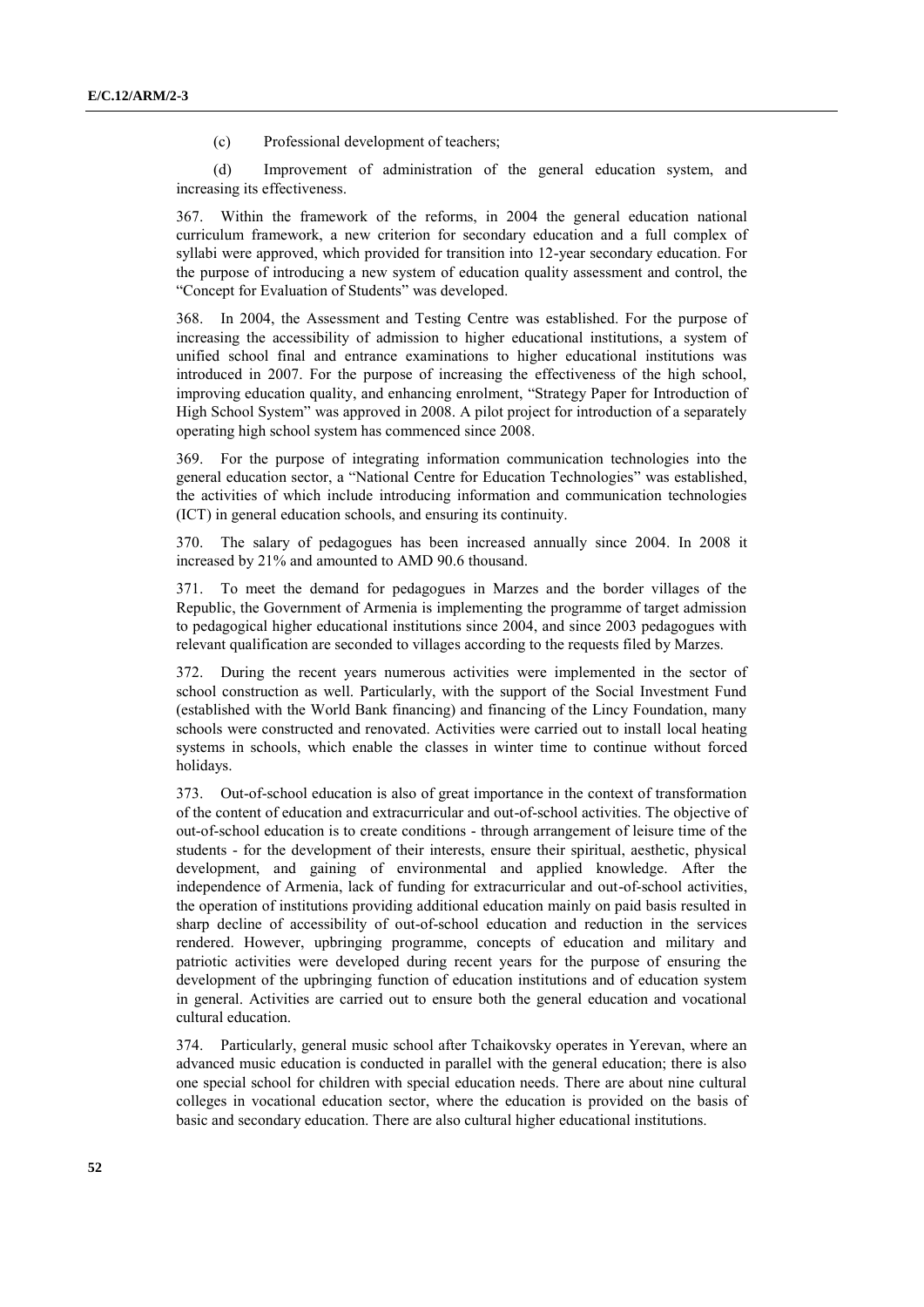375. Reforms implemented in the initial vocational (technical) and secondary vocational education sector were aimed at preparing qualified specialists and increasing their competitiveness on the labour market, bringing the curricula in line with the demands of social and economic development of the country, as well as ensuring access and equality. A significant step of reforms was the adoption of the Law of the Republic of Armenia "On initial vocational (technical) and secondary vocational education" (hereinafter referred to as the Law) by the National Assembly in 2005. The said Law regulates the principles of state policy of the Republic of Armenia in the initial vocational (technical) and secondary vocational education system, its legal-organisational and financial-economic framework, as well as rights and obligations of legal and natural persons. The Concept "Social partnership in the initial vocational (technical) and secondary education sector" was approved by the Protocol Decision of the Government of the Republic of Armenia No. 19 of 7 May 2009. Pursuant to the main provisions of the "National Security Strategy of the Republic of Armenia" and the "Poverty Reduction Strategy Paper", the Concept for the Development of Initial Vocational (Technical) and Secondary Vocational Education of the Republic of Armenia and 2009-2011 Action Plan and schedule of reforms of vocational education in Armenia were elaborated and approved by the Protocol Decision of the Government of the Republic of Armenia No. 51 of 18 December 2008.

376. One of the key issues in higher education sector was the improvement of the legal framework, which would ensure the course of further reforms. The Law of the Republic of Armenia "On Higher and Post-Graduate Education" was adopted in 2004. Armenia officially joined the Bologna Process in 2005, as a result of which two-cycle degree system was introduced (bachelor - master); a switch to the credit system was implemented. A number of measures were also implemented which are called to ensure the quality and accessibility of higher education. Particularly, "Quality Assurance Foundation" was established for quality assurance. For the purpose of ensuring the accessibility of higher vocational education and to mitigate inequality of enrolment of different social groups at this education level, special attention was paid in recent years to competitive education and to the concept of transfer of students according to their academic performance. From 2006- 2007 rotation principle was adhered to in state higher educational institutions.

377. At the same time, in 2007 the system of unified school final and entrance examinations to higher educational institutions was integrated to enhance the opportunities for all groups of society to be enrolled in higher educational institutions and to make the entrance competition more transparent.

378. Before referring to the reforms in all education levels implemented in 1998-2007, it should be mentioned that the reduction in public expenditures in the education sector in the transition period had its negative impact on the system. Particularly, it had greater negative affect on the quality of the education. In 1998, the public expenditures in education sector amounted to 2.3% of the GDP and only 10% of the State Budget. For comparison, let us mention that in 1991 the funds allocated to this sector amounted to 7.7% of the GDP. As a result of continued increase of public allocations for this sector under the current education policy, the funding of the sector in 2008 amounted to 3% of the GDP, and almost 13.1% of the stat budget. Due to increase of public expenditures in education sector in accordance with the "Sustainable Development Programme", the share of consolidated public expenditures for education against the GDP will grow steadily and will reach 4% of the GDP in 2015 and 4.5 in 2021. In nominal terms, this growth will ensure approximately 7 time increase of annual public expenditures per beneficiary compared to 2006.

379. Speaking about the proportion of public allocations for different areas of education, it should be mentioned that the majority of allocations are channelled to the general education, since this sector is considered to be a main priority in the above mentioned strategy papers, particularly, from the perspective of raising quality effectiveness of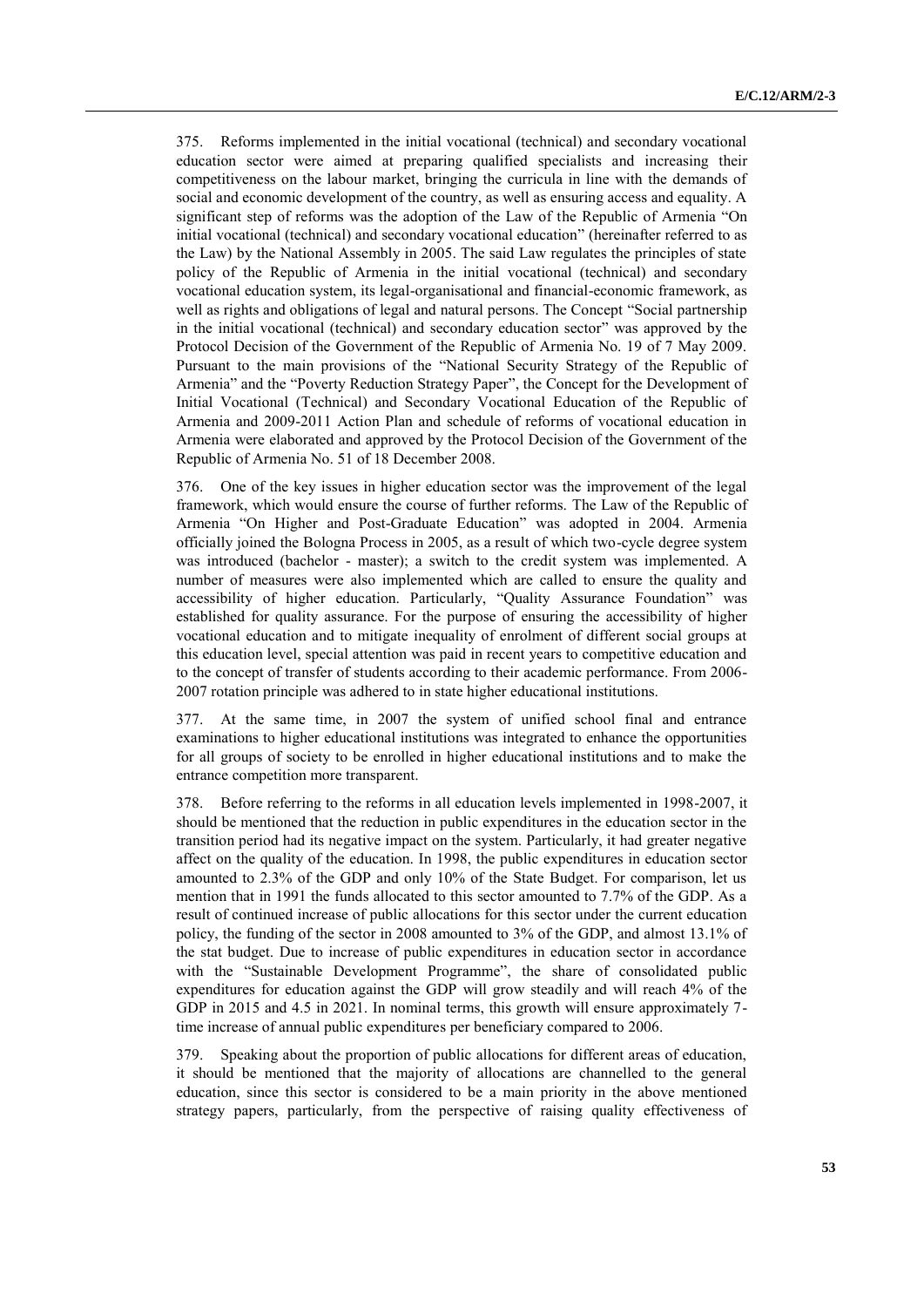rendered services. Thus, it is also prioritised from the aspect of budget allocations, and around 76% of public allocations for the education sector in 2008 were channelled to the general education. For comparison, it can be mentioned that funds allocated for general education in 1998 amounted to about 63.7% of the total education budget. Taking into account the forthcoming reforms in the field of general education, the share of general secondary education in the public expenditures in the education sector will fluctuate around 75% in 2007-2015.

380. Dynamics of public expenditures in the general education sector in upcoming years, as envisaged in the "Sustainable Development Programme", first of all will lend an opportunity to double in 2009 the 2006 per student public expenditure indicator, and will exceed it by around seven times in 2011. On the other hand, the ratio of annual per student expenditures to per capita GDP will also grow and in 2011 will amount to approximately 20% of the latter.

381. State funding in the area of vocational education in 2007 amounted to 9.3% of the education budget or 0.29% of the GDP. The share of expenditures allocated for vocational education programmes in the education sector public expenditures should amount to 16% or to 0.72% of the GDP in 2021.

382. According to the General Education National Curriculum Framework, since 2006- 2007 academic year secondary education in Armenia is carried out in 12-year three-level general education secondary school with the following sequential levels: (a) primary school  $-4$  years (1-4 grades); (b) middle school  $-5$  years (5-9 grades); (c) high school  $-3$  years (10-12 grades). In 2007, 1417 state secondary schools operated in the Republic, out of which nine are primary schools, 154 are basic schools (1-9 grades), and 1169 are secondary schools (1-12 grades).

383. There are also 31 gymnasiums and 14 technical schools. In 2008 the system of high school was introduced, and their number reached to 10. In 2009 there are already 40 high schools in the Republic. There are 35 private schools with the enrolment of 6541 students. Private education institutions do not receive state financing.

384. Construction and furnishing activities are being carried out in this sector with the assistance of local and international non-governmental organisations, which definitely contributes to the enhancement of enrolment of children in the preschool system. Within the framework of the "Community Self-Help Fund" Project, "Save the Children" international organisation, through a grant programme, has implemented fundamental renovation of about 52 kindergartens in urban and rural communities of Marzes of the Republic of Armenia. Through the Armenian Relief and Development Association (ARDA) benevolent organisation, significant financial investments were made in preschool establishments in Yerevan and in urban and rural communities of Marzes of the Republic of Armenia.

385. More comprehensive information on the enrolment in the education and science sectors by gender is provided in Article 10 of the National Report of the Republic of Armenia on Implementation of the Convention on the Elimination of All Forms of Discrimination against Women.

386. The accessibility in different levels of education should be considered in regard with socially vulnerable and special groups.

387. The rights of special groups in the education sector are established by legislative acts, according to which social groups recognised by the state nowadays enjoy different privileges.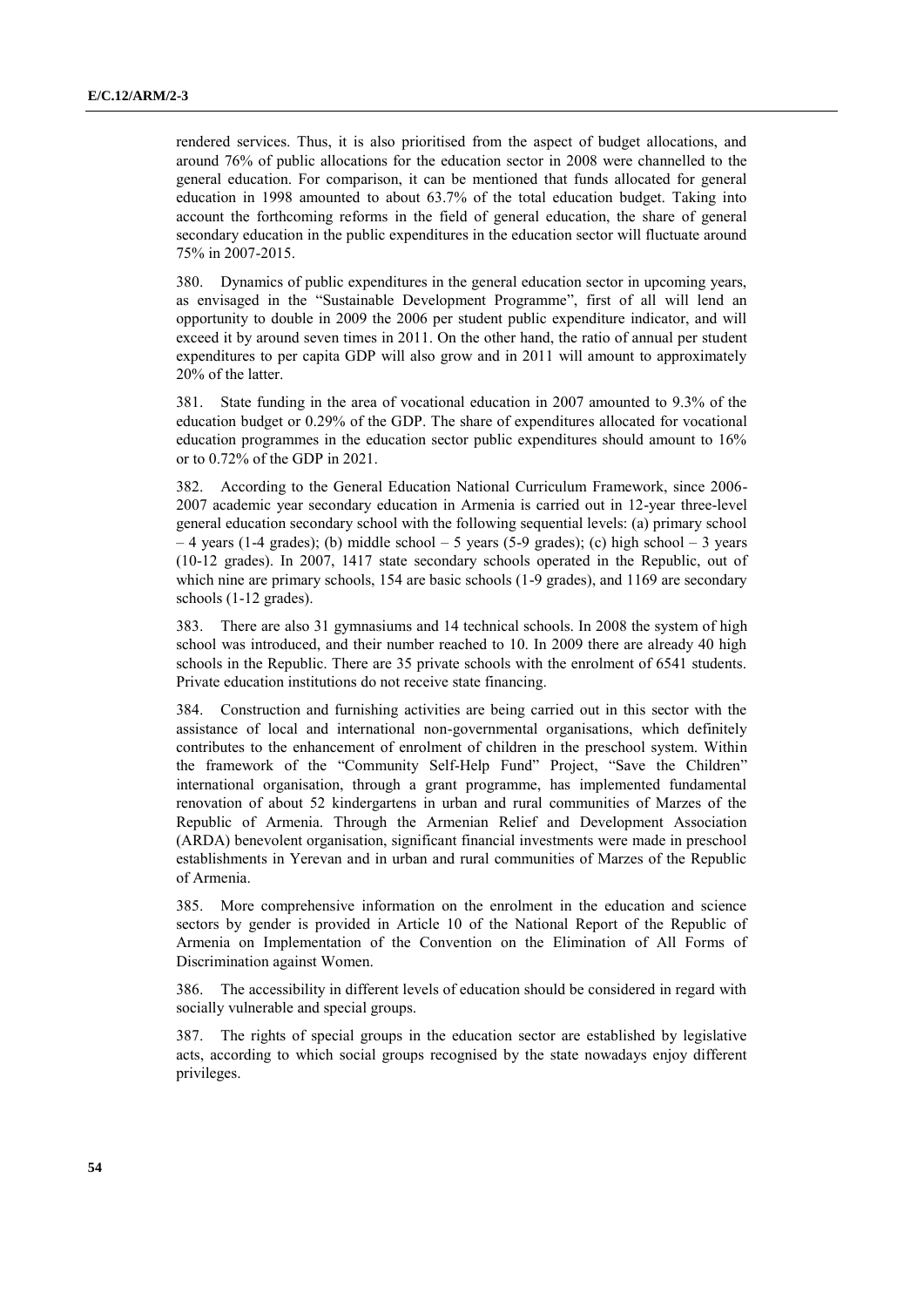388. These privileges are more important especially in the area of vocational education, since here the Constitution grants the citizens the right to free education only on a competitive basis.

389. Since there is no discrimination in education sector on the basis of sex, national origin, religion, and since everyone, as enshrined in the Constitution and other laws, has equal rights and obligations in all educational levels, only those groups with regard to which there are both statistical and research information can be considered in terms of accessibility and enrolment.

390. The enrolment in general education should be considered according to enrolment indicators in primary, middle, and high schools. Moreover, this enrolment should be considered both by age groups and gender, and by place of residence (urban and rural) and social status (poor, extreme poor and non poor).

391. In high school the indicators are displaying significant differences by poverty groups, showing lower enrolment of the poor. According to the data provided in the "Sustainable Development Programme", for example, while in 2004/2005 academic year only for 2.8% of the non-poor 18-19 year old the basic education is the highest education received, for the poor this indicator amounts to 16%. More disturbing is the situation among the extreme poor population which amounts to 35%. To increase the enrolment in high school, particularly for the poor, a system of high schools operating separately was introduced in about 40 schools in the Republic since 2008.

392. Improvement of education of children with special education needs is also stressed in the general education sector. In recent years the reforms in this area have been targeted at improvement of quality of education and care provided to children in special general education institutions from the one hand, and formation of alternative services, which will enable to gradually "unload" special schools, on the other hand. For the purpose of evaluating and guiding children with special education needs, arranging the training of children with physical or mental disabilities in general education schools, contributing to their full integration into society, "Inclusive Education" has been conducted in the special education sector since 2002 with the assistance of international organisations and "Huysi Kamurj" non-governmental organisation. The "Yerevan Medical Psychological Pedagogical Assessment Centre" was established in 2007 with a view to discovering such children and guiding them to general education schools. Currently, "Inclusive Education" is provided in 31 general education schools, where about 700 children with special education needs are enrolled. It is worth to be mentioned that children of socially vulnerable families are also enrolled in general education special boarding institutions.

393. The current policy focuses on the enrolment of children of socially vulnerable families also in general education institutions, and ensuring the meeting of their social needs (food, living, self-study, etc) in a tailor-made centre.

394. According to the "Sustainable Development Programme", gross enrolment of population in vocational programmes in the initial and secondary vocational education sector amounts to 38.4%. The indicators of population enrolment in this level of vocational education inter alia are quite homogeneous in terms of poverty groups – extreme poor, poor, and non poor.

395. The socially vulnerable groups – about 5 vulnerable groups – enjoy the same privileges, particularly in the secondary vocational education sector.

396. The state assistance currently rendered to higher education sector within the framework of the social policy is limited to full reimbursement of state scholarships granted to some groups of students by their social status. The students having such status are not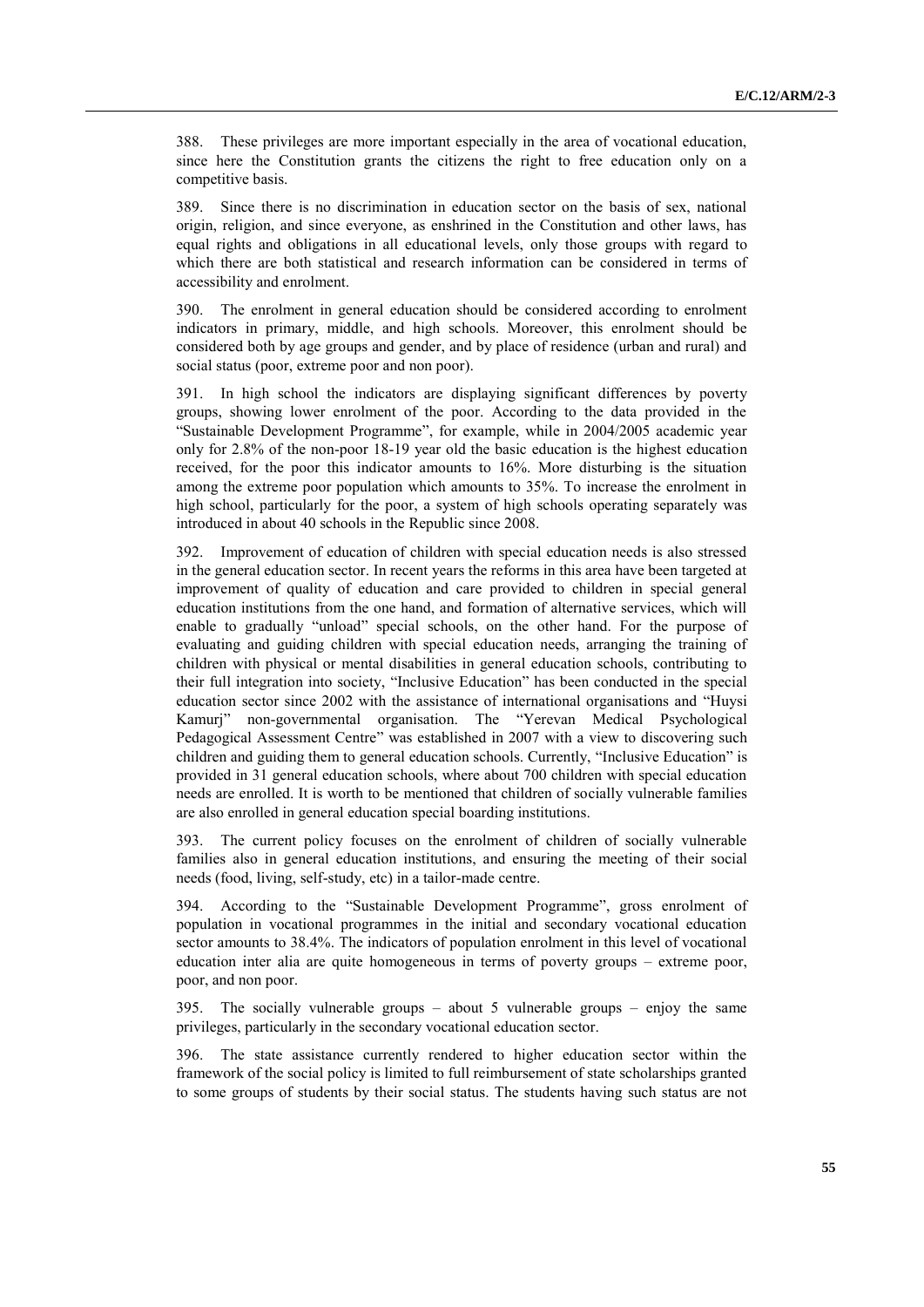subject to rotation and retain the right to free education until graduation. These groups are as follows:

- (a) Orphans having lost both parents;
- (b) Persons with the 1st or 2nd group of disability;
- (c) Children of the killed or deceased military servant;
- (d) Persons having acquired disability while performing mandatory military service;
	- (e) A person seconded for target education.

397. Such policy completely ensures enrolment in the higher education system of students having such social status. This is due to the fact that the State does not limit the number of state-funded places, and all applicants passing the threshold of entrance examinations according to relevant procedures, acquire a right to free education. The State endeavours to ensure - in a due manner - also the process of providing tuition waivers in state higher educational institutions for other socially vulnerable groups in the fee-faying system. According to the Decision of the Government of the Republic of Armenia No. 1183 of 27 July 2006, the number of students being provided with partial tuition waivers by state higher educational institutions must comprise 10% of the students enrolled in the feepaying system in the higher educational institution. Tuition waivers granted by higher educational institutions generally amount to 30-50%. The following students are entitled to tuition waivers:

- (a) Socially vulnerable students;
- (b) Students having lost one parent (with single parent);

(c) Students of families with three or more minors or with more than three students;

(d) Students from families with two or more children enrolled in the fee-paying education system;

(e) Students having parents with the 1st or 2nd group of disability;

(f) Students that are children of teachers of general education schools of remote mountainous and border villages;

(g) Students with a child under one year of age;

(h) Students with high academic performance not included in the student benefit system, at the discretion of the higher educational institution;

(i) Other students at the discretion of the higher educational institution.

398. Although tuition waivers granted by higher educational institutions to such students partially resolve the social situation of vulnerable groups, this is not sufficient, as a result of which the majority of students withdrawn from the higher education system are students enrolled in the fee-paying system. Unfortunately, due to scarcity of state allocations to the vocational education sector, there are no prescribed privileges for groups declared by the state - according to their income - as poor, extreme poor, or non poor. The reason is the current share of state allocations, as well as the allocation mechanisms, which are still insufficient to mitigate the quite polarised picture of enrolment of all groups of society, particularly those with low income; i.e. poor, in the higher education sector. It is conditioned by both high tuition fees determined by higher educational institutions for professions in higher education, as well as lack of initial equal conditions for admission into the higher education system. It refers to supplementary private tutoring in high schools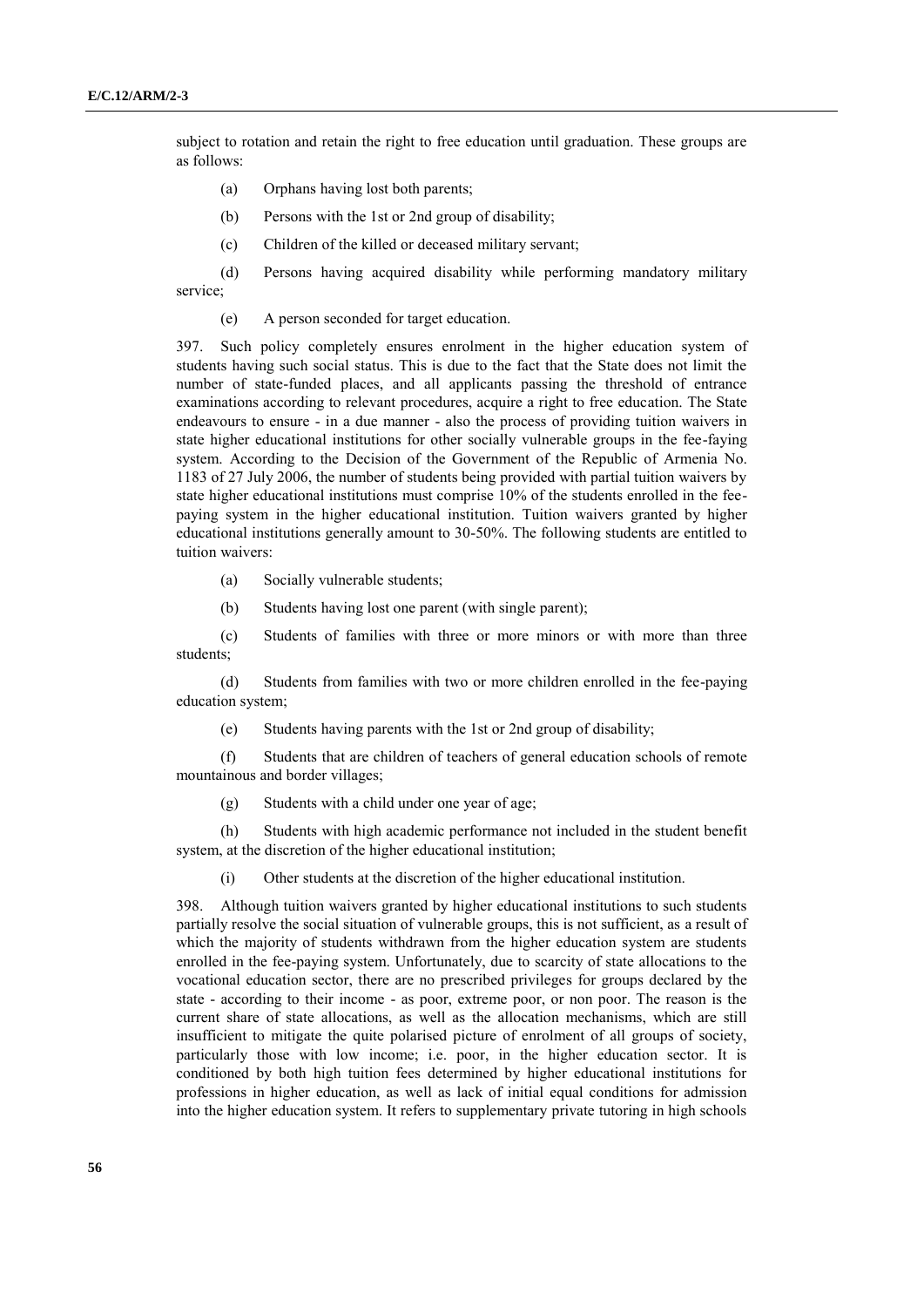on specific subjects for admission to higher educational institutions, which requires extra financial means.

399. According to the "Sustainable Development Programme", the number of poor or extremely poor families in the Republic amounted to 23.7% in 2008, the enrolment of whose children in the higher education system is a matter of concern. Here the enrolment indicator of the poor is 5.4-time less than the indicator of non poor, and the enrolment indicator of the extreme poor is 8-time less than the indicator of non poor. Moreover, the enrolment of the poor and extreme poor population in the higher vocational education system has also territorial disproportion in favour of the capital. This indicator among the poor in Marzes is 2.1-time less, and in rural communities is 4.3-time less.

400. Nevertheless, the reforms currently being implemented in the higher education sector are aimed at both integrating into the European Higher Education Area, and increasing the enrolment of all groups of society, particularly of socially vulnerable groups.

401. Since Armenia's state language is Armenian, the education in educational institutions is provided in Armenian. However, it does not impede the education of other nationalities in their native languages, within and out of school. Particularly, there are Russian language schools for Russian and Slavonic population, where the education is provided in Russian, although Armenian language and literature, as well as Armenian history are taught in Armenian in these schools. The Yezidis and Assyrians residing in Armenia have, with the support of state institutions, established educational and methodical base in the general education system. Within the framework of educational reforms, extensive activities were also carried out to meet the educational needs of the national minorities of Armenia in their native languages. See ANNEX VII for the list of native language schools for the national minorities in general education schools on the territory of the Republic.

402. Criteria for staffing of classes in general education schools of Armenia are unified, regardless of the taught language. Pursuant to the Decision of the Government of the Republic of Armenia No. 1392-N of 25 July 2002 and pursuant to secondary education criteria, the average capacity of classes of the institution is set at 25-30 students for primary and middle schools, and 20-25 students for high school. However, in special cases (schools in mountainous, high mountainous, border rural settlements, as well as urban and rural schools with classes in languages of minorities, etc.), a class with less capacity may be opened by the authorisation of the Ministry, following an agreement obtained from the Ministry of Finance of the Republic of Armenia, or on account of additional financing sources of the institution, upon the consent of the council.

403. For the purpose of enrolment of children of the national minorities in preschool education establishments of the Republic, other staffing standards have been established upon the Order No. 29-N of the Minister of Education and Science of the Republic of Armenia of 26 January 2007 on Approving the Model Staff List, Group Capacity, and Normatives of the State and Community Preschool Establishments of the Republic of Armenia. It provides for the capacity of 8-10 children, while for all other groups it amounts to 25-30 children.

404. Preschool establishments operate in different Marzes of Armenia: one kindergarten operates in the Assyrian Community of Ararat Marz, where activities are carried out to open a group where Assyrian is taught. There is one Russian kindergarten in the town of Artashat, and one in the town of Gyumri, both of them operating for Russian children of the military garrison of the relevant Marz. Some of the principals of kindergartens are of Russian, Yezidi, and Assyrian origin.

405. The Ministry of Education and Science of the Republic of Armenia approves curricula of general education school of the national minorities for each year, where class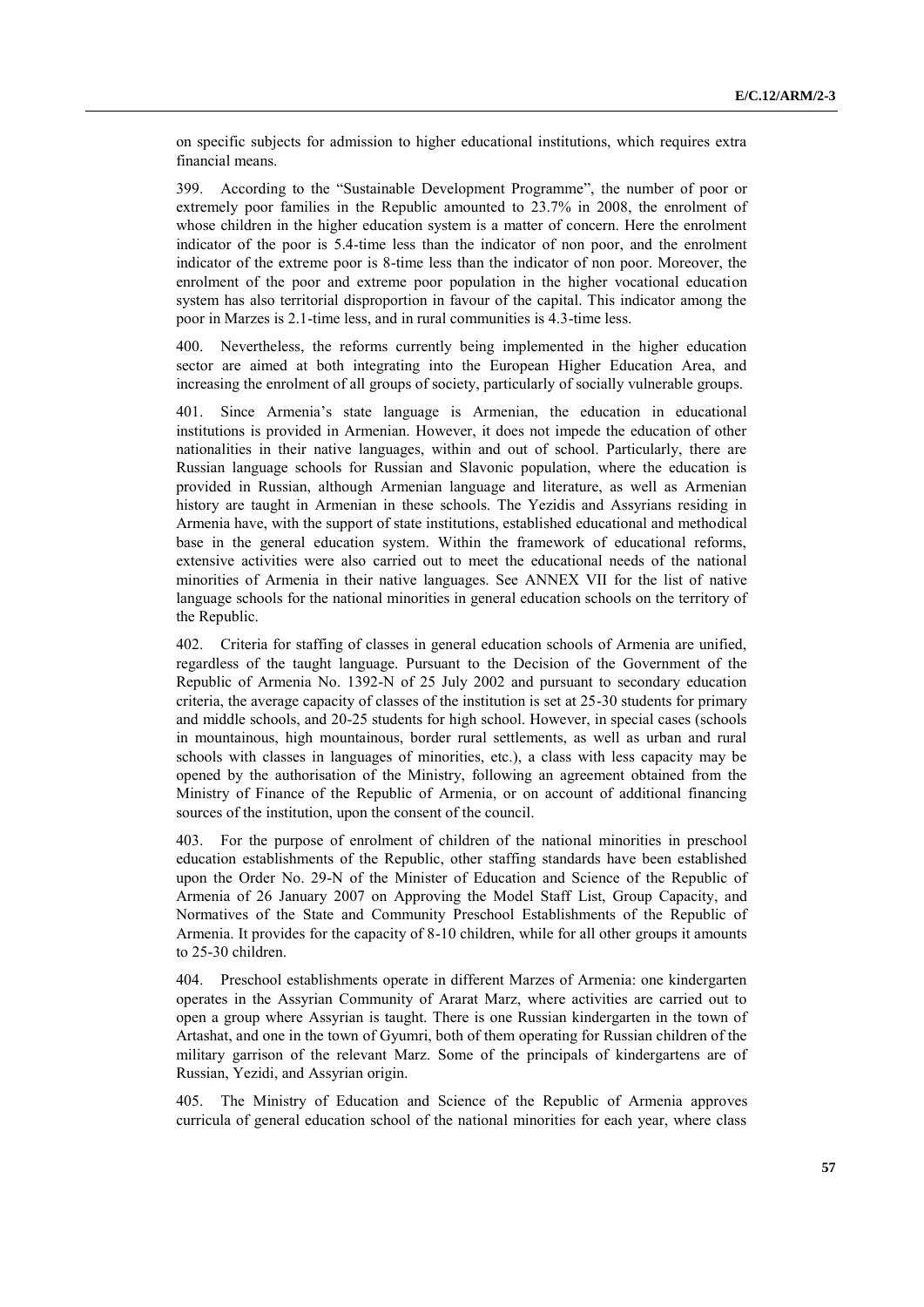hours are provided for study of native language, literature, and history of culture of the national minorities.

406. The Ministry of Education and Science of the Republic of Armenia has developed a programme and a schedule for developing the education of the national minorities, according to which each year textbooks are published for studying the language, literature, and culture of the national minorities of the Republic of Armenia.

407. Particularly, based on the initial application submitted in 2008 by the communities of the national minorities settled in Armenia, funds were allocated in the State Budget of 2009 also for publication of textbooks. It totally amounts to AMD seven million, which is 0.7% of the 2009 State Budget. Thanks to the allocations, 300 units of textbooks and textbook-copybooks for the 1st grade were published in Assyrian, 700 units of textbooks of Yezidi language for the 6th grade, and 300 units of ABC books in Kurdish.

408. The implemented measures include:

(a) The "Model curriculum of the general education school of the national minorities" was drawn up and introduced in 2008, according to which 42 hours per week are allocated for study of the native language and literature of the national minorities in 1- 11 grades;

(b) 30-hours trainings were conducted for Yezidi teachers (7-11 January 2008 - 9 trainees; 24-28 March 2008 - 7 trainees);

The Concept and Curriculum of teaching Kurdish language and literature for 1-10 grades was approved, which meets the programme demands of the 12-year education;

(d) The specialists of the National Institute of Education had their significant contribution in the development of the criterion and curriculum of the Assyrian language and literature for 1-12 grades;

(e) Commissions on subjects of "Iranology" and "Semitology" of the Ministry of Education and Science operate within the National Institute of Education, which carry out expertise of curricula, textbooks, and manuals in Yezidi and Assyrian languages;

(f) Various languages are taught in higher educational institutions of the Republic of Armenia (including Yerevan State University, State Pedagogical Institute of Armenia, Yerevan State Linguistic University after V. Brussov), including English, French, German, Spain, Portuguese, Bulgarian, Romanian, Greek, Polish, Chinese, Japanese, Turkish, Persian, Russian, Ukrainian, Arabic, Hebrew, Assyrian, and Kurdish.

409. Necessary information and statistics on professors in different areas of education in Armenia is presented in Article 10 of the National Report of the Republic of Armenia on Implementation of the Convention on the Elimination of All Forms of Discrimination against Women.

410. The activities of private education institutions are regulated by the legislation of the Republic of Armenia. There are private education institutions operating in the system of preschool, general, secondary, as well as higher education.

411. As of 2007, 20 private educational institutions operated in the preschool education system, with the enrolment of 951 children. 35 education establishments of different type operated in the general education sector, including primary, basic, general education secondary, technical, special educational establishments, as well as colleges. The number of students amounted to 2358. There were 24 private secondary vocational education institutions which had 2251 students. 12 institutions from 24 were located in the capital, while the others in Marzes. There were 62 private institutions in the higher education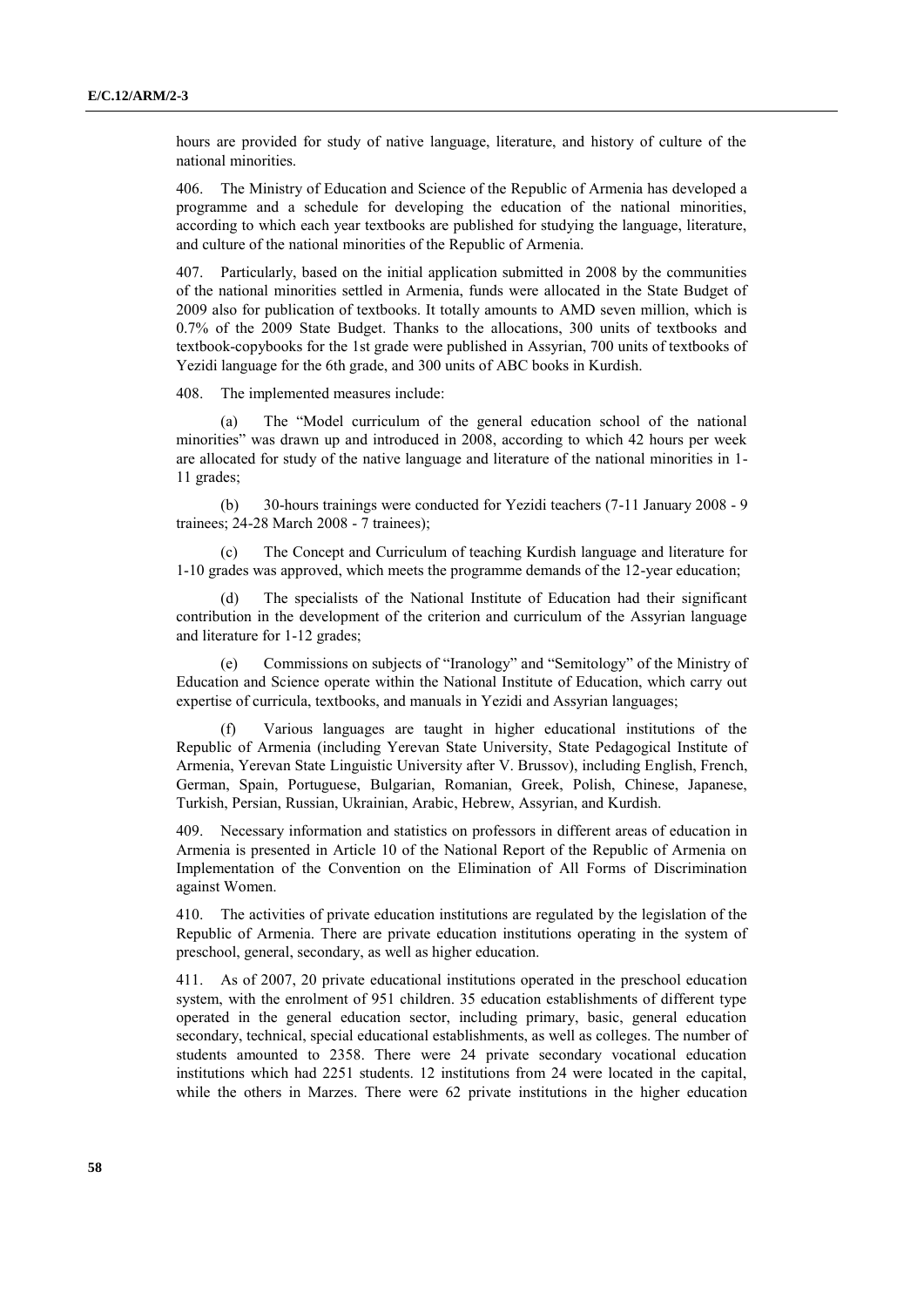system, which had 25551 students. 48 institutions from private education institutions were located in the capital, while the others in Marzes.

412. During 1998-2008 the international community has had significant role in the education sector reforms. This co-operation covered all areas of education and its impact has been very effective.

413. In recent years there has been active co-operation in the preschool education sector between the United Nations Children's Fund (UNICEF), "Save the Children", "World Vision", "ARDA", "JRD", "Red Cross" Armenian Office, "UMCOR" international organisations, as well as different foundations and non-governmental organisations. As a result, "Preschool Education, Care and Development", "Education of Parents", "Step by Step", and "Children Inclusive Education Development" programmes were implemented. The objective of "Education of parents" programme is to give parents and guardians of children contemporary knowledge on early child development, enhance - through alternative services - the enrolment framework of parents and children in preschool education. The programme is especially focused on the assistance to parents of children not attending kindergartens in order they correctly arrange the education in families. Employees of the preschool system, parents and community members were trained, methodological manuals were developed within the framework of the above-mentioned programmes with the support of the United Nations Children's Fund, World Vision Armenian offices and "Step by Step" Benevolent Fund. 13 resource centres for parent education were established in different Marzes of the Republic of Armenia, and 11 centres were established for training of pedagogical staff in all Marzes of the Republic of Armenia.

414. Within the framework of co-operation with "World Vision" international organisation, inclusive education for preschool children was introduced/integration of children with special education needs/.

415. With the support of "Save the Children" and "ARDA" international organisations investments were made in kindergartens of rural and urban communities.

416. The two loan projects financed by the World Bank since 1998 made it possible to implement the reforms in the general education sector. (For more details see paragraphs 218-222). It should be mentioned that the integration of civil education in the general education sector was largely contributed by the "Junior Achievement" non-governmental organisation actively operating in our country since the independence of Armenia. Particularly, thanks to this co-operation, "Law" subject was introduced in 9-11 grades in the general education system from 2001-2002 academic year, which includes subjects of Human Rights, Civil Education, and the State and the Law. With the support of this organisation, 3000 teachers from all Marzes were trained within the framework of "Law" subject in 52 school-centres of the Republic. With the support of the organisation, each year summer camps are also organised, the objective of which is to contribute to the development and enhancement of civil education among students.

417. "Life skills" subject was introduced for 1-7 grades with the support of the United Nations Children's Fund; "Healthy lifestyle" course was integrated in the compulsory education curriculum for 8-9 grades, which is called to ensure sexual education of students and contribute to their awareness raising. With the support of the Fund "Students' Self-Governance Development" Project is being implemented in general education schools, and with the support of "Armenian Caritas" Benevolent Organisation "Prevention of Illegal Migration and Trafficking" Project is being implemented.

418. The reforms in the area of initial vocational (technical) and secondary vocational education were largely supported by international organisations.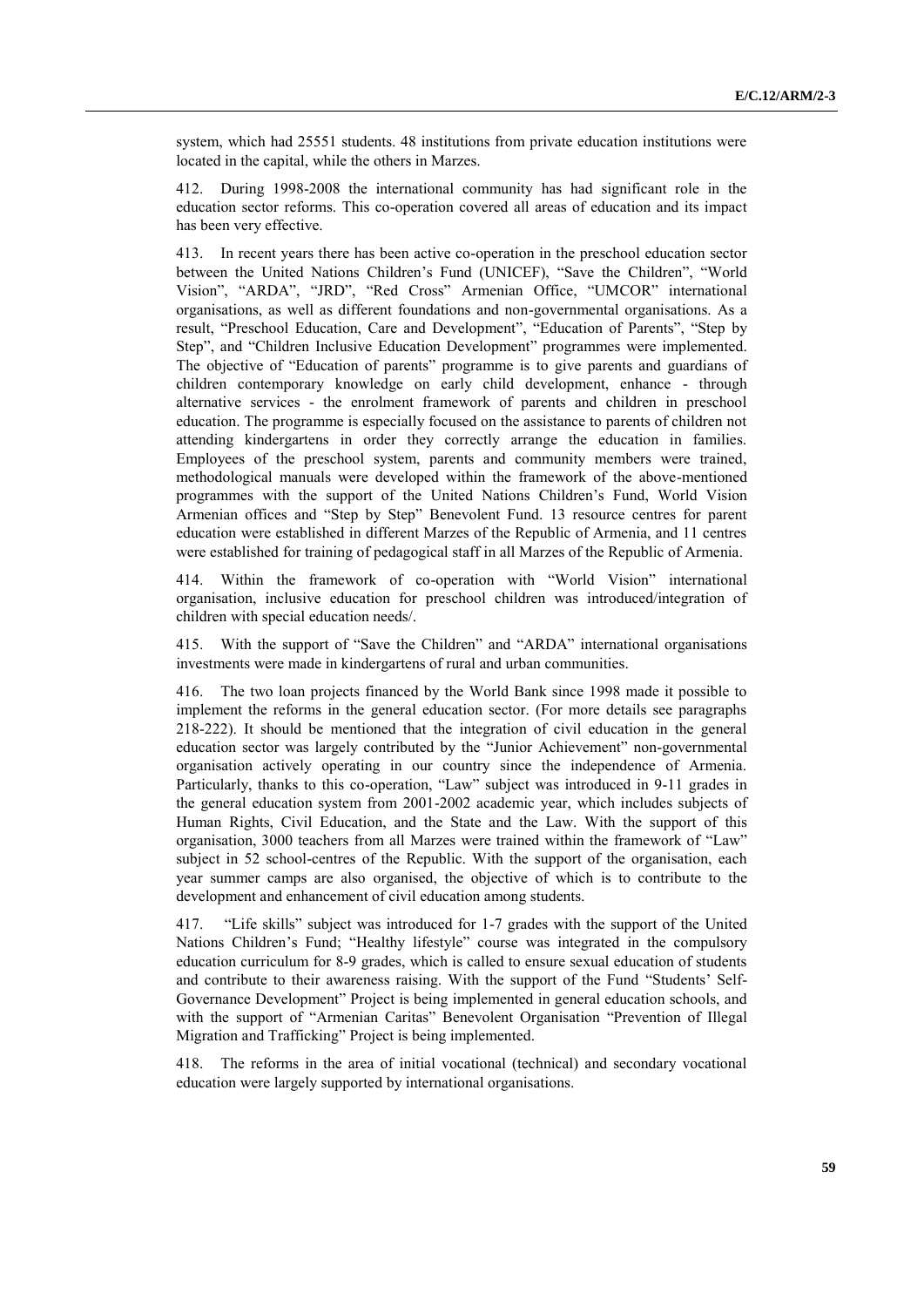419. Particularly, in 2006 "Education for Armenia's Prosperity" Project of the United Nations Development Programme was commenced (with the support of the Government of Norway), the main objective of which is to support the reforms in the area of initial and secondary vocational education. In 2009 the support project by the Government of Denmark was commenced, the main components of which are provision of facilities, development of vocational educational criteria, training, and provision of international expertise in different domains. Since 2007 the British Council Office in Armenia implements "Work and Skills" Project, the objective of which is to approximate - through establishing links with the United Kingdom – the education in countries of South East Europe to the demands of labour market and business environment, thus contributing to the increase of productivity and to free movement of workforce in the labour market.

420. Within the framework of the Action Plan 2007, Sector Support Programme for Support to Poverty Reduction Strategy through Reforms in Initial Vocational (Technical) and Secondary Vocational Education and Training (VET) signed between the Government of the Republic of Armenia and the European Commission, 12 vocational education institutions were selected on a competitive basis, which (after logistics support and renovation) should become multi-functional education institutions.

421. Higher educational institutions of Armenia have gained a rich experience in recent years in the higher education sector within the framework of international co-operation.

422. Until now higher educational institutions and students actively participate in the European Union TEMPUS, Erasmus Mundus External Co-operation Window and other programmes, which are aimed at supporting the current reforms in the area of higher education system.

423. Statistical data are presented in annex VII.

### **Article 14**

424. Primary education in the Republic of Armenia is free of charge /see Article 13/.

### **Article 15**

425. Pursuant to Article 40 of the Constitution of the Republic of Armenia, "Everyone shall have the right to freedom of literary, artistic, scientific and technical creation, to make use of the scientific progress, and to take part in the cultural life of the society".

426. The Law of the Republic of Armenia "On Fundamentals of the Cultural Legislation" provides for "the principles of state culture policy, legal grounds for state assistance to culture sector" and establishes "legal guarantees for conservation, diffusion, and development of cultural wealth".

427. For the purpose of fulfilling the commitments under laws, financial allocations for the culture sector for each year are approved by the three-year Medium-Term Expenditure Framework and the Law of the Republic of Armenia "On State Budget".

428. The State Budget financing is aimed at the support of both state and community organisations, and non-governmental organisations. The latter are provided with an opportunity to take part in the development of cultural policy as well.

429. The culture sector is supported both by sponsors and international structures. However, no law currently in force in the Republic of Armenia provides for any privileges for art patrons.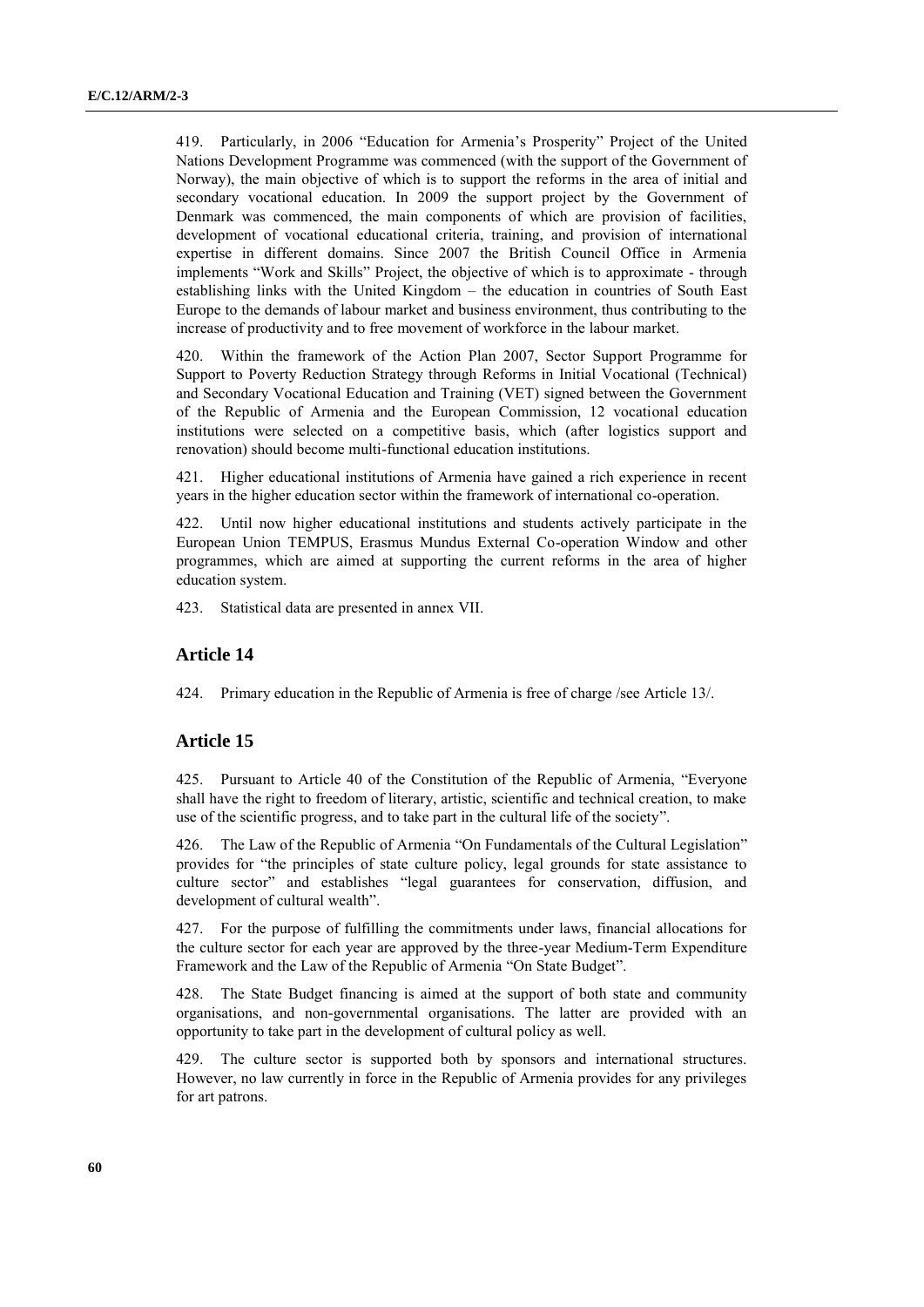430. Pursuant to the Law of the Republic of Armenia "On Fundamentals of the Cultural Legislation", "Everyone shall have the right, in a manner prescribed by the legislation of the Republic of Armenia, to have access to cultural values, as well as use - in all spheres of cultural activity - library, museum, archive, and other collections of the Republic of Armenia ".

431. The state cultural policy is implemented by state and community non-commercial organisations.

432. Recent years have witnessed also a tendency of enhancing co-operation with nongovernmental organisations. In 2008 the Ministry of Culture of the Republic of Armenia co-operated with 43 non-governmental organisations.

433. There are about 100 museums in the Republic of Armenia, 70 of which are stateowned. In recent years more than 20 museums have been reconstructed and renovated in accordance with up-to-date standards with the support of the Government, Diaspora organisations and individuals.

434. The following museums occupy central position in the museum system: the History Museum of Armenia, Institute of Ancient Manuscripts "Matenadaran", State Art Gallery of Armenia with its branches in Yerevan, Edjmiadzin, Yeghegnadzor, Sisian, Alaverdi, Gavar, Martuni, Jermuk, Hrazdan, Jajur, as well as the Museum of Literature and Art after Y. Charents with its branches after D. Demirchyan, P. Proshyan, G. Ghapantsyan, H. Tumanyan, and A. Bakunts. Memorial museums of outstanding cultural figures, as well as geological museums in Marzes have an important place in the museum sector. Thanks to them, and new thematic exhibitions, the life in the museum sector has been significantly activated.

435. "Museum on the Wheels" project commenced in 2006, the aim of which is to ensure the accessibility of various cultural values of museums for the population of mountainous rural areas.

436. The "Exhibition Centre" organisation operates under the Ministry of Culture, which arranges mobile exhibitions of the works of the Armenian painters in the Marzes of the Republic of Armenia.

437. Private art galleries also provide an opportunity to the public to get familiar with the modern art with its different expressions.

438. Since 2005 museums of Armenia have always participated in the traditional annual "Night of Museums", "European Heritage Days" international actions proclaimed by the UNESCO, where many Armenians and tourists participate.

439. There are 2540 libraries in the Republic of Armenia: 13 libraries within the system of the Ministry of Culture of the Republic of Armenia, 30 Yerevan city libraries, 995 district libraries of the Republic of Armenia, 1400 school libraries, 16 higher educational institutions libraries, and 29 academic libraries. The National Library of Armenia is a permanent book-heritage and information output preserving establishment of the Republic of Armenia, a centre for creation of bibliography and methodological support of library science; it has a complete national and foreign library collection.

440. The Project "Reconstruction and Replenishment of Libraries" commenced in 2008: its first phase includes three republican and ten regional libraries under the Ministry of Culture.

441. Every year a significant increase is observed in regard with the replenishment of libraries both by public programmes and private persons. In the libraries of Marzes activities are carried out for the creation of a bibliographical database initiated by the UNESCO and developed through Win ISIS system. Electronic library service is provided in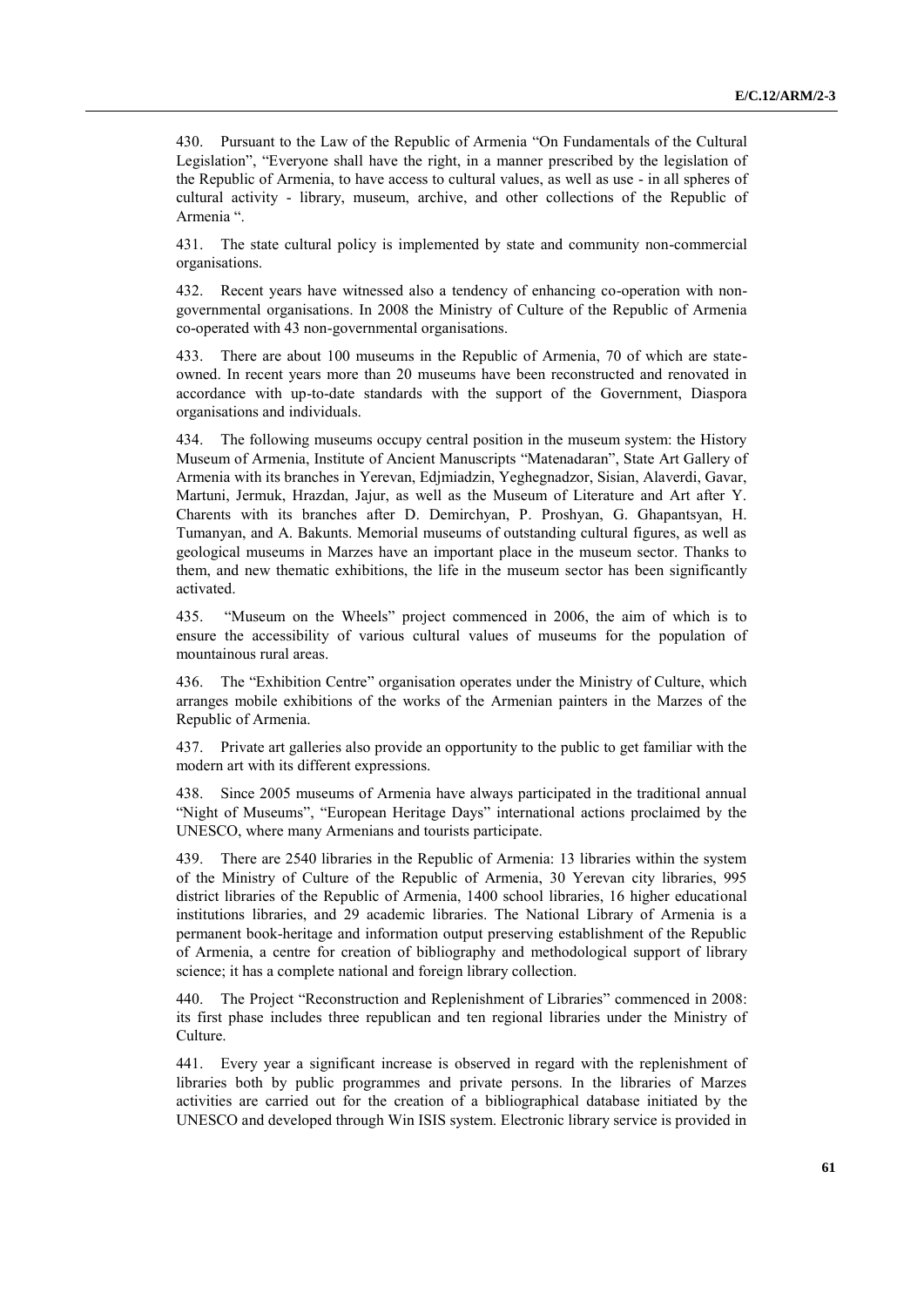13 libraries of the Republic. "Arev" information communication system operates for blind and visually impaired persons, which commenced in Marzes and which enables "reading" letters and figures through computer and acoustic symbols. There is still a problem concerning the poor condition of rural libraries; the insufficient space of library archives in Marzes and communities results in deterioration of the physical condition of the stock.

442. Since 2008 the population has access to mobile libraries, particularly through "Mobile Library" ("Bibliobus").

443. The publishing subunits in Armenia are as follows:

(a) Publishing Agency of the Ministry of Culture of the Republic of Armenia (develops the sector-specific state policy);

(b) "Book" Foundation (implements the pricing and free distribution of government–sponsored literature);

(c) A number of publishing houses (only private), the annual circulation of which amounts to 1500 books (150 of which with the state assistance);

- (d) Entities of bookseller network (all private);
- (e) "National Association of Publishers of Armenia" NGO.

444. An international book exhibition-fair is organised within the framework of the annual forum of writers, translators, publishers of CIS and Baltic countries held in Yerevan at the initiative of the Ministry of Culture since 2007.

445. There are 34 theatres in Armenia, 21 of which are state-owned, including 16 theatres operate under the Ministry of Culture of the Republic of Armenia.

446. For the purpose of making the foreign drama schools famous in Armenia, since 2002 in Armenia "Shakespeare" and "High Fest" international festivals of "Armmono" mono-performances are held, which have their strong place in the international domain. ("In 2004 "High Fest" was recognized by the European Theatre Centre as the main theatre festival in the Caucasus region). International Mime Festival was held for the first time in Armenia in 2008.

447. There are around 37 musical organisations in Armenia, including those under the Ministry of Culture of the Republic of Armenia and Marzpetarans (regional governor's offices) of the Republic of Armenia.

448. The Ministry of Culture of the Republic of Armenia, through subsidies, always contributes to the development of the regular activities of musical organisations, as well as implementation of new creative programmes, annually increasing financial allocations for the sector.

449. The development of the sector was contributed by four international festivals of classical music that commenced in 2006-2007 and are ongoing: "National Gallery"; "Perspectives XXI"; "Yerevan International Music Festival", "Return", and Aram Khachaturian international competition.

450. Within the framework of the Programme on construction of buildings of modern art centres, concert halls, theatres, other buildings of cultural significance, the Ministry of Culture performs the construction of cultural objects and provision of equipment, within the framework of which the concert and theatre halls are provided with sound and lighting system, computers, and appliances.

451. There are two state-owned film-making organisations in Armenia - National Cinema Centre of Armenia and "Hayk" documentary film studio, as well as several independent big film-making companies.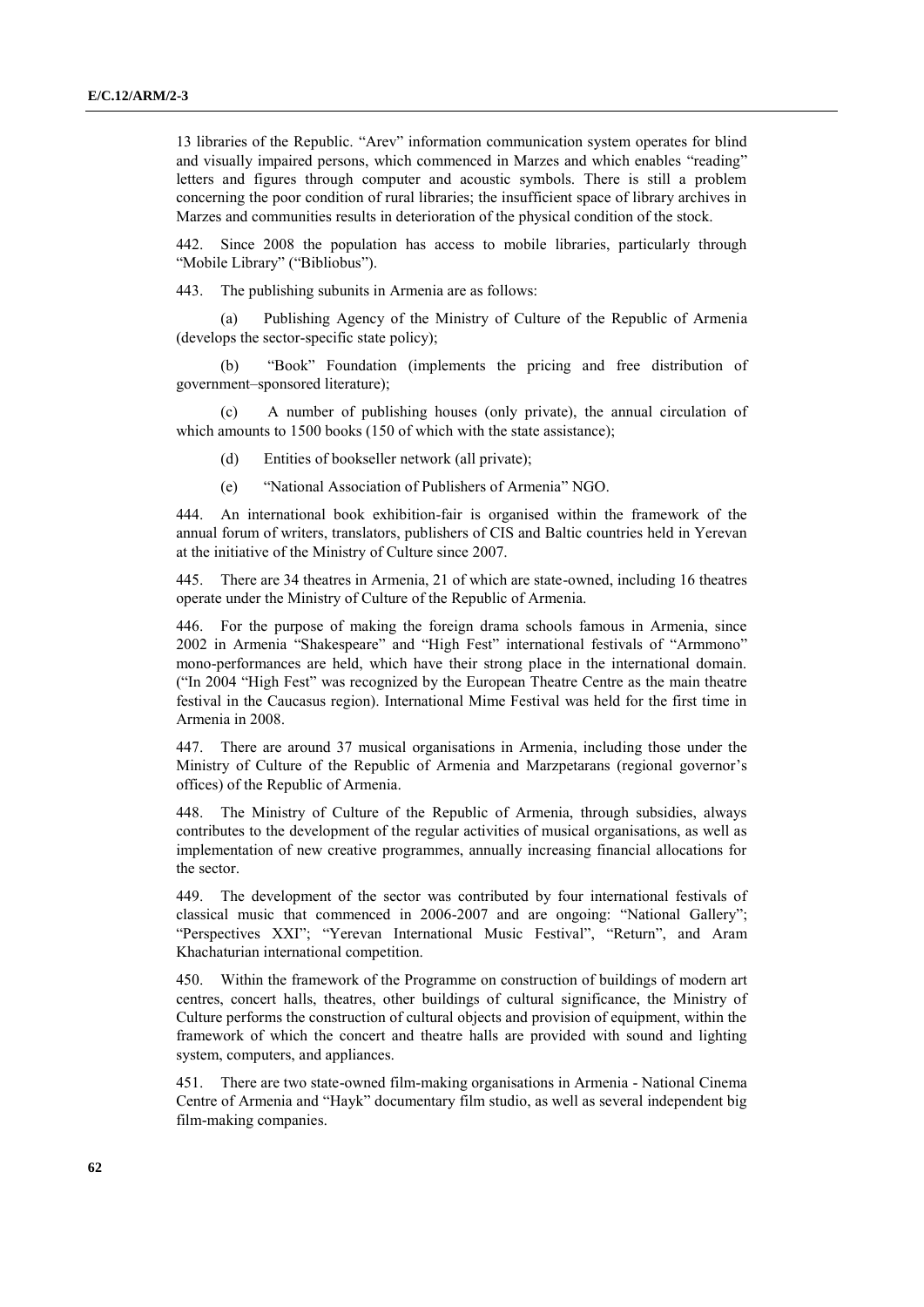452. A number of international film festivals are held in Yerevan since 2001: "Golden Apricot"; "Kin" ("Woman"), "Yes Em" ("I Am") youth film festivals.

453. There are national traditional art development centres (particularly the "Armenian Souvenir Carpet" creation, handiwork centres, etc) in Armenia, which are involved in the implementation of a number of programmes aimed at promoting folk art.

454. According to Article 41 of the Constitution of the Republic of Armenia, "Everyone shall have the right to preserve his or her national and ethnic identity".

455. The law provides for human and civil fundamental rights and freedoms in the culture sector, lays down also the right to take part in the cultural life and carry out cultural activities, according to which participation in the cultural life of the society and carrying out cultural activities in the territory of the Republic of Armenia is an indispensable right of each person, regardless of his or her national origin, race, sex, language, religion, belief, social origin, property or other status. Article 15 of the Law also states that foreign nationals and stateless persons on the territory of the Republic of Armenia shall have equal rights and bear equal obligations in the field of cultural activities as the Armenian nationals, except for cases provided for by the law and international treaties.

456. For the purpose of ensuring the above-mentioned rights, the State carries out activities aimed at renovation and provision of partial or full logistical support to cultural houses, clubs, and centres.

457. The Ministry of Culture, within the framework of grant projects, annually increases the volumes of awarded grants.

458. One of the main issues of the cultural policy of Armenia is the support to the modern art and artists, particularly, through state sponsorship, acquisition of works, support to creative programmes. The support to the film art is provided through "State Support to Film Production" programme, within the framework of which assistance is provided to shooting of feature, cartoon, and documentary films, to participation in international film festivals, film markets, and joint film-making.

459. The support to the music art is provided through "Support to and promotion of the music art through creative orders" programme, within the framework of which assistance is provided to the concert programmes, works of the Armenian modern composers are purchased, provision is made for participation of music performers and concert groups in international music festivals and competitions. National festivals and competitions are also held with state support.

460. Development trends in the field of dancing art are directed at implementation of creative programmes of the three state ensembles, support to the activities of ethnographic and folk ensembles through grants, new performances of ethnographic and folk dances, presentation of the national dancing art to the international community, education and training of young teachers of dancing.

461. A number of creative orders are carried out within the framework of "State Support to the Dancing Art" programme, including the National Dance Festival (Gyumri) which was held in 2008.

462. State grant programmes provide an opportunity to ethnographic groups to create new concert programmes and obtain requisites.

463. Within the framework of the UNESCO Convention on the Protection and Promotion of the Diversity of Cultural Expressions, the Ministry of Culture implements measures aimed at the protection and development of culture of the national minorities residing on the territory of the Republic of Armenia, their integration into the cultural field of Armenia (child music festival of national minorities, exhibitions of fine art and decorative applied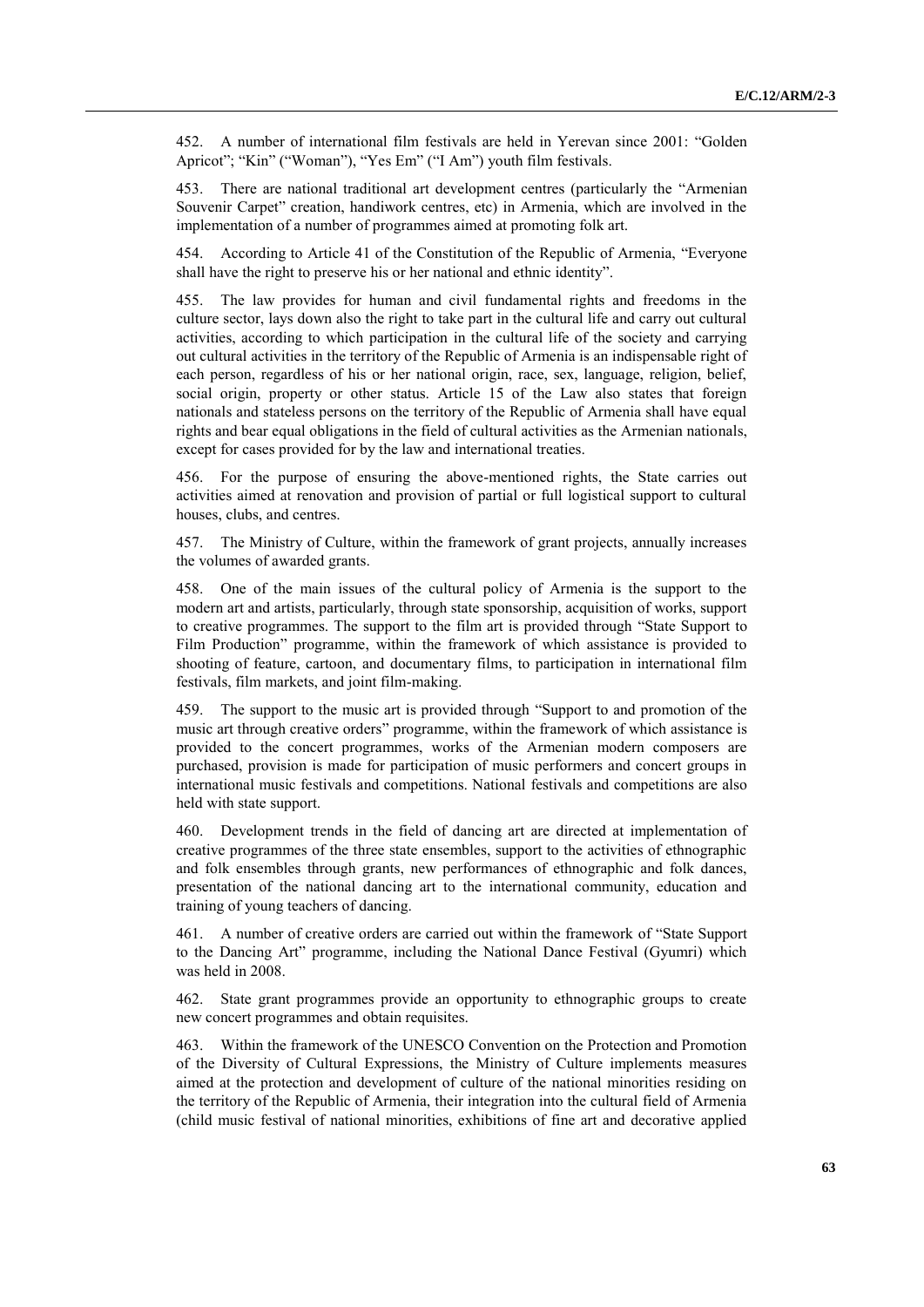art, publication of literature, and of periodicals in native languages of the national minorities, etc).

464. Article 8 of the Law of the Republic of Armenia "On Cultural Legislation" proclaims that "the Republic of Armenia shall support the preservation and development of the cultural identity of the national minorities residing on its territory, and shall, through implementation of state programmes, contribute to the creation of conditions for conservation, dissemination, and development of their religion, traditions, language, cultural heritage, and culture."

465. The issues relating to the conservation of historical, spiritual, cultural values and ethnic identity of the national minorities residing on the territory of the Republic of Armenia are also included in the programmes of the culture sector of the "National Security Strategy".

466. Since 2000, the State Budget of the Republic of Armenia allocates AMD 10 million per year in grants to address cultural and educational issues of the national minorities. It is realised through non-governmental organisations of the national minorities.

467. The following national minorities are residing on the territory of the Republic of Armenia: Assyrians, Yezidi, Greeks, Russians, Kurds, as well as Jews, Ukrainians, Belorussians, Polish, Germans, and Georgians. All together there are 11 communities. The minorities residing in Armenia are united in non-governmental organisations<sup>18</sup>.

468. There are creative-artistic groups19 of national minorities in Armenia, TV programmes are broadcast for some communities, there are Sunday schools with advanced learning, radio programmes are transmitted on special hours in languages of four of the national minorities (Russian, Assyrian, Yezidi, and Kurdish), which are also broadcast in the countries of Middle East.

469. With the purpose of supporting the cultural-educational activity of the national minorities, the Government of the Republic of Armenia allocates funds in the State Budget, which are equally distributed among all communities. The premises provided for the cultural centre of the national minorities by the Government pursues the same goal.

470. The Ministry of Culture of the Republic of Armenia provides state assistance to the publication of literature and periodicals in native languages of the national minorities. In 2008-2009, four journals and ten newspapers (nine of them with the state support) are published in Armenia in national minority languages. In 2009 one more- "Iberia" newspaper of the Georgian Community newspaper will be published.

471. Within the framework of the "State Support to Private Press" budgetary programme, a number of periodicals are produced by and for national minorities.20 Within the

-"Pontos" Greek Dancing Ensemble

<sup>18</sup> Among these organisations are Assyrian "Ashur" youth centre, Greek "Pontos" organisation, Russian "Rosia" organisation, Polish "Polonis" Union, "Jewish Community of Armenia", Georgian "Iberia" benevolent community, Federation of Ukrainians of Armenia "Ukraine", etc.

<sup>&</sup>lt;sup>19</sup> -Russian "Garmosha" troupe, "Orpheus" vocal-chamber and "Solnishko" Dancing Ensembles, "Sudarushka" Folk chorus,

<sup>-</sup>Kurdish National Ensemble of Song and Dance of Aragatsotn Marz, Children and Youth Ensemble of Bayses village in Talin,

<sup>&</sup>lt;sup>20</sup> Periodicals "Yezdikhana" and "Lalish" of "National Union of Yezidis" and of "National Committee of Yezidis", Russian language "Golos Armenii", "Novoye Vremya"; "Literaturnaya Armenia", "Byzantine Heritage" of the Greek community, "Dmitro-Slavutich" of "Ukraine" Federation of Ukrainians of Armenia", English published "Palitra", Kurdish "Rya Taza", Armenian-Kurdish "Mijagetk" and Armenian "Zagros", "Magen David"/Armenian/ of the Jewish community.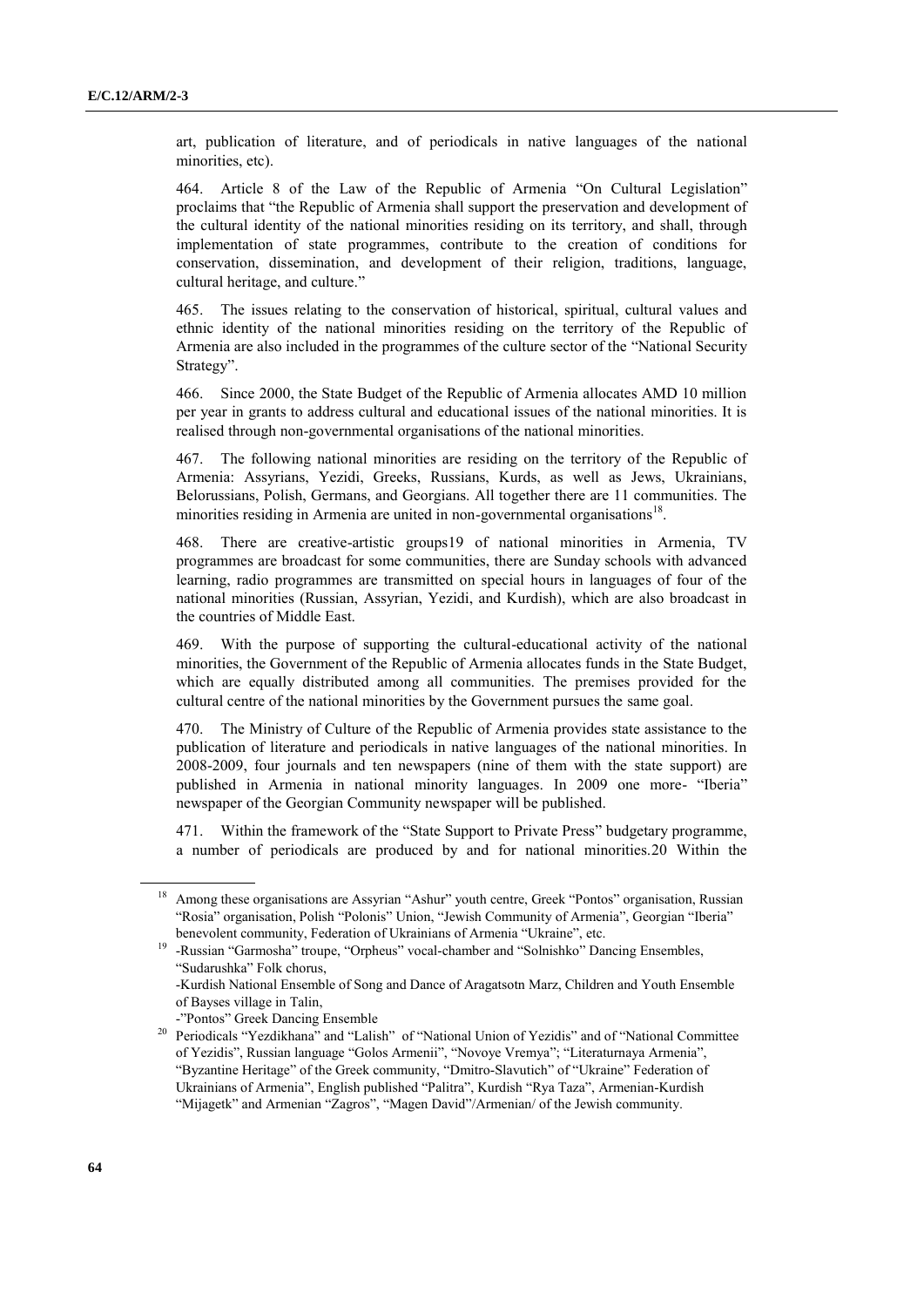framework of the said programme, AMD 11668.0 thousand was allocated for the publication of the press in languages of the national minorities in 2009, which is 17.5% more than in 2008 (it amounted to AMD 9627.0 thousand in 2008).

472. The size of the state assistance to the published press is determined based on the frequency and circulation of each newspaper.

473. In 2009 "Literary Collection" selected from the works of the authors of all communities of the national minorities of the Republic of Armenia, Armenian translation of "Mem and Zin" of writer Ahmade Khan, and Kurdish stories of Samand Sima will be published with government sponsorship.

474. The library collections of the Republic include literature and periodicals in native languages of the national minorities, which are replenished continuously on account of the State Budget funds. According to 2003 data, many Russian, 450 Greek, 2000 Kurdish and Yezidi books are kept in the National Library of the Republic of Armenia. Each person belonging to the national minorities has a right to equal access to library collections.

475. Within the framework of the sub-project "Support to the Culture of the national minorities", budgetary allocations are envisaged for the support to the cultural activities of the national minorities of the Republic of Armenia. Particularly, within the framework of the mentioned sub-project, AMD 700.0 thousand was allocated in 2007, AMD 1800.0 thousand- in 2008, and AMD 3000.0 thousand - in 2009.

476. Since 2002, annual music and fine art, as well as decorative-applied art festivals of the national minorities of the Republic of Armenia are held, the objective of which is to reveal and promote the gifted and talented creators, to provide them with an opportunity to be presented to the public with their works created on the basis of their national origin.

477. The Government of the Republic of Armenia pays a special attention to the conservation of the monuments of the Republic which are not of the Armenian origin. Such monuments were created by people residing in Armenia permanently or for a short period of time. Among the famous ones are Russian churches (Yerevan, Vanadzor), Assyrian St. Kirill (Dimitrov village) and Umra (Verin Dvin village) churches, Greek St. Sava church (Shamlukh village), Jewish cemetery (14-17 centuries, Eghegis village), Kurdish cemetery (Rya Taza village). Public authorities of the Republic of Armenia undertake conservation and restoration of these and other monuments. With the support of the Government of the Republic of Armenia Jewish medieval cemetery in Yeghegis was discovered and restored in co-operation with the Archaeology Institute of the National Academy of Sciences of the Republic of Armenia and the Jewish University of Israel. On 11-13 May 2008, a conference on the restoration of the mentioned cemetery was held in Yeghegis with the participation of archaeologist-scientists and Armenologists, as well as stakeholders from Israel.

478. For the purpose of ensuring the recognition of historical and modern monuments of the national minorities, since 2008 the Ministry of Culture has undertaken a new project production of series of films. A film titled "Our song and our monuments" relating to the monuments of Aragatsotn and Lori Marzes- northern zone of Armenia, is already completed.

479. According to Article 27 of the Constitution of the Republic of Armenia, the State shall guarantee the existence and functioning of an independent public radio and television offering a variety of informational, educational, cultural, and entertainment programmes.

Kurdish ABC book "Zmane de" was published in 2002.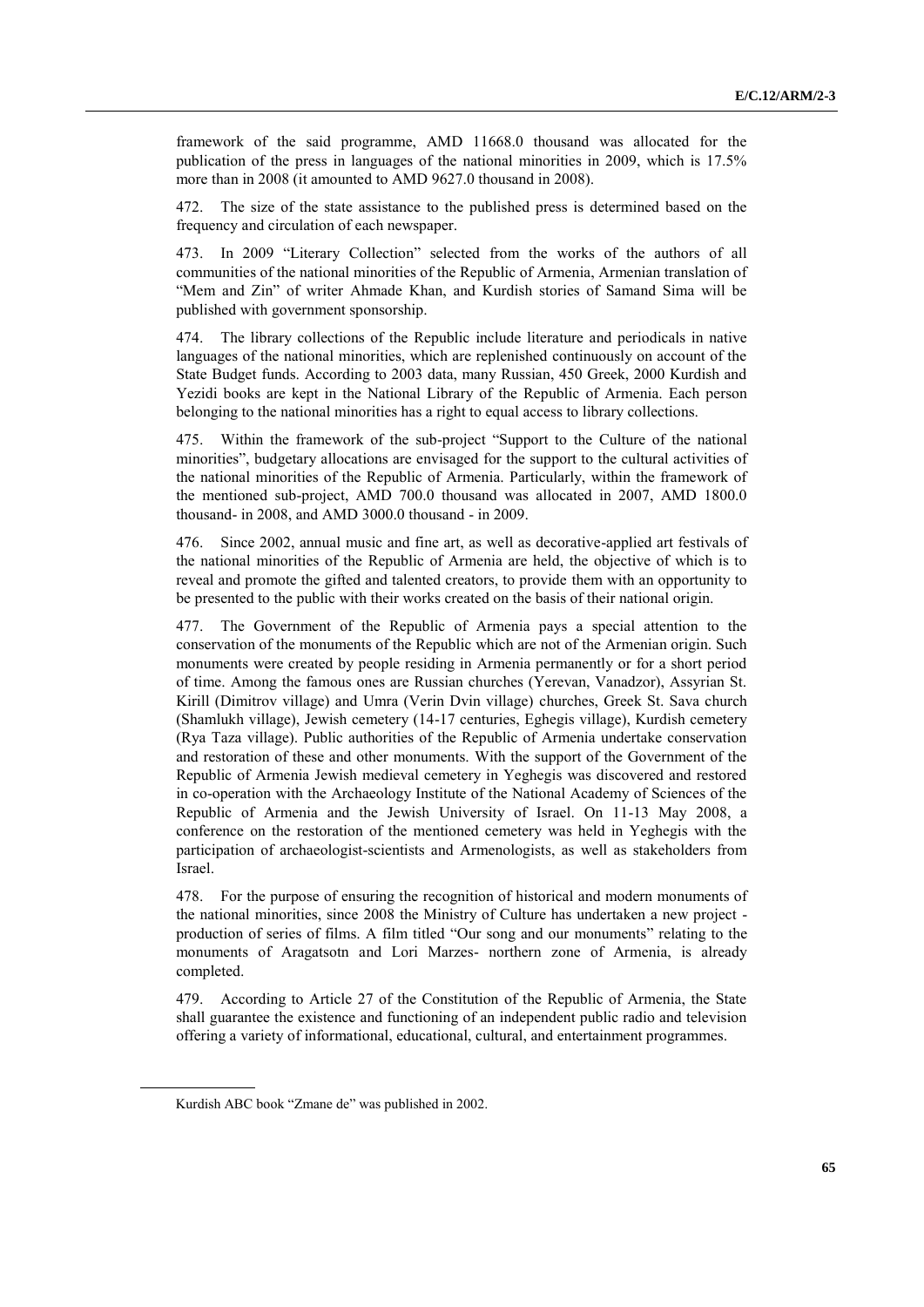480. For purposes of acknowledgement of the role of culture by the society, reconception of the national values and increasing their rating, the Public Relations Unit of the Staff of the Ministry of Culture of the Republic of Armenia arranges extensive mass media coverage on the activities of the Ministry, various issues and events relating to the culture sector. Thus, in 2008 more than 226 mass media coverage were carried out21.

481. In 2008 the website of the Ministry - [www.mincult.am,](http://www.mincult.am/) as well as was "Ararat" cultural TV channel were launched. Websites of intangible cultural heritage [heritage.mincult.am,](http://heritage.mincult.am/) and of Armenian duduk music - [www.armenian-duduk-music.com](http://www.armenian-duduk-music.com/) were created; currently works are carried out to create the website of forum of writers, translators, and publishers of the CIS and Baltic countries. In 2007 the Ministry of Culture of the Republic of Armenia jointly with the Armenian National Commission of UNESCO completed the bilingual website on the Armenian intangible heritage - icha.mincult.am, which offers various and comprehensive information on the topic.

482. The field of cultural heritage conservation is governed by the Laws of the Republic of Armenia "On Conservation and Utilisation of Immovable Monuments of History and Culture and of the Historic Environment" and "On Immovable Monuments of History and Culture Considered State Ownership of the Republic of Armenia and Not Subject to Alienation", as well as a number of subordinate acts, including the Procedure for Maintaining the Cadastre of Immovable Monuments of History and Culture recently approved by the Government of the Republic of Armenia.

483. In 2007 Armenia ratified the Convention for the Protection of the Architectural Heritage of Europe, and acceded to the Framework Convention on the Value of Cultural Heritage for Society. Currently draft laws of the Republic of Armenia "On Making Amendments and Supplements to the Law of the Republic of Armenia of 1998 "On Conservation and Utilisation of Immovable Monuments of History and Culture and of the Historic Environment" and "On Archaeology" are in the procedural stages.

484. There are ten governmental and four non-governmental organisations functioning in the field of conservation of immovable heritage of history and culture.

485. The subunits engaged in the conservation of immovable heritage of history and culture of the Republic of Armenia are as follows:

(a) The Agency for Conservation of Monuments of History and Culture under the Ministry of Culture of the Republic of Armenia with its territorial units in Yerevan, Shirak and Aragatsotn, Vayots Dzor and Syunik, Kotayk and Gegharkunik, Lori and Tavush (elaborates the sector-specific state policy);

(b) Research Centre of Historical and Cultural Heritage (carries out research activities, excavations);

(c) Studios for restoration of monuments: "Aragatsotn", "Zangezur", "Gugark", "Shirak", "Tavush", "Gegharkunik"; "Vayk" (carry out restoration activities);

- (d) IKOMOS/Armenia;
- (e) "Armenian Federation for Conservation of Historical Monuments" NGO;

<sup>21</sup> 61 mass media coverage included issues relating to historical and cultural, intangible cultural heritage, museum and library, as well as public awareness of the sector; 20 mass media coverage included artistic education; 74 coverage - arts and cultural processes (music art, theatre art, folk art, etc), cultural projects, festivals; 23 coverage - international co-operation and exchange; 48 coverage press conferences, interviews, meetings with the representatives of mass media, reports, live transmission.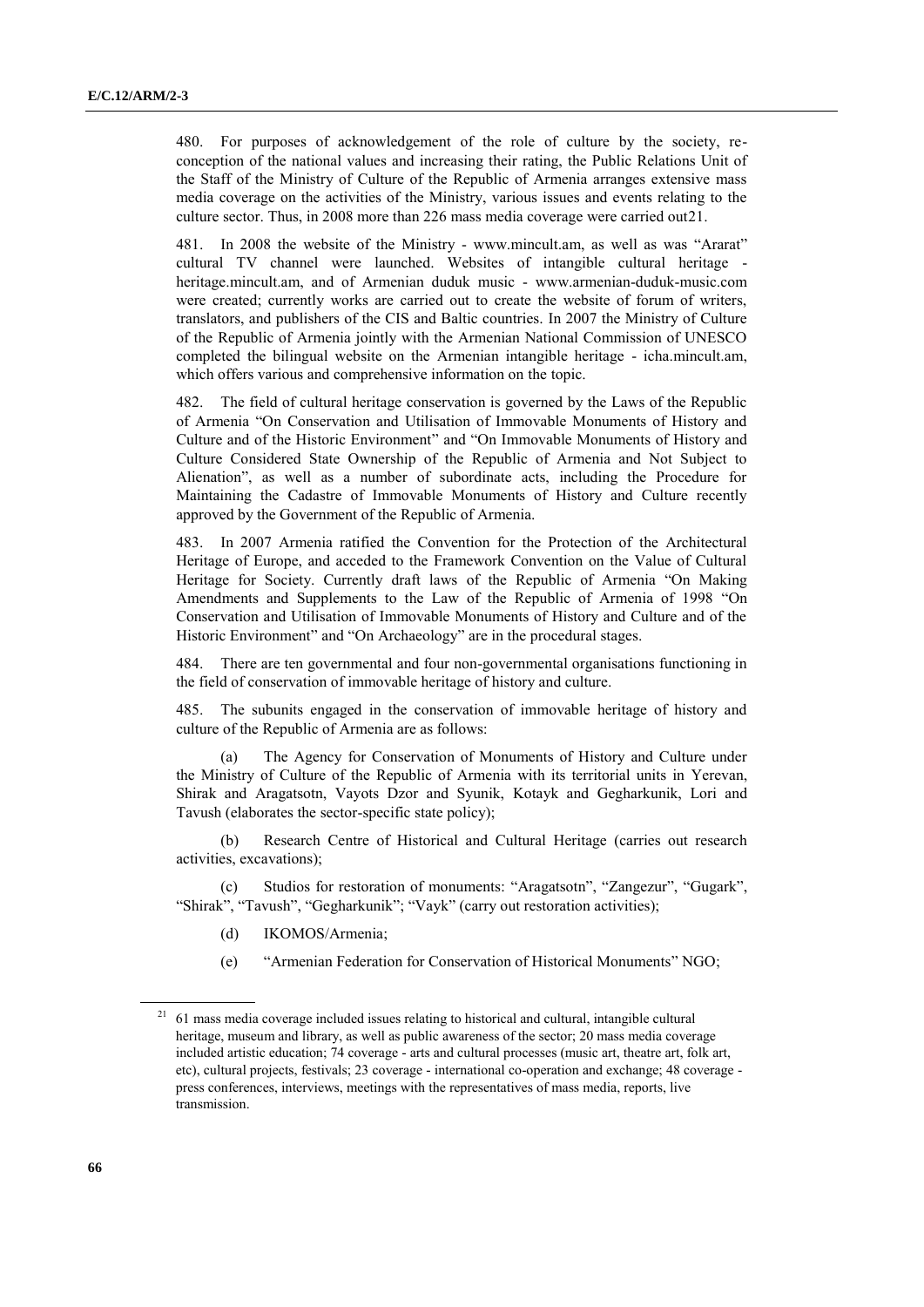- (f) "Karedaran" NGO;
- (g) Research on Armenian Architecture NGO (RAA).

486. During 2002-2007 the Government of the Republic of Armenia approved the government list of monuments of history and culture of the city and Marzes of the Republic of Armenia, which includes 24225 monuments, including the list of "state-owned immovable monuments not subject to alienation" with 18935 monuments, all in all with 6145 conservation units.

#### Table 9

| <b>Marz</b>     | State-owned monuments | Monuments Not Subject to<br>Alienation | Objects Not Subject to<br>Alienation |
|-----------------|-----------------------|----------------------------------------|--------------------------------------|
| City of Yerevan | 977                   | 512                                    | 245                                  |
| Aragatsotn      | 1796                  | 1436                                   | 700                                  |
| Ararat          | 906                   | 808                                    | 186                                  |
| Armavir         | 420                   | 186                                    | 121                                  |
| Gegharkunik     | 5270                  | 4610                                   | 769                                  |
| Lori            | 3045                  | 2460                                   | 961                                  |
| Kotayk          | 3208                  | 2640                                   | 758                                  |
| Shirak          | 2349                  | 1051                                   | 649                                  |
| Syunik          | 2812                  | 2350                                   | 777                                  |
| Vayots          | 1373                  | 1202                                   | 320                                  |
| Tavush          | 1996                  | 1680                                   | 659                                  |
| Total           |                       |                                        | 6145                                 |
|                 | 24152                 | 18935                                  |                                      |

### **State-owned immovable monuments not subject to alienation by Marzes of the Republic of Armenia**

487. As a result of co-operation with UNESCO, particularly with the World Heritage Centre, from 1998 the Republic of Armenia has three sites consisting of twelve monuments which are included in the World Heritage List.

488. Currently activities are carried out all over Armenia to determine the protection zones of monuments of history and culture, and regulations thereof. This process has already been completed in around 90 communities of different Marzes of the Republic of Armenia. Simultaneously, activities are carried out in all Marzes of the Republic of Armenia to discover, study, and conserve the monuments of history and culture, to monitor the technical situation of more endangered monuments, and to compile a comprehensive database for the Armenian monuments. Since 2004 the State Budget allocated funds for restoration of historical and cultural monuments.

489. The draft law of the Republic of Armenia "On Museums and Museum Collections of the Republic of Armenia" is in the procedural stage.

490. Currently, 1724823 cultural values are kept in the museums of Armenia. The Ministry supports the establishment of conditions necessary for their conservation and accessibility, including opening new permanent exhibition halls, expanding the exhibition spaces, application of new approaches; thus, for example, due to the installation of artistic night lightings of the temple of Garni by the initiative of the Ministry in 2008, there was a significant increase in the number of visitors. At the same time, the extremely great ratio of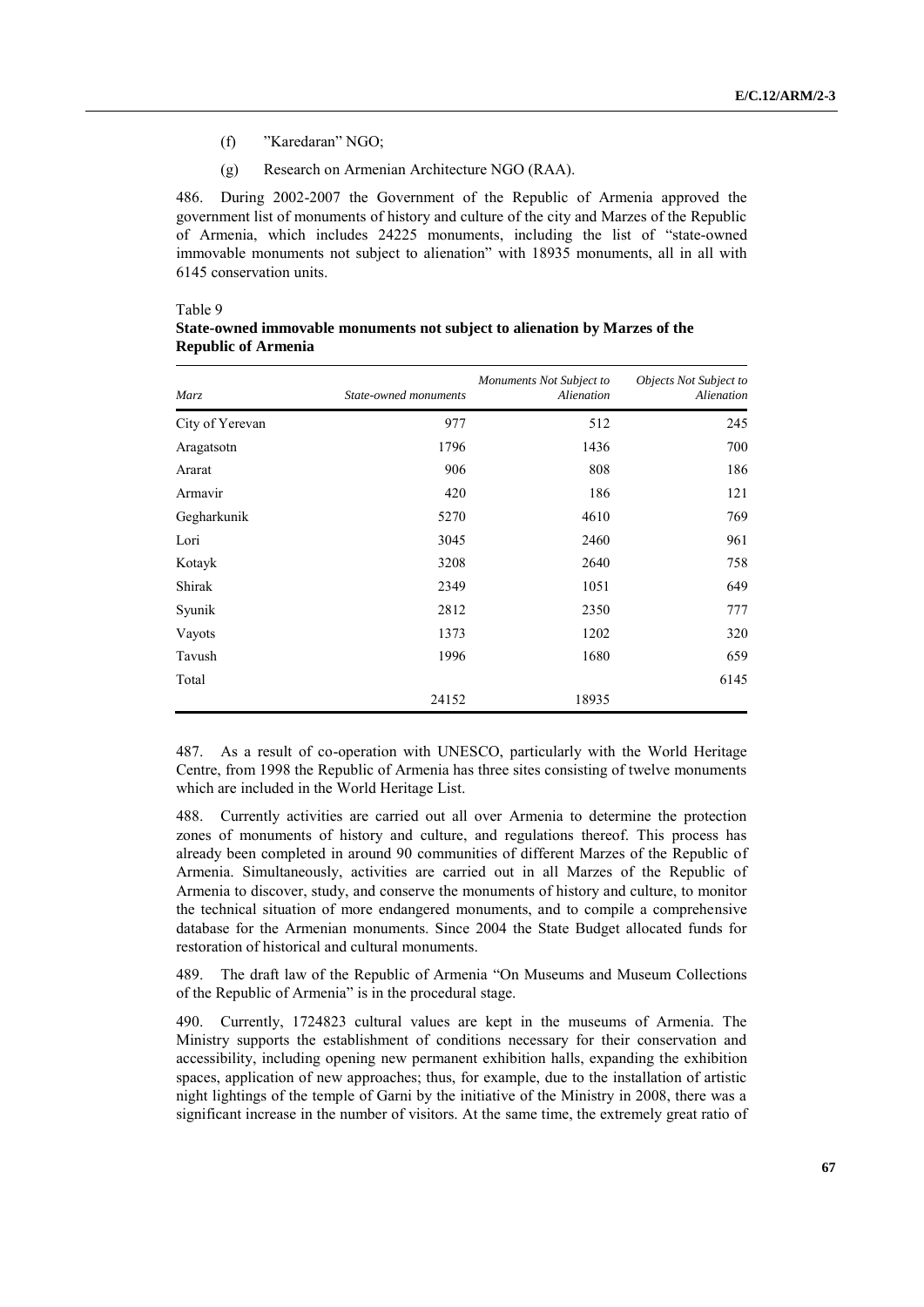cultural values kept in the archives and exhibited is still a problem due to the lack of exhibition spaces.

491. The draft law of the Republic of Armenia "On Library Science" was submitted to the Government of the Republic of Armenia in 2008.

492. In 2008 the draft law of the Republic of Armenia "On Making Amendments and Supplements to the Law of the Republic of Armenia "On Mandatory Sample of Documents" was submitted to the National Assembly of the Republic of Armenia, the adoption of which will clarify the process of provision of mandatory sample.

493. Currently 8653294 book units are kept in the libraries of Armenia.

494. Since 2006 the Republic of Armenia is a Member State of the UNESCO Convention for the Safeguarding of the Intangible Cultural Heritage. On 23 November 2006 the Government of the Republic of Armenia approved the "Concept Paper for Safeguarding of the intangible cultural heritage, and for protection of its vital capacity". In 2007 the Ministry of Culture of the Republic of Armenia drafted the law of the Republic of Armenia "On the Safeguarding of the Intangible Cultural Heritage", which underwent two readings by the National Assembly of the Republic of Armenia in 2008. The Law will enable creation of a framework for the legal relations pertaining to the documentation, identification, study, application of intangible cultural heritage, and to protection of the ownership right over those values.

495. In 2005 duduk music of Armenia was proclaimed Masterpiece of the Oral and Intangible Heritage of Humanity by UNESCO in 2005.

496. In 2007, the Government of the Republic of Armenia approved the "Action Plan based on the Concept on safeguarding of intangible cultural heritage, protection of viability thereof", within the framework of which training and re-qualification courses of specialists for various branches of national art have been conducted since 2008. Intangible heritage was first presented to the public through educational shows and television and radio programmes ("Akunk", "Tribute to a Song", "Folk Musical Instrument", "Secrets of Sayat Nova", "Old and New Bards", "Armenian Church Psalm" radio programmes, "Smithcraft", "Wine-making", "Carpet-making films), mastery courses on ethnographic songs and dance, national games and other activities were organised. As a result, prerequisites for imparting national traditional culture from generation to generation and for including in the contemporary cultural processes will be created.

497. According to the Schedule of Measures deriving from the "Concept Paper for Safeguarding of the intangible cultural heritage, and for protection of its vital capacity", which was approved by the Protocol Decision of the Government of the Republic of Armenia No. 17 of 3 May 2007, scientific criteria for registration, inventory-making, classification, and list-making of values of intangible cultural heritage were developed. Based on the latter, educational and methodological manual "Intangible Cultural Heritage: Classification and Criteria" was prepared and published jointly with the Archaeology and Ethnography Institute of the National Academy of Sciences of the Republic of Armenia.

498. Within the framework of the UNESCO Convention for the Safeguarding of the Intangible Cultural Heritage, a conference entitled "Knowledge and Symbol, Popular Belief and Custom" is organised every year, the objective of which is to clarify the issues relating to the field of safeguarding intangible cultural heritage and the role of the State in the further process.

499. Pursuant to the Law of the Republic of Armenia "On the Fundamentals of the Cultural Legislation", the legislation ensures and protects the right of citizens of the Republic of Armenia to freedom of speech and creation. According to the same law, "each person shall be entitled, in a manner prescribed by the legislation of the Republic of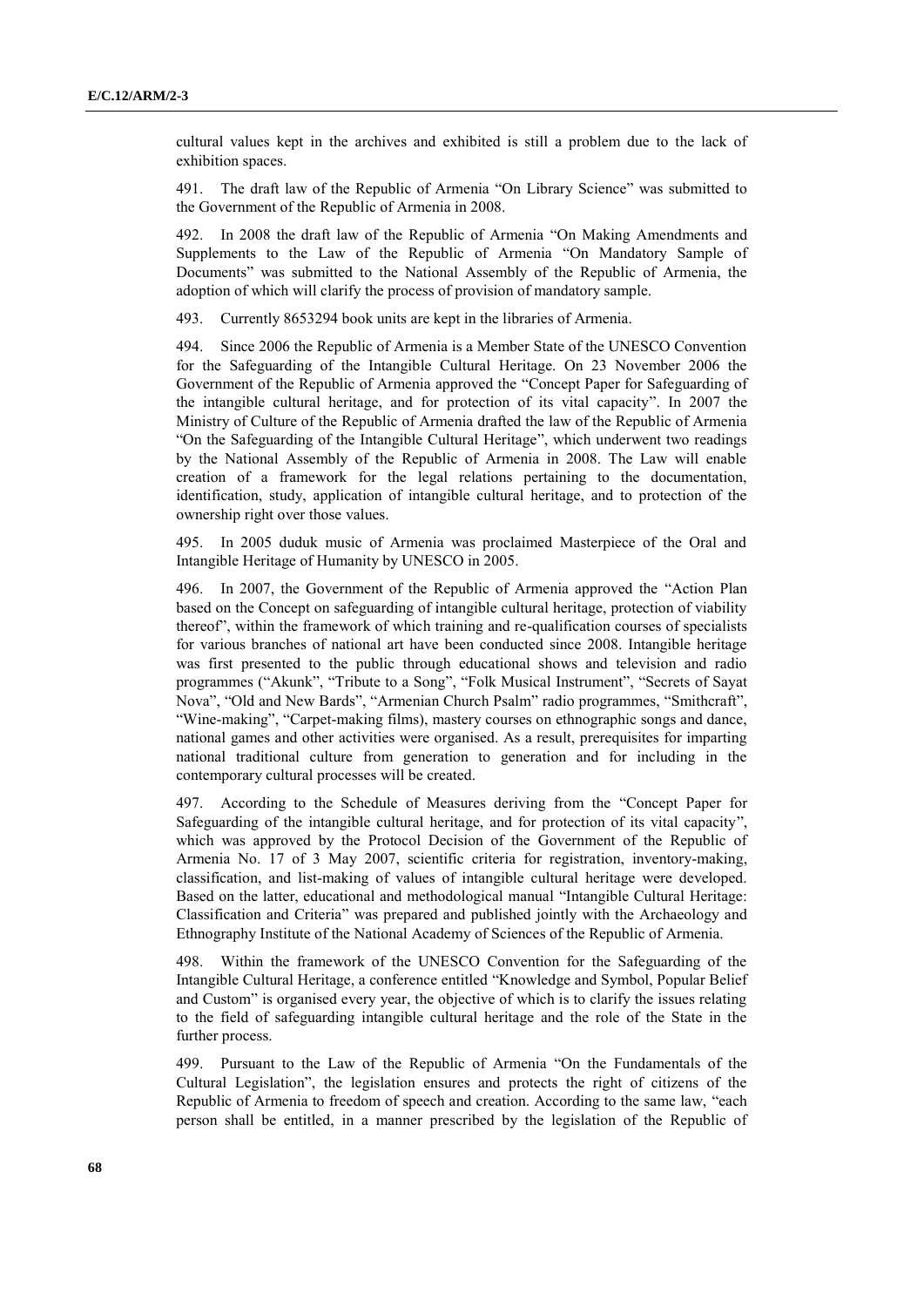Armenia, without any age qualification, to humanities and art education, and to chose the types and means of such education".

500. Special attention is paid in the Republic to the human resources policy in the culture sector, and to cultural education. In recent years, an importance has been attached to ensuring the continuation of education of specialists, to quality of artistic education, and to ensuring accessibility of artistic education. For this purpose, 33 base schools were established in the Republic in 2008- 3 schools in each Marz. Mechanisms of providing state-funded places to music schools have been established. The programme "Teaching of National Musical Instruments in Art and Music Schools of the Republic of Armenia" has been implemented, as a result of which tuition waivers were granted to 2062 students of 139 community music and art schools. The Programme contributed to the development of folk music and performance, increase in the number of students (around 31%), ensured the diversification of national instruments being taught.

501. The Ministry of Culture of the Republic of Armenia focuses on the project of education and training of specialists in culture sector, within the framework of which training is conducted in foreign higher educational institutions for professions in dramatic art, music art, conservation and restoration of historical and cultural monuments.

502. A special attention is paid to the raising of qualification of specialists engaged in the museum management; close co-operation is established in this field within the framework of UNESCO.

503. In 2008 "Assistance to Cultural Education" Foundation was established, which provides educational and methodological and practical assistance to students of music, art and artistic schools in 11 methodological centres in Yerevan and in Marzes.

504. Among the issues of cultural education sector were the status and place of the music, art and artistic schools in vocational education levels, as well as low salary of teachers. In 2008 the salary of teachers of music, art and artistic schools was increased by 20% at the account of AMD 23.49 million additionally allocated from the State Budget of the Republic of Armenia for that purpose upon the Decision of the Government of the Republic of Armenia No. 32-N of 17 January.

505. Within the framework of AMD 30 million allocated for curricula and governmentsponsored books, 32 units of new curricula, textbooks, methodological manuals of artistic education were published for the first time in 2008. The published literature was provided free of charge to music and art schools of all communities of the Republic.

506. "Education for special groups of children" programme was aimed at maximum integration of children from socially vulnerable families in creative education system. For this purpose, art and craft classes were conducted for 470 disabled children, children left without parental care, socially vulnerable children, and 100 juvenile offenders, as a result of which professional completion certificates were awarded, and their works were publicly presented in the exhibitions. The art and craft classes for 100 juvenile convicts in the penitentiary institutions were conducted by "Special Creative Centre for Juvenile Offenders" SNCO.

507. 500 students and 400 pedagogues of 150 schools have actually increased the level of their professional mastery as a result of courses on the increase of professional mastery envisaged for 450 students and 300 pedagogues of 103 schools of 10 Marzes of the Republic of Armenia approved by the State Aid Programme for the Development of Creative Skills of Gifted Children. As a result, the quality of education of gifted children was improved, and creative skills thereof were fostered. Information bank for gifted and talented children of the Republic of Armenia, the Nagorno-Karabakh Republic and Javakhk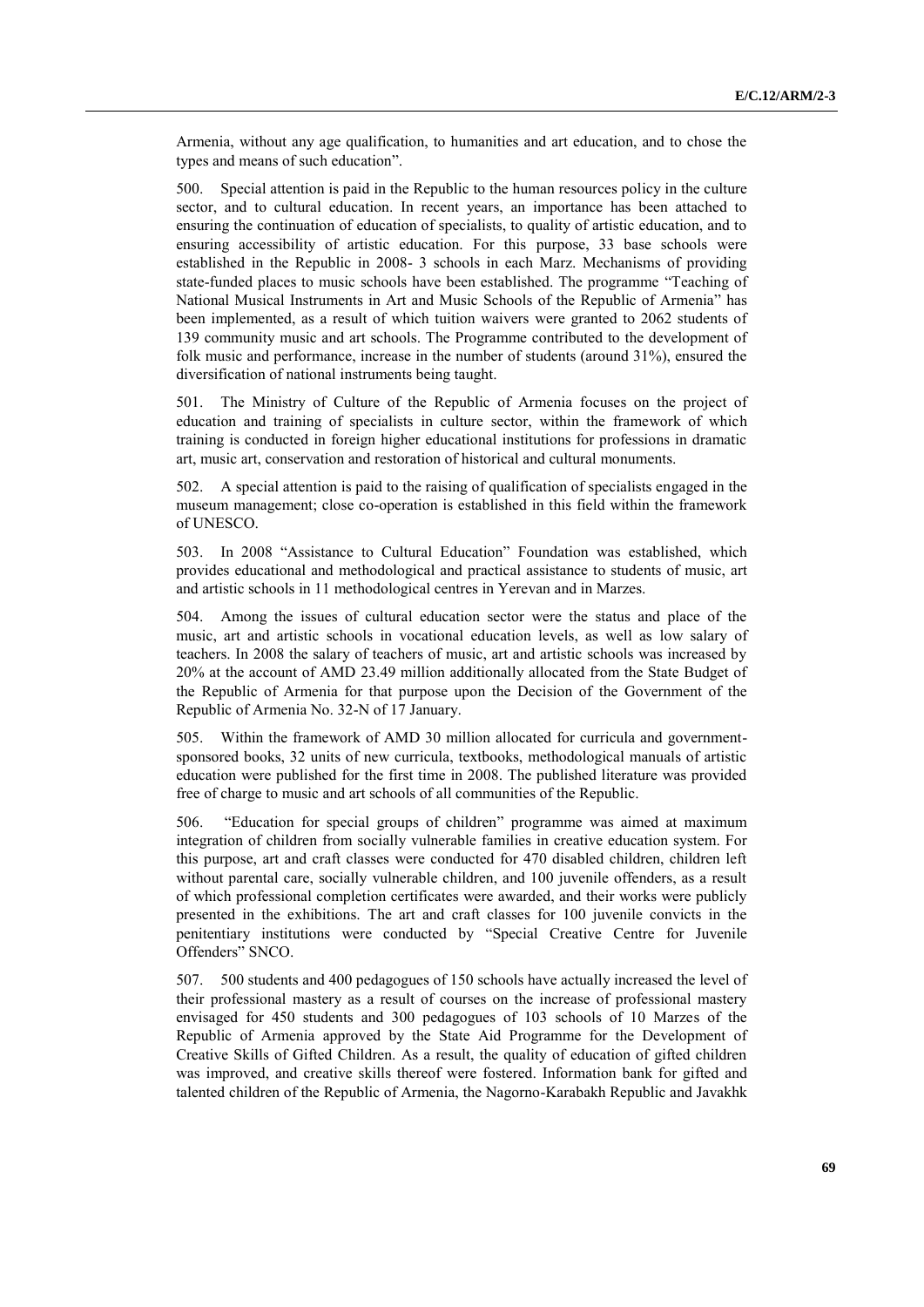was established, where 485 children involved participated in periodically organised concert programmes and festivals.

508. Proportional development of culture in the territory of Armenia is one of the priorities of the state cultural policy that is being implemented through the Programme of Culture Development in Marzes of the Republic of Armenia approved by the Government of the Republic of Armenia in 2007. It contributes to fostering cultural co-operation among the regions, and ensuring the continuity of the policy of culture decentralisation (to Marzes). A number of national festivals are held in Marzes. For this, the Ministry initiates theatrical performances, concerts, film screenings and other events in Marzes, the number of which and the volumes of financing grow year by year. Since 2008, "Artutik" summer creative work camp for children and young people has been held for 55 talented children from ten regions of the Republic of Armenia, Yerevan, Artsakh, and Javakhk, as well as "Singing Armenia" annual national contest of children and young people choirs, which was attended by children and young people choirs of general education schools and music and art schools of all Marzes of Armenia, as well as of Artsakh and Javakhk, is also held.

509. In 2006, the Republic of Armenia ratified the UNESCO Convention on the Protection and Promotion of the Diversity of Cultural Expressions, in accordance with the provisions thereof, as well as with the aforementioned legal framework, all necessary measures are undertaken in the Republic for providing access to culture for all society layers. "Arev" informative communication system operates in Armenia for blind and partially sighted persons, in the framework of which the computer enables them to "read" letters and figures through acoustic symbols.

510. Involvement of young creative potential, creation of new competitive cultural product, replenishment of performance and song repertoires with contemporary Armenian works of art, involvement of Armenian Diaspora artists in the Armenian culture sector are considered to be a priority in the development of contemporary art.

511. For the first time in 2008, assistance in various sectors of art was rendered for the creation of three young theatrical performances, ten films (five debut films, five student films) through debut programmes. "Debut" review for young artists and performers was organised in Gyumri, in Yerevan - the first chamber music festival of young composers, in Shorzha – the first creative gathering of young painters. In general, more than 59 young artists participated in the programmes.

512. State aid programmes on film production, fine art, dance, acquisition of modern works of art are geared towards the development of culture. The Ministry of Culture has always encouraged the participation of Armenian artists in international festivals, contests, exhibitions, conferences, etc. In this respect, a great activity has been recorded in the last decades.

513. A particular attention is attached to the involvement of the Diaspora Armenian artists in the culture sector of Armenia. In this regard, it is worth mentioning the traditional "One Nation, One Culture" Pan-Armenian Festival established in 2004, in the framework of which cognitive visits, exhibitions, presentations, dance and concert events are held with participation of Armenian cultural ensembles arrived from the Diaspora and local ensembles. In 2008, "National Dance in the Diaspora. Current Situation and Development Perspectives" scientific conference and training courses were held for the first time within the framework of the festival, which were attended by 20 Diaspora Armenian dancing masters from various countries.

514. For the purpose of attracting Diaspora Armenian artists in the culture sector of Armenia, "One nation, One Culture" Pan-Armenian Festival was held in a new format in 2008. In parallel to the traditional "One Nation, One Culture" amateur art festival, the following events were held: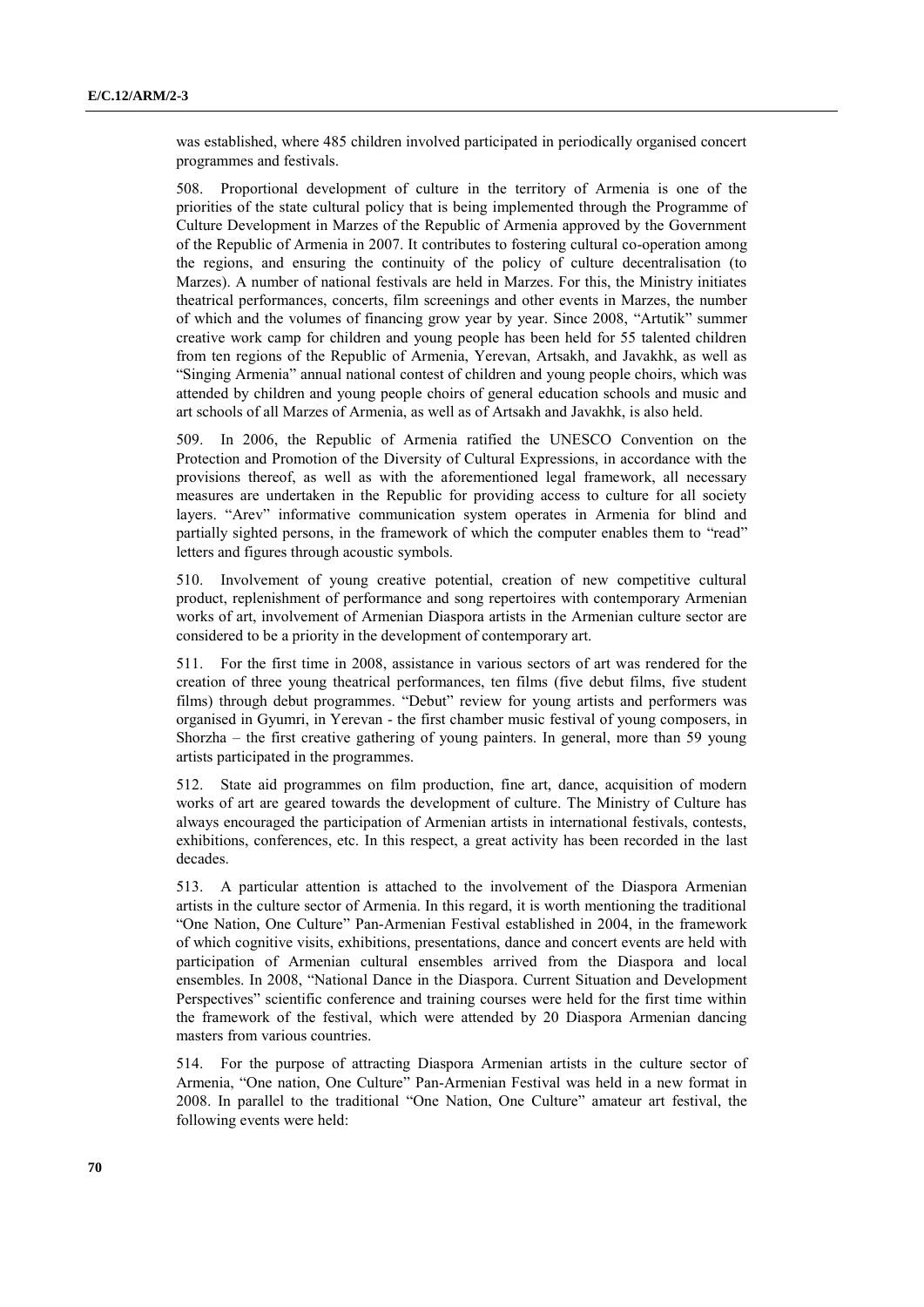- (a) "Week of Armenian Literature";
- (b) "Week of Music";
- (c) "Armenian international theatrical project" round table discussion;
- (d) "To the World with our Identity" round table discussion of journalists;
- (e) "Armenian Film Project" programme;

(f) "Conservation of Armenian Cultural Heritage in the Republic of Armenia and Abroad" round table discussion.

515. The new format enabled the participants of round table discussions to elaborate and implement five sector Pan-Armenian programmes in 2009:

Film sector – the shooting of "Land" documentary film will be implemented with participation of various Armenian directors;

(b) Theatre sector – staging of the play of Belgian Armenian dramatist K. Safaryan "Without Right to Return" will be implemented with participation of a number Diaspora artists;

(c) Literature sector – "Contemporary Armenian Lyrics" in two volumes has been prepared, and Pan-Armenian literary periodical will be created;

(d) Dance sector *–* mastery courses for Diaspora Armenian dancing masters were held, and they were provided with necessary professional literature;

Armenian cultural heritage conservation sector – Internet portal for Armenian cultural heritage will be developed, and support will be delivered - through diplomatic missions and representations of the Republic of Armenia abroad - to the process of recognition, documentation and taking the Armenian heritage under the auspices of the State in those countries.

516. The Ministry of Culture also pays an attention to the a*pplication of information technologies* in the culture sector. It is targeted at the introduction of new information and communication technologies and electronic governance systems, creation of uniform information databases, promotion of the digitalization process of cultural properties.

517. In 2008, preparatory activities have been launched in respect of the Programme for creation of Electronic Governance and Departmental Links of the Ministry, replenishment of information database of museum collections, digitalization of cultural heritage, creation of the unified automated network, state uniform database (register) of monuments of history and culture, programmes for implementation of digitalization of museum archive (handwritten) collection.

518. For implementing activities aimed at digitalization of tangible and intangible properties owned by the State, written, videotaped materials kept in scientific and cultural organisations, in state archives, in 2008, computer software for digitalization of properties of intangible cultural heritage was developed, which will serve as a basis for implementing digitalization in the upcoming years in time periods and volumes envisaged by the programme. Information and other materials on 780 monuments were digitalized and entered into the computer in 2008 for the scientific informative database of Armenian historic and cultural heritage.

519. The Law of the Republic of Armenia "On Scientific and Scientific-Technical activities" was adopted on 5 December 2000, which currently regulates the field of scientific and scientific-technical activities. Procedures for contract-based (thematic), basic and special purpose financing of scientific and scientific-technical activities were approved in 2001. According to the aforementioned procedures, scientists and scientific workers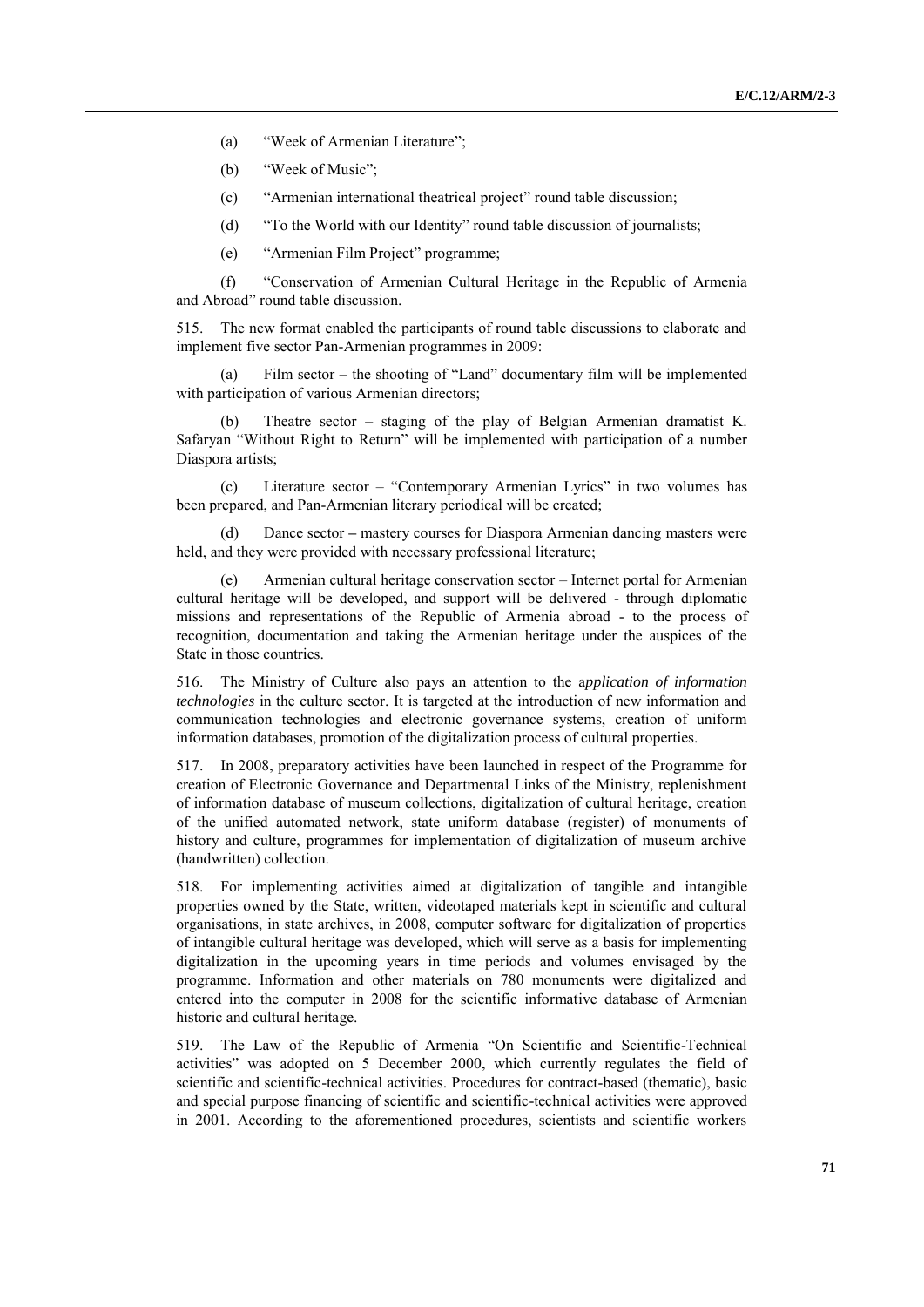engaged in scientific organisations, higher educational institutions, non-governmental organisations operating under the National Academy of Sciences of the Republic of Armenia and the branch departments, as well as a number of individual scientists participate in the contest of research topics announced by the Ministry of Education and Science of the Republic of Armenia for research topics once in three years. Currently, about 83 scientific organisations are engaged in scientific activities through thematic, basic and special purpose financing. About 6899 scientists and scientific workers are involved in these projects, of which 651 are doctors of sciences, whereas 2031 - candidates of sciences. A multiform system for basic financing from the State Budget was introduced in 2003. State target programmes are being implemented from 2004. An importance is attached to the level of involvement of young people in evaluation of scientific themes or agendas.

520. "The procedure for post-graduate and doctoral studies" was approved upon the Decision of the Government of the Republic of Armenia No. 662 of 20 July 2001 according to which every year the number of seats for post-graduate and doctoral studies are defined by the Government of the Republic of Armenia taking into account the need for development of priority directions of science, as well as for rejuvenation of certain sectors of science in the Republic.

521. Currently, the Republic of Armenia is in the process of implementing reforms in the science sector. One of the first arrangements for reforms is the approval of the concept provisions for science sector reforms. The State Science Committee was set up in 2007 which assumed the management of further process of reforms in the science sector. One of the priority tasks of the Committee is the introduction of independent expertise system of the science sector that will largely promote the increase in the impartiality of evaluation of research topics and programmes financed from the budget by excluding the partial approach.

522. For the purpose of planning public expenditure for the science sector, strategic capacity building for the management of the sector and raising the efficiency of the public expenditure management system targeted at the science sector, the Medium-Term Expenditure Framework is being regularly implemented since 2003. The priorities of the Framework are the reforms implemented in the sector, increase in the wage of scientific workers, reproduction of scientific potential, establishment and development of independent expertise system of the science sector, maintenance and development of scientific informative database.

523. The Government of the Republic of Armenia, by proclaiming the information and telecommunication sector as one of priority branches for the development of the Armenian economy, in 2008 adopted a new ten-year strategy for the development of the sector, which is directed at the development of the infrastructure and aims at formulating an established information society, contribute to the dissemination of scientific and scientific-technical output and to aware our public with world processes of knowledge generation. Currently, the State Budget of the Republic of Armenia co-finances the project for establishment of regional research and education network among South Caucasus countries within the framework of Black Sea Interconnection (BSI) project, which aims at the involvement in GEANT network with European and regional partners and assistance to scientific cooperation. The Government of the Republic of Armenia supports the creation of Armenian national GRID environment within the framework of state special purpose financing of scientific and scientific-technical activities.

524. Scientific periodicals and collections published within the structure of the National Academy of Sciences of the Republic of Armenia and in higher educational institutions also contribute to the dissemination of scientific and scientific-technical information. Every year funds from the State Budget of the Republic of Armenia are allocated for scientific publications. Draft strategy for the development of the science sector of the Republic of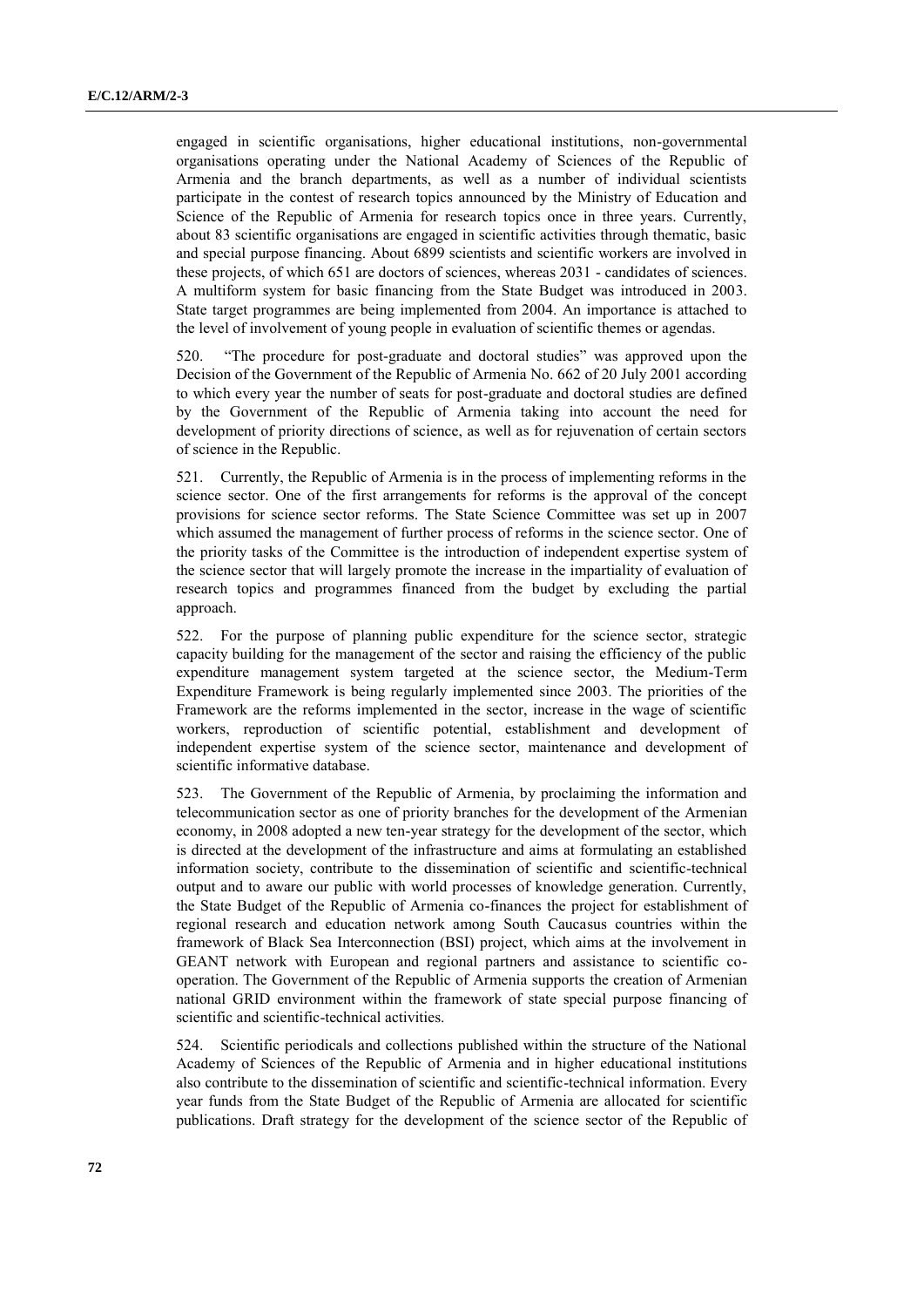Armenia, and draft concepts on the development of the system for conferring scientific degrees in the Republic of Armenia have been elaborated and are currently in the process of discussion in the State Committee of Science.

525. Currently, funds are allocated from the State Budget of the Republic of Armenia for maintenance and development of information networks in the science sector.

526. Both scientific organisations and higher educational institutions under the National Academy of Sciences of the Republic of Armenia and line ministries of the Republic of Armenia and a number of non-governmental organisations are financed from the State Budget of the Republic of Armenia within the framework of basic and thematic financing of scientific and scientific-technical activities.

527. During the last decade a great attention has also been attached to fostering international co-operation in the science sector. Currently, a number of international agreements exist in the sector of scientific and scientific-technical co-operation, including with the Governments of CIS member states (the Russian Federation, Tajikistan, Belarus, Ukraine, Kyrgyzstan, Turkmenistan, Georgia) and of Greece, Lebanon, France, Slovakia, Romania, Islamic Republic of Iran, India, United States of America. In 2009, the Ministry of Education and Science of the Republic of Armenia and the National Centre for Scientific Research of France concluded a co-operation agreement in scientific and scientifictechnical sector within the framework of which Armenian scientists will be afforded an opportunity to be engaged in international projects, international associated laboratories and international scientific and research groups. Currently, the Ministry of Education and Science of the Republic of Armenia, Russian Foundation for Fundamental Researches, State Committee of Science and Technology of the Republic of Belarus are negotiating on co-operation agreements within the framework of which research projects are envisaged to be financed on a co-financing principle.

528. Appropriate funds are allocated in the 2009 State Budget of the Republic of Armenia for the implementation of joint scientific programmes and projects, and for holding international scientific conferences, seminars, symposiums and summer schools within the framework of international scientific co-operation.

529. Pursuant to the Decision of the Government of the Republic of Armenia, since 1997 the Republic of Armenia acceded to the Agreement establishing an International Science and Technology Centre, and currently the co-operation with this Centre is continuing. Every year the International Scientific-Technical Centre finances a number of international research projects implemented in the Republic. Since 1997 up to present, the International Scientific-Technical Centre has financed 154 programmes.

530. Within the framework of INTAS and "South Caucasus regional project" of scientific co-operation of the Republic of Armenia, nine joint subprojects were approved in 2007 (for a term of three years). It is co-financed by the Government of the Republic of Armenia and INTAS.

531. Since 1992, the Republic of Armenia is a Member State of Joint Institute for Nuclear Research (Dubna). In 2008, Armenia's share in the budget of the Joint Institute for Nuclear Research amounted to USD 69.9 thousand. Currently, 24 Armenian scientific workers, members of the Institute and other workers are engaged in the Joint Institute for Nuclear Research.

532. The opportunity for the scientists to be freely engaged in creative work enabled scientific organisations and individual scientists to enter the international scientific markets. Every year, various international and foreign organisations (NFSAT, CRDF, ANSEF, UNESCO, etc.) and Armenian higher educational institutions and scientific organisations implement joint grant projects. Grant co-operation is also implemented within the scope of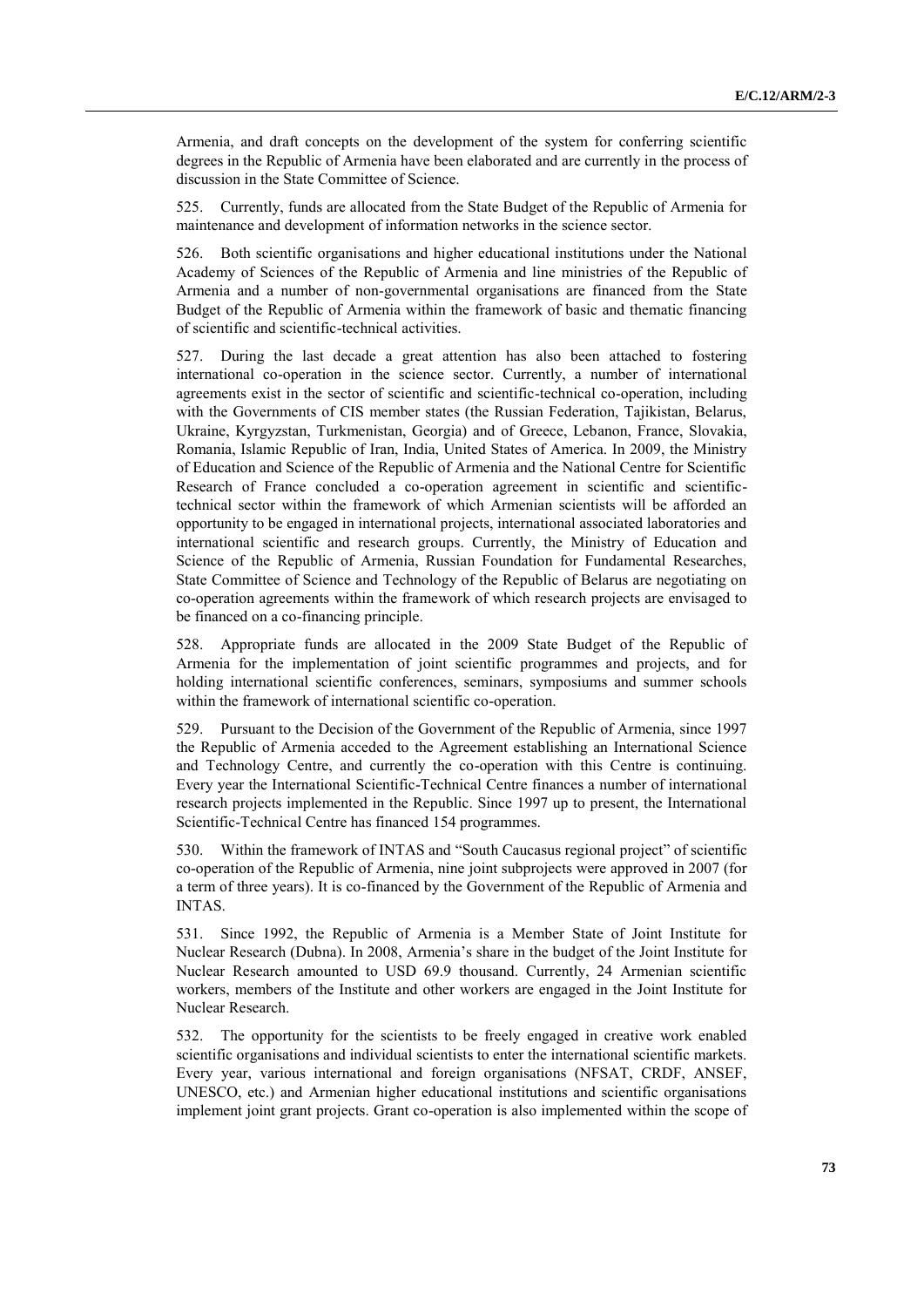the EU framework projects, NATO, SCOPES, USDA**,** USAID and other projects. Every year, appropriate funds are allocated from the State Budget of the Republic of Armenia for ensuring the participation of scientists and scientific workers engaged in scientific and scientific-technical activities in international conferences, symposiums, and exhibitions held abroad.

533. Since 1991, the Republic of Armenia is a Member State of the Paris Convention for the Protection of Industrial Property, Convention establishing the World Intellectual Property Organization, since 1996, Eurasian Patent Convention, and since 2000, Berne International Convention for the Protection of Literary and Artistic Works.

534. Article 31 of the Constitution of the Republic of Armenia states that intellectual property is protected by the law. The complete Section 10 of the Civil Code of the Republic of Armenia covers the relations pertaining to intellectual property. In the last decade, a great attention is attached to the regulation of issues in this sector, and arrangements are undertaken to improve the sector legislation of the Republic of Armenia, as a result of which the new Law of the Republic of Armenia "On Copyright and Related Rights" in 2006, and the Law of the Republic of Armenia "On Inventions, Utility Models, and Industrial Designs" in 2008, the Law of the Republic of Armenia "On Trade Names" were adopted. Rules covering issues pertaining to the protection of copyright and related rights laid down in Section 5 of the Law of the Republic of Armenia "On Copyright and Related Rights" ensure the implementation of the constitutional norm.

535. Upon the Decision of the Government of the Republic of Armenia No. 380-A of 28 April 2008 "On approving the Action Plan of the Government of the Republic of Armenia", the Government attaches an importance to bringing the process of reliable and effective protection of intellectual property, as well as the process of property rights registration in line with the best international standards. In 2009, draft laws of the Republic of Armenia on making supplements to the Law of the Republic of Armenia "On Trademarks", "On Geographical Indications", "On Appraisal of Intellectual Property", and "On Trade Names" are envisaged to be submitted to the Government of the Republic of Armenia for discussion.

536. Decision No. 506-N "On defining the minimum rate of author's remuneration for certain forms of use of works" adopted on 11 January 2007 by the Government of the Republic of Armenia will also be submitted to the Government of the Republic of Armenia for discussion.

537. Currently, in the territory of the Republic of Armenia issues pertaining to copyright and related rights are governed by the Constitution of the Republic of Armenia, the Civil Code of the Republic of Armenia, the Criminal Code of the Republic of Armenia, the Customs Code of the Republic of Armenia, the Law of the Republic of Armenia "On Copyright and Related Rights" that entered into force on 27 July 2006.

538. From the perspective of copyright law, personal letter-diaries are unique in the field of literary works. Legal protection of letters and such works are rather related to constitutional right of private property protection. Pursuant to the relevant Article of the Constitution of the Republic of Armenia, legal protection of letters and messages is connected with intellectual property law in the sense that they have an addressee. In case of disagreement, the matter of the author or of the rights holder is often settled through a judicial procedure based on the specifics of copyright objects.

539. Both in case of scientific works and other works the copyright protection does not depend on the content of the work. Copyright protects the expression of the work, rather than its content.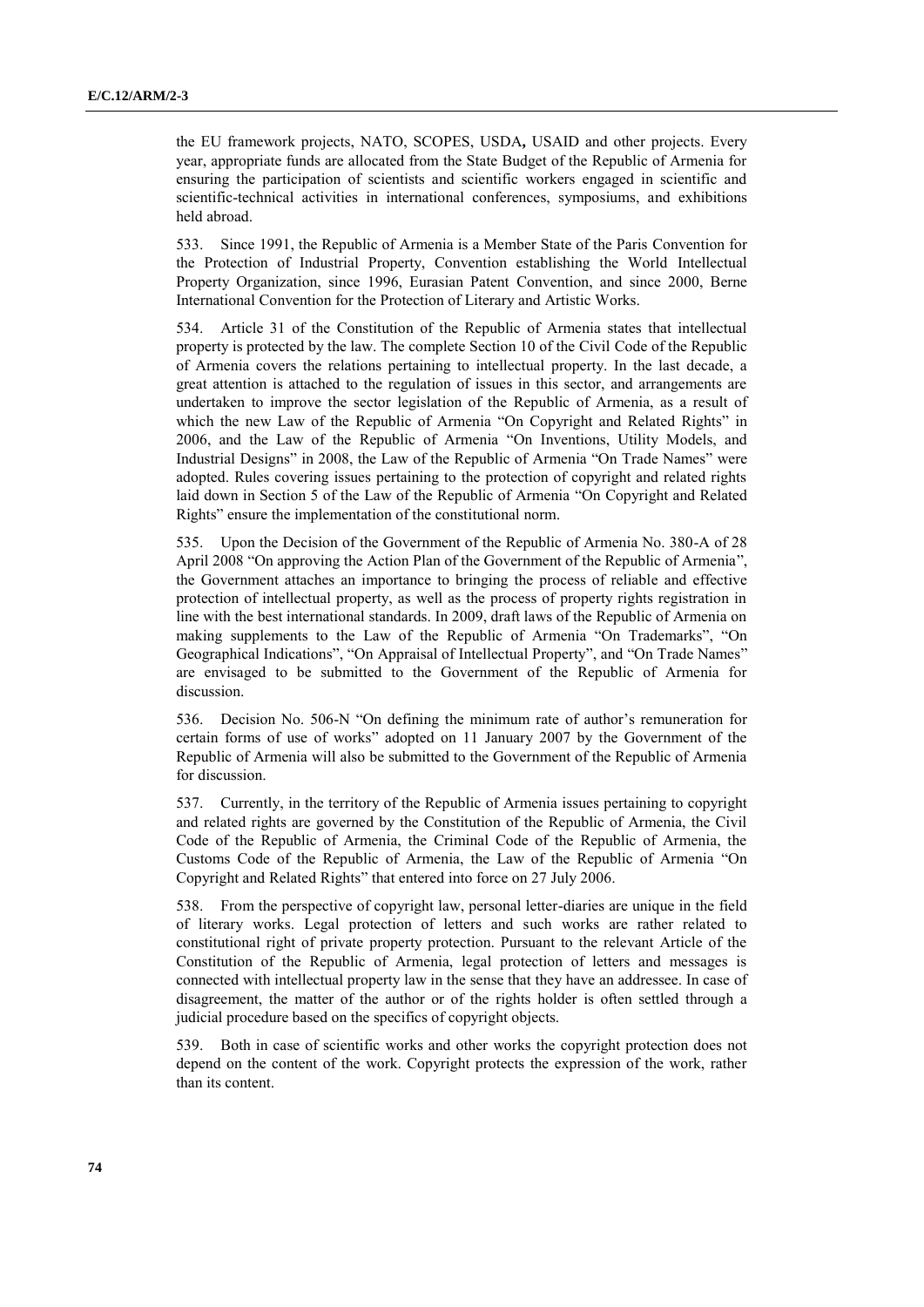540. The Law of the Republic of Armenia of 2002 "On Fundamentals of Cultural Legislation of the Republic of Armenia" (Chapter 8) defines the policy of international cultural exchanges, and priorities, policy on exchange of illegally exported and illegally imported cultural properties, as well as cultural co-operation in foreign countries.

541. During the last decades significant progress was recorded in the field of Armenia's integration into international institutions, implementation of co-financed programmes, as well as bilateral international co-operation.

542. Armenia is a member of the European Cultural Convention (1954), Convention for the Protection of the Architectural Heritage of Europe (1985), European Convention on the Protection of the Archaeological Heritage (Revised) (1992), European Convention on Cinematographic Co-Production (1992), UNESCO Convention for the Safeguarding of the Intangible Cultural Heritage, Second Protocol to the 1945 Hague Convention for the Protection of Cultural Property in the Event of Armed Conflict (1999), UNESCO Convention on the Protection and Promotion of the Diversity of Cultural Expressions (2005). The Council of Europe Framework Convention on the Value of Cultural Heritage for Society (2005) is in the process of ratification.

543. In 2008, the Ministry of Culture of the Republic of Armenia initiated the process of acceding to the Agreement on the Importation of Educational, Scientific and Cultural Materials signed in Lake Success (New York) on 22 November 1950 and to the Protocol to the Agreement on the Importation of Educational, Scientific and Cultural Materials signed in New York on 1 March 1977. Accession to the Agreement will promote the free interchange of books, cultural, educational and scientific materials, simplification of customs and administrative processes related to importation of the said materials, and free circulation thereof.

544. Co-operation with the Council of Europe:

"Cinema as a Means for Intercultural Dialogue" international conference envisaged by the "Kiev Initiative" programme - with participation of the Executive Director of "Eurimage" was held in Yerevan within the framework of "Golden Apricot" 5<sup>th</sup> international film festival,

(b) By emphasizing intercultural dialogue, Armenia was one of the first Member States of the Council of Europe that translated into Armenian and published the CoE White Paper on intercultural dialogue and arranged a public debate with participation of outstanding figures of the culture sector and representatives of non-governmental organisations.

(c) Assistance was rendered for presenting state cultural policy of Armenia within the framework of CoE "Compendium".

545. Co-operation with the United Nations and UNESCO:

(a) "Roads of Culture and Tourism for Development and Dialogue" pilot project was prepared jointly with the Ministry of Economy of the Republic of Armenia and was launched in January 2009;

Preparatory activities for holding seminars, trainings for management of museumology and arts sectors during 2009 were carried out jointly with the UNESCO Moscow Office;

(c) Provision was made for the participation in the festival "Meeting the UNESCO Masterpieces in the Land of Olonkho" (Yakutsk) which was dedicated to duduk, as well as in the Central Asian and SIC subregional courses (Bishkek) on registration of intangible cultural heritage;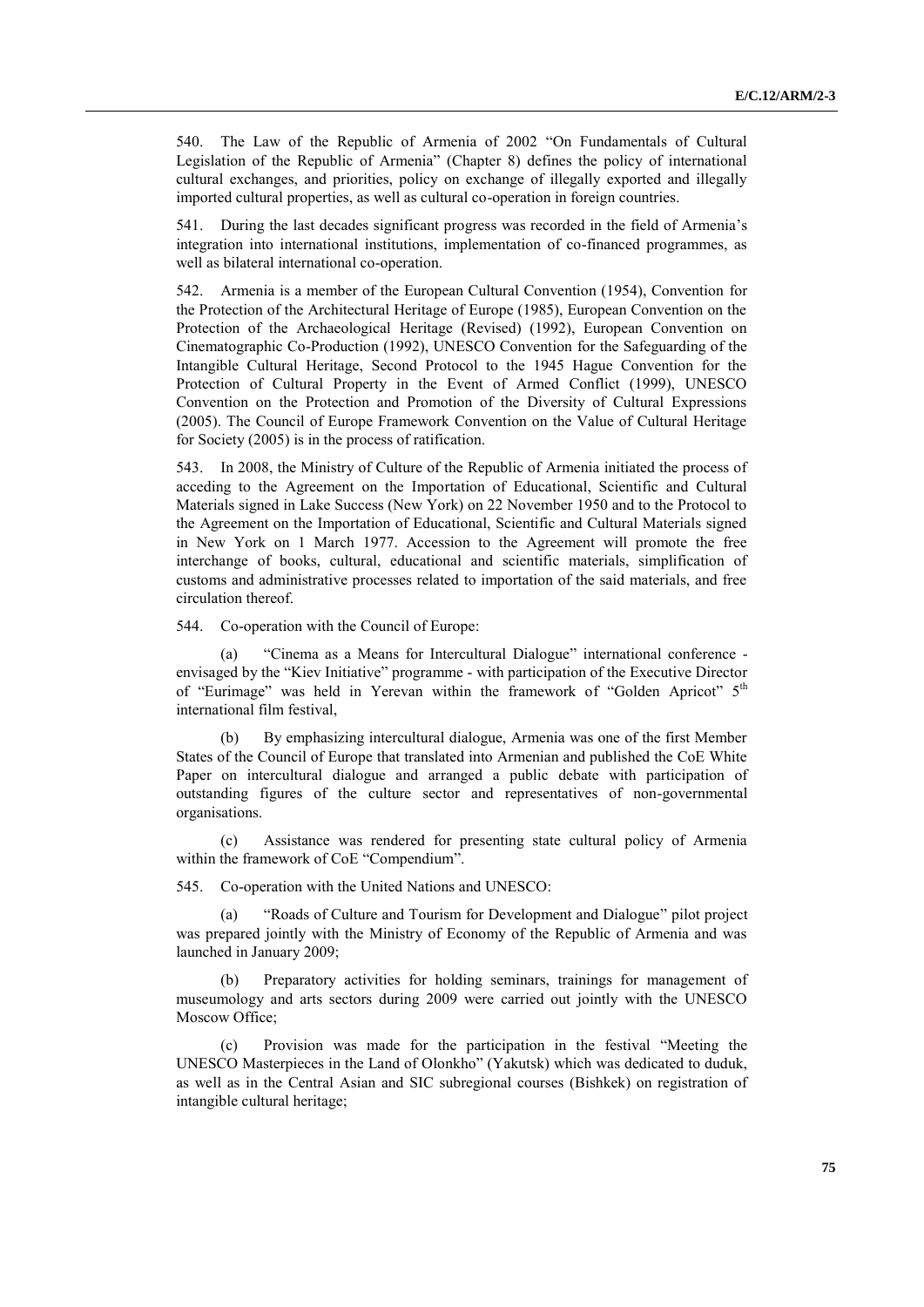(d) Participation in various Working Groups set up for preparation of periodic reports of the Republic of Armenia was ensured.

546. Co-operation with the European Union:

(a) The "European Heritage Days" programme was implemented;

(b) Preparatory activities for ensuring participation in the EU "Evaluation of Cultural Needs" programme was carried out jointly with the experts of the European Commission;

(c) Proposals were submitted on 2009-2011 priorities and priority measures in the culture sector to be included in the EU-Armenia Action Plan;

(d) For the purpose of implementing the NATO Individual Partnership Programme and the EU European Neighbourhood Policy Action Plan, provision was made for participation in sessions of the Interdepartmental Committee.

547. Co-operation within the framework of CIS:

Being a CIS Member State, Armenia is actively involved in activities of institutions of the organisation dealing with humanitarian and cultural issues. Particularly, there was an active co-operation with the CIS Humanitarian Co-operation Council (HCC) and Interstate Humanitarian Co-operation Fund (IHCF). Within the framework of IHCF, Armenia is actively engaged in preservation of cultural space, promotion of young artists, introduction of innovations, regulation of education issues, and implementation of planned actions aimed at mass media cooperation in the CIS territory. Moreover, since 2006, provision was made for participation in CIS Forums of Artistic and Scientific Intelligentsia (Dushanbe) held by IHCF, "Co-operation of Debuts" contest, "Year of Literature and Reading" initiative, and annual charitable event held by IHCF;

(b) "International Humanitarian Festival of Russian-Language Radio Broadcasting", second forum on "Translation. Language and Culture" of CIS and Baltic countries' publishers are being held in Armenia since 2007 with the support of IHCF;

Permanent participation in activities of relevant Councils of CIS Executive Committee and working and expert Groups, elaboration of concept papers (e.g. concept paper on culture; artistic education system; analysis and comparison of legislative framework pertaining to the culture sector, and other concept issues of mutual interest);

(d) In recent years, having regard to common problems in the field of cultural policy as well as personnel preparation sector, IHCF implements its projects jointly with UNESCO (e.g. training courses for workers of museums, forum on "Cultural policy, Policy for Culture. New Directions and Approaches of Cultural Policy".

548. Co-operation within the framework of the Organization of the Black Sea Economic Cooperation: A meeting of the Member States of the Organization of the Black Sea Economic Cooperation, a round table discussion, and exhibitions relating to the culture sector were prepared and held in 2009.

549. *Within the framework of co-operation with the British Council.* In 2008, the Ministry of Culture of the Republic of Armenia, Yerevan Municipality and the British Council signed Memorandum of Understanding for development and improvement of information and library system of Armenia. Parallel to the project, in the course of 2009 a British cultural programme is envisaged to be implemented in Armenia. Since 2007, every year, the Ministry of Culture of the Republic of Armenia celebrates the "Translator's Day", within the framework of which book presentations, round table discussions, exhibitions of books published in CIS countries are held in Armenia with participation of foreign writers, as well as discussions on new programmes in the translation sector are held, etc.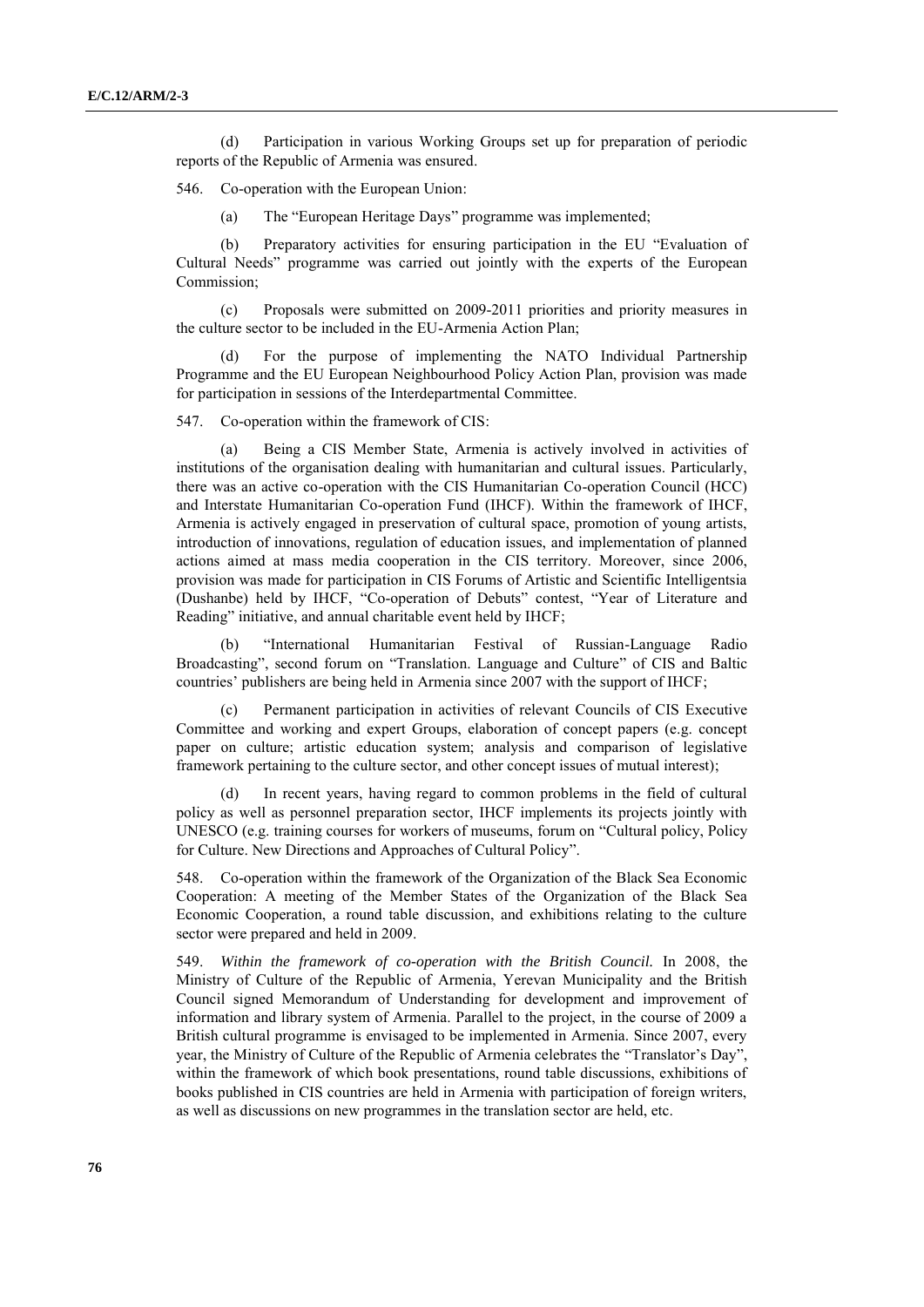550. Armenia will continue to participate in co-financed and jointly implemented programmes and initiatives the number of which increases year by year.

(a) "European Heritage Days" programme implemented within the framework of co-operation with the Council of Europe and European Union;

Publication and presentation of White Paper on intercultural dialogue within the framework of co-operation with the Council of Europe;

(c) "Belgium-Armenia. Dialogue" joint programme within the framework of declaring the year of 2008 as "European Year of Intercultural Dialogue" by the European Union;

(d) "Training programme for museum specialists" within the framework of cooperation with UNESCO;

(e) "Library Renovation Programme" implemented jointly with the British Council;

(f) Youth Delphic Games of CIS member states implemented within the framework of CIS;

(g) "We are the heirs of Victory" programme implemented within the framework of CIS;

(h) Joint programmes with CIS Member States implemented within the framework of IHCF;

(i) "International Francophone Games" project implemented jointly with International Organization of the Francophonie;

(j) "Museum Night" international project;

(k) French-Armenian "International festival of Imagery and Images" in Yerevan implemented jointly with "Union of Armenia Imagery Development";

(l) "Music Festival" Armenian-French joint project.

551. Since 1999, the Republic of Armenia is a member of the International Network on Cultural Policy. The Republic of Armenia is a member also of the International Council on Monuments and Sites (ICOMOS)**.**

552. Since 2008, the Ministry of Culture of the Republic of Armenia is a member of the International Federation of Arts Councils and Culture Agencies (IFACCA).

553. The Ministry of Culture of the Republic of Armenia also encourages the membership of cultural organisations operating in Armenia in international organisations, as well as participation of their representatives in seminars and meetings organised within the framework thereof.

554. Libraries of Armenia are members of the International Standard Serial Number (ISSN), and the Publishing Agency is a member of the International Standard Book Number (ISBN).

555. The National Library of Armenia is a member of CIS Section of Interlibrary Loan, International Federation of Library Associations and Institutions (IFLA), Library Association of Eurasia of CIS and Baltic countries, Conference of European National Librarians (CENL).

556. "Hay Fest" international theatre festival is a member of the International Network for Contemporary Performing Arts (IETM), International Association of Theatres for Children and Young People (ASSITEJ), International Festivals and Events Association